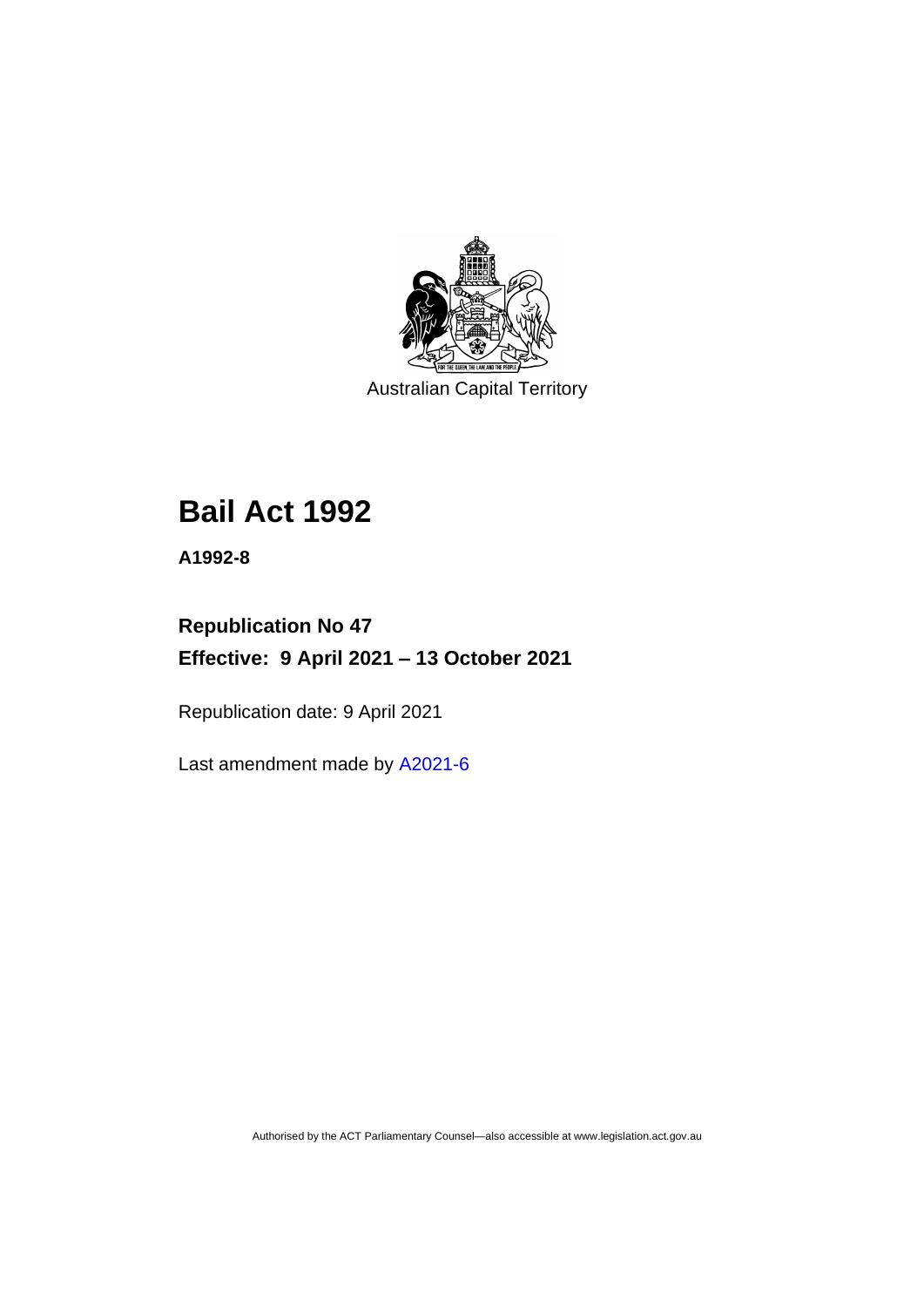#### **About this republication**

#### **The republished law**

This is a republication of the *Bail Act 1992* (including any amendment made under the *[Legislation](http://www.legislation.act.gov.au/a/2001-14)  [Act 2001](http://www.legislation.act.gov.au/a/2001-14)*, part 11.3 (Editorial changes)) as in force on 9 April 2021*.* It also includes any commencement, amendment, repeal or expiry affecting this republished law to 9 April 2021.

The legislation history and amendment history of the republished law are set out in endnotes 3 and 4.

#### **Kinds of republications**

The Parliamentary Counsel's Office prepares 2 kinds of republications of ACT laws (see the ACT legislation register at [www.legislation.act.gov.au\)](http://www.legislation.act.gov.au/):

- authorised republications to which the *[Legislation Act 2001](http://www.legislation.act.gov.au/a/2001-14)* applies
- unauthorised republications.

The status of this republication appears on the bottom of each page.

#### **Editorial changes**

The *[Legislation Act 2001](http://www.legislation.act.gov.au/a/2001-14)*, part 11.3 authorises the Parliamentary Counsel to make editorial amendments and other changes of a formal nature when preparing a law for republication. Editorial changes do not change the effect of the law, but have effect as if they had been made by an Act commencing on the republication date (see *[Legislation Act 2001](http://www.legislation.act.gov.au/a/2001-14)*, s 115 and s 117). The changes are made if the Parliamentary Counsel considers they are desirable to bring the law into line, or more closely into line, with current legislative drafting practice.

This republication does not include amendments made under part 11.3 (see endnote 1).

#### **Uncommenced provisions and amendments**

If a provision of the republished law has not commenced, the symbol  $\mathbf{U}$  appears immediately before the provision heading. Any uncommenced amendments that affect this republished law are accessible on the ACT legislation register [\(www.legislation.act.gov.au\)](http://www.legislation.act.gov.au/). For more information, see the home page for this law on the register.

#### **Modifications**

If a provision of the republished law is affected by a current modification, the symbol  $\mathbf{M}$  appears immediately before the provision heading. The text of the modifying provision appears in the endnotes. For the legal status of modifications, see the *[Legislation](http://www.legislation.act.gov.au/a/2001-14)  Act [2001](http://www.legislation.act.gov.au/a/2001-14)*, section 95.

#### **Penalties**

At the republication date, the value of a penalty unit for an offence against this law is \$160 for an individual and \$810 for a corporation (see *[Legislation Act 2001](http://www.legislation.act.gov.au/a/2001-14)*, s 133).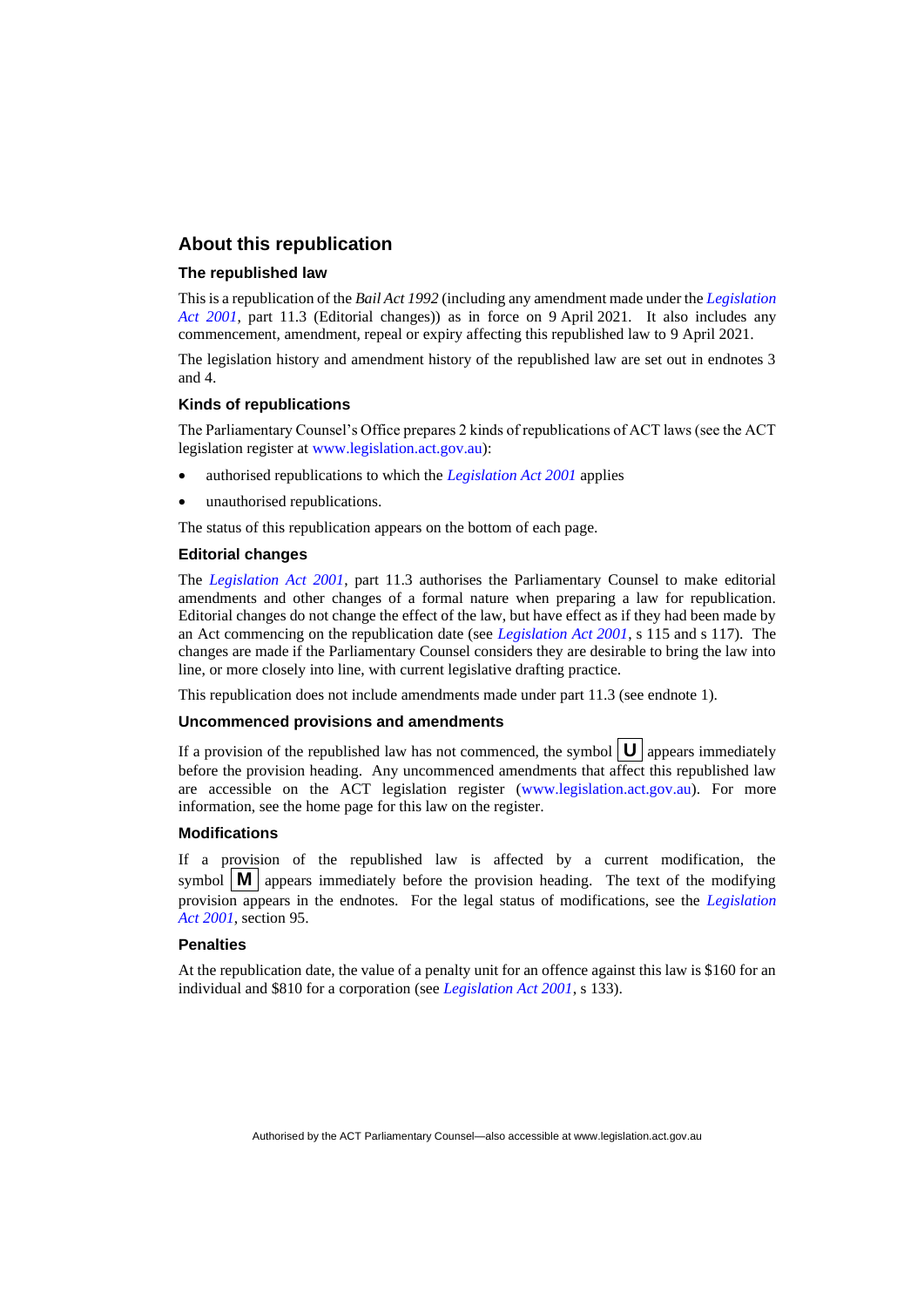

Australian Capital Territory

# **Bail Act 1992**

## **Contents**

|                     |                                                       | Page       |  |
|---------------------|-------------------------------------------------------|------------|--|
| Part 1              | <b>Preliminary</b>                                    |            |  |
| 1                   | Name of Act                                           | 2          |  |
| 2                   | Dictionary                                            | 2          |  |
| 3                   | <b>Notes</b>                                          | 2          |  |
| 3A                  | Offences against Act—application of Criminal Code etc | 3          |  |
| 4                   | Act applies to children                               | 3          |  |
| Part 2              | <b>Availability of bail</b>                           |            |  |
| <b>Division 2.1</b> | When bail may be granted and rights following         |            |  |
| 5                   | When may bail be granted?                             | 4          |  |
| 6                   | Rights following grant of bail                        |            |  |
| <b>Division 2.2</b> | <b>Presumption for bail</b>                           |            |  |
| 7                   | Div 2.2 subject to div 2.3 and div 2.4                | 5          |  |
| 8                   | Entitlement to bail—certain minor offences etc        | 5          |  |
| <b>R47</b>          | Bail Act 1992                                         | contents 1 |  |
| 09/04/21            | Effective: 09/04/21-13/10/21                          |            |  |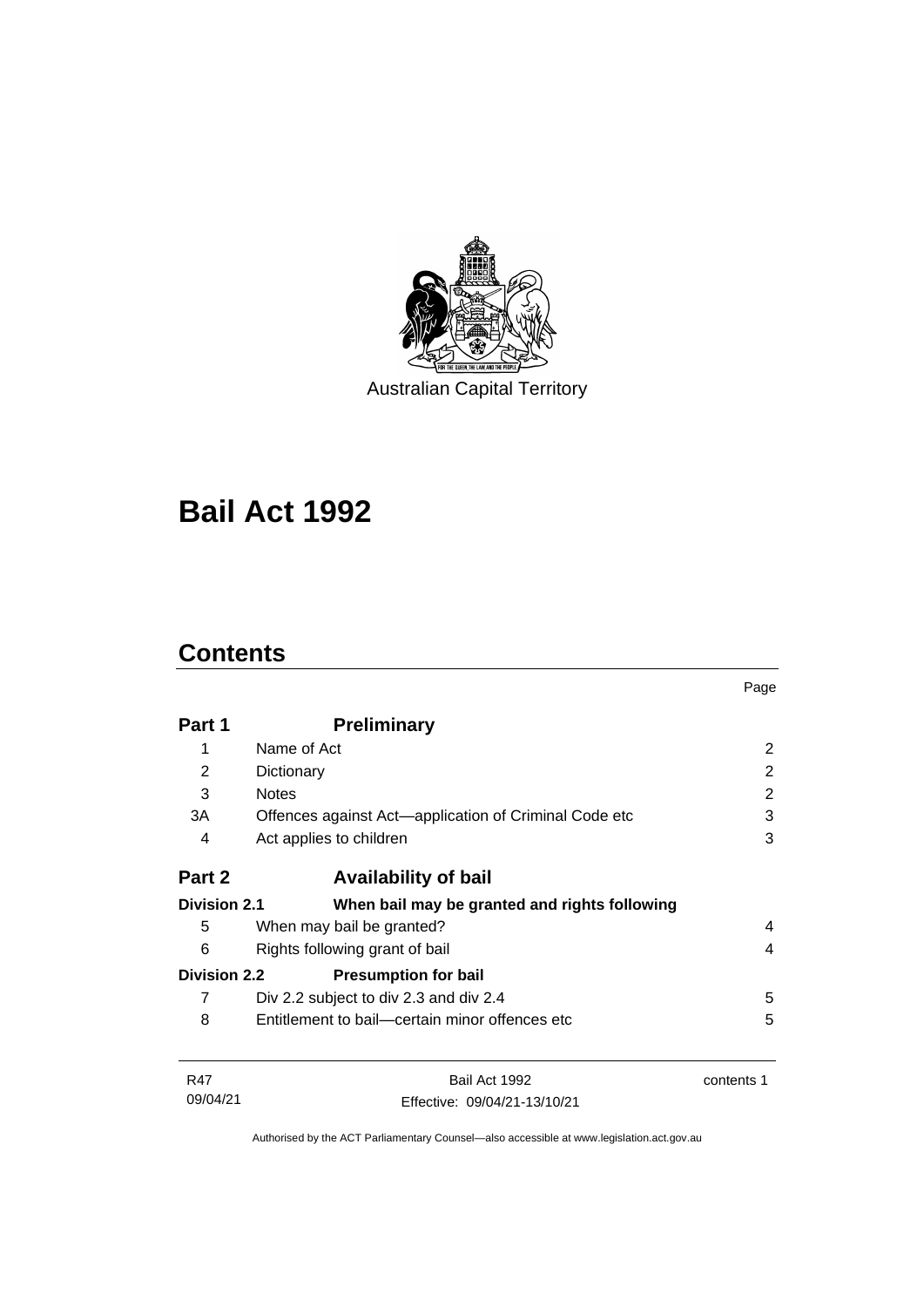| Contents |
|----------|
|----------|

| 8A                  | Entitlement to bail-breach of sentence obligations                                    | Page<br>6      |
|---------------------|---------------------------------------------------------------------------------------|----------------|
| 8B                  | Entitlement to bail-custody relating to sentence administration board                 |                |
|                     | hearings                                                                              | $\overline{7}$ |
| 9                   | Limitations on entitlement to bail                                                    | 8              |
| 9Α                  | Entitlement to bail-offences other than minor offences                                | 8              |
| <b>Division 2.3</b> | No presumption for bail                                                               |                |
| 9B                  | Div 2.2 not to apply to certain offences                                              | 9              |
| <b>Division 2.4</b> | <b>Presumption against bail</b>                                                       |                |
| 9C                  | Bail for murder and certain serious drug offences                                     | 10             |
| 9D                  | Bail for serious offence committed while charge for another pending or<br>outstanding | 11             |
| 9Ε                  | Bail for person sentenced to imprisonment                                             | 14             |
| 9F                  | Family violence offence-bail by authorised officer                                    | 14             |
| 9G                  | Special or exceptional circumstances                                                  | 15             |
| Part 3              | <b>Dispensing with bail</b>                                                           |                |
| 10                  | Dispensing with bail                                                                  | 17             |
| 11                  | Effect of dispensing with bail                                                        | 17             |
| 12                  | Decision to dispense with bail                                                        | 18             |
| Part 4              | <b>Grant of bail</b>                                                                  |                |
| <b>12A</b>          | Meaning of bail order and bail review application-pt 4                                | 19             |
| 12B                 | When is a proceeding before the Supreme Court?-pt 4                                   | 19             |
| 13                  | Deciding bail after charge laid                                                       | 20             |
| 14                  | Grant of bail by authorised officers                                                  | 22             |
| 15                  | Deciding of questions of bail by authorised officers                                  | 22             |
| 16                  | Notification of decision of authorised officer                                        | 23             |
| 17                  | Charged people in custody to be brought before court                                  | 25             |
| 18                  | Facilities to be provided to accused people                                           | 25             |
| 19                  | Court bail-general                                                                    | 26             |
| 20                  | Power in relation to bail-Magistrates Court                                           | 27             |
| 20A                 | Repeat application for bail-Magistrates Court                                         | 27             |
| 20B                 | Power in relation to bail-Supreme Court                                               | 28             |
| 20C                 | Repeat application for bail-Supreme Court                                             | 28             |
| 21                  | Bail in relation to several offences                                                  | 29             |
|                     |                                                                                       |                |

contents 2 Bail Act 1992 Effective: 09/04/21-13/10/21

R47 09/04/21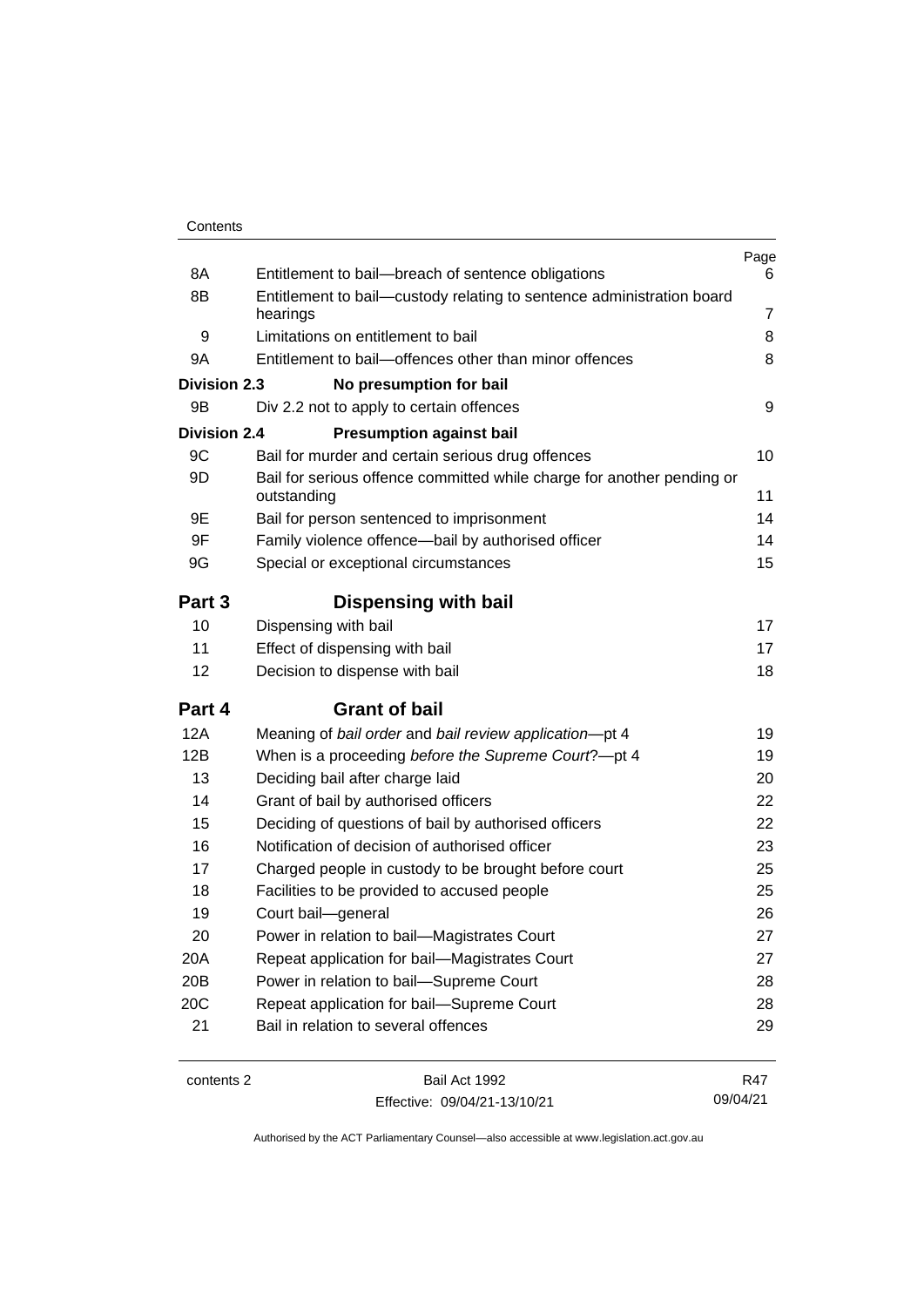| 22                  | Criteria for granting bail to adults                                               | Page<br>30 |
|---------------------|------------------------------------------------------------------------------------|------------|
| 23                  | Criteria for granting bail to children                                             | 31         |
| 23A                 | Victim's concern about need for protection                                         | 32         |
| Part 5              | Bail conditions and undertakings to appear                                         |            |
| 24                  | Conditions of bail                                                                 | 33         |
| 25                  | Conditions on which bail may be granted to adults                                  | 33         |
| 25A                 | Supervision condition when offence committed as young person                       | 37         |
| 26                  | Conditions on which bail may be granted to children                                | 38         |
| 27                  | Recording of certain bail decisions                                                | 40         |
| 28                  | Undertakings to appear                                                             | 41         |
| 30                  | Accused person may be excused from attendance before court                         | 42         |
| 31                  | Bail requirements                                                                  | 43         |
| 32                  | Acceptable people and security for bail                                            | 44         |
| 33                  | Continuation of bail and undertakings                                              | 45         |
| 34                  | Written notice of conditions of bail                                               | 46         |
| 36                  | Discharge of surety                                                                | 49         |
| 37                  | Payment of amounts to Territory                                                    | 50         |
|                     |                                                                                    |            |
| Part 6              | <b>Review of bail decisions</b>                                                    |            |
| <b>Division 6.1</b> | Review of decisions by authorised officers                                         |            |
| 38                  | Review by authorised officers                                                      | 51         |
| 39                  | Exercise of power to review                                                        | 51         |
| 40                  | Limitation on power of authorised officer to review                                | 52         |
| <b>Division 6.2</b> | <b>Review of decisions by courts</b>                                               |            |
| 41                  | Right of review of bail decisions                                                  | 52         |
| 41A                 | Court may review on its own initiative                                             | 52         |
| 42                  | Power of Magistrates Court to review-decision of authorised officer                | 53         |
| 42A                 | Power of Magistrates Court to review-decision of Magistrates Court                 | 53         |
| 43                  | Power of Supreme Court to review-decision of authorised officer                    | 54         |
| 43A                 | Power of Supreme Court to review-decision of Magistrates Court or<br>Supreme Court | 55         |
| 44                  | Right of review of bail decisions-prosecution                                      | 55         |
| 45                  | Exercise of power to review                                                        | 57         |
| 46                  | Review limited to bail conditions                                                  | 58         |

R47 09/04/21 Bail Act 1992 Effective: 09/04/21-13/10/21 contents 3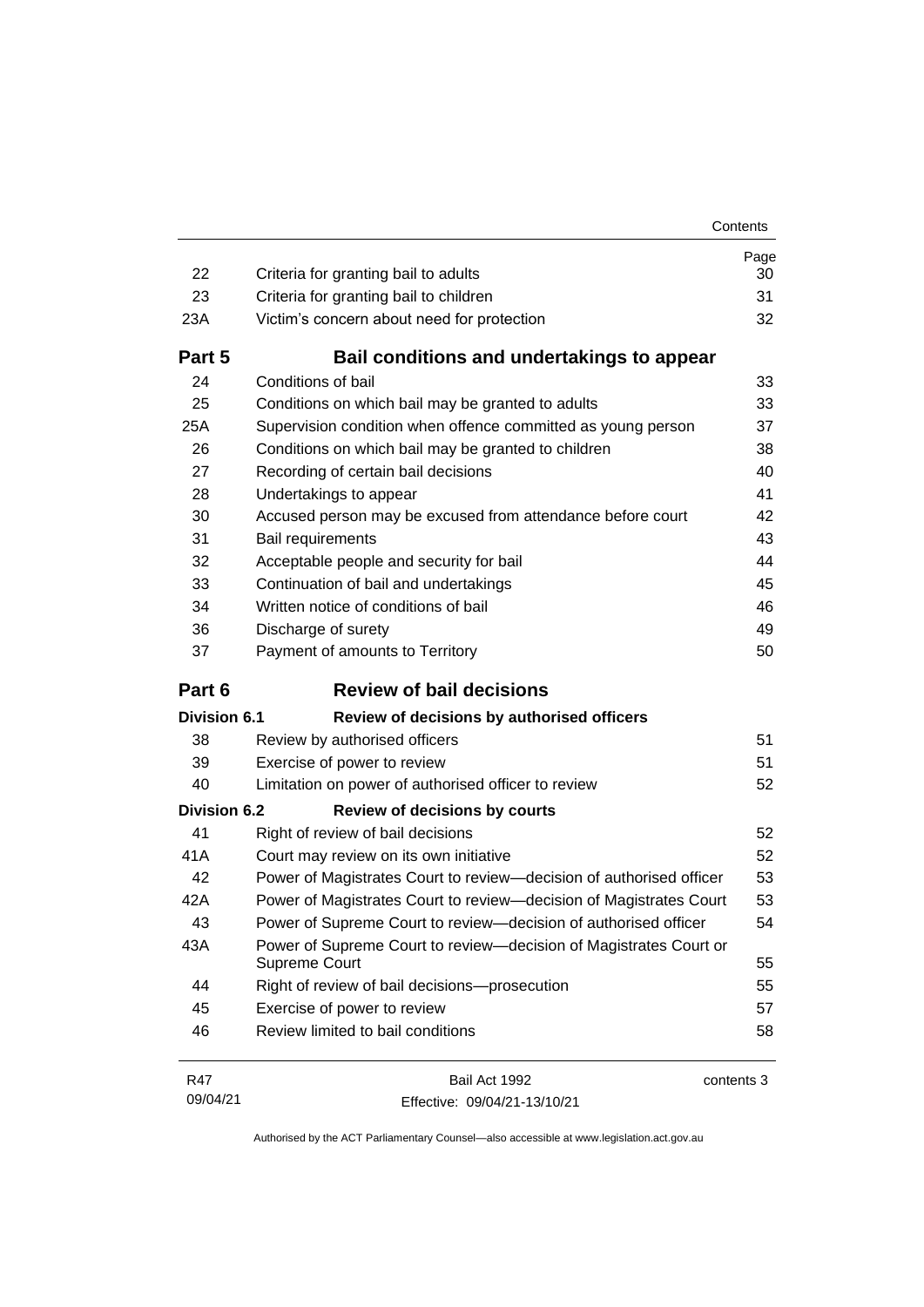#### **Contents**

|        |                                                                   | Page |
|--------|-------------------------------------------------------------------|------|
| Part 7 | <b>Miscellaneous</b>                                              |      |
| 47     | Giving information relating to bail                               | 60   |
| 47A    | Notice to victim of bail decisions                                | 60   |
| 48     | Notification to court that bail condition not satisfied           | 61   |
| 49     | Failure to answer bail                                            | 61   |
| 51     | Indemnification of sureties                                       | 62   |
| 52     | Contravention of Act by police officers                           | 62   |
| 55     | Civil standard of proof to apply for certain purposes             | 63   |
| 56     | No right of surety to arrest                                      | 63   |
| 56A    | Arrest for failure to comply with bail condition                  | 63   |
| 56AA   | Police power to enter premises to arrest                          | 64   |
| 56AB   | Police officer must announce entry before entering                | 65   |
| 56AC   | Police powers on arrest for failure to comply with bail condition | 65   |
| 56AD   | Arrested person to be brought before court                        | 66   |
| 56B    | Arrest for breach of condition by person outside ACT              | 67   |
| 57     | Act to prevail                                                    | 67   |
| 57AA   | Abolition of inherent power of bail                               | 68   |
| 58     | Approved forms                                                    | 68   |
| 59     | Regulation-making power                                           | 68   |

| Offences to which presumption of bail does                 |    |
|------------------------------------------------------------|----|
| not apply                                                  | 69 |
| <b>Offences against Crimes Act 1900</b>                    | 69 |
| <b>Offences against Criminal Code</b>                      | 70 |
| Offence against Drugs of Dependence Act 1989               | 72 |
| <b>Offences against Medicines, Poisons and Therapeutic</b> |    |
| Goods Act 2008                                             | 73 |
| <b>Offences against Customs Act 1901 (Cwith)</b>           | 74 |
| <b>Offences against Criminal Code (Cwlth)</b>              | 75 |
|                                                            |    |

contents 4 Bail Act 1992 Effective: 09/04/21-13/10/21

R47 09/04/21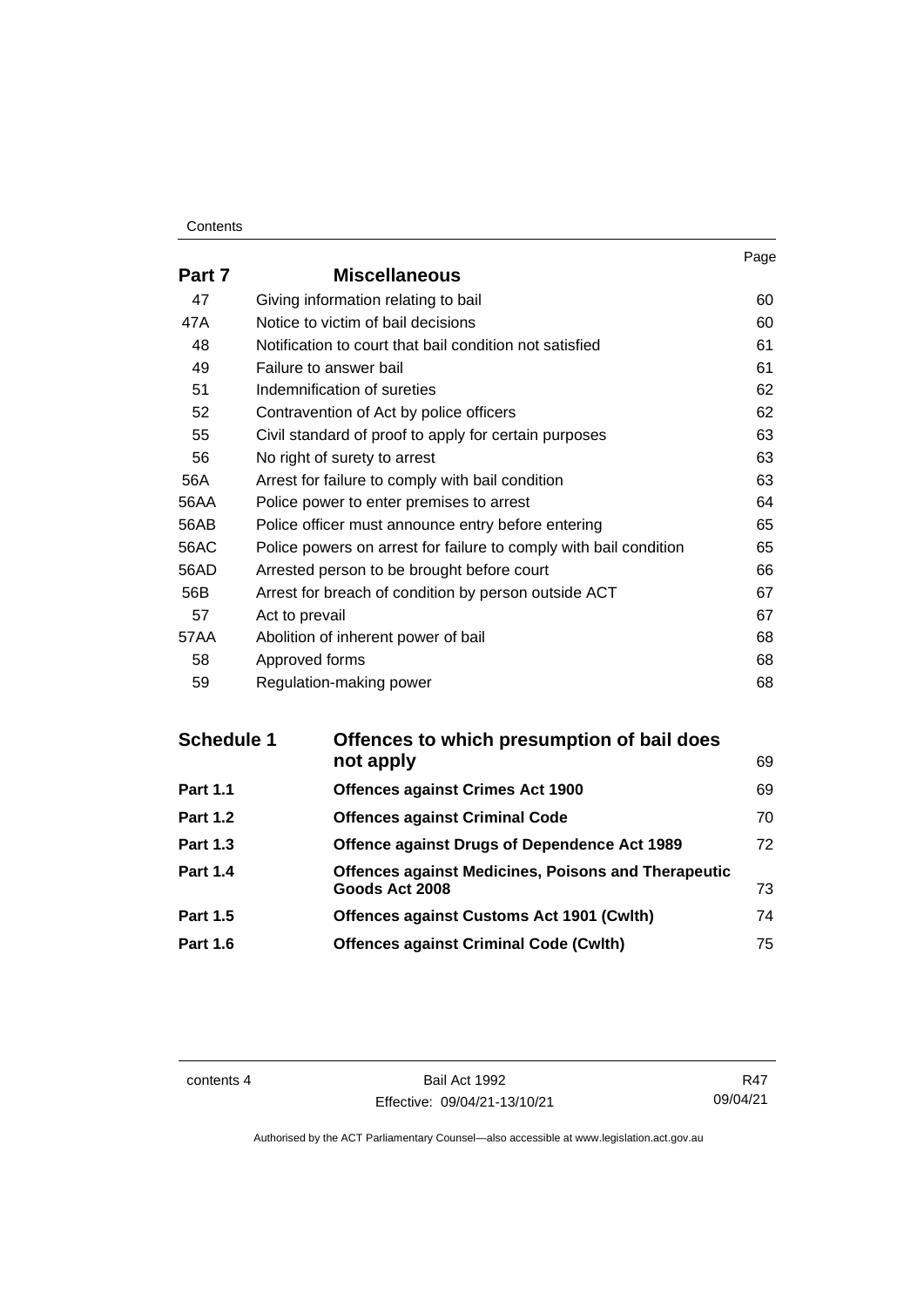|                   |                        | Contents |
|-------------------|------------------------|----------|
|                   |                        | Page     |
| <b>Dictionary</b> |                        | 76       |
|                   |                        |          |
| <b>Endnotes</b>   |                        |          |
| 1                 | About the endnotes     | 80       |
| 2                 | Abbreviation key       | 80       |
| 3                 | Legislation history    | 81       |
| 4                 | Amendment history      | 90       |
| 5                 | Earlier republications | 100      |

contents 5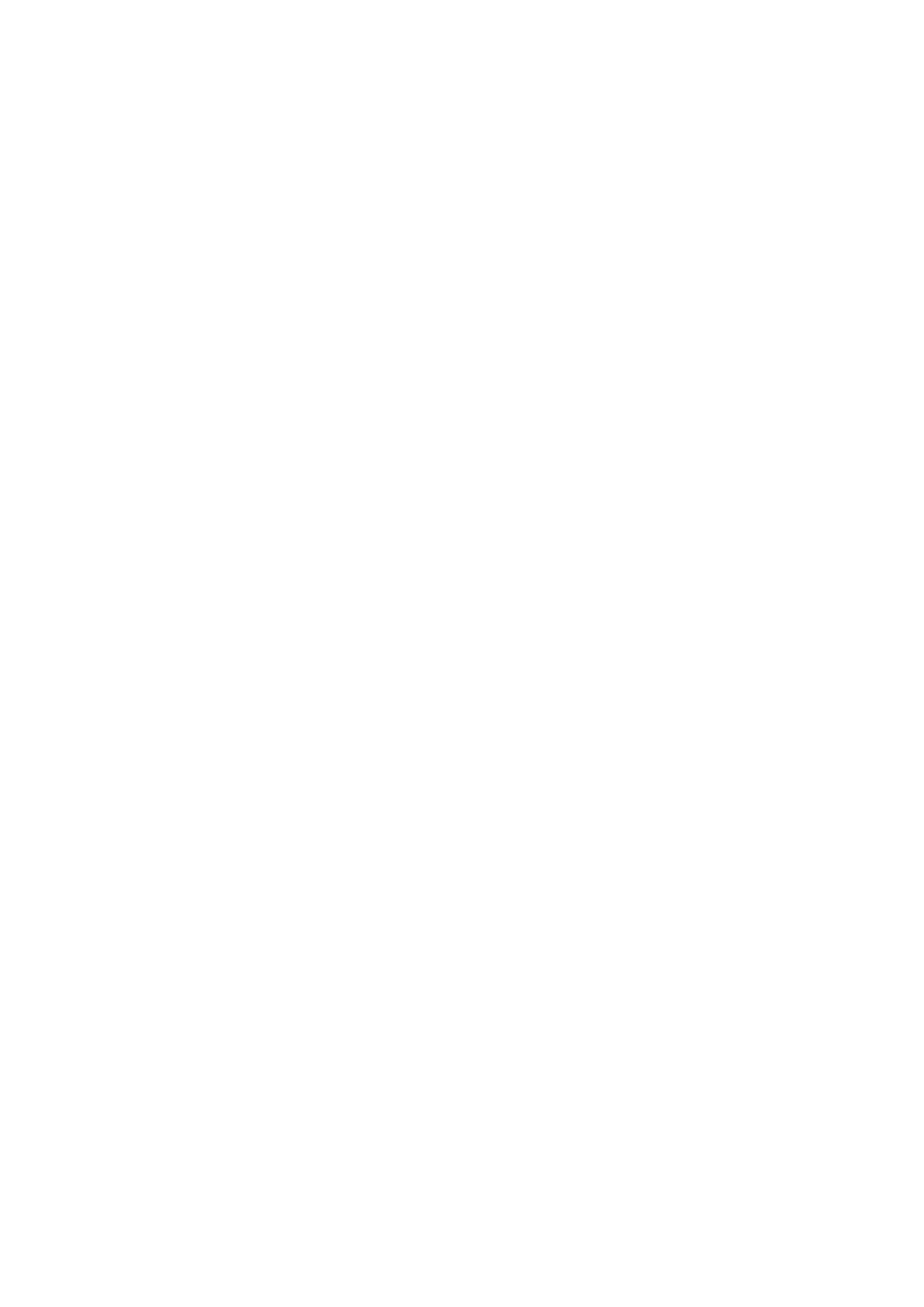

# **Bail Act 1992**

An Act relating to bail for accused people in connection with criminal proceedings

R47 09/04/21

ׅ֖֖֚֚֡֡֬֝֬

page 1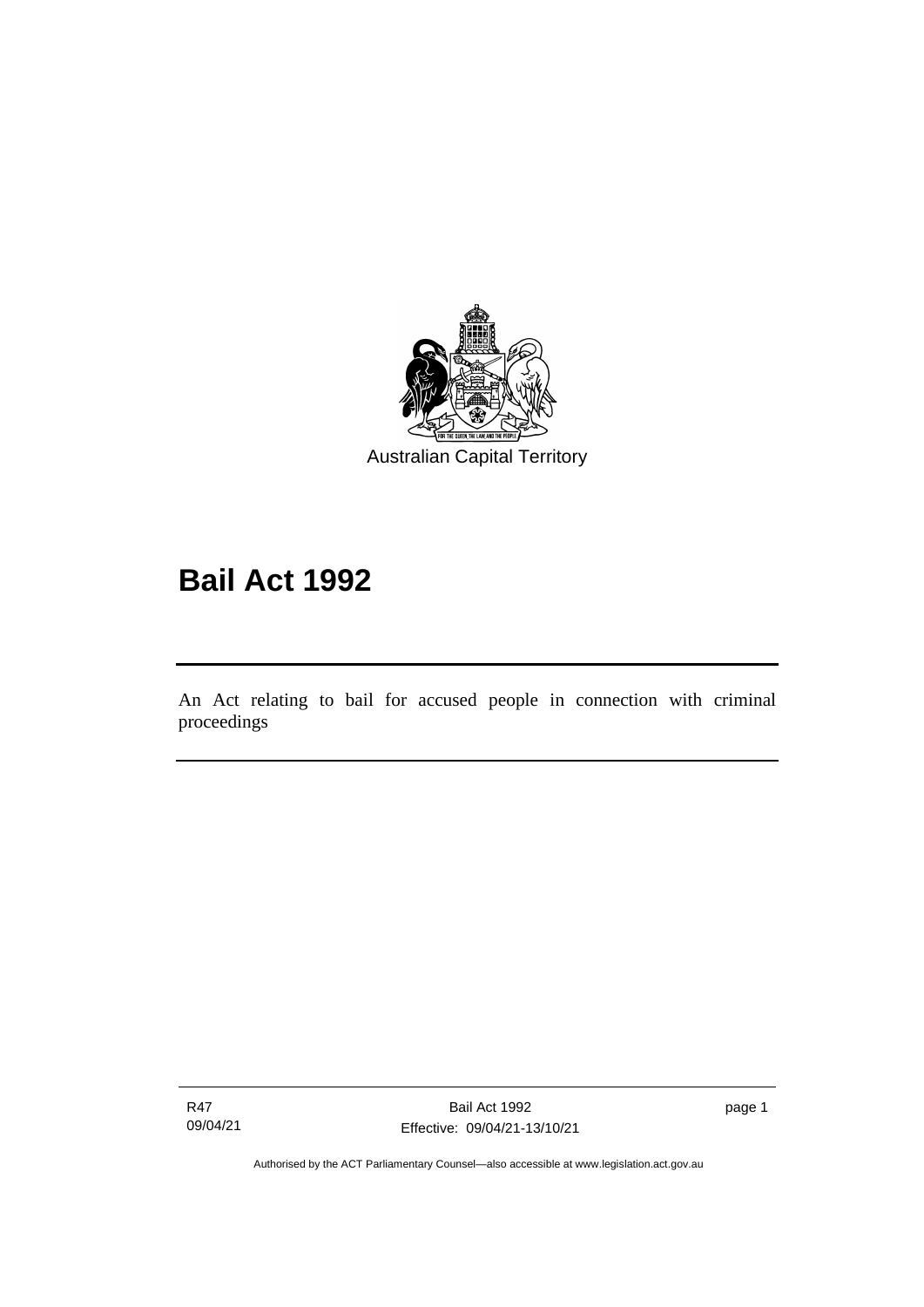#### **Part 1** Preliminary

Section 1

## <span id="page-9-0"></span>**Part 1 Preliminary**

#### <span id="page-9-1"></span>**1 Name of Act**

This Act is the *Bail Act 1992*.

#### <span id="page-9-2"></span>**2 Dictionary**

The dictionary at the end of this Act is part of this Act.

*Note 1* The dictionary at the end of this Act defines certain terms used in this Act, and includes references (*signpost definitions*) to other terms defined elsewhere in this Act.

> For example, the signpost definition '*bail order*, for part 4 (Grant of bail)—see section 19 (1).' means that the term 'bail order' is defined in that section for part 4.

*Note 2* A definition in the dictionary (including a signpost definition) applies to the entire Act unless the definition, or another provision of the Act, provides otherwise or the contrary intention otherwise appears (see [Legislation Act,](http://www.legislation.act.gov.au/a/2001-14) s  $155$  and s  $156$  (1)).

#### <span id="page-9-3"></span>**3 Notes**

A note included in this Act is explanatory and is not part of this Act.

*Note* See the [Legislation Act,](http://www.legislation.act.gov.au/a/2001-14) s 127 (1), (4) and (5) for the legal status of notes.

Authorised by the ACT Parliamentary Counsel—also accessible at www.legislation.act.gov.au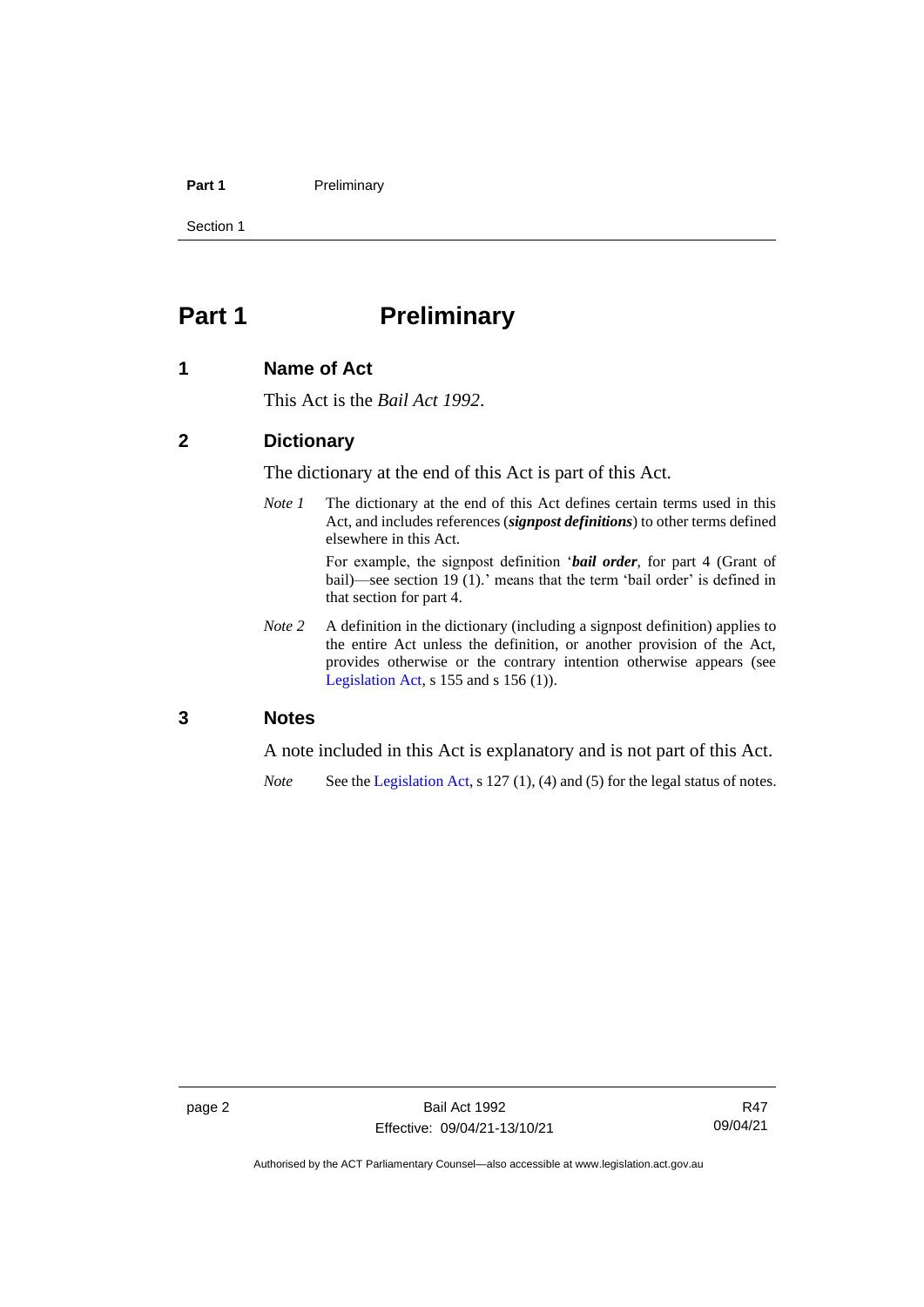#### <span id="page-10-0"></span>**3A Offences against Act—application of Criminal Code etc**

Other legislation applies in relation to offences against this Act.

*Note 1 Criminal Code* The [Criminal Code,](http://www.legislation.act.gov.au/a/2002-51) ch 2 applies to all offences against this Act (see Code, pt 2.1). The chapter sets out the general principles of criminal responsibility

(including burdens of proof and general defences), and defines terms used for offences to which the Code applies (eg *conduct*, *intention*, *recklessness* and *strict liability*).

*Note 2 Penalty units*

The [Legislation Act,](http://www.legislation.act.gov.au/a/2001-14) s 133 deals with the meaning of offence penalties that are expressed in penalty units.

#### <span id="page-10-1"></span>**4 Act applies to children**

This Act applies to a person whether or not the person is an adult.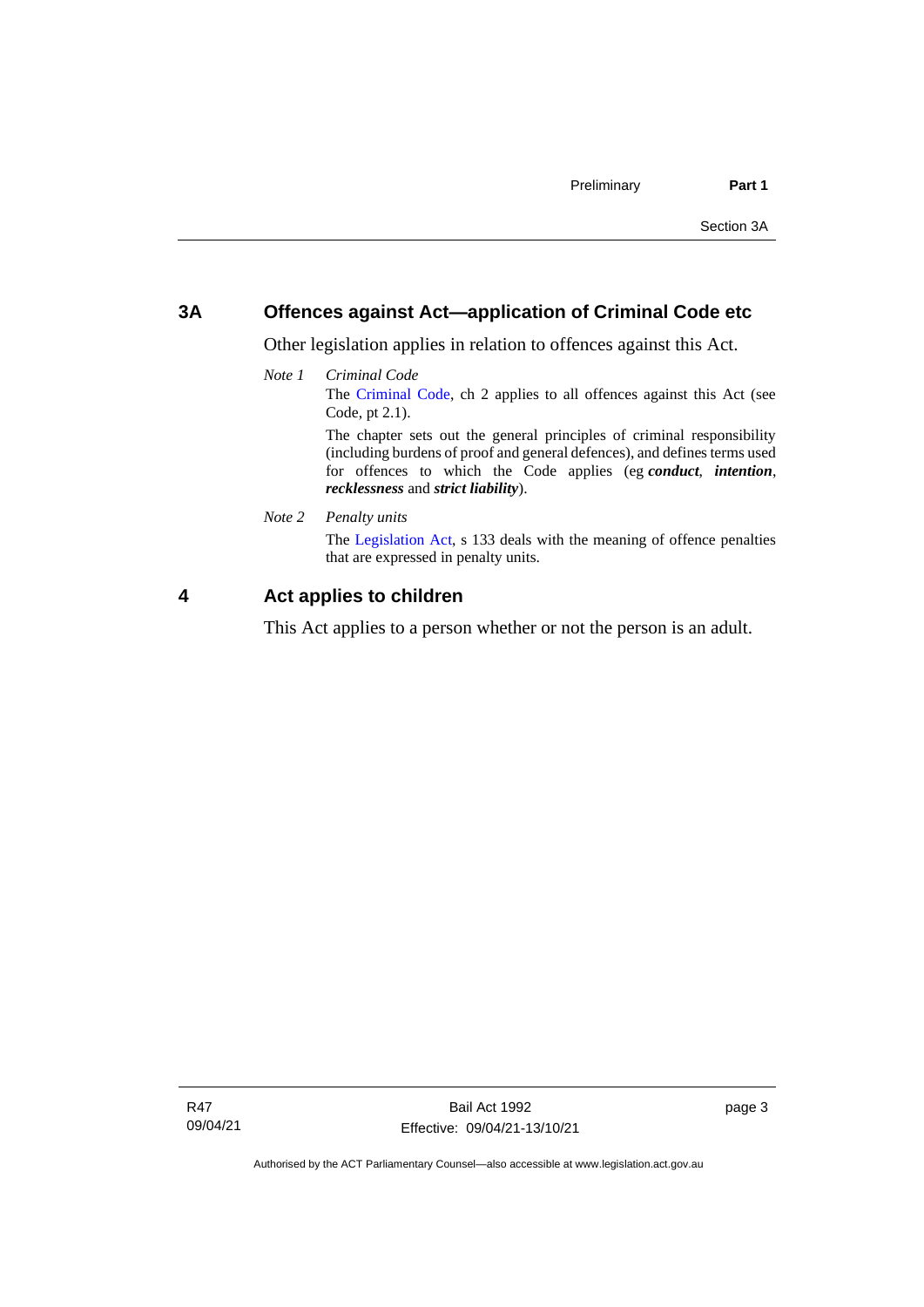## <span id="page-11-0"></span>**Part 2 Availability of bail**

## <span id="page-11-1"></span>**Division 2.1 When bail may be granted and rights following**

#### <span id="page-11-2"></span>**5 When may bail be granted?**

- (1) An accused person may be granted bail in relation to any period when the person is not required to attend court in relation to the offence with which the person has been charged.
- (2) However, an accused person who is in custody in relation to an offence must not be granted bail in relation to any period when—
	- (a) the person is in custody for another offence or reason in relation to which the person is not entitled to be granted bail; or
	- (b) the person is serving a sentence of imprisonment.

#### <span id="page-11-3"></span>**6 Rights following grant of bail**

- (1) This section applies if—
	- (a) bail is granted to an accused person in relation to an offence; and
	- (b) the person gives an undertaking to appear; and
	- (c) if a bail condition mentioned in section  $25(1)$  (b) (ii) or (c) is imposed—the security is given or the deposit made.
- (2) The person is entitled—
	- (a) if the person is in custody—to be released from custody; and
	- (b) to remain at liberty in relation to the offence until required to appear before a court in accordance with the undertaking.
- (3) This section is subject to section 56A (Arrest for failure to comply with bail condition).

R47 09/04/21

Authorised by the ACT Parliamentary Counsel—also accessible at www.legislation.act.gov.au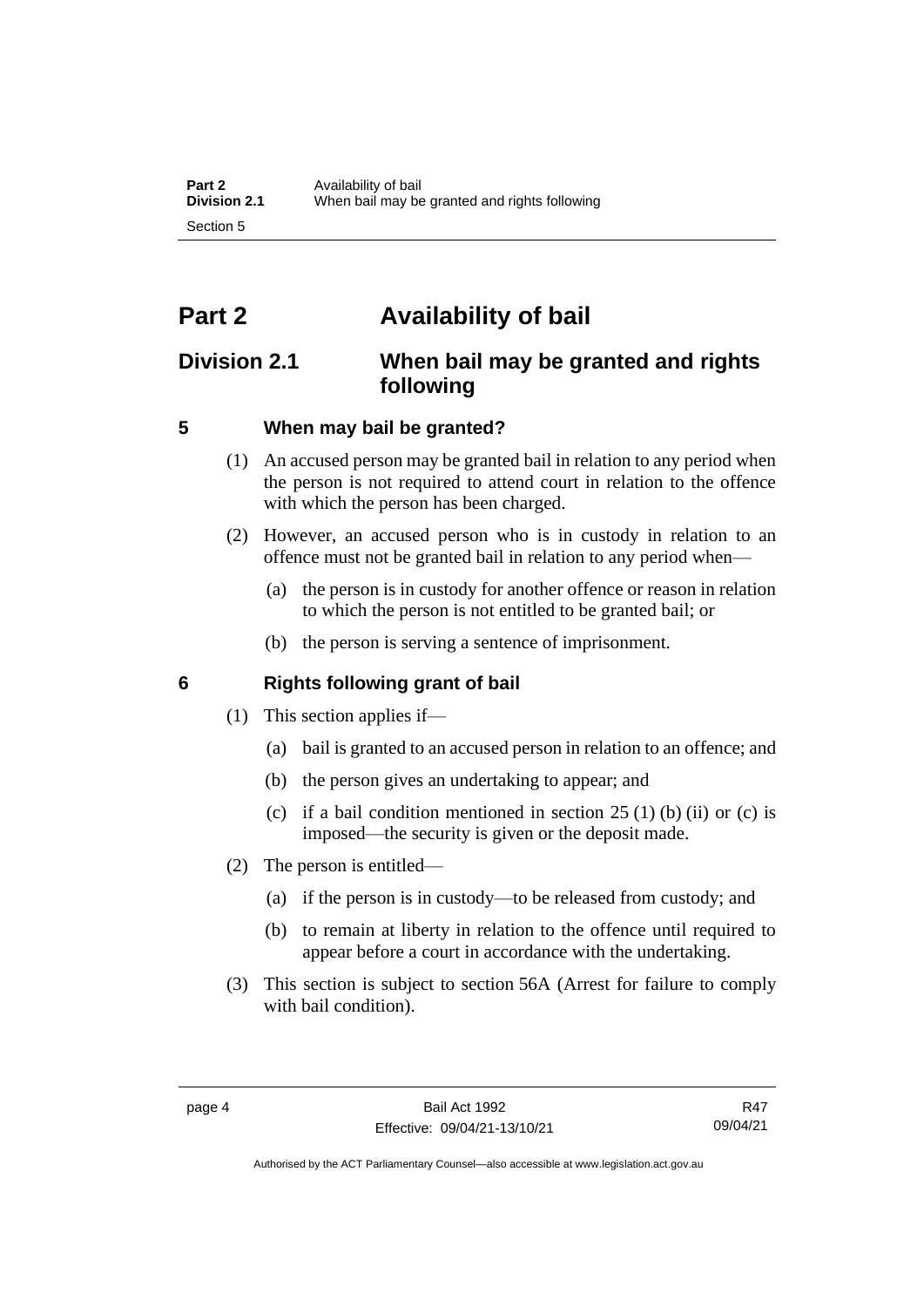## <span id="page-12-0"></span>**Division 2.2 Presumption for bail**

#### <span id="page-12-1"></span>**7 Div 2.2 subject to div 2.3 and div 2.4**

This division is subject to division 2.3 (No presumption for bail) and division 2.4 (Presumption against bail).

#### <span id="page-12-2"></span>**8 Entitlement to bail—certain minor offences etc**

- (1) This section applies to—
	- (a) a person charged with an offence not punishable by imprisonment (except in default of payment of a fine); and
	- (b) a person charged with an offence punishable by imprisonment for not longer than 6 months; and
	- (c) a person arrested for a breach of the peace or apprehended breach of the peace; and
	- (d) a person arrested under a warrant because of failure to comply with a summons or subpoena; and
	- (e) a person brought up to attend a trial or hearing following the issue of a habeas corpus order.
- (2) The person is entitled—
	- (a) to be granted bail; and
	- (b) if the person is in custody—to be released from custody as soon as the person gives an undertaking to appear.
- (3) However, if no further appearance is required for a person arrested for a breach of the peace or an apprehended breach of the peace, the person may be released from custody without giving an undertaking to appear.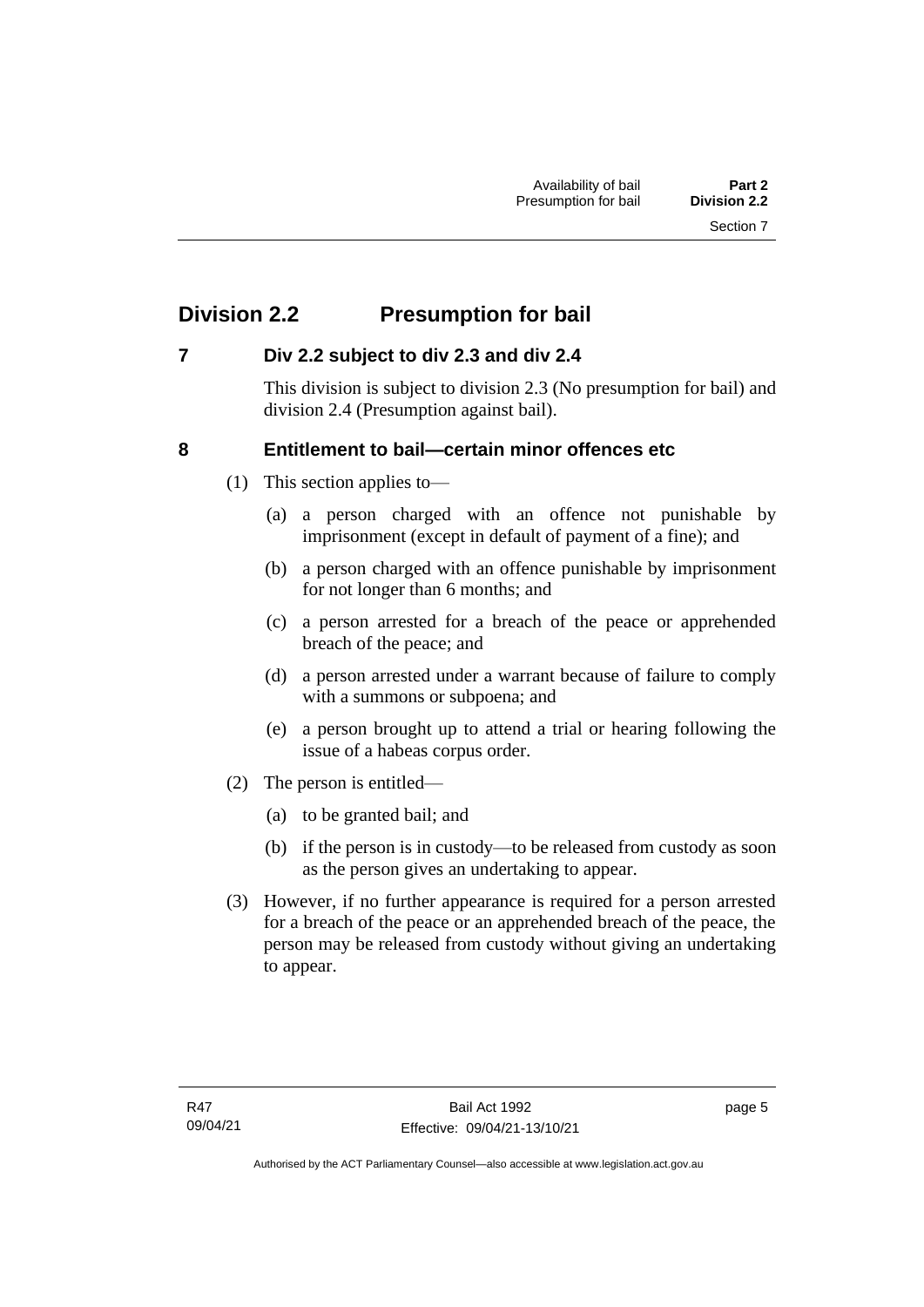| Part 2              | Availability of bail |
|---------------------|----------------------|
| <b>Division 2.2</b> | Presumption for bail |
| Section 8A          |                      |

- (4) A condition to keep the peace may be imposed on a grant of bail to a person arrested for a breach of the peace or an apprehended breach of the peace.
	- *Note* For other conditions that may be imposed on a grant of bail, see s 25 and s 26.

#### <span id="page-13-0"></span>**8A Entitlement to bail—breach of sentence obligations**

- (1) This section applies to a person arrested, or otherwise brought before the court or a magistrate, in relation to a breach, or anticipated breach, of—
	- (a) a deferred sentence obligation under the *[Crimes \(Sentencing\)](http://www.legislation.act.gov.au/a/2005-58)  [Act 2005](http://www.legislation.act.gov.au/a/2005-58)*; or
	- (b) a treatment order obligation under the *[Crimes \(Sentencing\)](http://www.legislation.act.gov.au/a/2005-58)  Act [2005](http://www.legislation.act.gov.au/a/2005-58)*; or
	- (c) any of the following obligations under the *[Crimes \(Sentence](http://www.legislation.act.gov.au/a/2005-59)  [Administration\) Act 2005](http://www.legislation.act.gov.au/a/2005-59)*:
		- (i) an intensive correction order obligation;
		- (ii) a good behaviour obligation;
		- (iii) a parole obligation;
		- (iv) a release on licence obligation.

Authorised by the ACT Parliamentary Counsel—also accessible at www.legislation.act.gov.au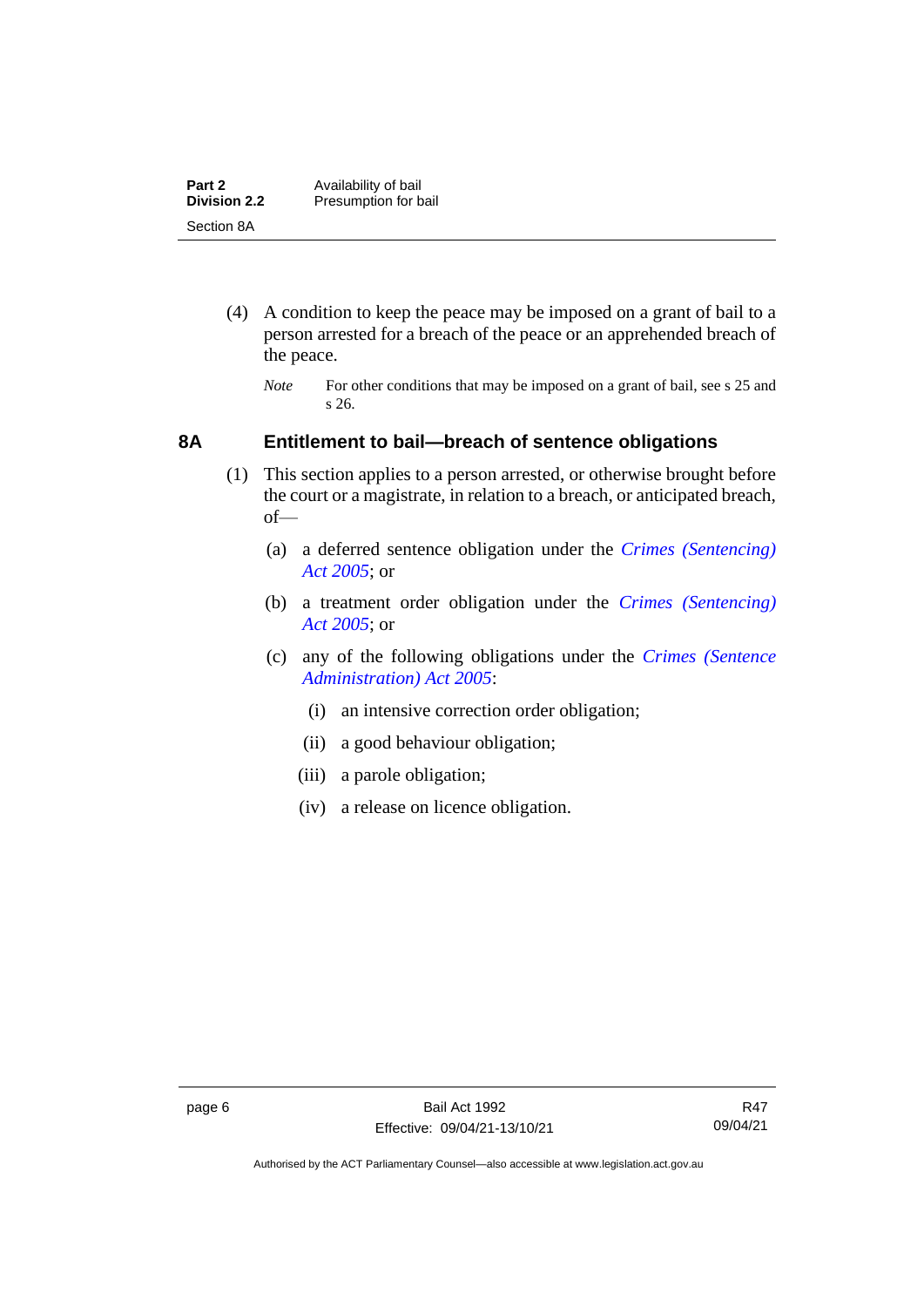(2) The person has the same entitlement to bail in relation to the breach, or anticipated breach, of the obligation as the person has under this part in relation to the offence to which the obligation relates.

#### **Example—bail entitlement**

Joe has been found guilty of threatening to kill. Joe had, 3 years before, been found guilty of an offence involving violence. A suspended sentence order under the *[Crimes \(Sentencing\) Act 2005](http://www.legislation.act.gov.au/a/2005-58)* is made as part of the sentence for the offence of threatening to kill and Joe is released under the order on signing an undertaking under a good behaviour order. However, Joe breaches the good behaviour order and is before the court on an application to cancel the order. There is no presumption in relation to bail because section 9B (b) applies to make the offence of threatening to kill an offence to which division 2.2 (Presumption for bail) does not apply.

#### <span id="page-14-0"></span>**8B Entitlement to bail—custody relating to sentence administration board hearings**

- (1) This section applies if—
	- (a) a person is arrested under the *[Crimes \(Sentence Administration\)](http://www.legislation.act.gov.au/a/2005-59)  [Act 2005](http://www.legislation.act.gov.au/a/2005-59)*, section 206 (Arrest of offender for board hearing) and brought before a magistrate; or
	- (b) a person is remanded in custody under the *[Crimes \(Sentence](http://www.legislation.act.gov.au/a/2005-59)  [Administration\) Act 2005](http://www.legislation.act.gov.au/a/2005-59)*, section 210 (Custody of offender during board hearing adjournment) and an application for bail for the person is made to a court or magistrate.
- (2) The person has the same entitlement to bail as the person had for the offence to which the board hearing relates.

page 7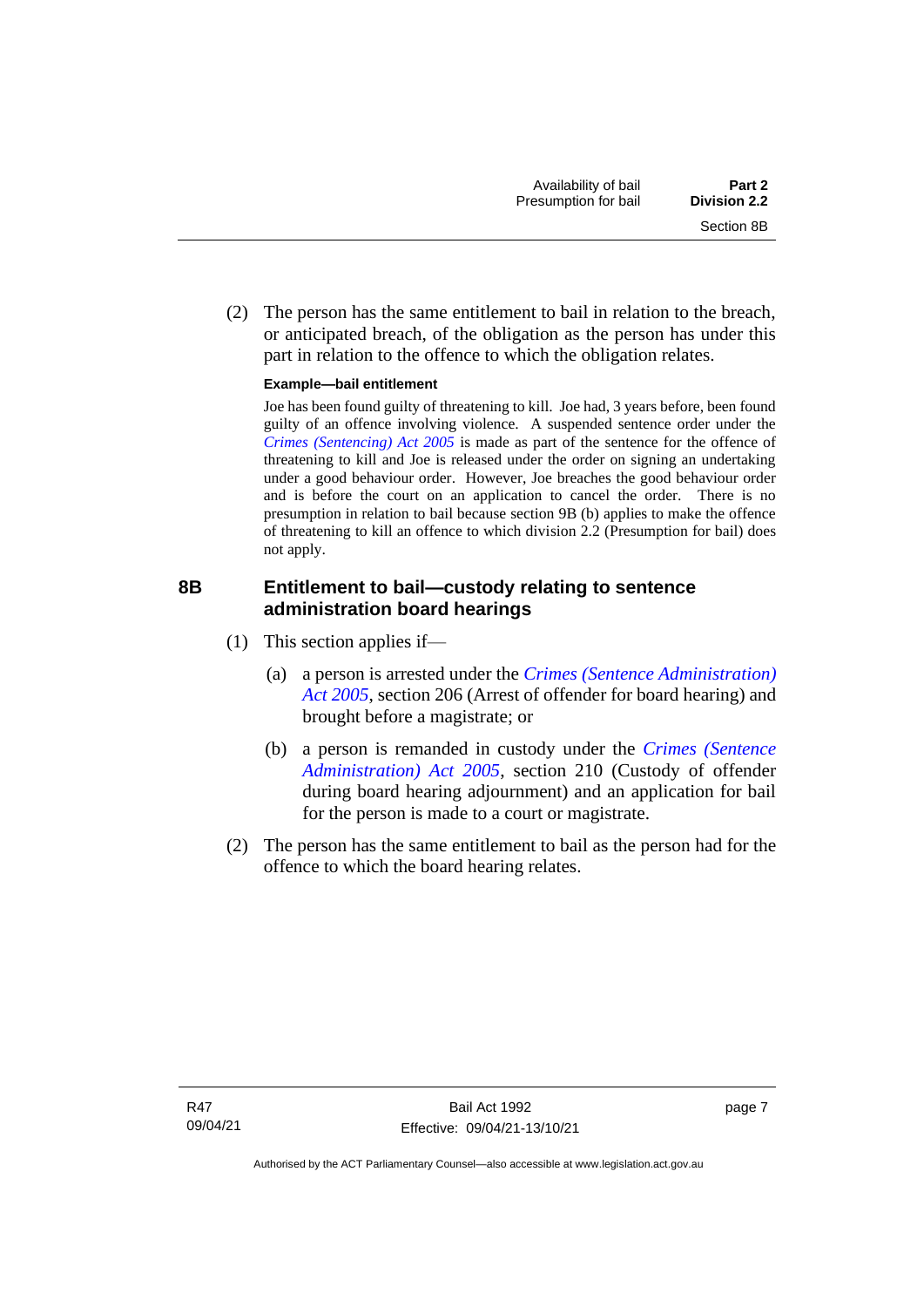#### <span id="page-15-0"></span>**9 Limitations on entitlement to bail**

- (1) A person charged with an offence mentioned in section 8 (1) (a) or (b) is not entitled to be granted bail if—
	- (a) the person has previously failed to comply with an undertaking to appear, or a bail condition imposed, in relation to the same or a similar offence; or
	- (b) in the opinion of the court or authorised officer, the person is incapacitated by intoxication, injury or use of drugs or is otherwise in danger of physical injury or in need of physical protection.
- (2) A person arrested for a breach of the peace or apprehended breach of the peace is not entitled to be granted bail if the person has previously, without reasonable excuse, failed to comply with an undertaking to appear, or a bail condition imposed, in relation to a breach of the peace or apprehended breach of the peace.

#### <span id="page-15-1"></span>**9A Entitlement to bail—offences other than minor offences**

- (1) This section applies to—
	- (a) a person in relation to an offence other than an offence mentioned in section 8 (1) (a) or (b) (Entitlement to bail certain minor offences etc); and
	- (b) a person who is not entitled to bail under section 8 (2) because of section 9 (1) or (2).
- (2) The person is entitled to be granted bail unless the court or authorised officer is satisfied that refusal is justified after considering—
	- (a) for an adult—the matters mentioned in section 22 (Criteria for granting bail to adults); or
	- (b) for a child—the matters mentioned in section 23 (Criteria for granting bail to children).

R47 09/04/21

Authorised by the ACT Parliamentary Counsel—also accessible at www.legislation.act.gov.au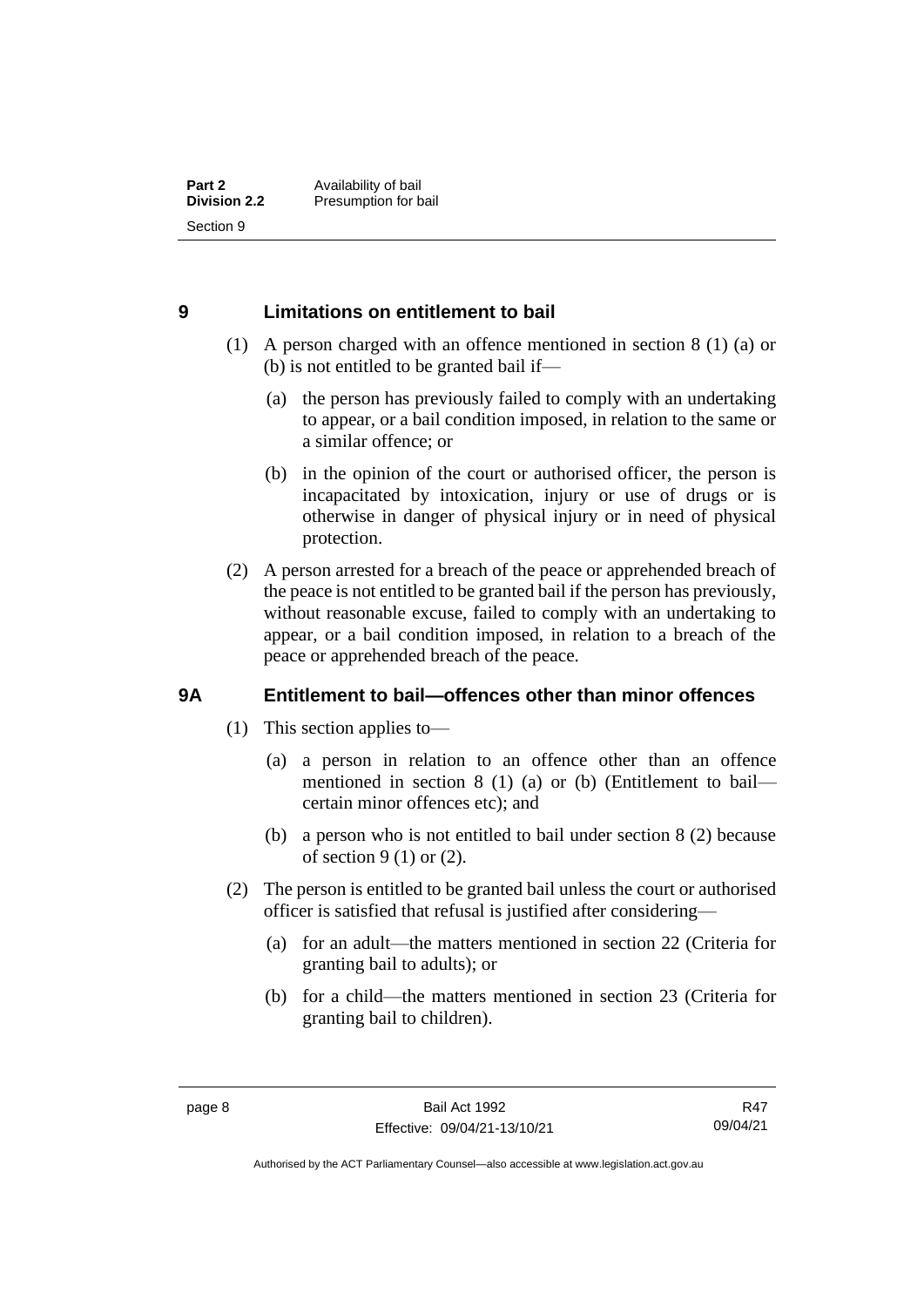## <span id="page-16-0"></span>**Division 2.3 No presumption for bail**

#### <span id="page-16-1"></span>**9B Div 2.2 not to apply to certain offences**

Division 2.2 (Presumption for bail) does not apply to the grant of bail—

- (a) to a person accused of an offence mentioned in schedule 1 (Offences to which presumption for bail does not apply); or
- (b) to a person accused of any of the following offences, if the person has in the previous 10 years been found guilty of an offence involving violence or the threat of violence:
	- (i) an offence against the *[Crimes Act 1900](http://www.legislation.act.gov.au/a/1900-40)*, section 30 (Threat to kill);
	- (ii) an offence against the *[Crimes Act 1900](http://www.legislation.act.gov.au/a/1900-40)*, section 31 (Threat to inflict grievous bodily harm);
	- (iii) an offence against the *[Crimes Act 1900](http://www.legislation.act.gov.au/a/1900-40)*, section 35 (Stalking);
	- (iv) an offence against the *[Domestic Violence and Protection](http://www.legislation.act.gov.au/a/2008-46)  [Orders Act 2008](http://www.legislation.act.gov.au/a/2008-46)* (repealed), section 90 (Offence for contravention of protection order);
	- (v) an offence against the *[Family Violence Act 2016](http://www.legislation.act.gov.au/a/2016-42)*, section 43 (Offence—contravention of family violence order);
	- (vi) an offence against the *[Personal Violence Act 2016](http://www.legislation.act.gov.au/a/2016-43)*, section 35 (Offence—contravention of protection order); or
- (c) to a person accused of an offence against the *[Criminal Code](http://www.comlaw.gov.au/Details/C2013C00138)  Act [1995](http://www.comlaw.gov.au/Details/C2013C00138)* (Cwlth), section 80.1 (Treason); or
- (d) to a person convicted of an indictable offence but not sentenced.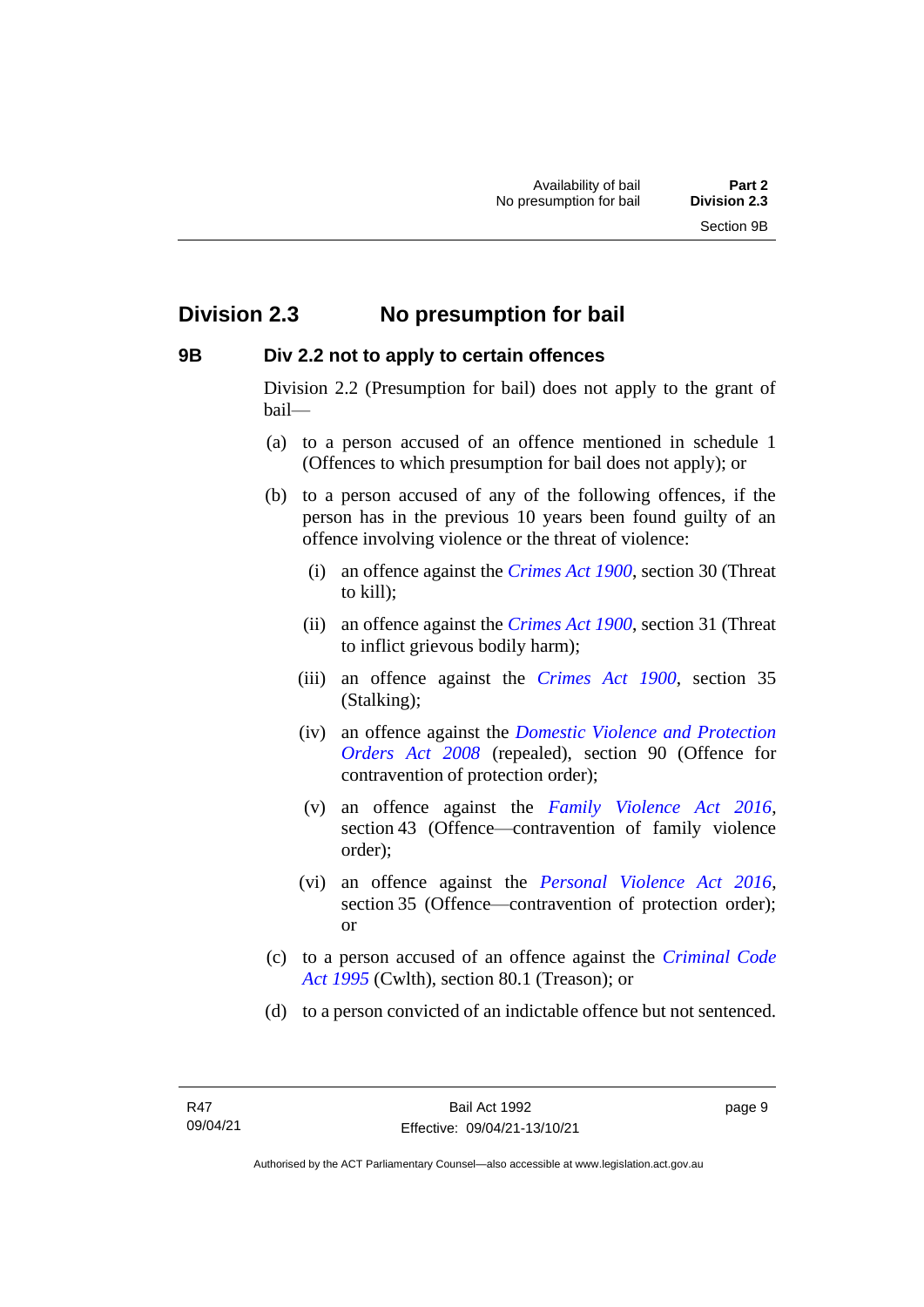**Part 2** Availability of bail<br> **Division 2.4** Presumption again **Division 2.4** Presumption against bail Section 9C

### <span id="page-17-0"></span>**Division 2.4 Presumption against bail**

#### <span id="page-17-1"></span>**9C Bail for murder and certain serious drug offences**

- (1) This section applies to a person accused of—
	- (a) murder; or
	- (b) an offence against any of the following provisions of the [Criminal Code,](http://www.legislation.act.gov.au/a/2002-51) chapter 6 (Serious drug offences):
		- (i) section 603 (1) (which is about trafficking in a large commercial quantity of a controlled drug);
		- (ii) section 607 (1) (which is about manufacturing a large commercial quantity of a controlled drug for selling);
		- (iii) section 616 (1) (which is about cultivating a large commercial quantity of a controlled plant for selling);
		- (iv) section 619 (1) (which is about selling a large commercial quantity of a controlled plant);
		- (v) section 622 (1) (which is about supplying etc a commercial quantity of a controlled drug to a child for selling);
		- (vi) section 624 (1) (which is about procuring a child to traffic in a commercial quantity of a controlled drug).
	- *Note* A reference to an offence against a territory law includes a reference to a related ancillary offence, eg attempt (see [Legislation Act,](http://www.legislation.act.gov.au/a/2001-14) s 189).
- (2) A court or authorised officer must not grant bail to the person unless satisfied that special or exceptional circumstances exist favouring the grant of bail.

Authorised by the ACT Parliamentary Counsel—also accessible at www.legislation.act.gov.au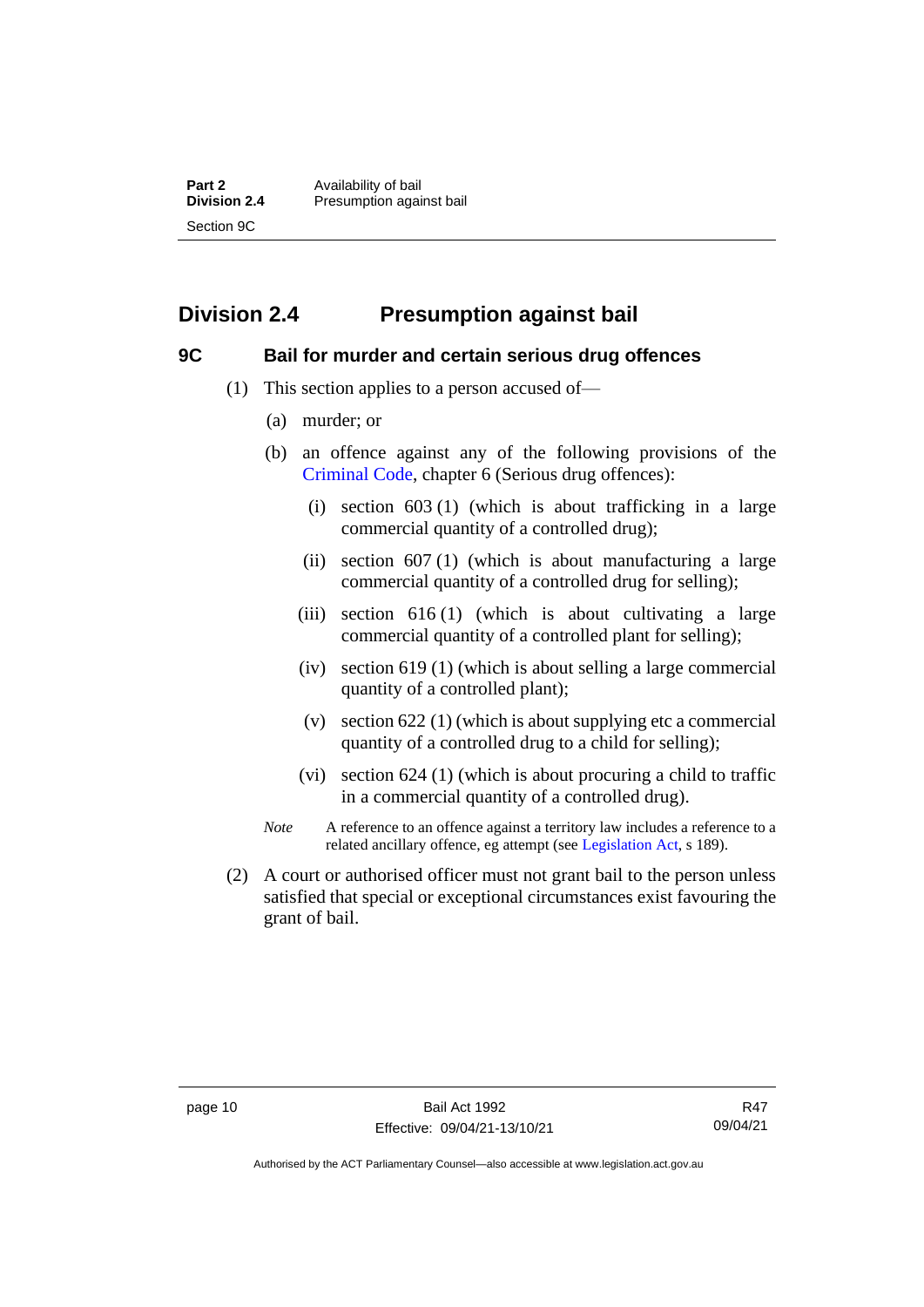- (3) However, even if special or exceptional circumstances are established, the court or officer must refuse bail if satisfied that refusal is justified after considering—
	- (a) for an adult—the matters mentioned in section 22 (Criteria for granting bail to adults); or
	- (b) for a child—the matters mentioned in section 23 (Criteria for granting bail to children).

#### <span id="page-18-0"></span>**9D Bail for serious offence committed while charge for another pending or outstanding**

- (1) This section applies if—
	- (a) a person is accused of a serious offence; and
	- (b) the person is alleged to have committed the offence while a charge against the person for another serious offence is pending or outstanding.

#### **Example**

Claude is served with a summons to attend the Magistrates Court to answer a charge that he has committed the offence of taking a motor vehicle without consent (punishable by 5 years imprisonment under the [Criminal Code,](http://www.legislation.act.gov.au/a/2002-51) section 318 (1), and so a serious offence for this section). Before the court date, Claude is arrested and charged with having committed an aggravated robbery the day after being served with the summons (punishable by 25 years imprisonment under the [Criminal Code,](http://www.legislation.act.gov.au/a/2002-51) section 310, and so also a serious offence for this section). At the time of the alleged aggravated robbery, the charge of taking a motor vehicle without consent was still pending. This section will apply to any decision about the grant of bail to Claude in relation to the aggravated robbery charge.

(2) A court or an authorised officer must not grant bail to the accused person unless satisfied that special or exceptional circumstances exist favouring the grant of bail.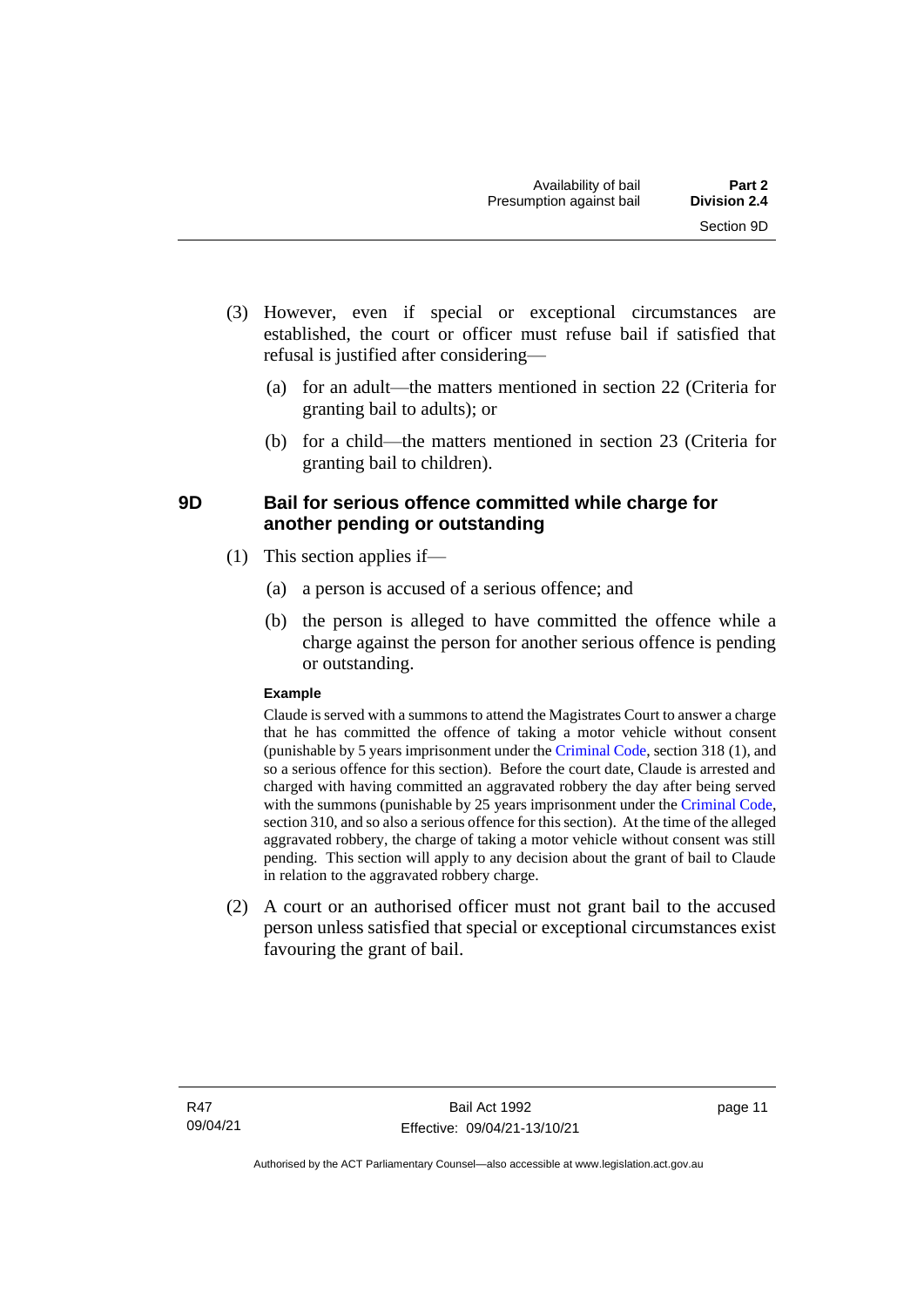| Part 2              | Availability of bail     |
|---------------------|--------------------------|
| <b>Division 2.4</b> | Presumption against bail |
| Section 9D          |                          |

- (3) However, even if special or exceptional circumstances are established, the court or officer must refuse bail if satisfied that refusal is justified after considering—
	- (a) for an adult—the matters mentioned in section 22 (Criteria for granting bail to adults); or
	- (b) for a child—the matters mentioned in section 23 (Criteria for granting bail to children).
- (4) Also, if the serious offence mentioned in subsection (1) (a) or (b) is a family violence offence, an authorised person must not grant bail to the accused person if satisfied that refusal of bail is required under section 9F (Family violence offence—bail by authorised officer).
- (5) This section does not affect the application of section 9F (4) and (5) to the accused person if—
	- (a) the serious offence mentioned in subsection (1) (a) or (b) is a family violence offence; and
	- (b) an authorised person grants bail to the accused person.
- (6) In this section:

*outstanding*—a charge against a person for an offence is *outstanding*—

- (a) until the charge is finally dealt with in any of the following ways:
	- (i) the charge is withdrawn;
	- (ii) the charge is dismissed by a court;
	- (iii) the person is discharged by the Magistrates Court following a committal hearing;
	- (iv) the person is acquitted or found guilty by a court of the offence; and

R47 09/04/21

Authorised by the ACT Parliamentary Counsel—also accessible at www.legislation.act.gov.au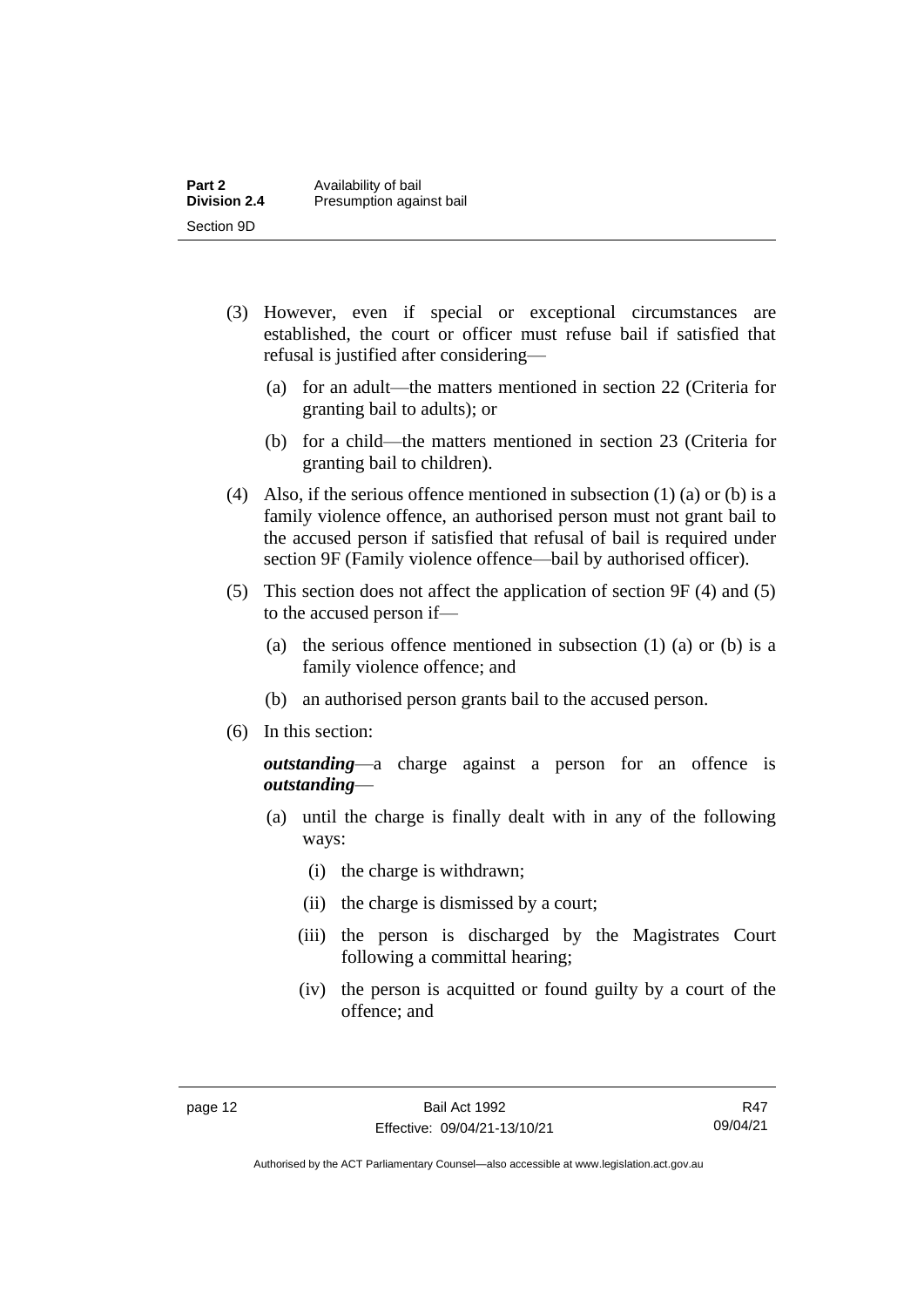- (b) if the person is acquitted or found guilty by a court of the offence charged, but a new trial on the charge (or a charge based on the same facts) is later ordered on appeal—from the date the new trial is ordered until the earliest of the following happens—
	- (i) the charge (or a charge based on the same facts) is finally dealt with as mentioned in paragraph  $(a)$   $(i)$ ,  $(ii)$  or  $(iv)$ ;
	- (ii) the order for the new trial is reversed on a further appeal.
- *Note Found guilty*, of an offence, includes—
	- having an order made for the offence under the *[Crimes \(Sentencing\)](http://www.legislation.act.gov.au/a/2005-58)  [Act 2005](http://www.legislation.act.gov.au/a/2005-58)*, s 17 (Non-conviction orders—general)
	- having the offence taken into account under the *[Crimes \(Sentencing\)](http://www.legislation.act.gov.au/a/2005-58)  [Act 2005](http://www.legislation.act.gov.au/a/2005-58)*, s 57 (Outstanding additional offences taken into account in sentencing)

(se[e Legislation Act,](http://www.legislation.act.gov.au/a/2001-14) dict, pt 1).

*pending*—a charge against a person for an serious offence is *pending*  if the person has not yet been charged with the offence, but the person has—

- (a) been arrested for the offence (unless the person is later released without being charged with a serious offence); or
- (b) been served with a summons to appear before a court to answer a charge for the offence; or
- (c) at the invitation of a police officer, signed an agreement to attend court to answer a charge for the offence.

*serious offence* means an offence punishable by imprisonment for 5 years or longer (other than an offence in relation to which an election for summary disposal has been made under the *[Crimes](http://www.legislation.act.gov.au/a/1900-40)  Act [1900](http://www.legislation.act.gov.au/a/1900-40)*, section 374 (Summary disposal of certain cases at prosecutor's election).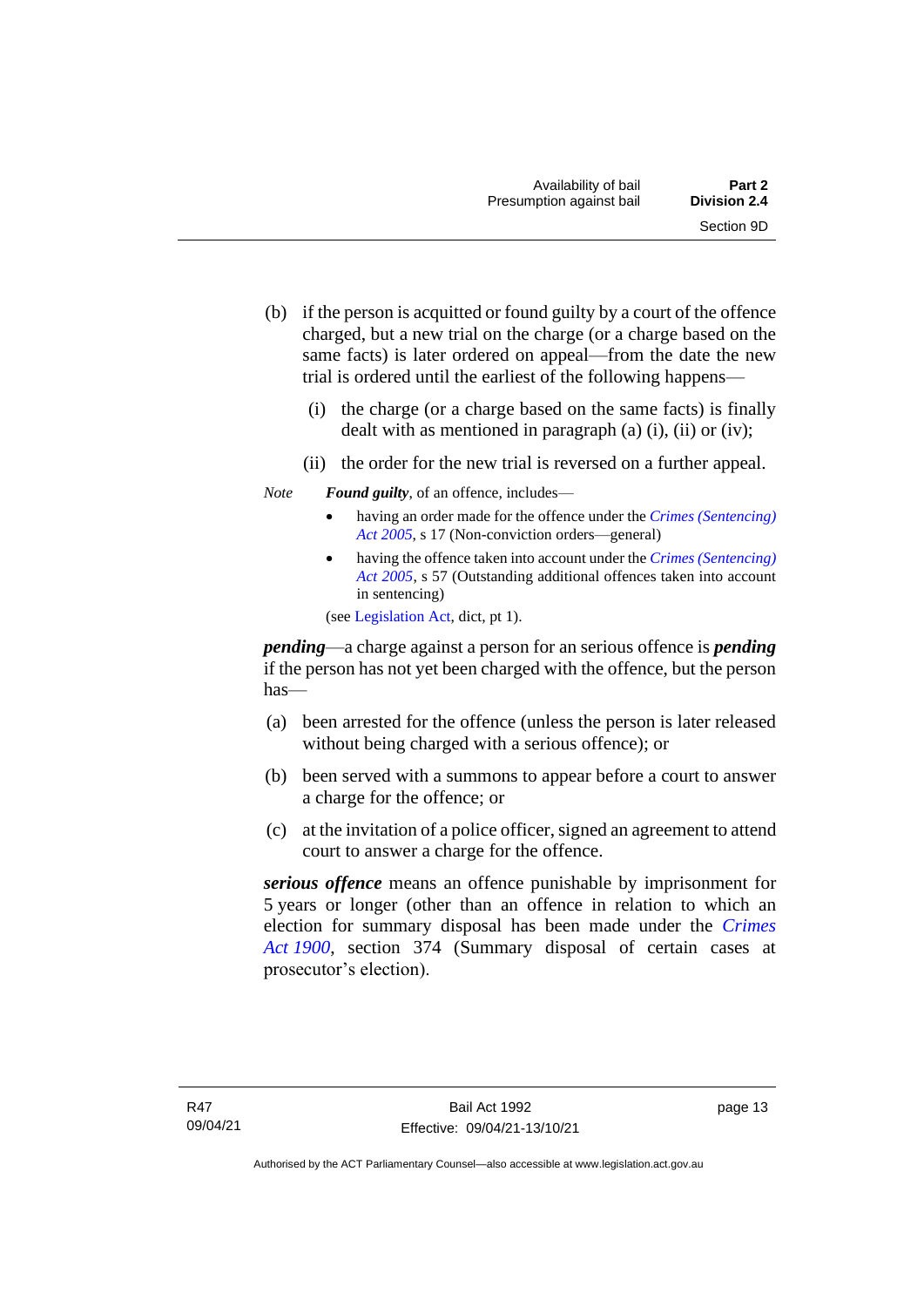#### <span id="page-21-0"></span>**9E Bail for person sentenced to imprisonment**

- (1) This section applies if—
	- (a) a person has been convicted of an offence by a court and sentenced to a period of imprisonment for the offence; and
	- (b) an appeal is pending in relation to the conviction or sentence.
- (2) A court must not grant bail to the person unless satisfied that special or exceptional circumstances exist favouring the grant of bail.
- (3) In this section:

*appeal* includes an appeal against a decision on appeal.

#### <span id="page-21-1"></span>**9F Family violence offence—bail by authorised officer**

- (1) This section applies to a person accused of a family violence offence.
- (2) An authorised officer must not grant bail to the person unless satisfied that the person poses no danger to a protected person while released on bail.
- (3) However, even if the authorised officer is satisfied under subsection (2), the officer must refuse bail if satisfied that the refusal is justified after considering—
	- (a) for an adult—the matters mentioned in section 22 (Criteria for granting bail to adults); or
	- (b) for a child—the matters mentioned in section 23 (Criteria for granting bail to children).
- (4) Also, the person must not be released on bail under this section unless the person gives an undertaking to appear within 48 hours of being released.
- (5) If the authorised officer grants bail to the person under this section, the officer must, in the record made under section 27 (Recording of certain bail decisions), state why the officer is satisfied that the person poses no danger to any protected person.

R47 09/04/21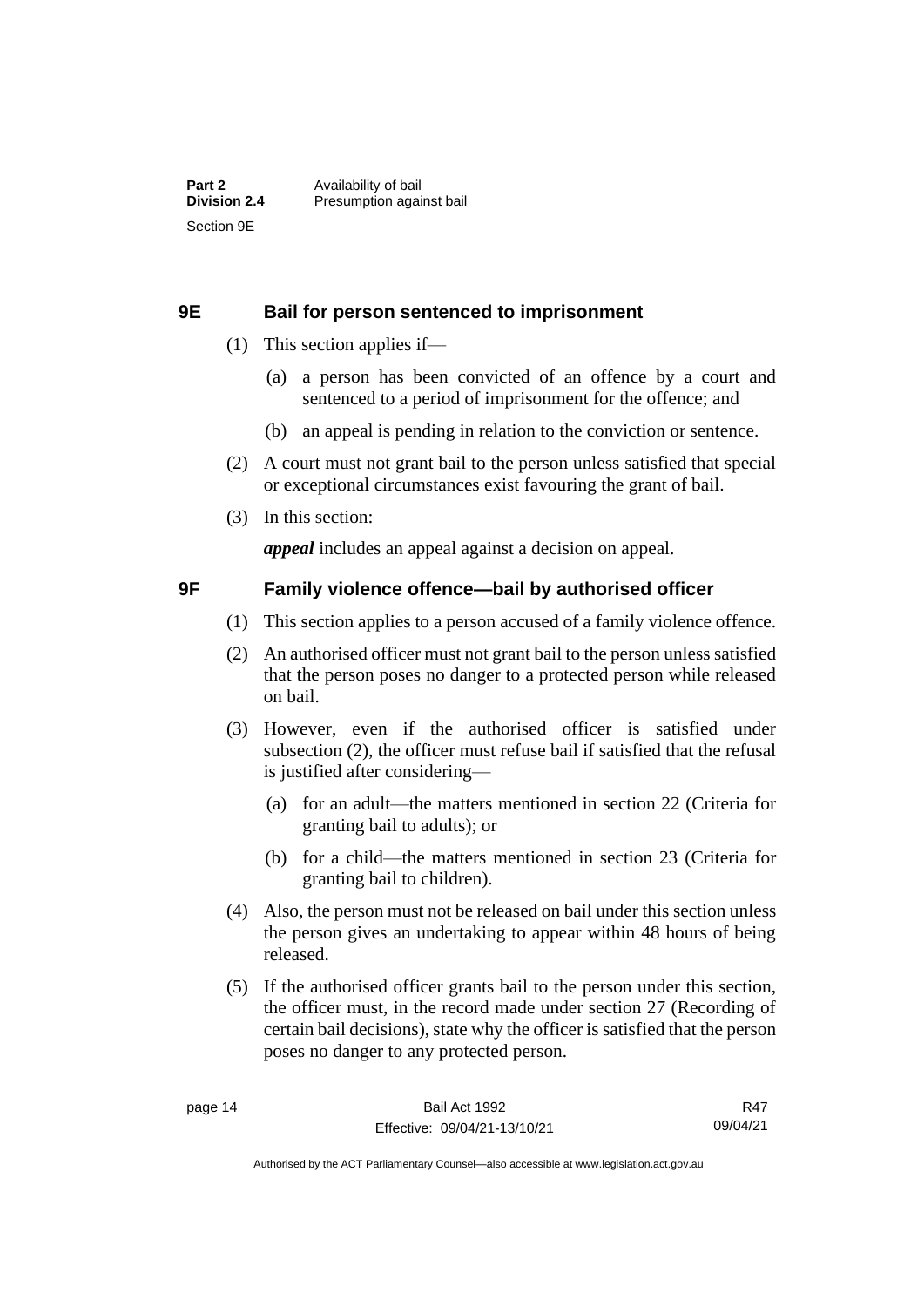(6) In this section:

*family member*, in relation to a person accused of a family violence offence—see the *[Family Violence Act 2016](http://www.legislation.act.gov.au/a/2016-42)*, section 9.

*protected person*, in relation to a person accused of a family violence offence—

- (a) means a person against whom the alleged conduct making up the offence was directed; and
- (b) includes any other family member in relation to the accused person.

#### <span id="page-22-0"></span>**9G Special or exceptional circumstances**

- (1) This section applies if a court or authorised officer is required under this part to be satisfied of the existence of special or exceptional circumstances favouring the grant of bail to a person.
- (2) A circumstance that would be an applicable bail criteria for the person is not a special or exceptional circumstance only because it is an applicable bail criteria.
- (3) Also, the court or authorised officer must consider the applicable bail criteria for the person only after the court or authorised officer is satisfied of the existence of the special or exceptional circumstances.

#### **Examples for s (3)**

1 Damien is before the court charged with having committed an aggravated robbery. He has earlier been charged with having committed aggravated robbery. Section 9D applies and there is a presumption against bail unless there are special or exceptional circumstances. Damien argues that there are special circumstances as he needs to support his child, he may lose his job and he may lose an opportunity to take up public housing. The court considers that the circumstances are not special or exceptional. Bail is not granted and the criteria in section 22 are not considered.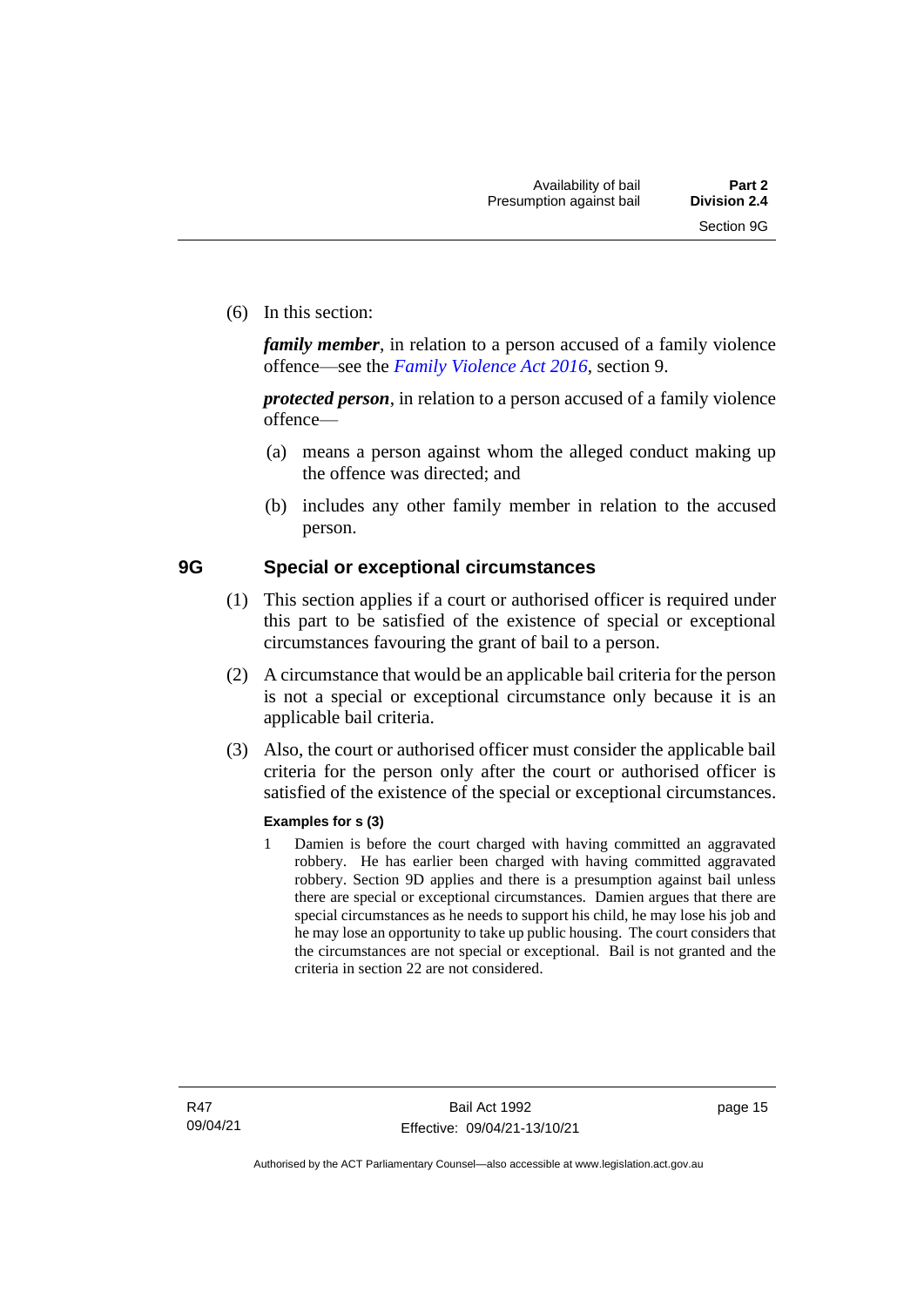| Part 2              | Availability of bail     |
|---------------------|--------------------------|
| <b>Division 2.4</b> | Presumption against bail |
| Section 9G          |                          |

2 Jason is facing similar charges. Jason has had a car accident before his arrest for the second offence. His kidneys are damaged requiring dialysis every 3 days. Jason argues that his need for regular treatment and his reduced mobility mean that he is highly unlikely to abscond. The court considers these circumstances are special or exceptional. The court then considers the criteria in section 22 in deciding whether to grant bail.

page 16 Bail Act 1992 Effective: 09/04/21-13/10/21

R47 09/04/21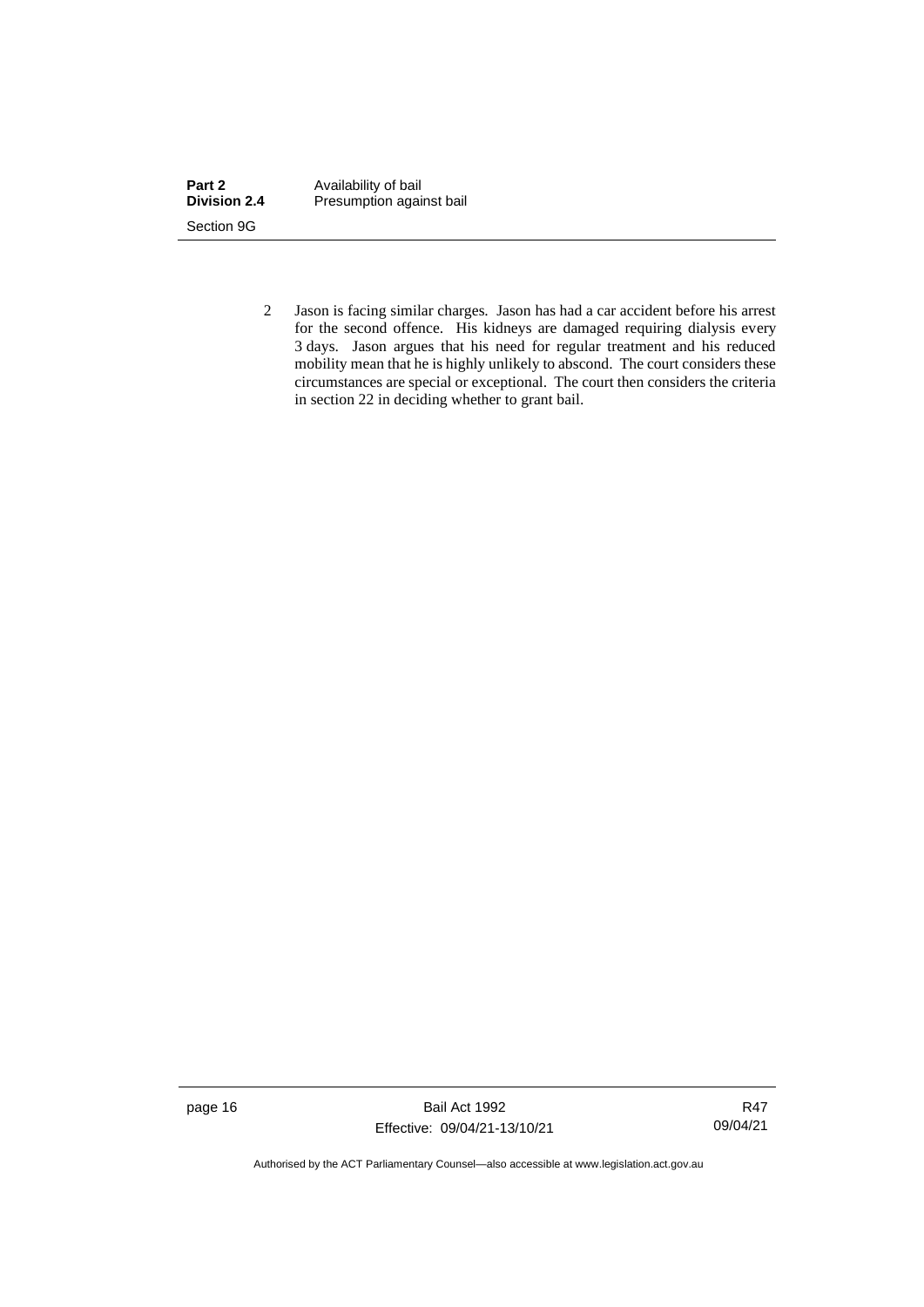## <span id="page-24-0"></span>**Part 3 Dispensing with bail**

#### <span id="page-24-1"></span>**10 Dispensing with bail**

- (1) A court that may grant bail to an accused person may instead dispense with the requirement for bail.
- (2) In deciding whether to release an accused person from custody without requiring bail, a court may have regard to any information that appears to the court to be relevant and reliable.
- (3) If, during an appearance by an accused person before a court, no specific order or direction is made by the court in relation to bail, the court is taken to have dispensed with the requirement for bail.
- (4) Subsection (3) does not apply if, under section 33 (3), the court is taken to have continued bail.
- (5) A court must not dispense with the requirement for bail for an accused person to whom either of the following sections apply unless satisfied that special or exceptional circumstances exist justifying dispensing with the requirement:
	- (a) section 9D (Bail for serious offence committed while charge for another pending or outstanding);
	- (b) section 9E (Bail for person sentenced to imprisonment).

### <span id="page-24-2"></span>**11 Effect of dispensing with bail**

- (1) While the requirement for bail is dispensed with under this Act in relation to a person accused of an offence, the person is entitled to be and to remain at liberty in relation to the offence until the person is required to appear before a court in relation to the offence.
- (2) Subsection (1) does not apply to an accused person while the person is in custody for another offence or reason in relation to which the person is not entitled to be at liberty, whether under this Act or otherwise.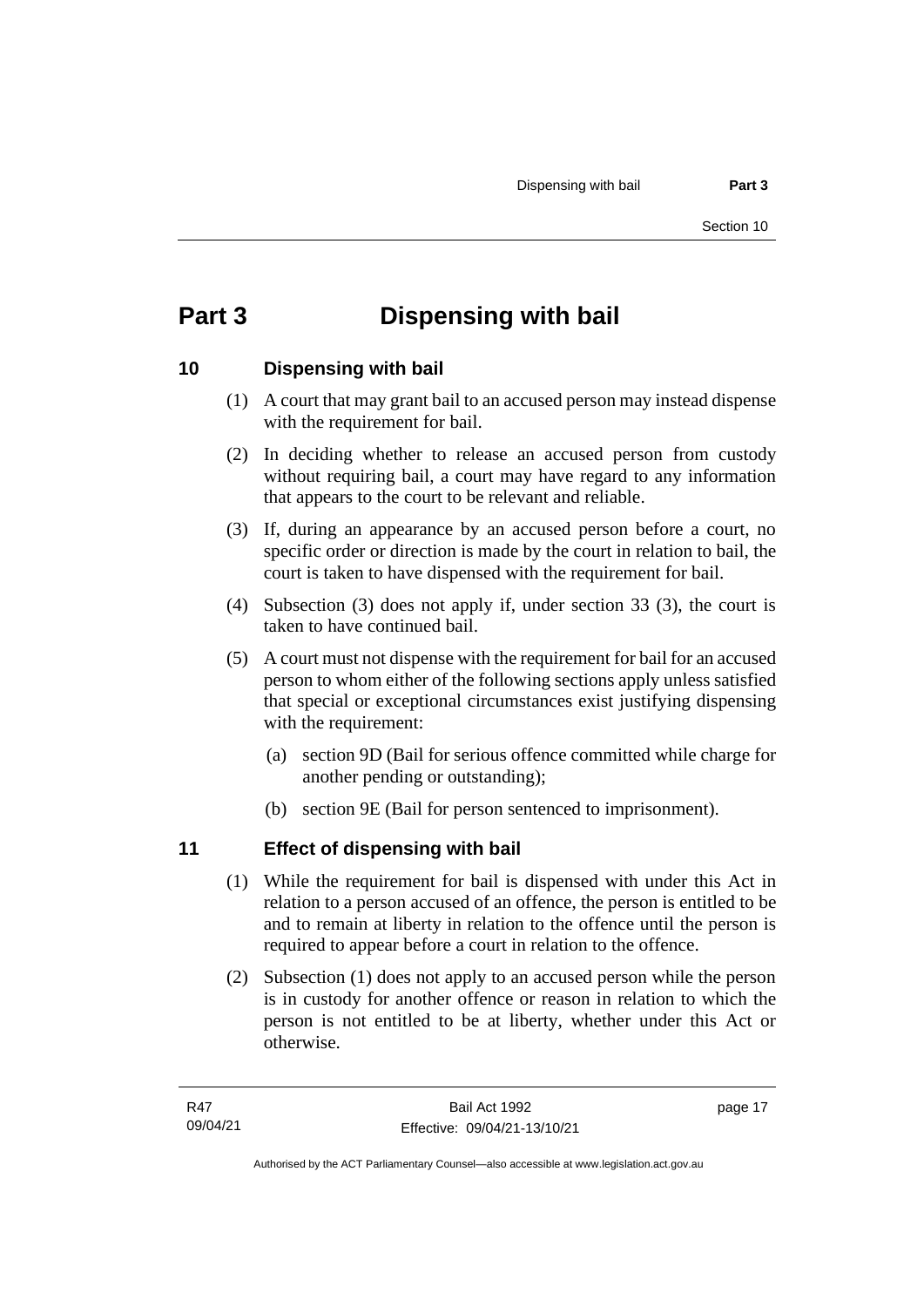#### **Part 3 Dispensing with bail**

Section 12

### <span id="page-25-0"></span>**12 Decision to dispense with bail**

For part 6, if a court dispenses with the requirement for bail, the court is taken to have made a decision in relation to bail.

page 18 Bail Act 1992 Effective: 09/04/21-13/10/21

R47 09/04/21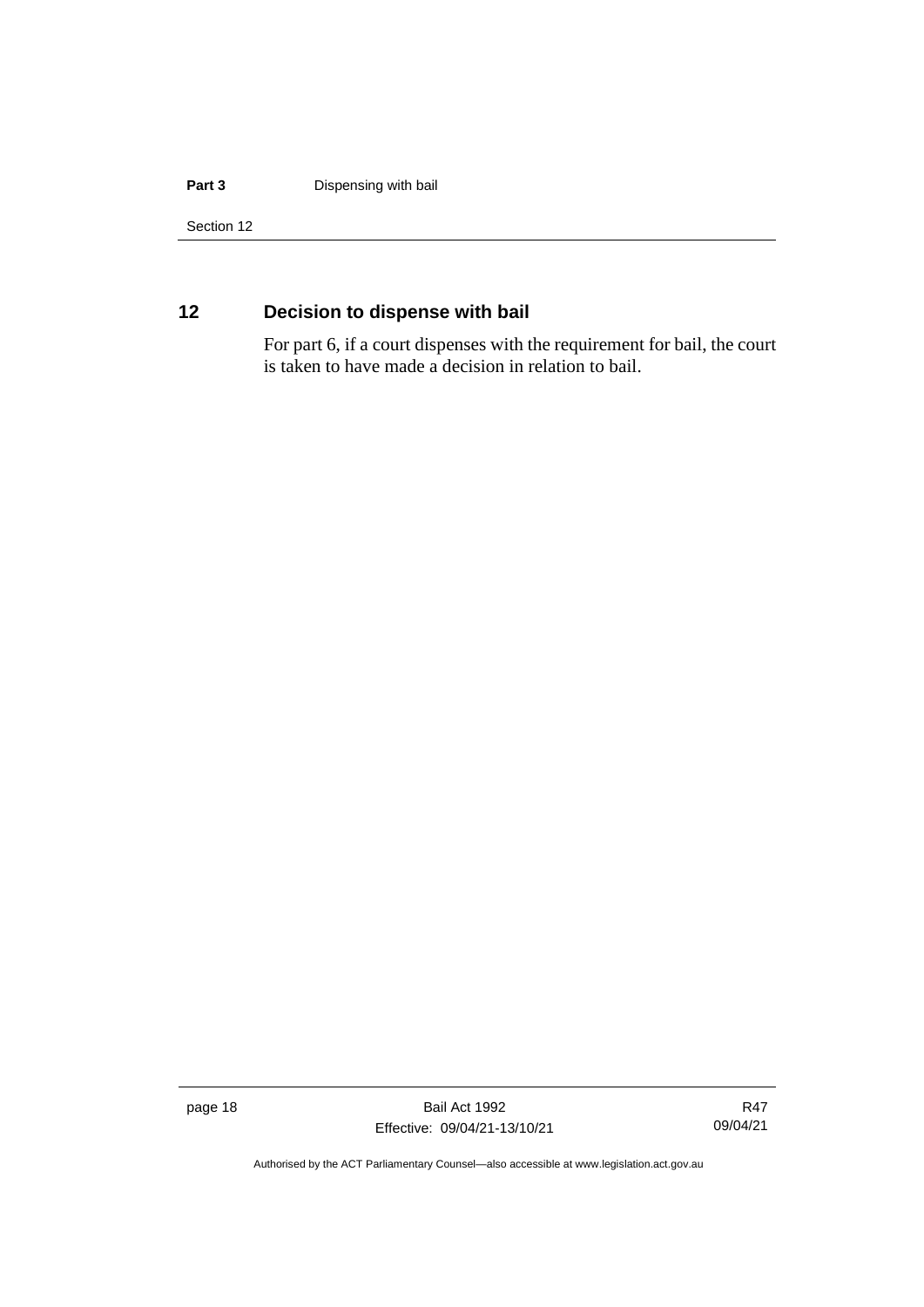#### <span id="page-26-1"></span><span id="page-26-0"></span>**12A Meaning of** *bail order* **and** *bail review application***—pt 4**

In this part:

*bail order*—see section 19 (1).

*bail review application* means an application in relation to bail made under section 41 (Right of review of bail decisions).

#### <span id="page-26-2"></span>**12B When is a proceeding** *before the Supreme Court***?—pt 4**

For this part, a proceeding for an offence is *before the Supreme Court* if the court has jurisdiction in the proceeding because the accused person to whom the proceeding relates—

- (a) has been committed to the court for trial or sentence; or
- (b) is an accused in a prosecution on indictment instituted by the director of public prosecutions under the *[Director of Public](http://www.legislation.act.gov.au/a/1990-22)  [Prosecutions Act 1990](http://www.legislation.act.gov.au/a/1990-22)*, section 7; or
- (c) has lodged an appeal to the court against a conviction, order or sentence imposed on the person by the Magistrates Court.

page 19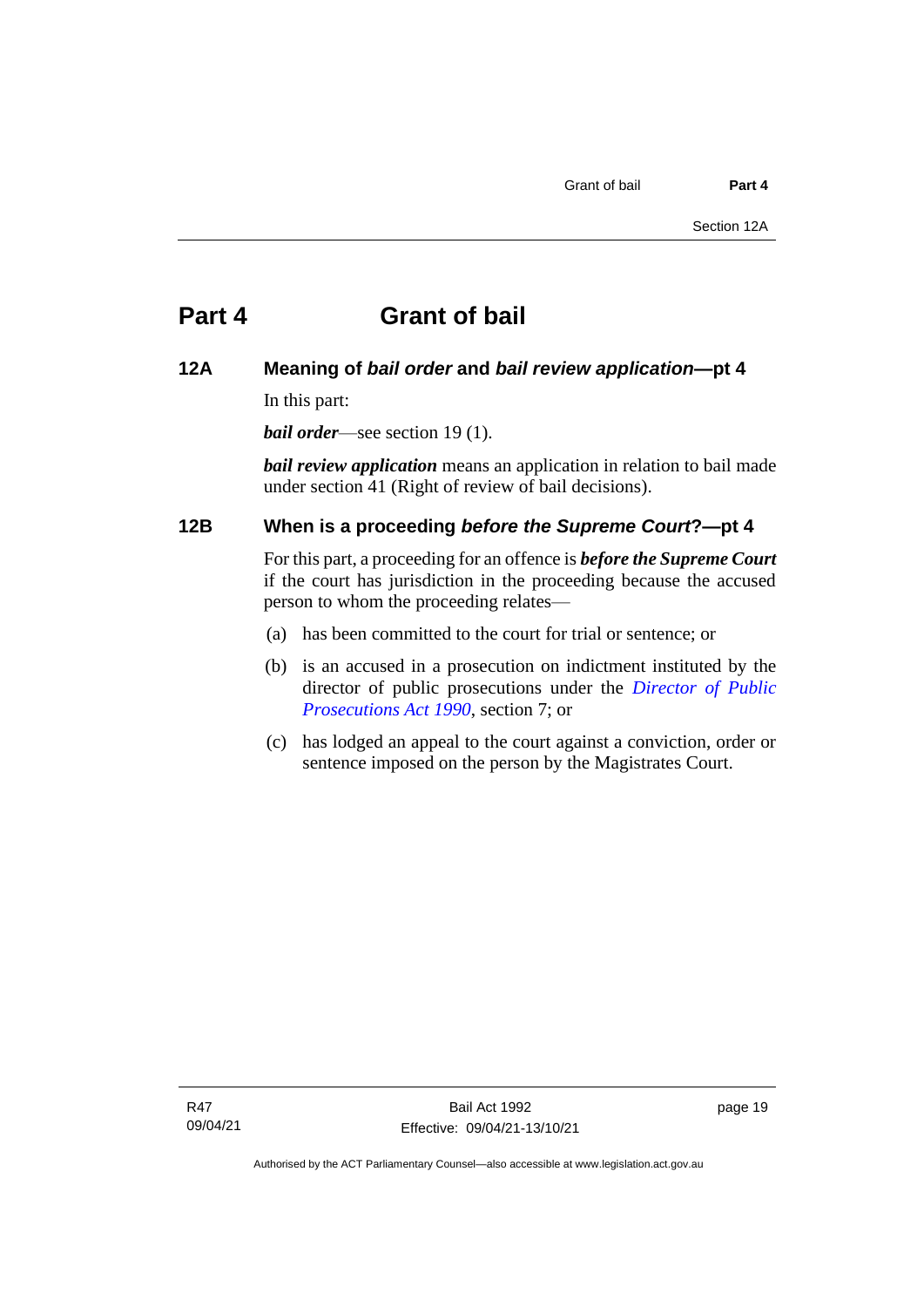Section 13

#### <span id="page-27-0"></span>**13 Deciding bail after charge laid**

- $(1)$  If—
	- (a) a person who has been taken into custody by a police officer is charged with an offence but is not to be brought before a court immediately after being charged; or
	- (b) it is not practicable to bring immediately before a court a person arrested under a warrant (being a warrant which does not expressly preclude the granting of bail) issued under the *[Magistrates Court Act 1930](http://www.legislation.act.gov.au/a/1930-21)*, section 42 (2) (Issue of warrant and summons) in relation to an offence punishable by a fine or by imprisonment for a period not exceeding 2 years;

the police officer who charges or arrests the person—

- (c) must tell the person that the person may—
	- (i) apply for bail; and
	- (ii) communicate with a lawyer of the person's choice in relation to the making of an application for bail; and
	- (iii) if the person cannot speak or understand the English language—have recourse to the services of a competent interpreter; and
	- (iv) communicate with someone else of the person's choice who may reasonably be expected to assist the person in relation to the provision of bail; and

if the person asks for facilities to do so, must provide the person with reasonable facilities to enable the person to communicate with a lawyer, an interpreter or someone else; and

- (d) must tell the person about—
	- (i) the applicable bail criteria; and
	- (ii) the conditions subject to which the person may be released on bail; and

R47 09/04/21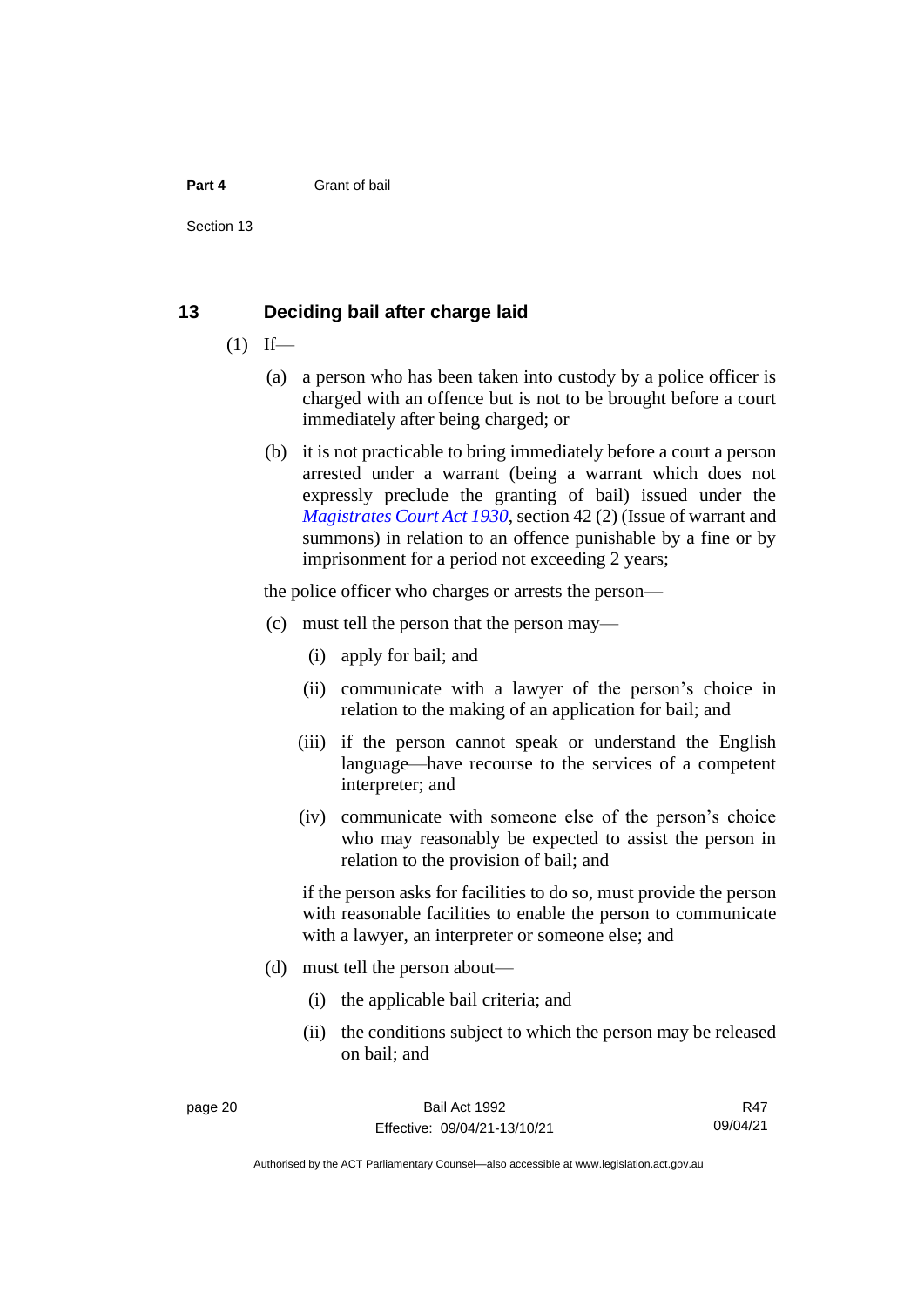- (e) if the person applies for bail—
	- (i) if the police officer is authorised to grant bail to the person—must consider whether the person should be granted bail; or
	- (ii) in any other case—must bring the person before an authorised officer.
- (2) If a person is brought before an authorised officer under subsection  $(1)$  (e)  $(ii)$ , the authorised officer must consider whether the person should be granted bail.
- (3) If, before subsection (1) has been fully complied with in relation to an accused person, an authorised officer is satisfied that it is appropriate to release the person on bail subject only to the person giving an undertaking to appear, the authorised officer may so release the person.
- (4) A police officer who charges or arrests a person need not comply with subsection (1) (c) (ii), (iii) or (iv) if the police officer believes on reasonable grounds that non-compliance is necessary to prevent—
	- (a) the escape of an accomplice of the accused person; or
	- (b) the loss, destruction or falsification of evidence relating to the offence.
- (5) If a police officer who charges or arrests a person does not comply with subsection  $(1)$   $(c)$   $(ii)$ ,  $(iii)$  or  $(iv)$  for a reason mentioned in subsection (4), the police officer must record the reason.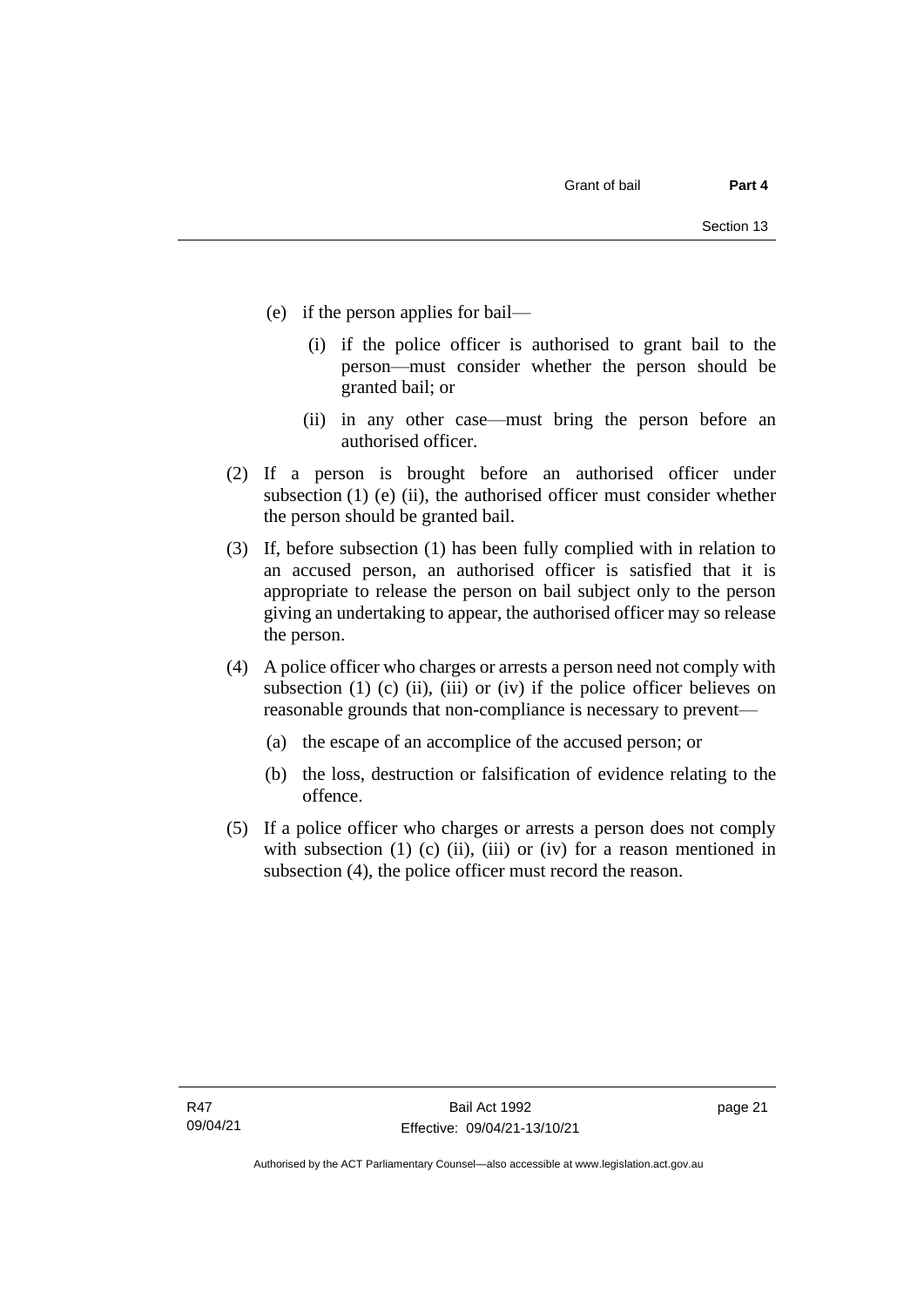Section 14

#### <span id="page-29-0"></span>**14 Grant of bail by authorised officers**

- (1) Subject to subsection (2), an authorised officer may grant bail in accordance with this Act to an accused person who is present at a police station.
- (2) An authorised officer must not grant bail to a person accused of an offence if—
	- (a) a decision about bail in relation to the offence has been made by a court; or
	- (b) the offence is a family violence offence of murder.
	- *Note* A reference to an offence against a territory law includes a reference to a related ancillary offence, eg attempt (see [Legislation Act,](http://www.legislation.act.gov.au/a/2001-14) s 189).

#### <span id="page-29-1"></span>**15 Deciding of questions of bail by authorised officers**

- (1) An authorised officer who is required to consider whether to grant bail to an accused person must as soon as reasonably practicable—
	- (a) give—
		- (i) the accused person or a lawyer representing the accused person; and
		- (ii) any police officer involved in the investigation of the offence with which the accused person is charged;

an opportunity to make submissions to the authorised officer about the conditions to which any grant of bail to the accused person should be made subject; and

(b) having regard to those submissions, to the applicable bail criteria and to any other available information that the authorised officer considers relevant and reliable, decide whether the person should be granted bail.

Authorised by the ACT Parliamentary Counsel—also accessible at www.legislation.act.gov.au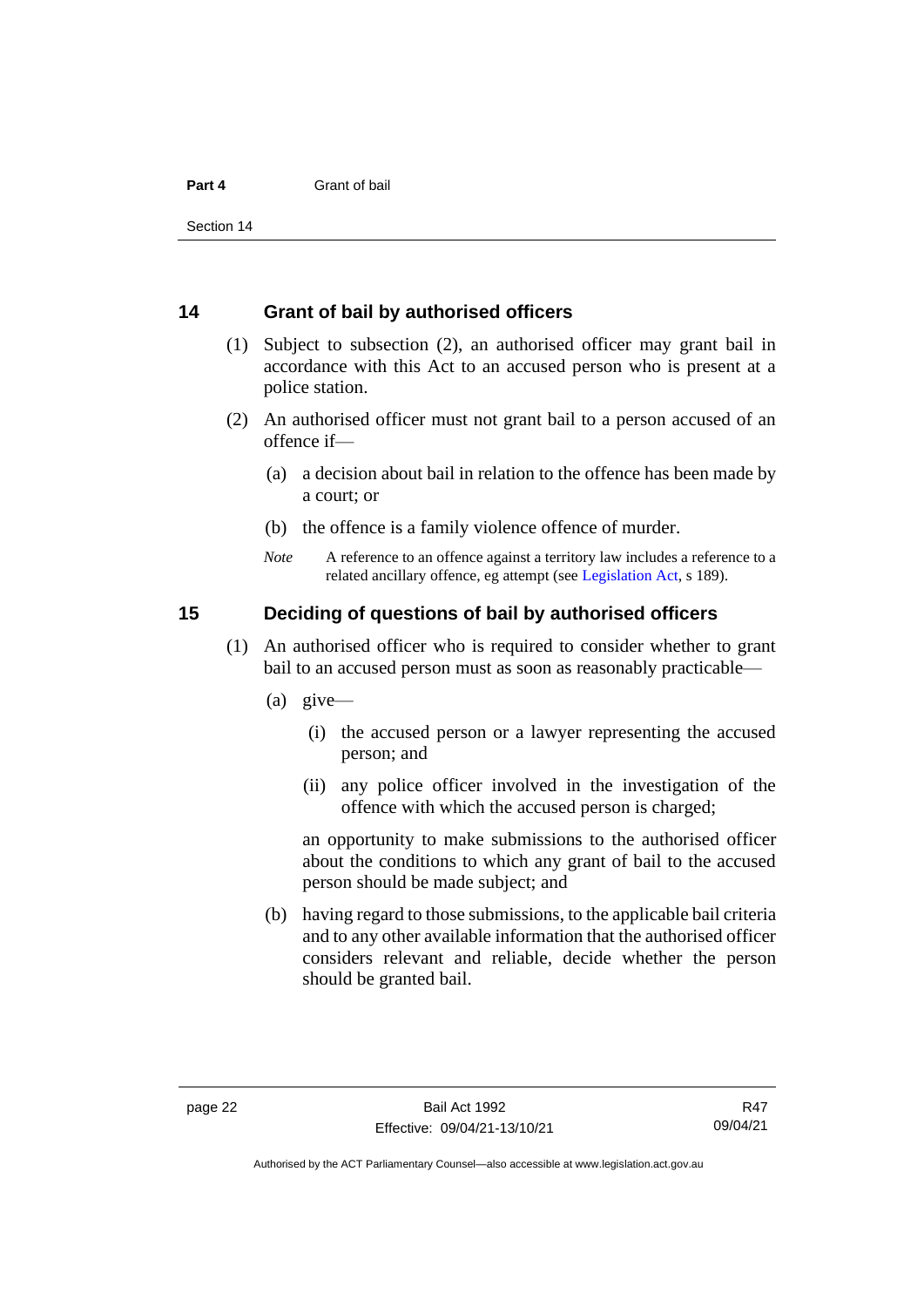- (2) If the authorised officer is satisfied, having regard to the applicable bail criteria, that—
	- (a) it is appropriate to release the person on the person giving an undertaking to appear; and
	- (b) it is not necessary to impose a bail condition;

the authorised officer must release the person on the person giving that undertaking.

- (3) If the authorised officer is satisfied, having regard to the applicable bail criteria, that it is not appropriate to grant bail to the accused person without imposing a condition, the authorised officer must, having regard to—
	- (a) the conditions that may be imposed in granting bail to a person; and
	- (b) the extent to which the imposition of 1 or more bail conditions would be appropriate having regard to the matters mentioned in whichever of section 9F (2), section 22 or section 23 applies to the making of a decision regarding the granting of bail to the accused person;

decide whether to grant bail to the accused person.

#### <span id="page-30-0"></span>**16 Notification of decision of authorised officer**

- (1) If an authorised officer decides—
	- (a) to refuse to grant bail to an accused person; or
	- (b) to grant bail to an accused person subject to 1 or more bail conditions;

the authorised officer must inform the accused person—

- (c) of his or her decision; and
- (d) the right of the accused person to request a review of the decision under section 38; and

page 23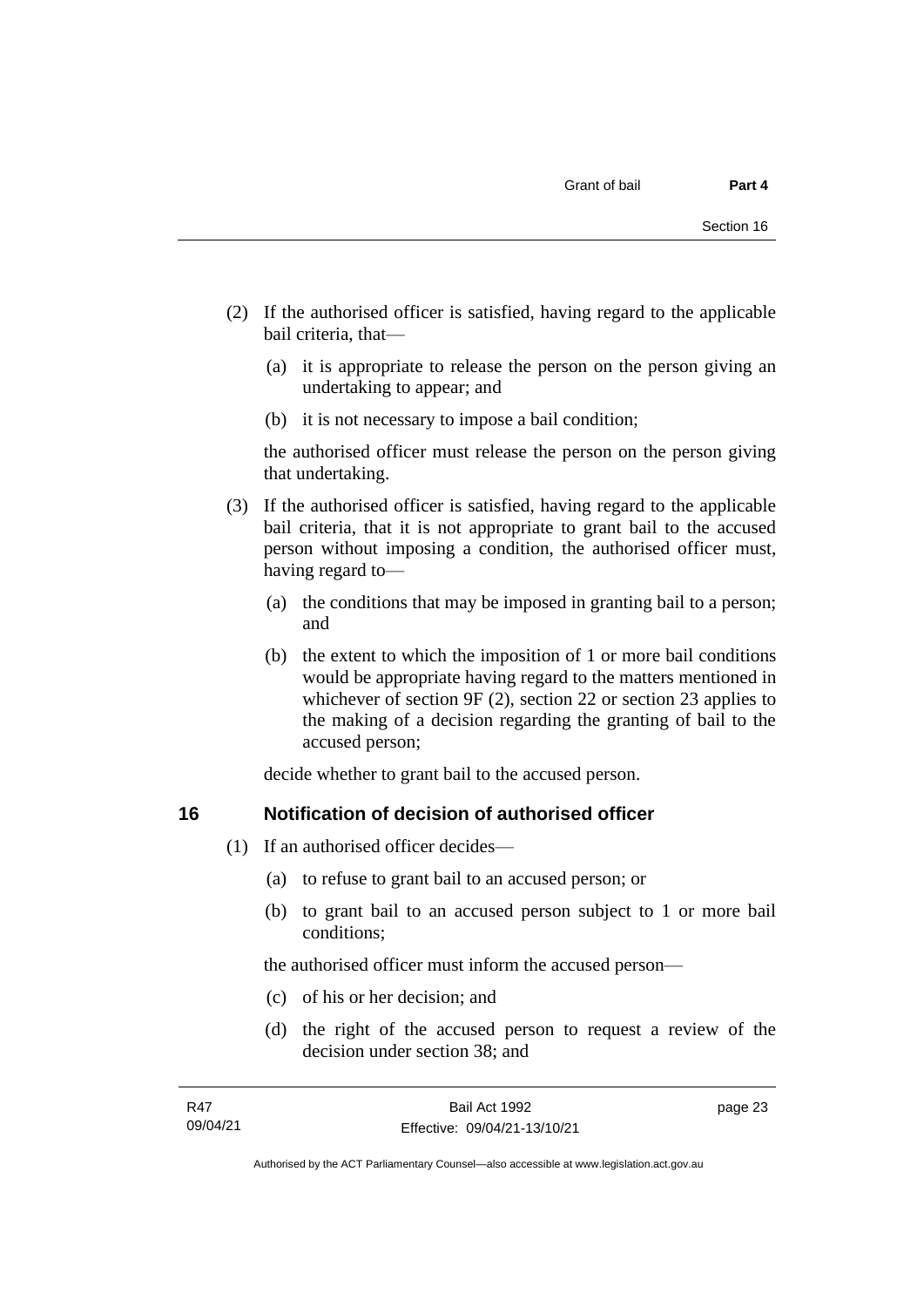- (e) if bail is refused—that the person is entitled to communicate with a lawyer; and
- (f) if the person would be granted bail subject to 1 or more bail conditions and that bail condition, or those bail conditions, are such that the person is unable or unwilling to comply, or to arrange for compliance, with them—that the person is entitled to communicate with a lawyer.
- (2) An authorised officer must, on being requested to do so by an accused person in relation to whom the authorised officer has made a decision of the kind referred to in subsection (1) (a) or (b), provide the person with reasonable facilities to communicate with a lawyer.
- (3) An authorised officer who refuses to grant bail to an accused person need not comply with subsection (1) (e) or (f) and subsection (2) if the authorised officer believes on reasonable grounds that non-compliance is necessary to prevent—
	- (a) the escape of an accomplice of the accused person; or
	- (b) the loss, destruction or falsification of evidence relating to the offence.
- (4) If an authorised officer does not comply with subsection (1) (e) or (f) and subsection (2) for a reason mentioned in subsection (3), the authorised officer must record the reason.
- (5) If an authorised officer decides to grant bail to an accused person, or is notified that bail has been granted to an accused person, in relation to a family violence offence, the officer must take reasonable steps to tell each protected person, as soon as practicable, about the decision and, if the accused person is granted bail subject to a bail condition, about the condition.
- (6) If an authorised officer decides not to grant bail to an accused person in relation to a family violence offence, the officer must tell each protected person about the decision.

R47 09/04/21

Authorised by the ACT Parliamentary Counsel—also accessible at www.legislation.act.gov.au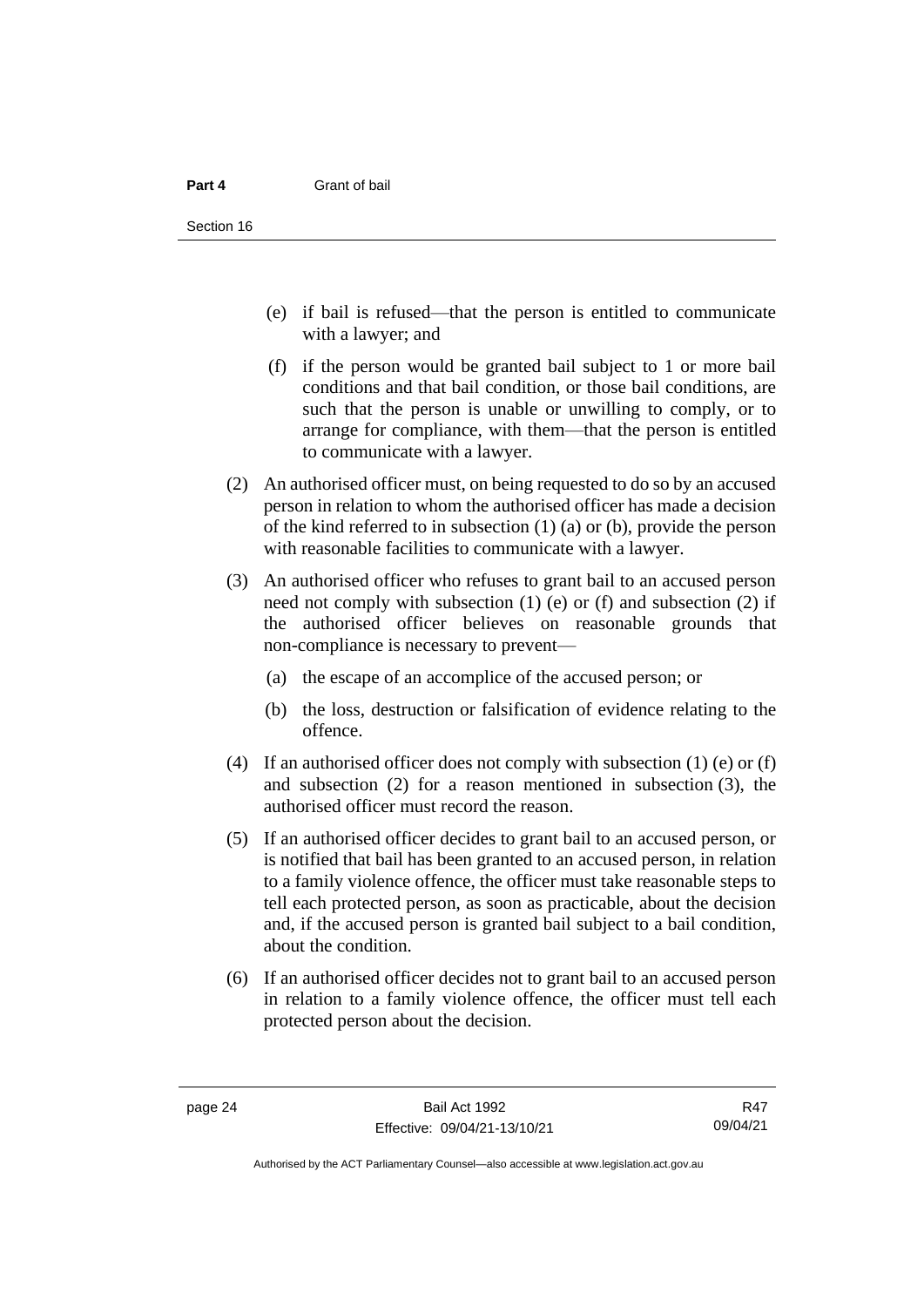(7) In this section:

*protected person*, in relation to a family violence offence, means—

- (a) if the conduct making up the offence was directed at a child—a person with parental responsibility for the child; or
- (b) if the conduct making up the offence was directed at someone else—the person at whom the conduct was directed.

#### <span id="page-32-0"></span>**17 Charged people in custody to be brought before court**

An accused person who—

- (a) has been taken into custody and charged with an offence; and
- (b) is refused bail by an authorised officer or is not released on bail granted by an authorised officer;

must be brought before a court as soon as practicable after the person has been taken into custody and, in any case, within 48 hours after having been taken into custody.

#### <span id="page-32-1"></span>**18 Facilities to be provided to accused people**

- (1) If an accused person in police custody is to be brought, for the first time in relation to the offence, before a court more than 4 hours after the person came into custody—
	- (a) the police officer for the time being in charge of the police station where the person is in custody; or
	- (b) if the person is not in custody at a police station—the police officer who has custody of the person;

must, if it is reasonably practicable to do so, provide the person with, and allow the person to use—

(c) facilities to enable the accused person to wash, shower or bathe and (if appropriate) to shave; and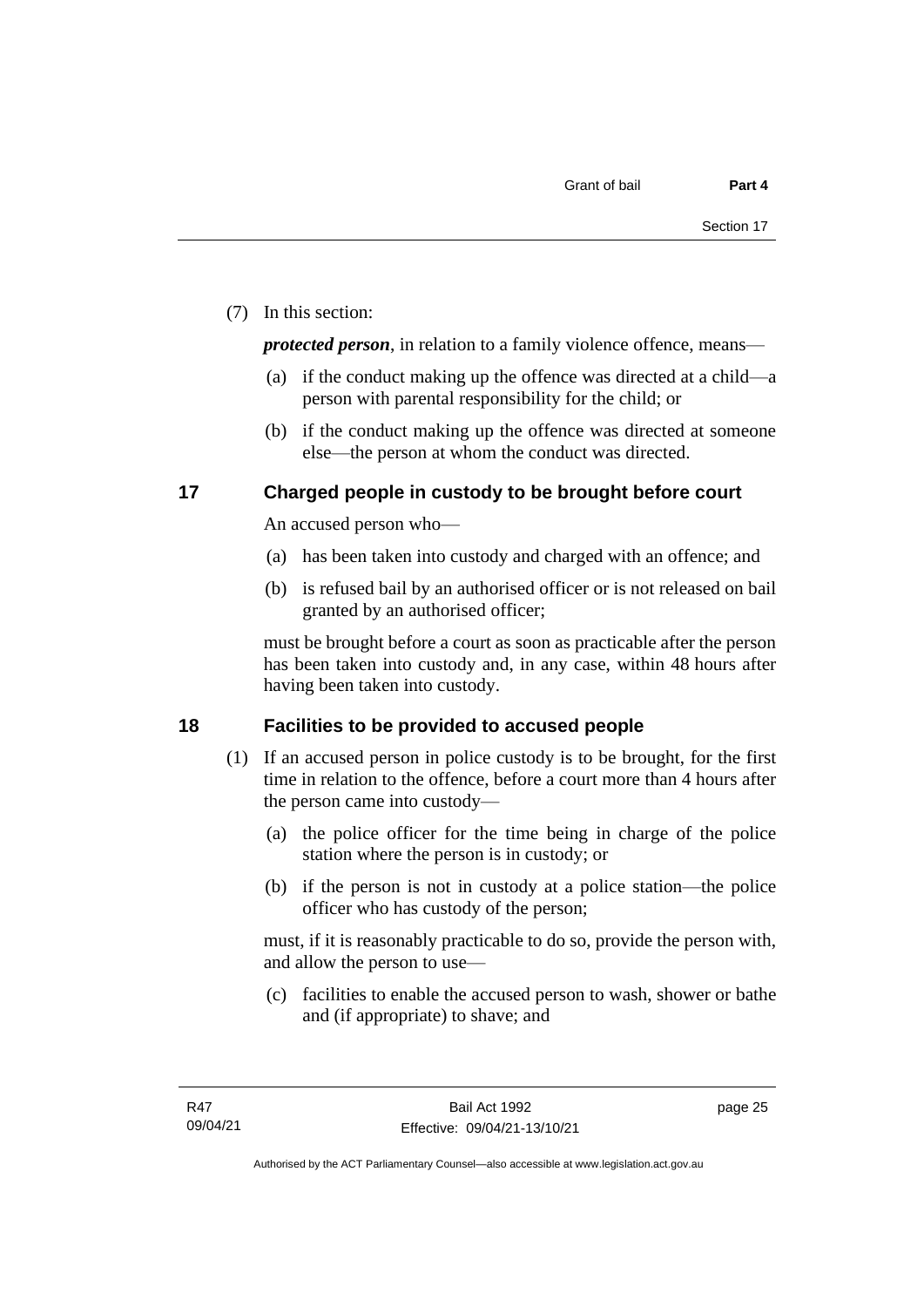- (d) facilities to enable the accused person to change his or her clothing.
- (2) Nothing in subsection (1) requires a police officer, the Territory or the Commonwealth to provide clothing for the accused person unless the clothing is brought to the police station or other place where the accused person is in custody by a member of the accused person's family or some other person.

#### <span id="page-33-0"></span>**19 Court bail—general**

- (1) A court may, in accordance with this part, make any of the following orders in relation to bail (a *bail order*):
	- (a) an order granting bail to an accused person who is being held in custody in relation to an offence with which the person has been charged;
	- (b) an order enlarging, varying or revoking bail granted to the person.
- (2) In deciding whether to make a bail order in relation to an accused person, a court may have regard to any information it considers relevant and reliable.
- (3) This Act does not limit the number of applications in relation to bail that an accused person may make to a court in accordance with this Act.
- (4) A court must deal with an application in relation to bail as soon as reasonably practicable.
- (5) However, a court may decide not to hear an application in relation to bail if the application is frivolous or vexatious.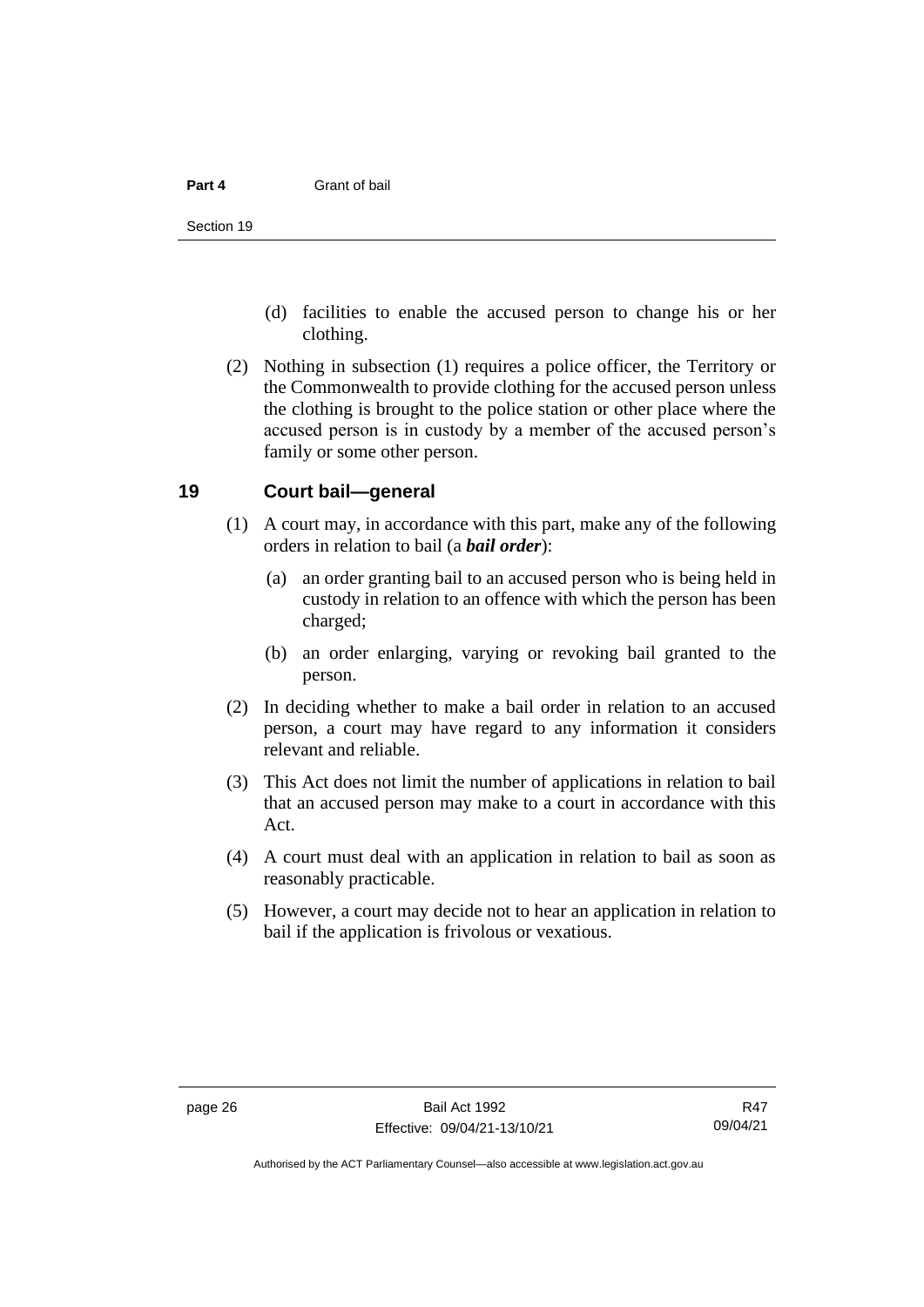#### <span id="page-34-0"></span>**20 Power in relation to bail—Magistrates Court**

- (1) The Magistrates Court has power to make a bail order in relation to an accused person only if a proceeding for an offence with which the person is charged—
	- (a) is, or is about to be brought, before the Magistrates Court; or
	- (b) is before the Supreme Court, and the following apply:
		- (i) the Magistrates Court or the Supreme Court has granted bail to the person in the proceeding;
		- (ii) the person is in custody because the person has been arrested under section 56A (Arrest for failure to comply with bail condition) and has not been brought before the Supreme Court in relation to the reason for the arrest;
		- (iii) the day on which the application for bail is made is not a Supreme Court sitting day, and is a day on which a magistrate is sitting in relation to another proceeding before the Magistrates Court.
- (2) In this section:

*Supreme Court sitting day* means a day other than a Saturday, a Sunday or a public holiday.

#### <span id="page-34-1"></span>**20A Repeat application for bail—Magistrates Court**

- (1) This section applies to an application for bail (other than a bail review application) by an accused person in a proceeding if—
	- (a) the proceeding is one in which the Magistrates Court has power to make a bail order under section 20 (1) (a); and
	- (b) the accused person has made 2 applications in the Magistrates Court for bail in the proceeding.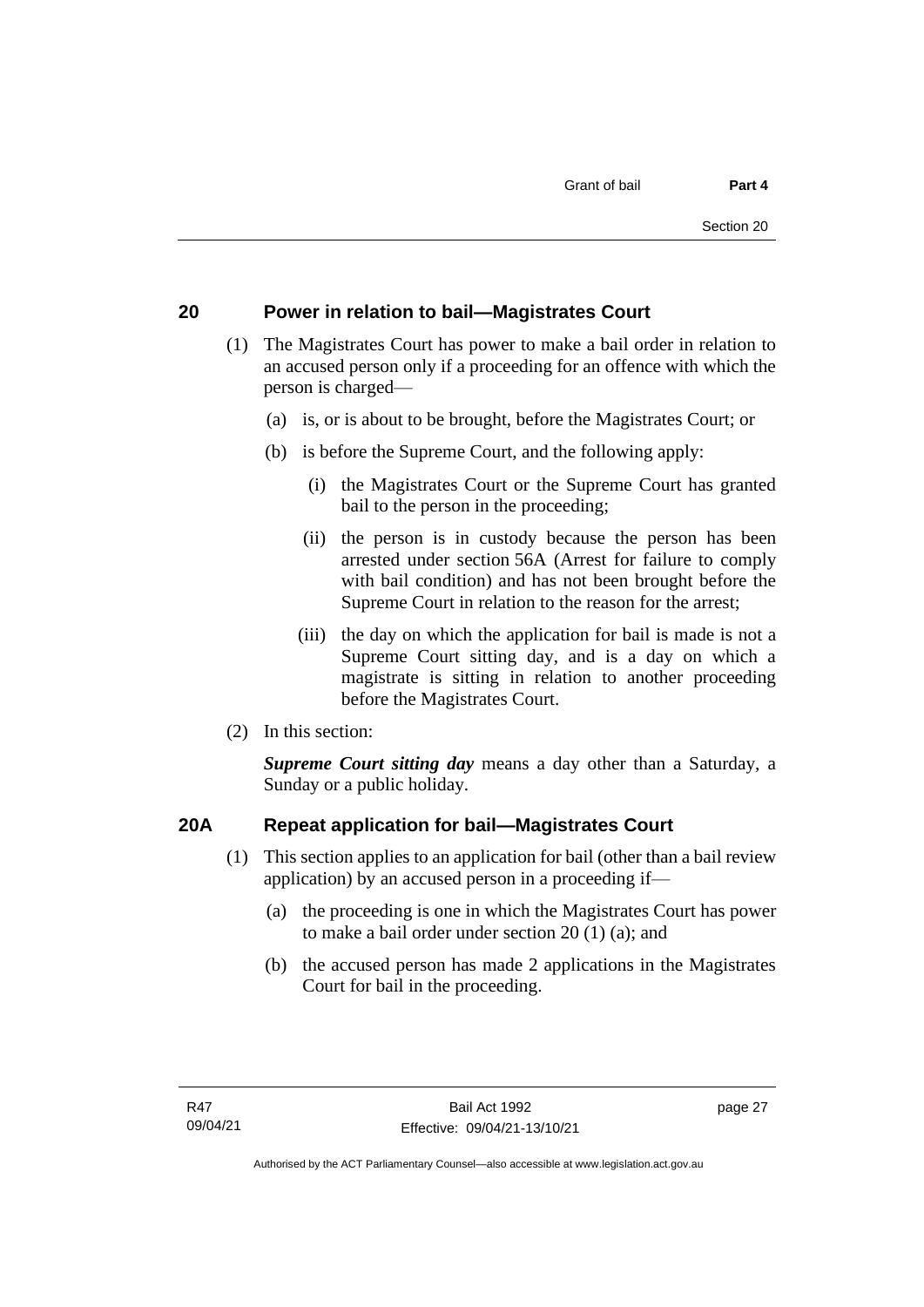- (2) The court may only consider a third or subsequent application for bail by the person in the proceeding if the court is satisfied—
	- (a) that since the last application for bail there has been a change in circumstances relevant to the granting of bail; or
	- (b) that there is fresh evidence or information of relevance to the granting of bail that was unavailable at the last application for bail.

#### <span id="page-35-0"></span>**20B Power in relation to bail—Supreme Court**

The Supreme Court has power to make a bail order in relation to an accused person only if —

- (a) a proceeding for an offence with which the person is charged is before the Supreme Court; or
- (b) if the proceeding is not before the Supreme Court—section 43 (Power of Supreme Court to review—decision of authorised officer) or section 43A (Power of Supreme Court to review decision of Magistrates Court or Supreme Court) apply.

#### <span id="page-35-1"></span>**20C Repeat application for bail—Supreme Court**

- (1) This section applies to an application for bail (other than a bail review application) by an accused person in a proceeding if—
	- (a) the proceeding is one in which the Supreme Court has power to make a bail order under section 20B (a); and
	- (b) the accused person has—
		- (i) made 2 or more applications for bail in the Magistrates Court when the proceeding was before that court; or
		- (ii) if subparagraph (i) does not apply—made 1 application in the Supreme Court for bail in the proceeding.

R47 09/04/21

Authorised by the ACT Parliamentary Counsel—also accessible at www.legislation.act.gov.au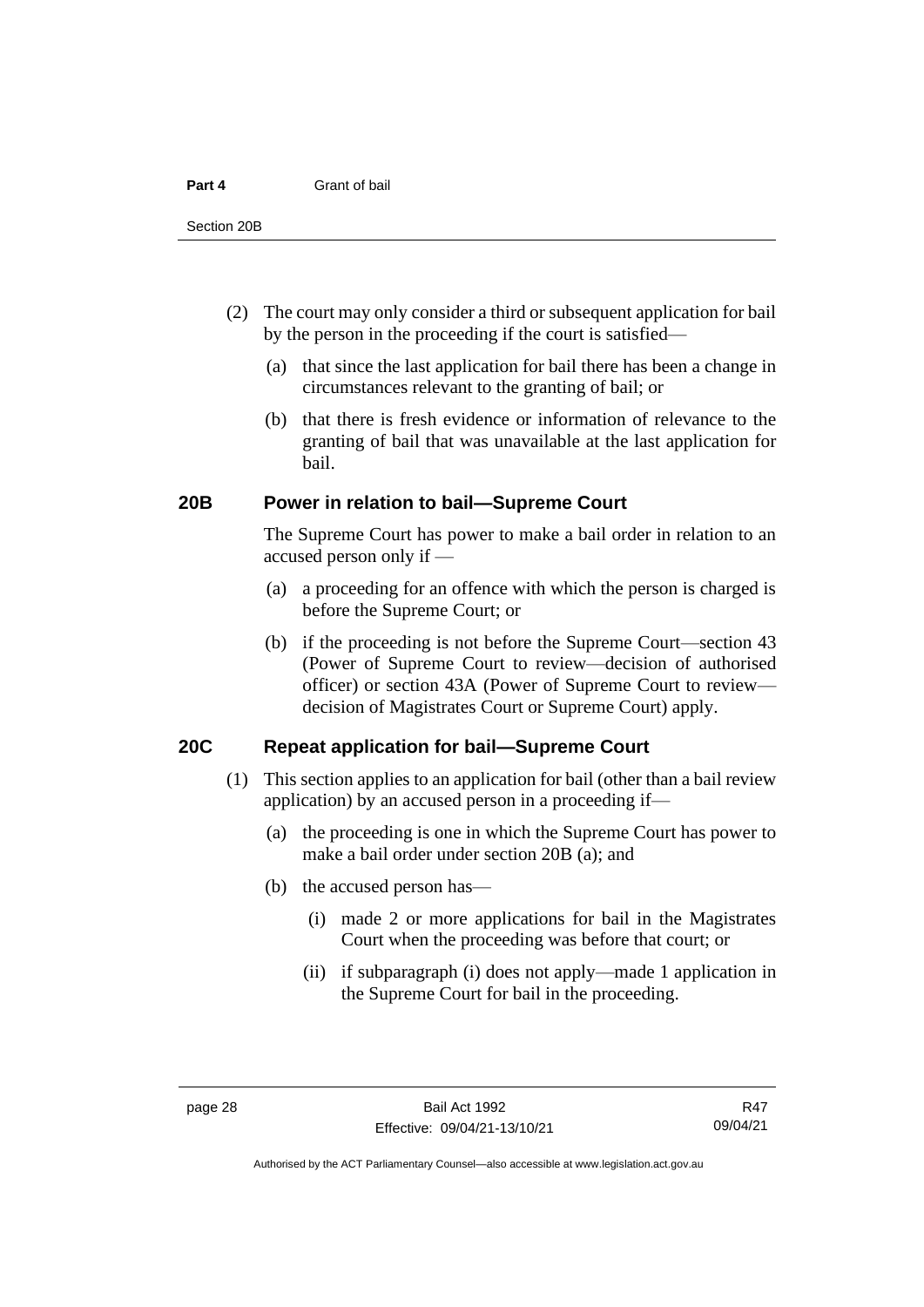- (2) The court may only consider a further application for bail (other than a bail review application) by the person in the proceeding if the court is satisfied—
	- (a) that since the last application for bail there has been a change in circumstances relevant to the granting of bail; or
	- (b) that there is fresh evidence or information of relevance to the granting of bail that was unavailable at the last application for bail.

#### **Examples**

- 1 An accused person has made only 1 application for bail in the Magistrates Court in a criminal proceeding. The person is committed for trial in the Supreme Court in relation to the proceeding. If the accused makes an application for bail in the Supreme Court in the proceeding, subsection (2) will not apply to the court's consideration of the application because the person did not make 2 or more applications for bail in the Magistrates Court when the proceeding was before that court.
- 2 An accused person has made 3 applications for bail in the Magistrates Court in a criminal proceeding. The person is committed for trial in the Supreme Court in relation to the proceeding. If the accused makes an application for bail in the Supreme Court in the proceeding, subsection (2) will apply to the court's consideration of the application.

### **21 Bail in relation to several offences**

If an accused person has been charged with 2 or more offences for which bail may be granted and is being held in custody in relation to those offences—

- (a) a court or an authorised officer must, in considering whether to grant bail to the accused person, have regard to all the offences with which the person stands charged; and
- (b) if the court or authorised officer decides that the accused person should be granted bail—
	- (i) the accused person must be granted bail in relation to all the offences with which the person has been charged for which bail may be granted; and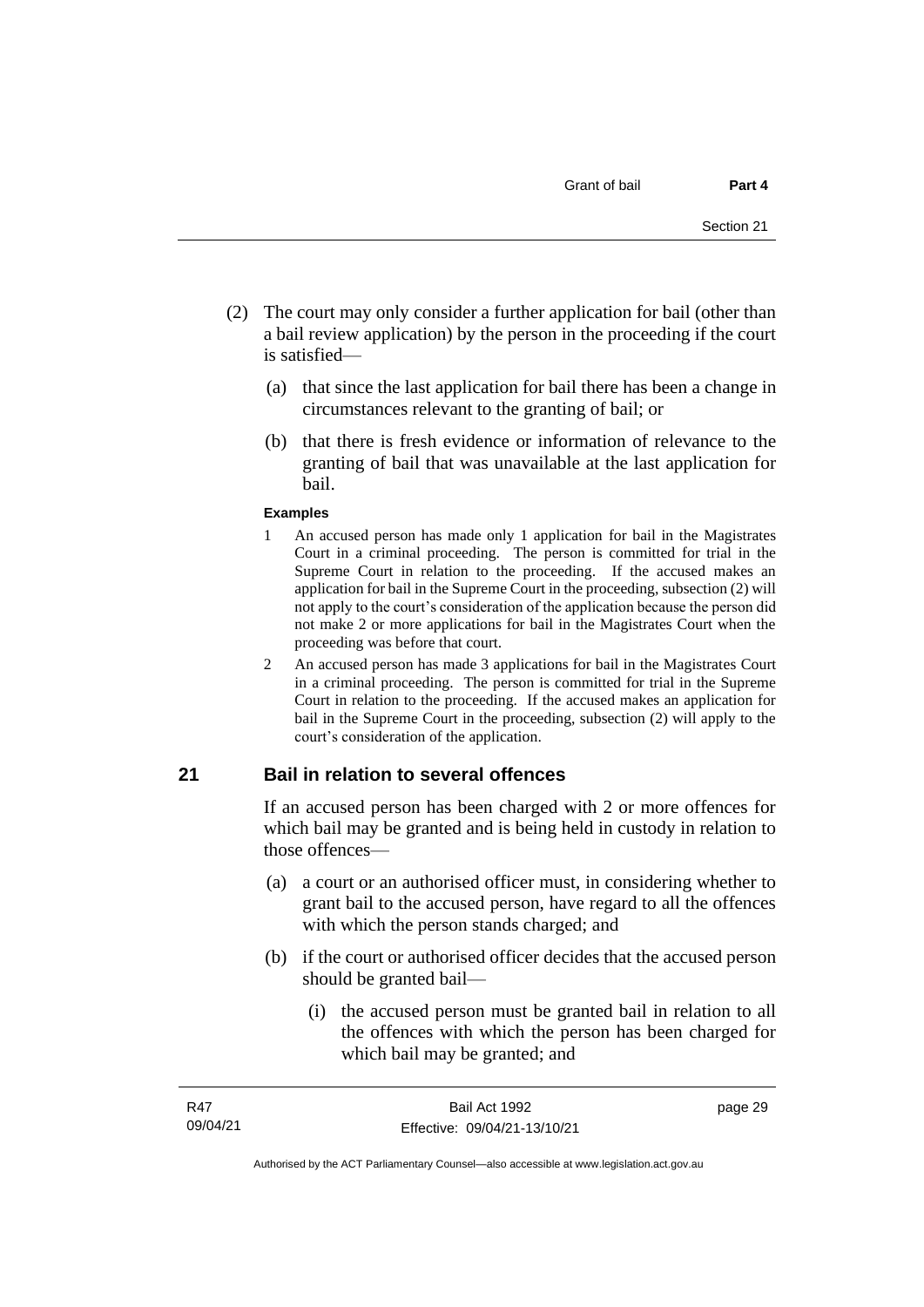#### **Part 4** Grant of bail

- (ii) the accused person need give only 1 undertaking to appear in relation to all the offences with which the person has been charged for which bail may be granted; and
- (iii) if the accused person is granted bail subject to conditions the conditions apply in relation to each offence with which the accused person is charged for which bail may be granted.

### **22 Criteria for granting bail to adults**

- (1) In making a decision about the grant of bail to an adult in relation to an offence, a court or authorised officer must consider—
	- (a) the likelihood of the person appearing in court in relation to the offence; and
	- (b) the likelihood of the person, while released on bail—
		- (i) committing an offence; or
		- (ii) harassing or endangering the safety or welfare of anyone; or
		- (iii) interfering with evidence, intimidating a witness, or otherwise obstructing the course of justice, in relation to the person or anyone else; and
	- (c) the interests of the person.

#### **Examples for par (c)**

- 1 the need of the person for physical protection
- 2 the period that the person may be held in custody if bail is refused and the conditions under which the person would be held
- (2) Also, if the person is convicted of an indictable offence, or the elements of an indictable offence are proven in relation to the person, but the person has not been sentenced, a court must consider the likelihood of the person being given a sentence of imprisonment.

R47 09/04/21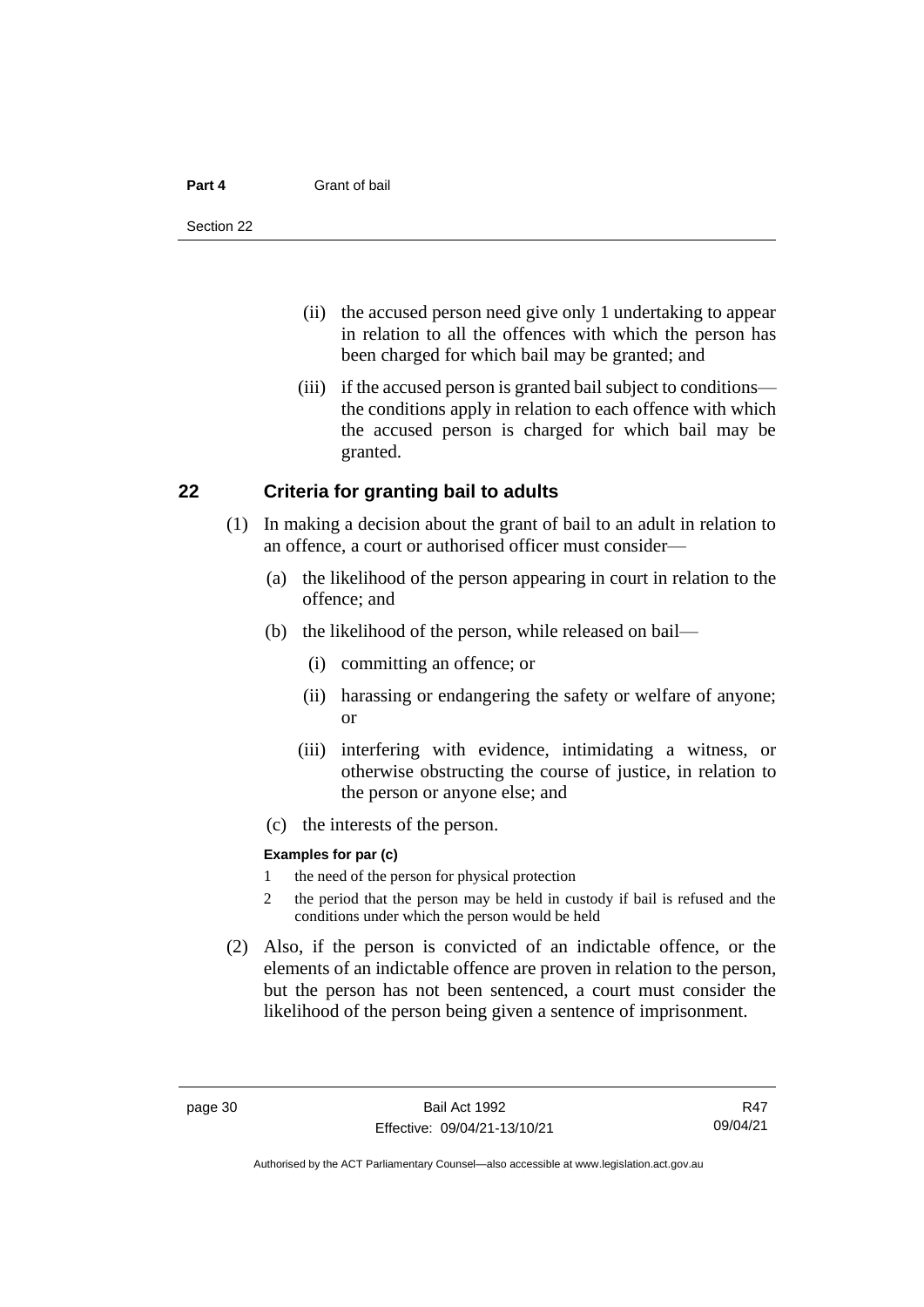- (3) In considering the matters mentioned in subsection (1) or (2), the court or authorised officer may have regard to any relevant matter, including—
	- (a) the nature and seriousness of the offence; or
	- (b) the person's character, background and community ties; or
	- (c) the likely effect of a refusal of bail on the person's family or dependants; or
	- (d) any previous grants of bail to the person; or
	- (e) the strength of the evidence against the person.

#### **Example**

In considering under subsection (1) the likelihood of the person appearing in court in relation to the offence, the court or authorised officer may have regard to whether the person failed to comply with a bail condition previously.

(4) The reference in subsection (1) (b) (i) to an *offence* includes a reference to an offence against a law of the Commonwealth, a State or another Territory (including an external territory).

### **23 Criteria for granting bail to children**

- (1) In making a decision about the grant of bail to a child in relation to an offence, a court or authorised officer must consider—
	- (a) the matters mentioned in section 22 (1) (a) and (b), (2) and (3); and
	- (b) the principles in the *[Children and Young People Act 2008](http://www.legislation.act.gov.au/a/2008-19)*, section 94 (Youth justice principles); and
	- (c) if the decision is being made by a court and a report has been given to the court under the *[Court Procedures Act 2004](http://www.legislation.act.gov.au/a/2004-59)*, section 74D (Court may order report about young person) in relation to the child—the report.
- (2) In addition, the court or authorised officer must consider, as a primary consideration, the best interests of the child.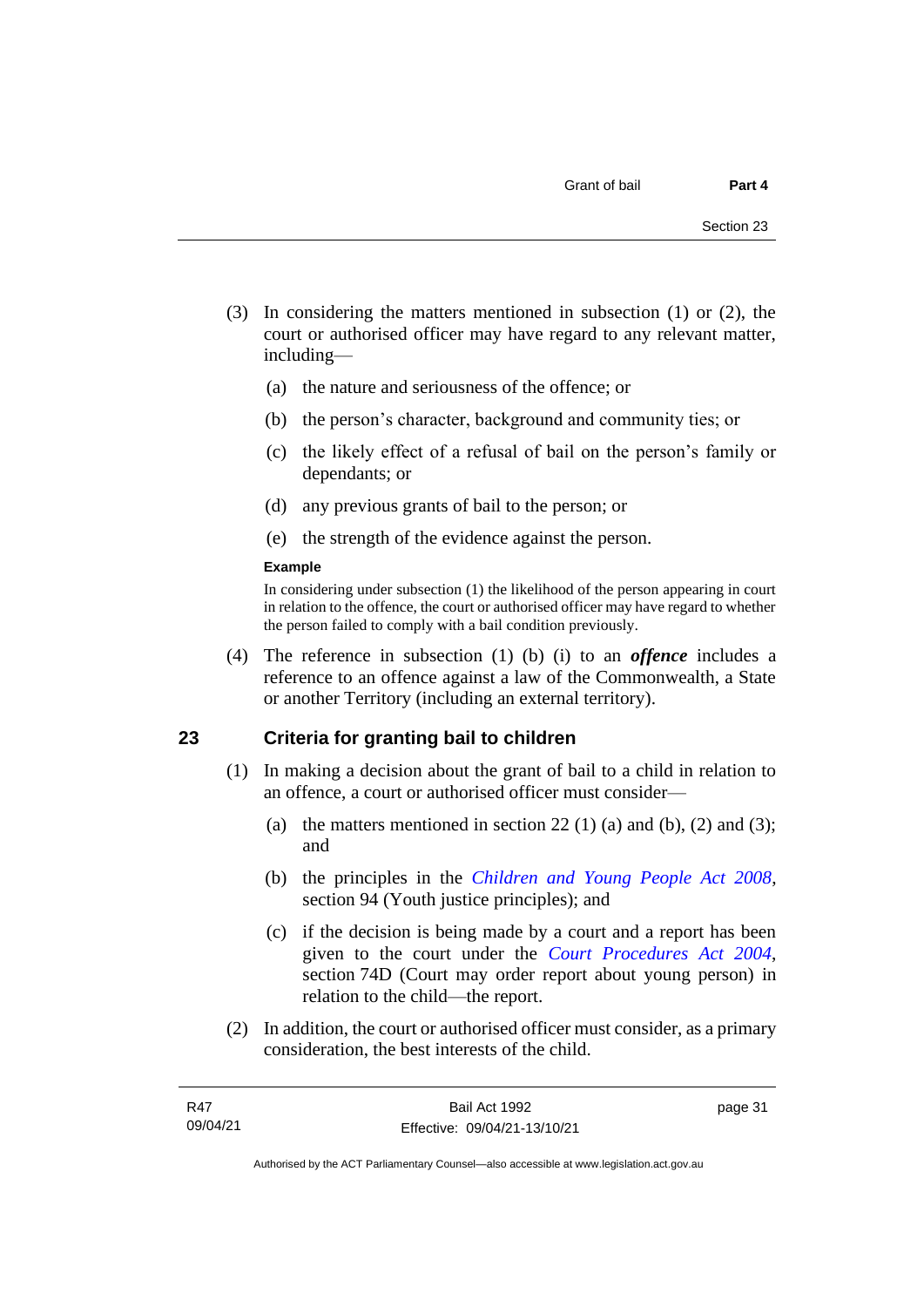#### **Part 4** Grant of bail

Section 23A

### **23A Victim's concern about need for protection**

- (1) If a court is making a decision about the grant of bail to an accused person—
	- (a) the prosecutor must tell the court about any concern of which the prosecutor is aware expressed by a victim about the need for protection from violence or harassment by the accused person; and
	- (b) the court must receive any submission in relation to the concern and consider it in the context of the matter mentioned in section 22 (1) (b).
- (2) If an authorised officer who is making a decision about the grant of bail to an accused person is aware that a victim has expressed concern about the need for protection from violence or harassment by the accused person, the authorised officer must consider that concern in the context of the matters mentioned in section 9F (Family violence offence—bail by authorised officer) and section 22 (1) (b).

Authorised by the ACT Parliamentary Counsel—also accessible at www.legislation.act.gov.au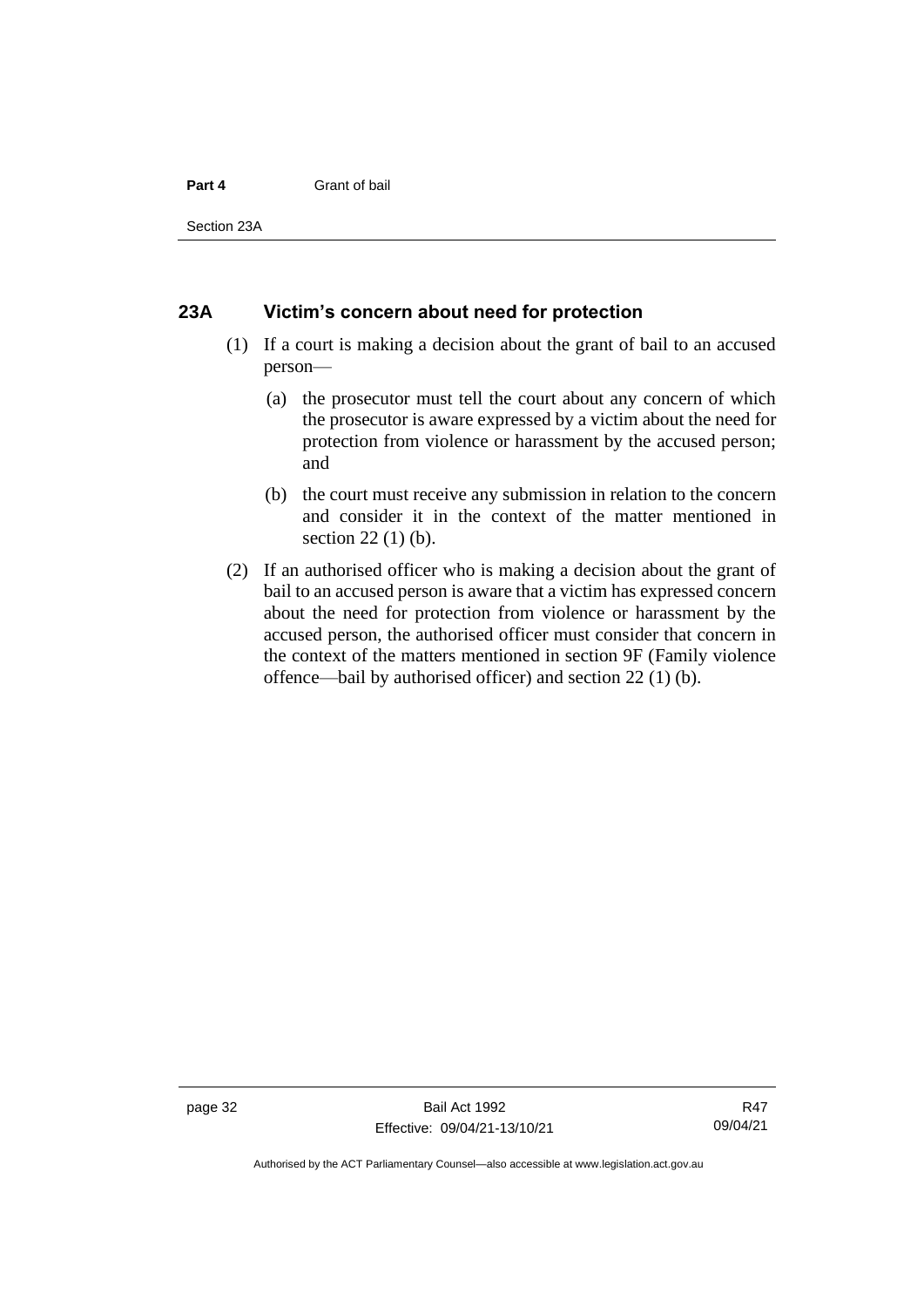# **Part 5 Bail conditions and undertakings to appear**

### **24 Conditions of bail**

A court or an authorised officer may grant bail without imposing conditions or subject to bail conditions imposed—

- (a) for a court—by order; or
- (b) for an authorised officer—in writing.

### **25 Conditions on which bail may be granted to adults**

- (1) The following conditions may be imposed on a grant of bail to an adult:
	- (a) conditions about the person's conduct while released on bail;
	- (b) a condition that the person, an acceptable person or each of a number of acceptable people—
		- (i) pays to the Territory a stated amount if the person fails to appear in court in accordance with his or her undertaking; or
		- (ii) gives acceptable security for the payment to the Territory of a stated amount if the person fails to appear in court in accordance with his or her undertaking;

*Note* For acceptable people and acceptable security, see s 32.

- (c) a condition that the person, an acceptable person or each of a number of acceptable people—
	- (i) deposits a stated amount with a court or authorised officer; and
	- (ii) forfeits the amount if the person fails to appear in court in accordance with his or her undertaking.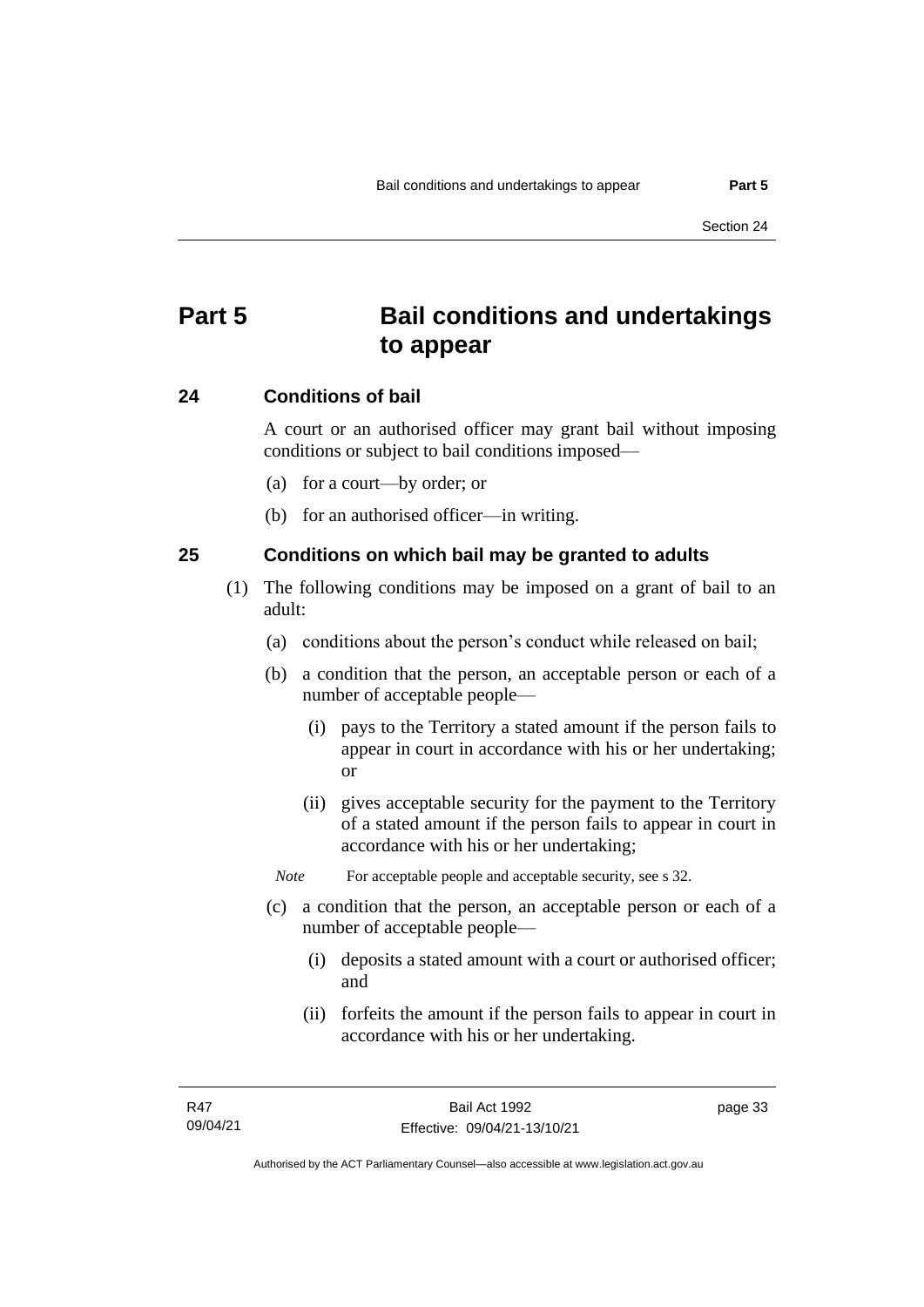- (2) With the consent of a person who makes a deposit or gives security under subsection  $(1)$  (b)  $(ii)$  or  $(c)$ , it may be a condition of bail that the deposit or security continues to apply if bail is continued.
- (3) It must not be a condition of bail that a person gives consent under subsection (2).
- (4) Without limiting subsection (1) (a), the requirements that an accused person may be required to observe relating to his or her conduct while released on bail include—
	- (a) a requirement that the accused person report periodically, or at specified times, at a stated place; and
	- (b) a requirement that the accused person reside at a stated place; and
	- (c) a requirement that the person undergo psychiatric treatment or other medical treatment; and
	- (d) a requirement that the accused person participate in a program of personal development, training or rehabilitation; and
	- (e) a requirement that the person—
		- (i) accept supervision by the director-general; and
		- (ii) comply with any reasonable direction of the director-general; and

#### **Examples of directions**

- 1 a direction to attend a program
- 2 a direction to comply with a mental health assessment or treatment order made by the ACAT
- 3 a direction to attend drug or alcohol counselling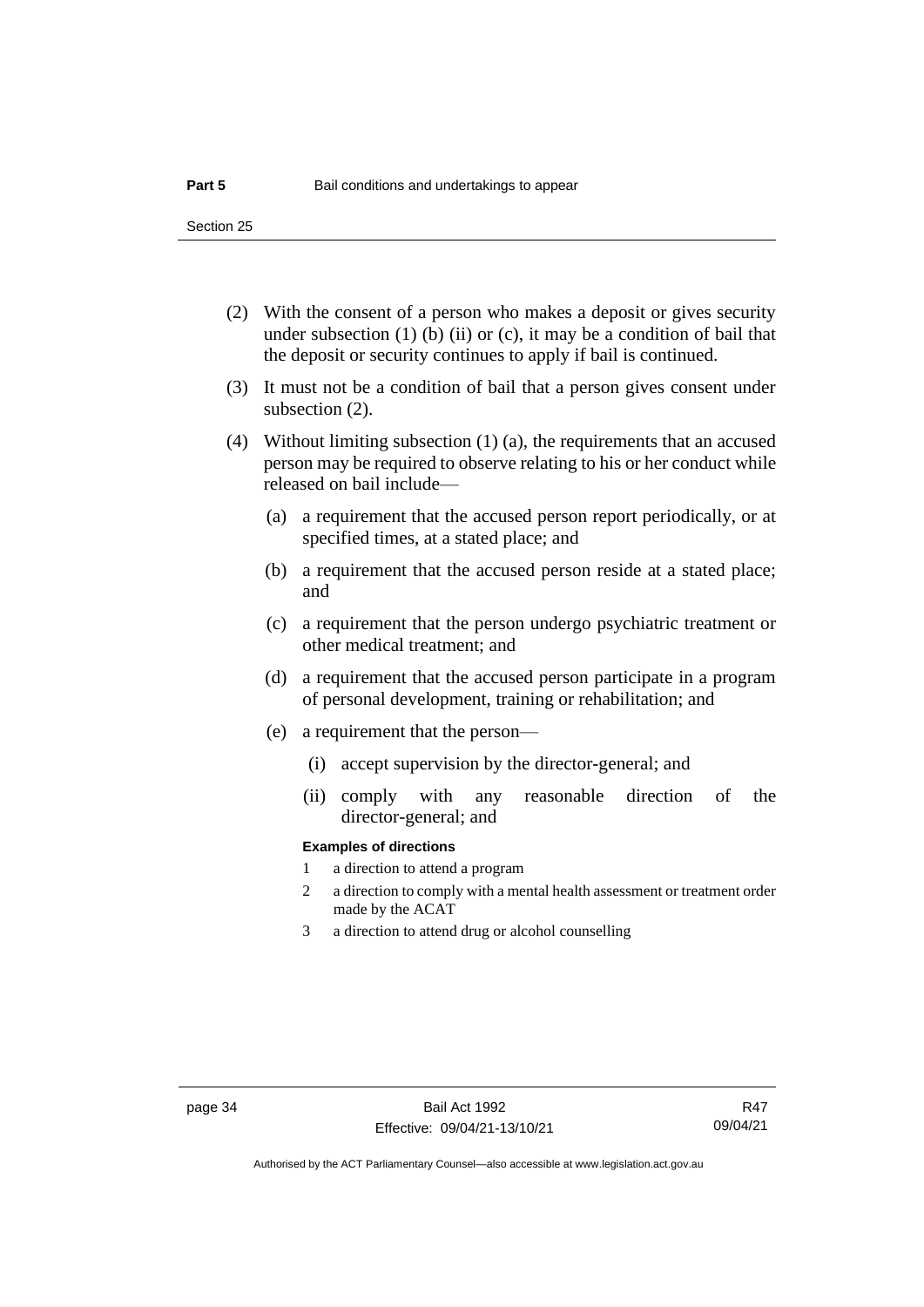- (f) for a person (the *accused person*) charged with a family violence offence—
	- (i) a requirement that the accused person not contact, harass, threaten or intimidate, or cause someone else to contact, harass, threaten or intimidate, a stated person or engage in any other behaviour mentioned in the *[Family Violence](http://www.legislation.act.gov.au/a/2016-42)  Act [2016](http://www.legislation.act.gov.au/a/2016-42)*, section 8 (1), definition of *family violence*, paragraph (a), in relation to the stated person; or
	- (ii) a requirement that the accused person not be on premises where a stated person lives or works; or
	- (iii) a requirement that the accused person not be on or near premises where a stated person is likely to be; or
	- (iv) a requirement that the accused person not be in a stated place; or
	- (v) a requirement that the accused person not be within a stated distance of a stated person; or
	- (vi) if the accused person lives with someone—a requirement that the accused person not enter or remain at the home if the accused person is under the influence of alcohol or another drug.
- (5) A court or an authorised officer must, in considering conditions for the release on bail of an accused person who is an adult, consider the conditions for the release of that person in the sequence in which they appear in subsection (1).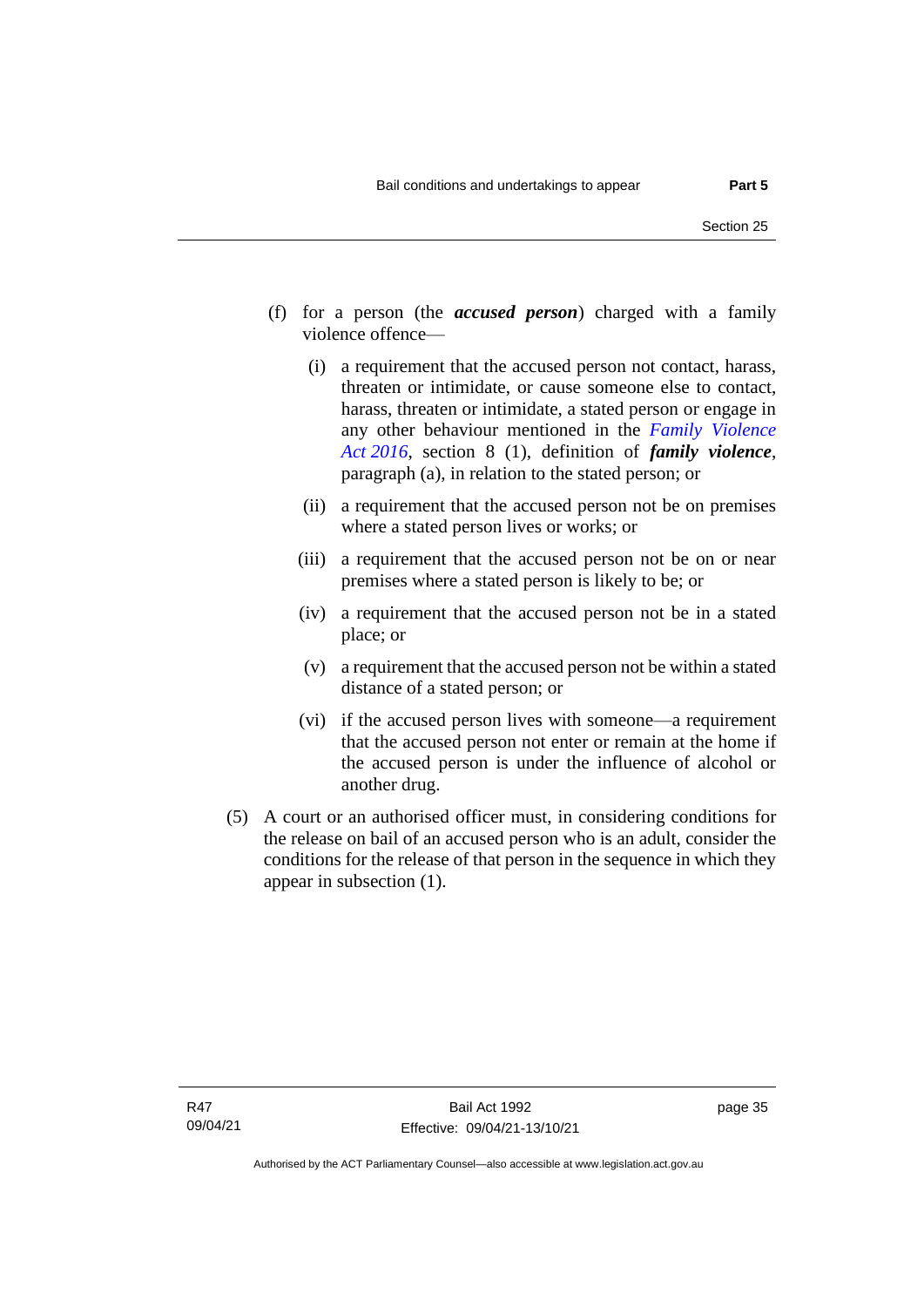- (6) A court or an authorised officer, in granting bail to an accused person who is an adult—
	- (a) must not impose a condition mentioned in subsection (1) unless the court or authorised officer is of the opinion that the imposition of the condition is necessary to secure 1 or more of the following purposes:
		- (i) the attendance of the person before a court from time to time as required in relation to the offence in relation to which bail is being granted;
		- (ii) the protection from harm of the accused person or any other person;
		- (iii) the prevention of the accused person from committing an offence while at liberty on bail;
		- (iv) the prevention of the accused person from interfering with evidence, intimidating witnesses or otherwise obstructing the course of justice whether in relation to himself or herself or anyone else; and
	- (b) must not, except at the request of the accused person, impose a condition, or a combination of conditions, that impose obligations that are more onerous than necessary to secure the purposes referred to in paragraph (a) for which the condition or combination of conditions is imposed.
- (7) A court or an authorised officer, in granting bail to an accused person on a condition referred to in subsection (1) (b) or (c) must not require the accused person to give an acceptable security for a stated sum, or to deposit a stated sum with the court or authorised officer, if the court or authorised officer has reasonable grounds for believing that the accused person does not have the means to provide such a security or make the deposit, as the case may be.

R47 09/04/21

Authorised by the ACT Parliamentary Counsel—also accessible at www.legislation.act.gov.au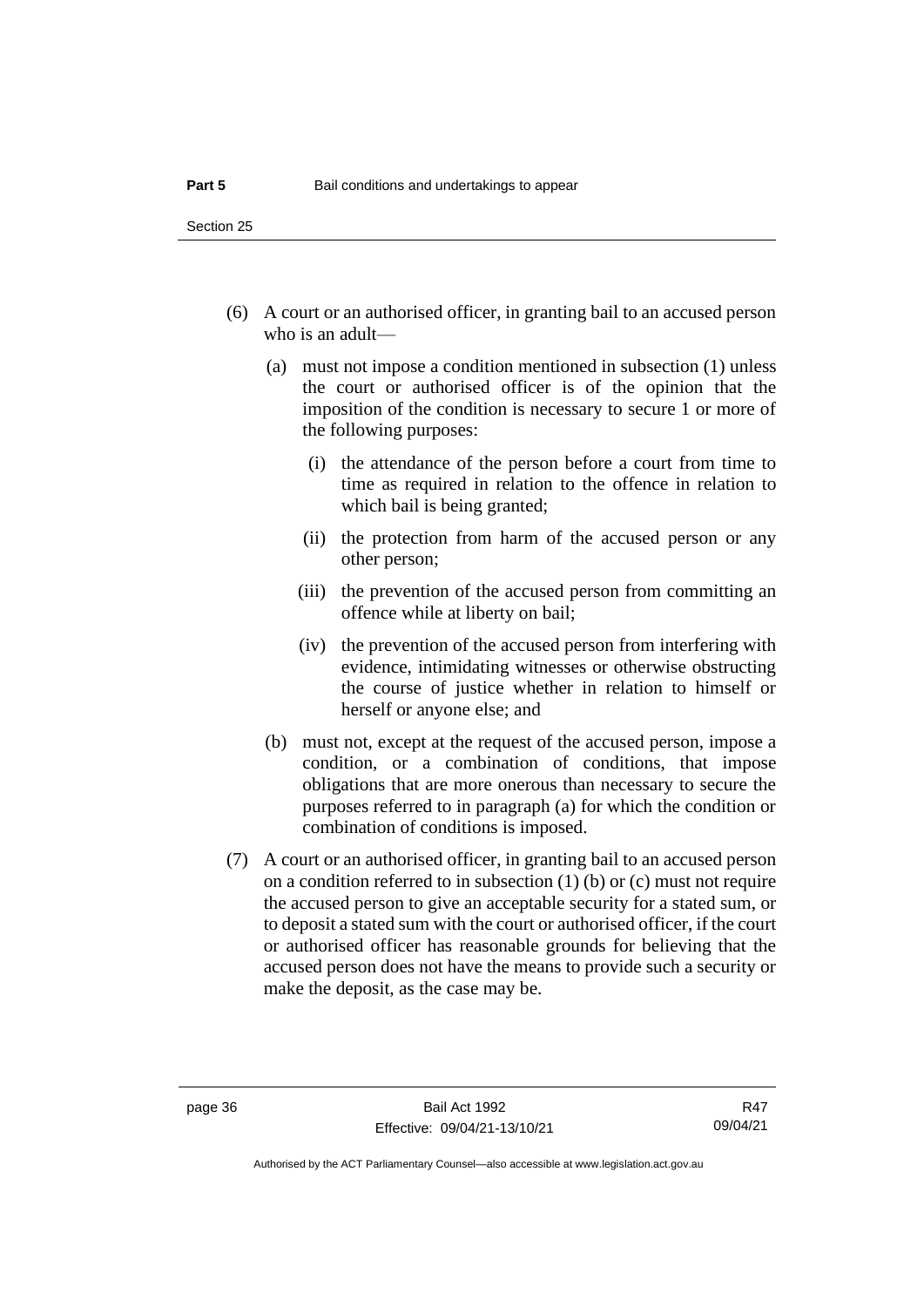- (8) If a court or an authorised officer grants bail to an accused person on a condition mentioned in subsection (1) and the accused person satisfies the court or authorised officer that the person is unable to comply with that condition, the court or authorised officer must—
	- (a) refuse bail; or
	- (b) grant the accused person bail subject to such other condition mentioned in subsection (1) as the authorised officer or the court believes the accused person will be able to comply with and will secure the purposes mentioned in subsection (6) (a).
- (9) In this section:

### *director-general* means—

- (a) if section 25A applies in relation to the accused person—the responsible director-general decided under that section; or
- (b) in any other case—the director-general responsible for this Act.

*premises* includes—

- (a) any land; and
- (b) any structure, building, vehicle, vessel or place (whether built on or not); and
- (c) any part of such a structure, building, vehicle, vessel or place.

### **25A Supervision condition when offence committed as young person**

- (1) This section applies if—
	- (a) a condition is imposed on the grant of bail to an accused person under section 25 (4) (e); and
	- (b) the accused person is at least 18 years old but less than 21 years old; and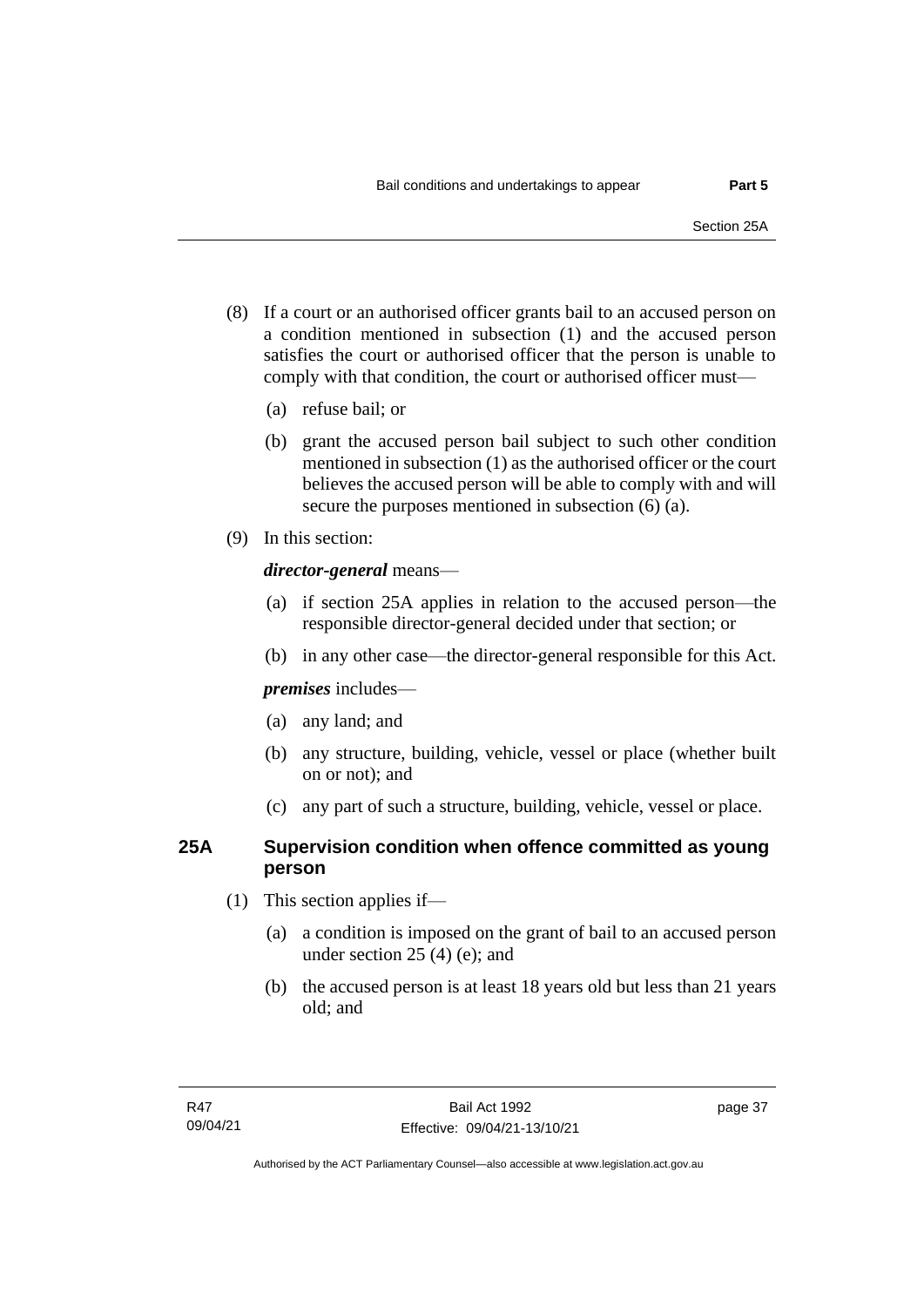- (c) the accused person was under 18 years old when the offence to which the grant of bail relates was committed.
- (2) The director-general responsible for this Act and the director-general responsible for the *[Children and Young People Act 2008](http://www.legislation.act.gov.au/a/2008-19)* must decide which of them is to be the responsible director-general for matters relating to the supervision of the accused person.
- (3) If the responsible director-general for matters relating to the supervision of an accused person is the director-general responsible for the *[Children and Young People Act 2008](http://www.legislation.act.gov.au/a/2008-19)*, the accused person must be supervised as a person under 18 years old.
- (4) If the responsible director-general for matters relating to the supervision of an accused person is the director-general responsible for this Act, the accused person must be supervised as an adult.

### **26 Conditions on which bail may be granted to children**

- (1) The following conditions may be imposed on the grant of bail to a child—
	- (a) the conditions mentioned in section 25 (1) (other than a requirement mentioned in section 25 (4) (e)); and
	- (b) any other conditions that the court or authorised officer considers appropriate—
		- (i) having regard to the principles in the *[Children and Young](http://www.legislation.act.gov.au/a/2008-19)  [People Act 2008](http://www.legislation.act.gov.au/a/2008-19)*, section 94; and
		- (ii) considering, as a primary consideration, the best interests of the child.
- (2) Without limiting section 25 (1), the requirements that a child may be required to comply with about his or her conduct while released on bail include a requirement that the child—
	- (a) accept supervision by the director-general under the *[Children](http://www.legislation.act.gov.au/a/2008-19)  [and Young People Act 2008](http://www.legislation.act.gov.au/a/2008-19)*; and

R47 09/04/21

Authorised by the ACT Parliamentary Counsel—also accessible at www.legislation.act.gov.au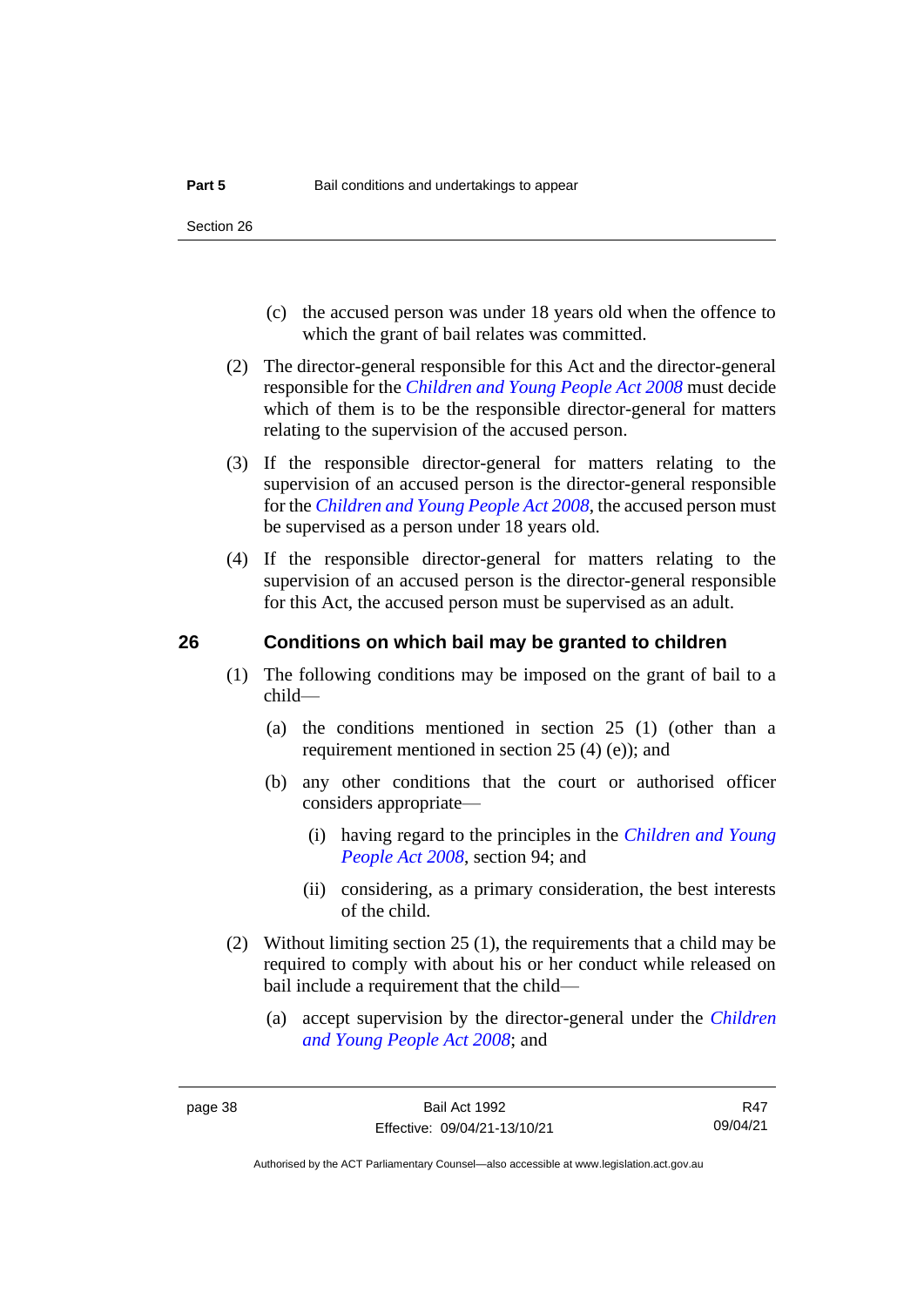### (b) comply with any reasonable direction of the director-general.

#### **Examples of directions**

- 1 a direction to attend a program
- 2 a direction to comply with a mental health assessment or treatment order made by the ACAT
- 3 a direction to attend drug or alcohol counselling.
- (3) A court or an authorised officer must, in considering the release on bail of an accused person who is a child, consider the conditions for the release of the person that are mentioned in section 25 (1) in the sequence in which they are mentioned in that subsection.
- (4) A court or an authorised officer, in granting bail to an accused person who is a child—
	- (a) may not impose a condition referred to in section 25 (1) unless the court or the authorised officer is of the opinion that the imposition of the condition is—
		- (i) necessary to secure 1 or more of the purposes mentioned in section 25 (6) (a) (i), (ii), (iii) and (iv) (the *relevant purposes*); or
		- (ii) in accordance with the principles under the *[Children and](http://www.legislation.act.gov.au/a/2008-19)  [Young People Act 2008](http://www.legislation.act.gov.au/a/2008-19)*, section 94 (Youth justice principles); and
	- (b) may not, except at the request of the accused person, impose a condition, or a combination of conditions, that puts a greater obligation on the accused than is—
		- (i) necessary to secure the relevant purposes; or
		- (ii) in accordance with the relevant principles.
- (5) Section 25 (7) applies in relation to a grant of bail under this section.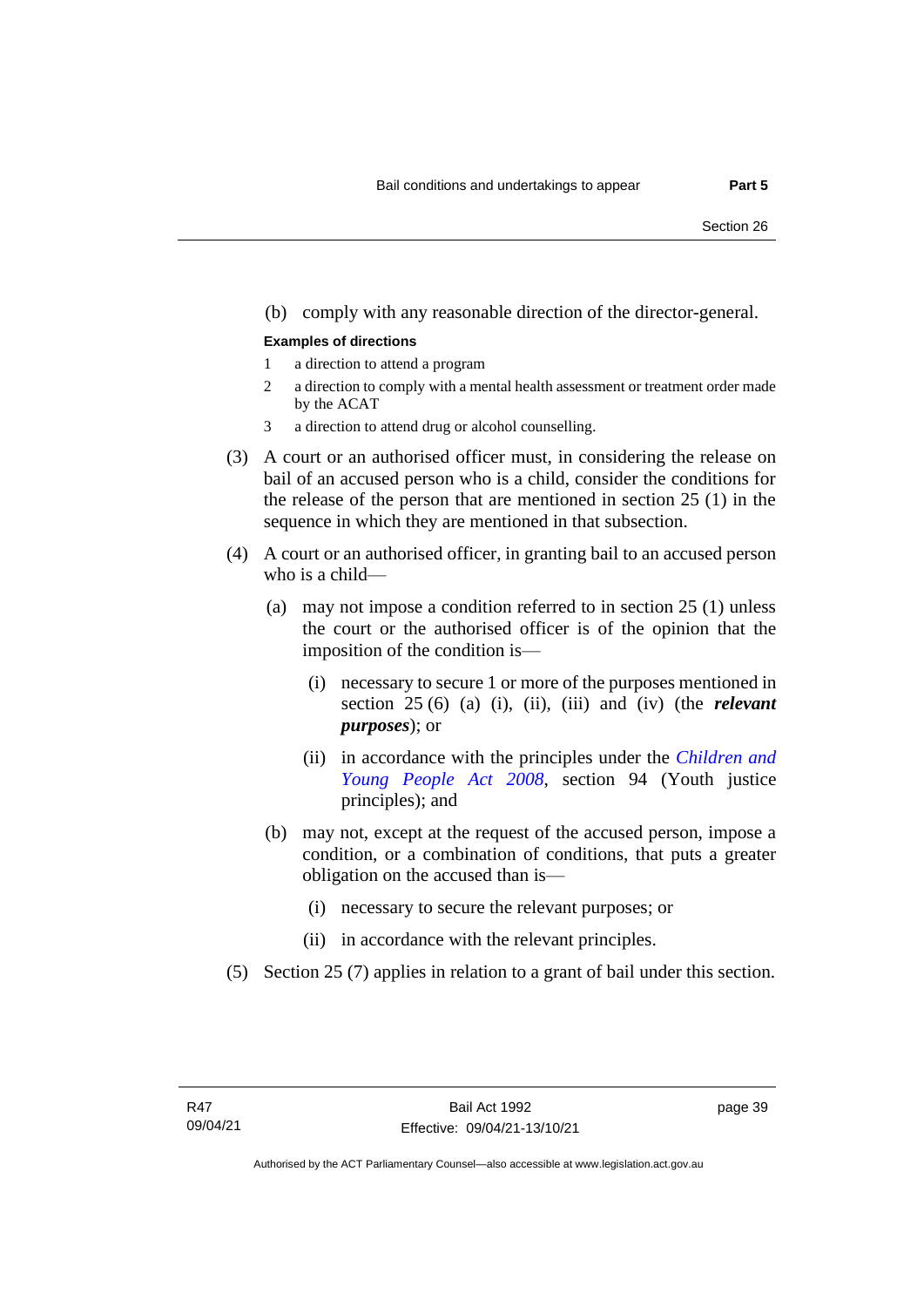Section 27

- (6) If a court or an authorised officer grants bail to an accused person who is a child on a condition referred to in section 25 (1) and the accused person satisfies the court or authorised officer that the person is unable to comply with that condition, the court or authorised officer must—
	- (a) refuse bail; or
	- (b) grant the accused person bail subject to the other conditions referred to in subsection (1) that the court or authorised officer believes the accused person will be able to comply with and will secure the purposes mentioned in subsection (4) (a) (i) and (ii).

### **27 Recording of certain bail decisions**

- $(1)$  If—
	- (a) a judge or magistrate hears an application by an accused person for bail, or release from custody without bail; or
	- (b) an authorised officer is required to consider whether to grant bail to an accused person, or to release an accused person from custody without bail;

he or she must record, or cause to be recorded, his or her reasons for the decision.

- (2) If a judge, a magistrate or an authorised officer decides to grant bail to an accused person subject to a condition mentioned in section 25 (1) otherwise than in accordance with a request of an accused person that bail be granted on that condition, or on conditions that include that condition, the judge, magistrate or authorised officer must record, or cause to be recorded, his or her reasons for deciding—
	- (a) that the imposition of a condition mentioned in that subsection was necessary to secure the purposes of whichever of section 25 (6) (a) and section 26 (4) (a) applies to the accused person; and

R47 09/04/21

Authorised by the ACT Parliamentary Counsel—also accessible at www.legislation.act.gov.au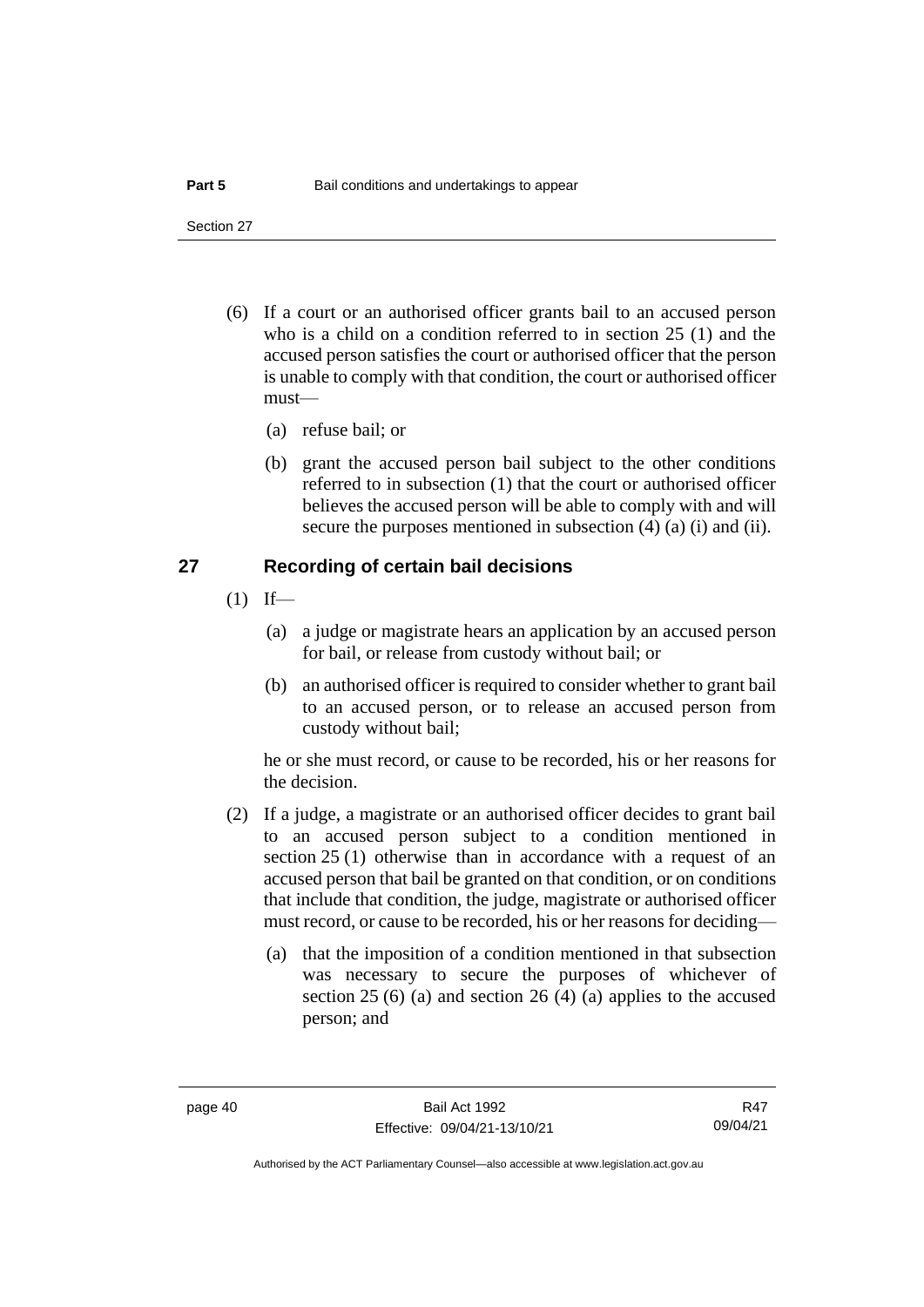(b) if the condition is a condition referred to in section 25 (1) (other than a condition mentioned in section 25 (1) (a))—that the imposition of a condition under the earlier paragraph or paragraphs of that subsection would be unlikely to secure the purposes of whichever of section 25 (6) (a) and section 26 (4) (a) applies to the accused person.

### **28 Undertakings to appear**

- (1) A person may be released on bail only if the person gives a written undertaking—
	- (a) to appear before a stated court at the place, date and time—
		- (i) stated in the undertaking; or
		- (ii) notified to the person by a police officer; and
	- (b) to comply with the bail conditions (if any).
	- *Note* If a form is approved under s 58 for an undertaking, the form must be used.
- (2) For a continuation of bail, the person may undertake to appear at any time when, and at any place where, proceedings in relation to the offence with which the person has been charged may be continued.
- (2A) During a COVID-19 emergency, an undertaking—
	- (a) may be in writing or given before the court; and
	- (b) if given before the court, must be recorded by the court.
	- (3) An undertaking may be given in relation to more than 1 offence.
	- (4) A court must accept an undertaking given under this section as proof of the matters stated in it if there is no evidence to the contrary.
	- (5) Subsection (1) (a) does not apply to a person in relation to a breach of the peace or apprehended breach of the peace if no further appearance is required.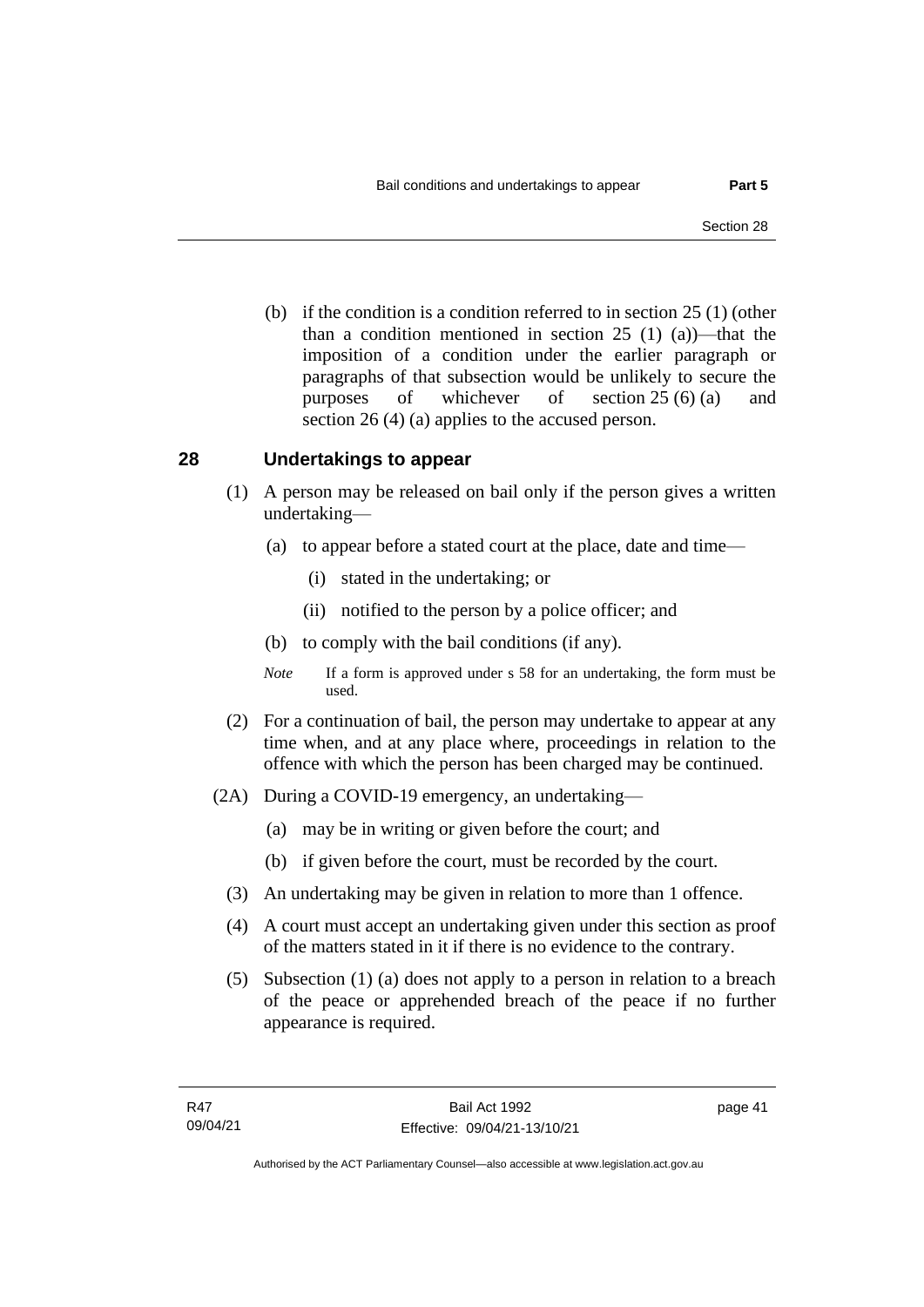(6) In this section:

*COVID-19 emergency* means—

- (a) a state of emergency declared under the *[Emergencies Act 2004](http://www.legislation.act.gov.au/a/2004-28)*, section 156 because of the coronavirus disease 2019 (COVID-19); or
- (b) an emergency declared under the *[Public Health Act 1997](http://www.legislation.act.gov.au/a/1997-69)*, section 119 (including any extension or further extension) because of the coronavirus disease 2019 (COVID-19).
- (7) This subsection and subsections (2A) and (6) expire on the day the *[COVID-19 Emergency Response Act 2020](http://www.legislation.act.gov.au/a/2020-11)* expires.

### **30 Accused person may be excused from attendance before court**

- (1) If a person has given an undertaking to appear before a court under section 28 (1), the court may, on application made by or on behalf of that person, by order excuse the person from attendance before the court to answer the charge in relation to which bail has been granted or for any other purpose in relation to the proceedings relating to the charge.
- (2) An order under subsection (1) may be made—
	- (a) whether or not any evidence has been given in the proceedings; and
	- (b) whether or not the applicant for the order is before the court or has attended before the court in relation to the proceedings.
- (3) A court must not make an order under subsection (1) unless it has been informed, by or on behalf of the applicant, that the applicant is represented by a lawyer for the purposes of the proceedings.

Authorised by the ACT Parliamentary Counsel—also accessible at www.legislation.act.gov.au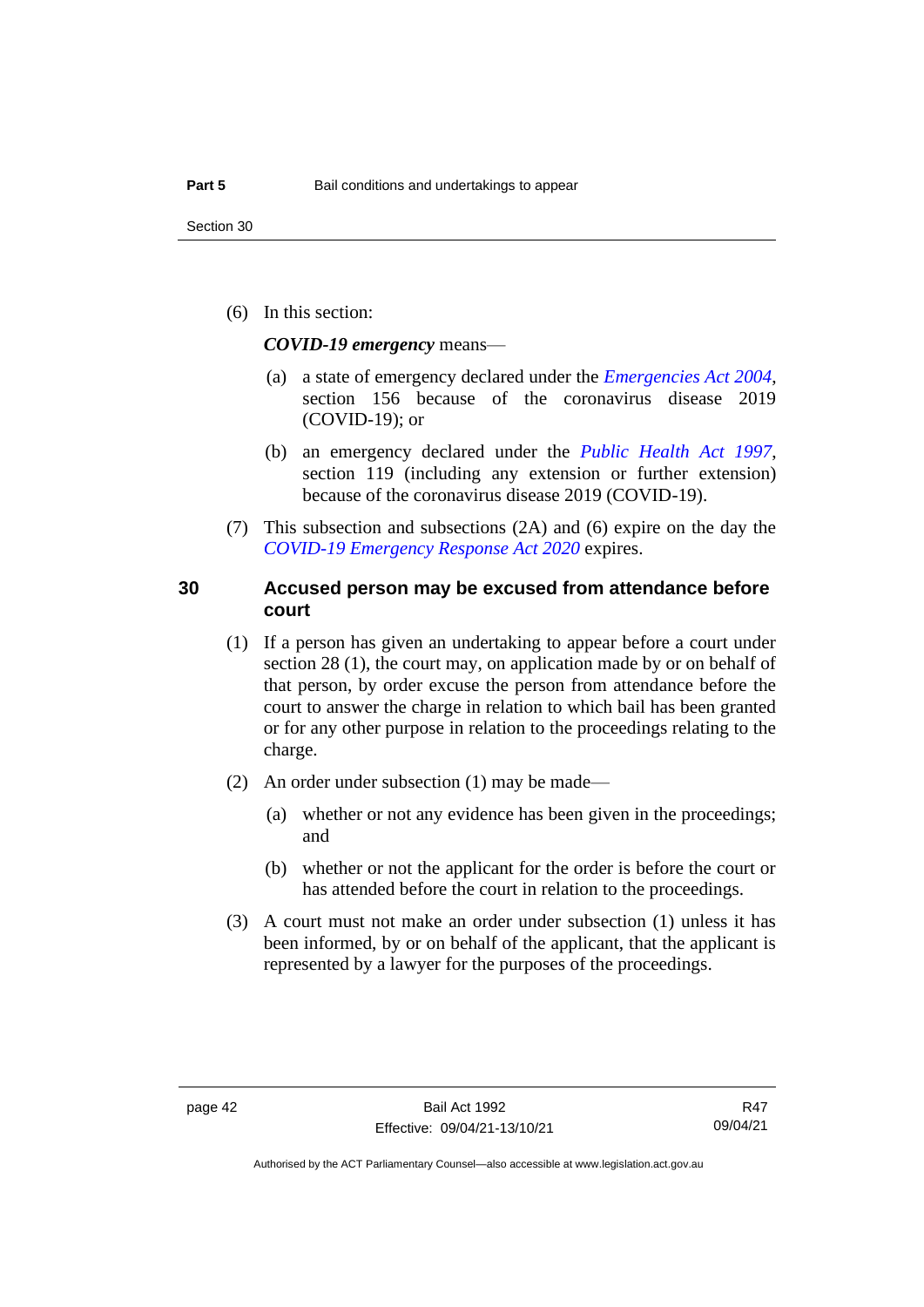(4) A court may, at any time during proceedings in relation to which an order has been made in relation to a person under subsection (1), direct the informant or the registrar of the court to serve the person in relation to whom the order has been made with a written notice requiring him or her to attend before the court, for the purposes of those proceedings, on a day and at a time and place stated by the court.

*Note 1* For how documents may be served, see th[e Legislation Act,](http://www.legislation.act.gov.au/a/2001-14) pt 19.5.

*Note* 2 If a form is approved under s 58 for a notice, the form must be used.

- (5) If a person on whom a notice under subsection (4) has been served does not attend before the court in accordance with the requirements of the notice, the court may issue a warrant for the arrest of the person and for bringing the person before the court at the time and place specified in the warrant.
- $(6)$  If—
	- (a) a person has been discharged from custody on bail; and
	- (b) an order is made under subsection (1) excusing the person from attendance before the court in accordance with his or her undertaking to appear; and
	- (c) the person does not appear before the court at the place, date and time required under that undertaking;

the person is not taken to have failed to comply with a condition of his or her bail only because the person did not so attend before the court and bail continues subject to any condition other than a condition requiring the person to attend before the court.

### **31 Bail requirements**

- (1) An undertaking to appear may be given to—
	- (a) a court; or
	- (b) a registrar or deputy registrar; or
	- (c) an authorised officer; or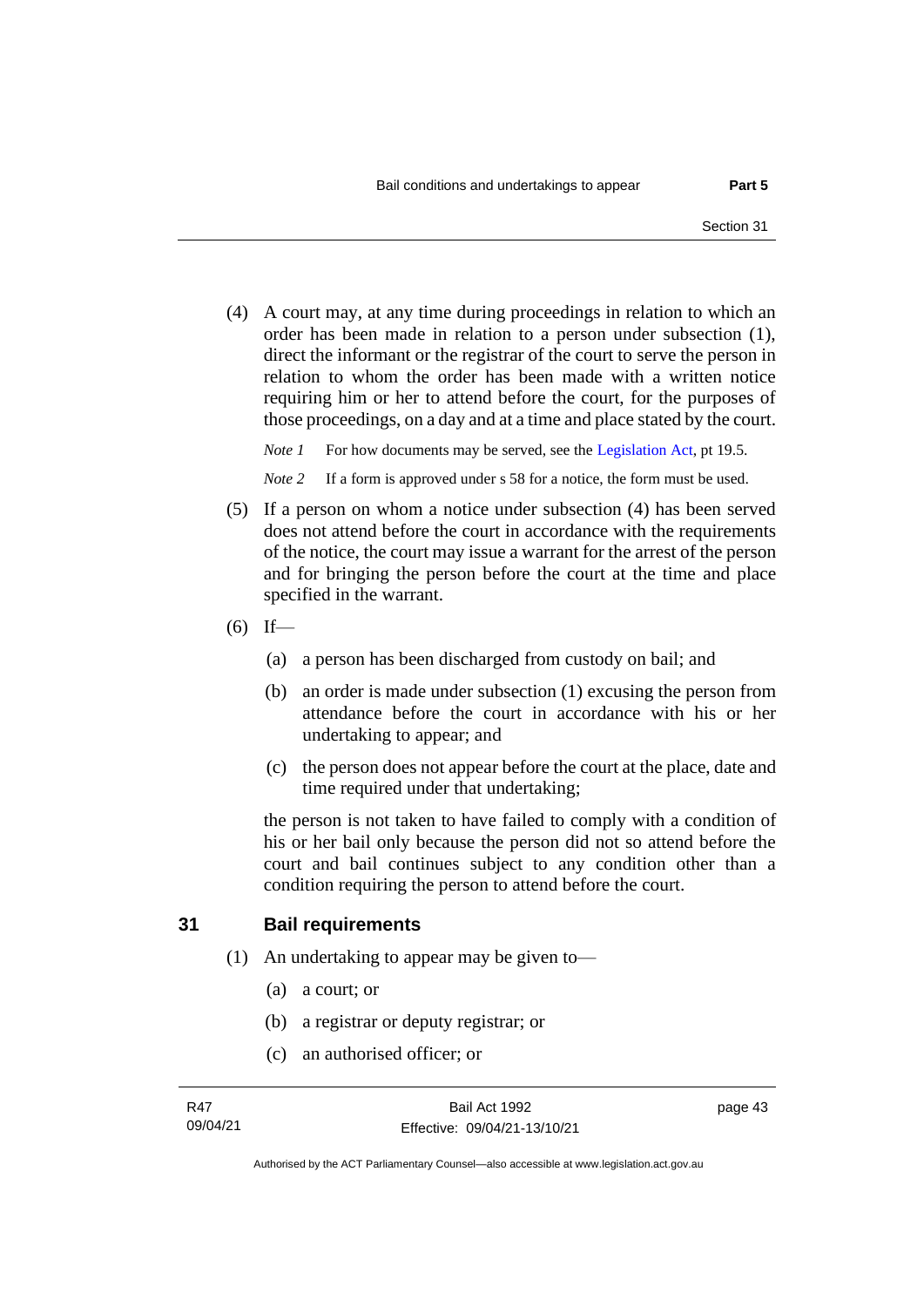- (d) for an accused person who is at a correctional centre or a NSW correctional centre—the person in charge of the centre.
- (2) An amount may be deposited, or security given, in accordance with a bail condition, to—
	- (a) a court; or
	- (b) registrar or deputy registrar; or
	- (c) an authorised officer.
- (3) In this section:

*deposit* includes a payment by cash or electronic funds transaction.

*security* includes security given by way of bond or bank guarantee.

### **32 Acceptable people and security for bail**

- (1) A court or authorised officer imposing a condition on bail may decide—
	- (a) the person, people or class of people who are acceptable people for a condition mentioned in section 25 (1) (b) or (c); and
	- (b) the number of people required for the condition; and
	- (c) the security acceptable for a condition mentioned in section 25 (1) (b) (ii).
- (2) If a decision has not been made when the undertaking to appear is given, the court or person to whom the undertaking to appear is given may decide.
- (3) Without limiting subsections (1) and (2), an acceptable person for a condition includes an entity prescribed by regulation for this subsection.

R47 09/04/21

Authorised by the ACT Parliamentary Counsel—also accessible at www.legislation.act.gov.au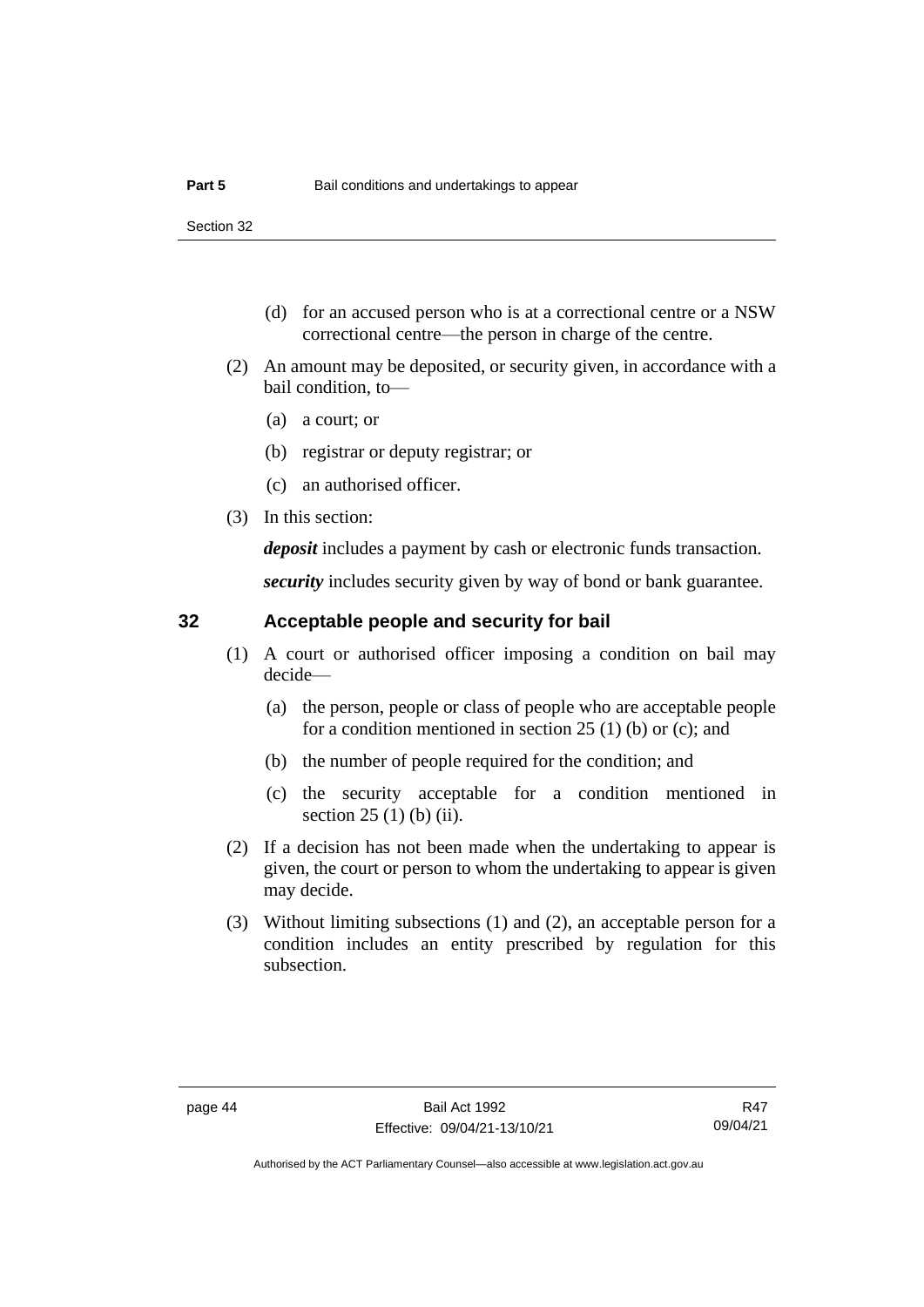### **33 Continuation of bail and undertakings**

- (1) If an accused person has given an undertaking to appear at a place, date and time at which proceedings in relation to the offence may be continued, whether on any adjournment, postponement or other deferment of the proceedings, or by way of committal, a court may continue the bail already granted in relation to the offence, whether or not the accused person is present in court.
- (2) If bail is continued under subsection (1), the undertaking to appear and the bail conditions continue to apply, except to the extent that the undertaking or condition otherwise provides or the court otherwise orders.
	- *Note* A court continuing bail must give notice of the continuation, bail conditions and place, date and time to which the proceedings are adjourned, postponed or deferred (see s 34 (4)).
- (3) If no direction is made by the court in relation to bail, whether or not the accused person appears in accordance with the undertaking—
	- (a) the court is taken to have continued bail; and
	- (b) the undertaking to appear and any bail conditions continue to apply.
- (4) If the hearing of a charge against an accused person is adjourned or postponed, the court may—
	- (a) continue the person's bail; or
	- (b) make another order about bail.
- (5) However, if a deposit has been made, or security given, by a surety in accordance with a bail condition, the court must not continue bail without the surety's consent unless it is a condition of bail that the deposit or security continues to apply if bail is continued.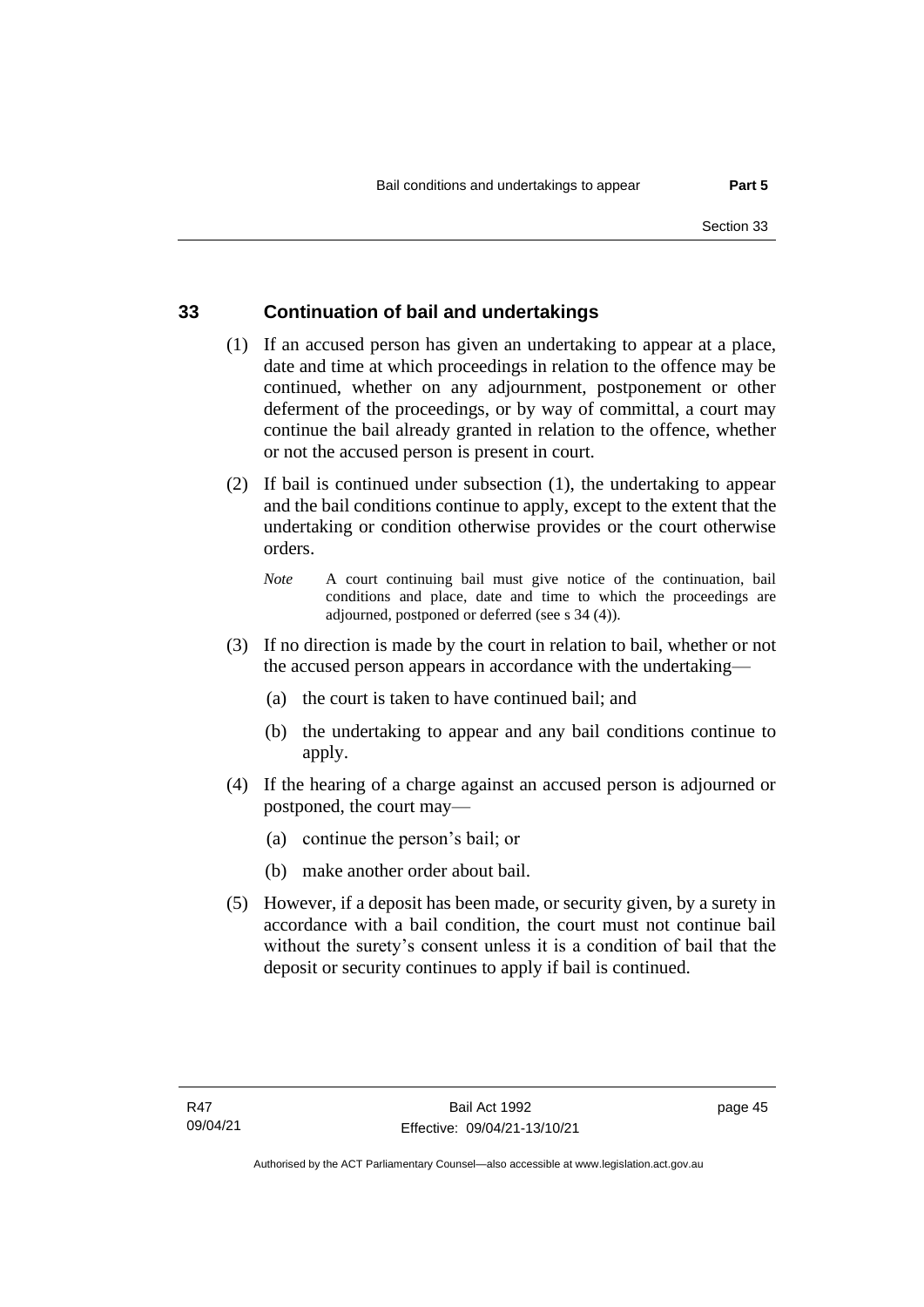- (6) If bail is continued—
	- (a) the undertaking to appear is taken to be an undertaking to appear at any time when, and at any place where, proceedings in relation to the offence with which the person has been charged may be continued; and
	- (b) any bail conditions continue to apply.
- (7) If an accused person has been released on bail and the court is satisfied that the accused person is because of illness or accident or other sufficient cause unable to appear personally before the court on the day when the person is required to appear, the court may, in the absence of the accused person, order the person to be further remanded to the place, date and time that the court considers appropriate and may order that the undertaking to appear given by the accused person and any agreement entered into under a condition of the grant of bail be continued so as to require the appearance of the accused person at every place, date and time to which the accused person is remanded or the hearing adjourned, postponed or otherwise deferred.

### **34 Written notice of conditions of bail**

- (1) A court or authorised officer granting bail to an accused person—
	- (a) must give the accused person a written notice setting out—
		- (i) the person's obligations under the person's bail conditions; and
		- (ii) the consequences of any failure by the person to comply with the conditions; and
	- (b) must be satisfied, before releasing the accused person, that the person will comply with the conditions.
	- *Note* If a form is approved under s 58 for a notice under this section, the form must be used.

R47 09/04/21

Authorised by the ACT Parliamentary Counsel—also accessible at www.legislation.act.gov.au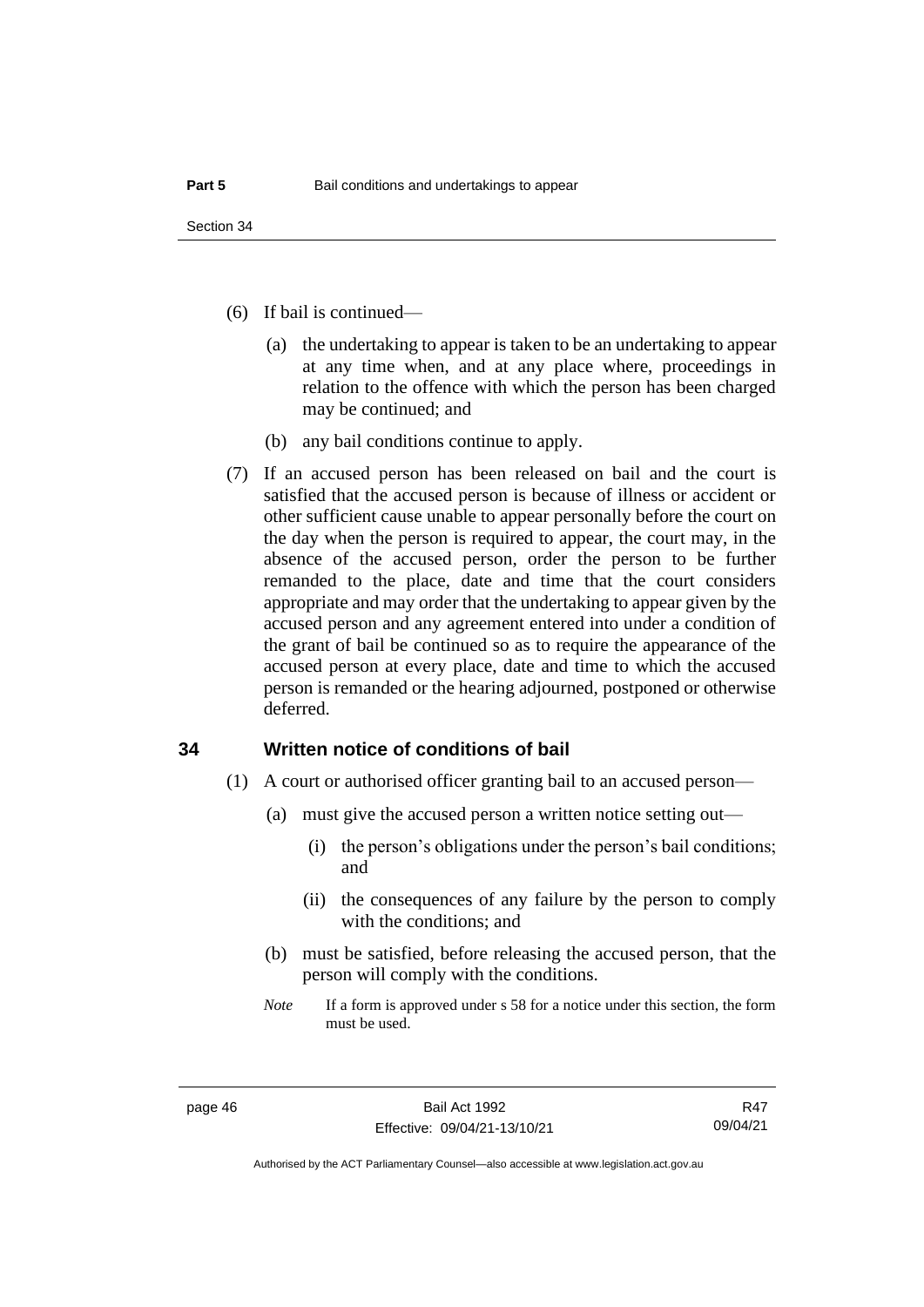- (2) A court or authorised officer granting bail to an accused person with a surety for the accused person's appearance to answer the charges against the person —
	- (a) must give the surety written notice of—
		- (i) the accused person's obligations under the person's bail conditions; and
		- (ii) the consequences of any failure by the person to comply with the conditions; and
	- (b) must be satisfied, before releasing the accused person, that the surety understands—
		- (i) the nature and extent of the accused person's obligations under the person's bail conditions; and
		- (ii) the consequences of any failure by the person to comply with the conditions.
- (3) If a bail condition is imposed or varied on a review under part 6 of a decision made in relation to bail, the court or authorised officer imposing or varying the condition—
	- (a) must give the accused person a written notice setting out—
		- (i) the person's obligations under the condition; and
		- (ii) the consequences of any failure by the person to comply with the condition; and
	- (b) must be satisfied that the accused person will comply with the condition; and
	- (c) if there is a surety for the appearance of the accused person to answer the charges against the accused person—
		- (i) must give the surety a written notice setting out—
			- (A) the accused person's obligations under the condition; and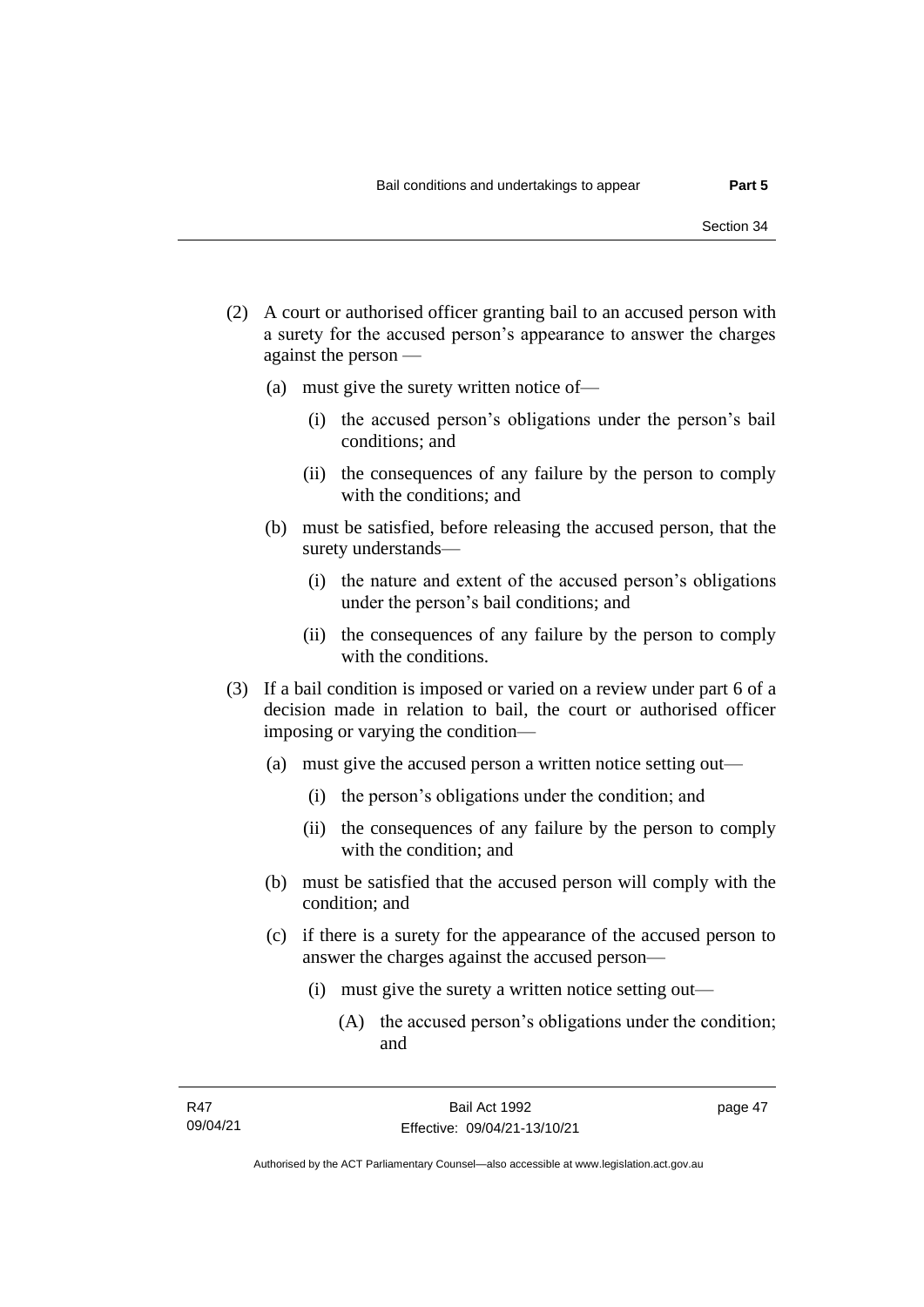Section 34

- (B) the consequences of any failure by the person to comply with the condition; and
- (ii) must be satisfied that the surety understands—
	- (A) the nature and extent of the accused person's obligations under the condition; and
	- (B) the consequences of any failure by the person to comply with the condition.
- (4) A court continuing bail on an adjournment or a postponement of a proceeding must give the accused person written notice stating—
	- (a) that bail is continued until the proceeding resumes; and
	- (b) the place, day and time at which the proceeding will resume or, if that is not yet decided, that the proceeding will resume at a place, day and time stated in an additional written notice; and
	- (c) the conditions on which bail is allowed.
- (5) A notice under subsection (4) must be given—
	- (a) as soon as practicable—
		- (i) after deciding to continue bail; or
		- (ii) for an additional notice—after deciding the place, day and time for resuming the proceeding; and
	- (b) in a way—
		- (i) prescribed by regulation (a *prescribed way of service*); or
		- (ii) if the accused person makes a nomination under subsection (6)—nominated by the person.
- (6) The accused person may nominate a prescribed way of service for being given a notice under subsection (4), other than a way that involves personal service on the person or any other person.

R47 09/04/21

Authorised by the ACT Parliamentary Counsel—also accessible at www.legislation.act.gov.au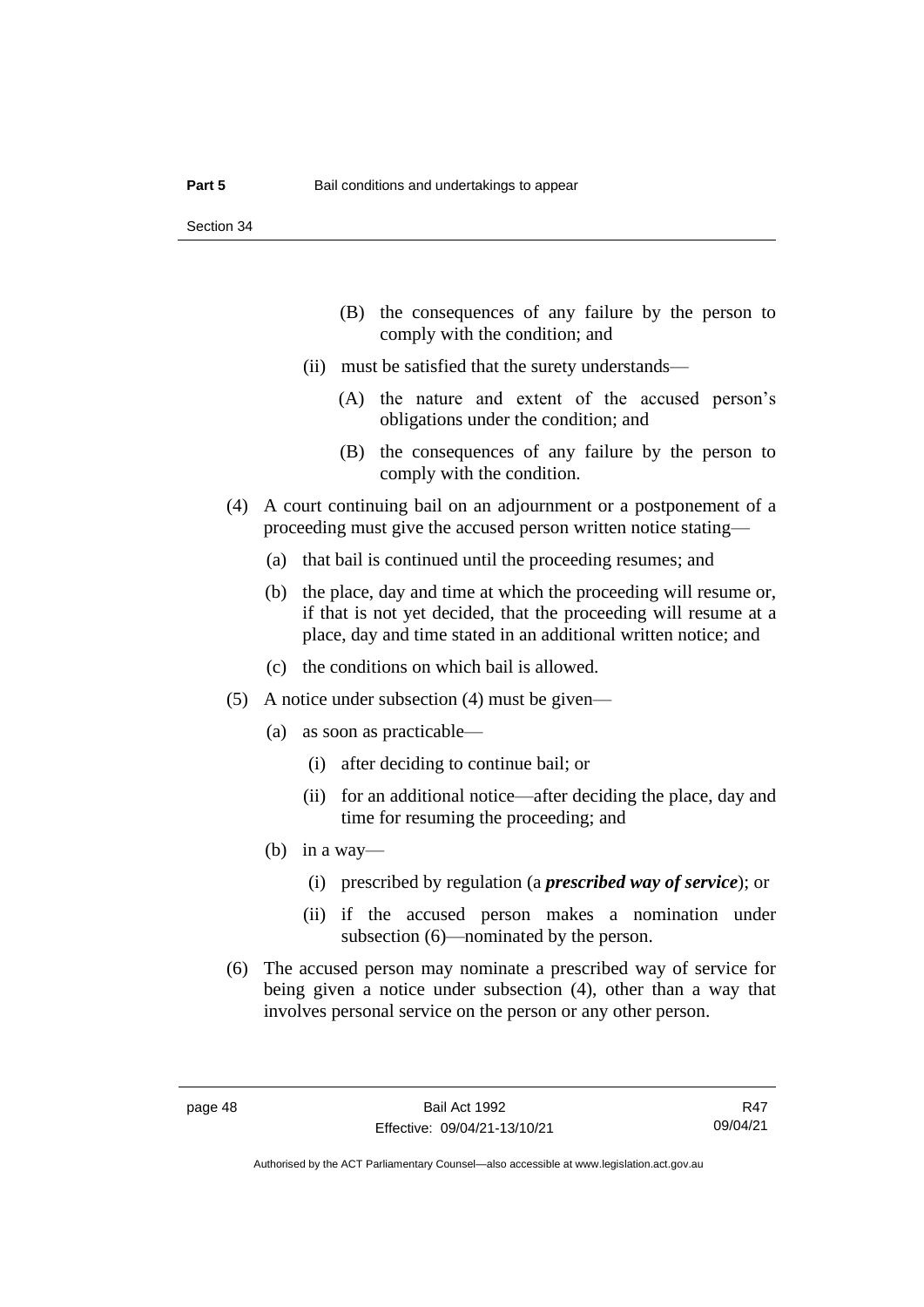(7) Failure to comply with subsection (4) or (5) does not invalidate the continuation of bail.

#### **36 Discharge of surety**

- (1) A surety may, at any time apply to be discharged from his or her liability under a bail condition—
	- (a) if bail has been granted by a court—
		- (i) to the court that granted bail; or
		- (ii) to the court of appearance; or
	- (b) if bail has been granted by an authorised officer—to the court of appearance.
- (2) However, an application may not be made if the person granted bail has failed to comply with a bail condition or undertaking to appear.
- (3) If the person granted bail is not in custody or before the court when the application is made, the court must—
	- (a) issue a warrant to apprehend the person and bring the person before the court; or
	- (b) issue a summons for the person's appearance before the court.
- (4) On the person's appearance before the court, the court must, unless the court considers it would be unjust to do so—
	- (a) direct that the applicant be discharged from his or her liability; and
	- (b) release the security or deposit.
- (5) If the court discharges the applicant from liability, the court may—
	- (a) impose further bail conditions; and
	- (b) remand the person granted bail into custody until the further conditions are satisfied.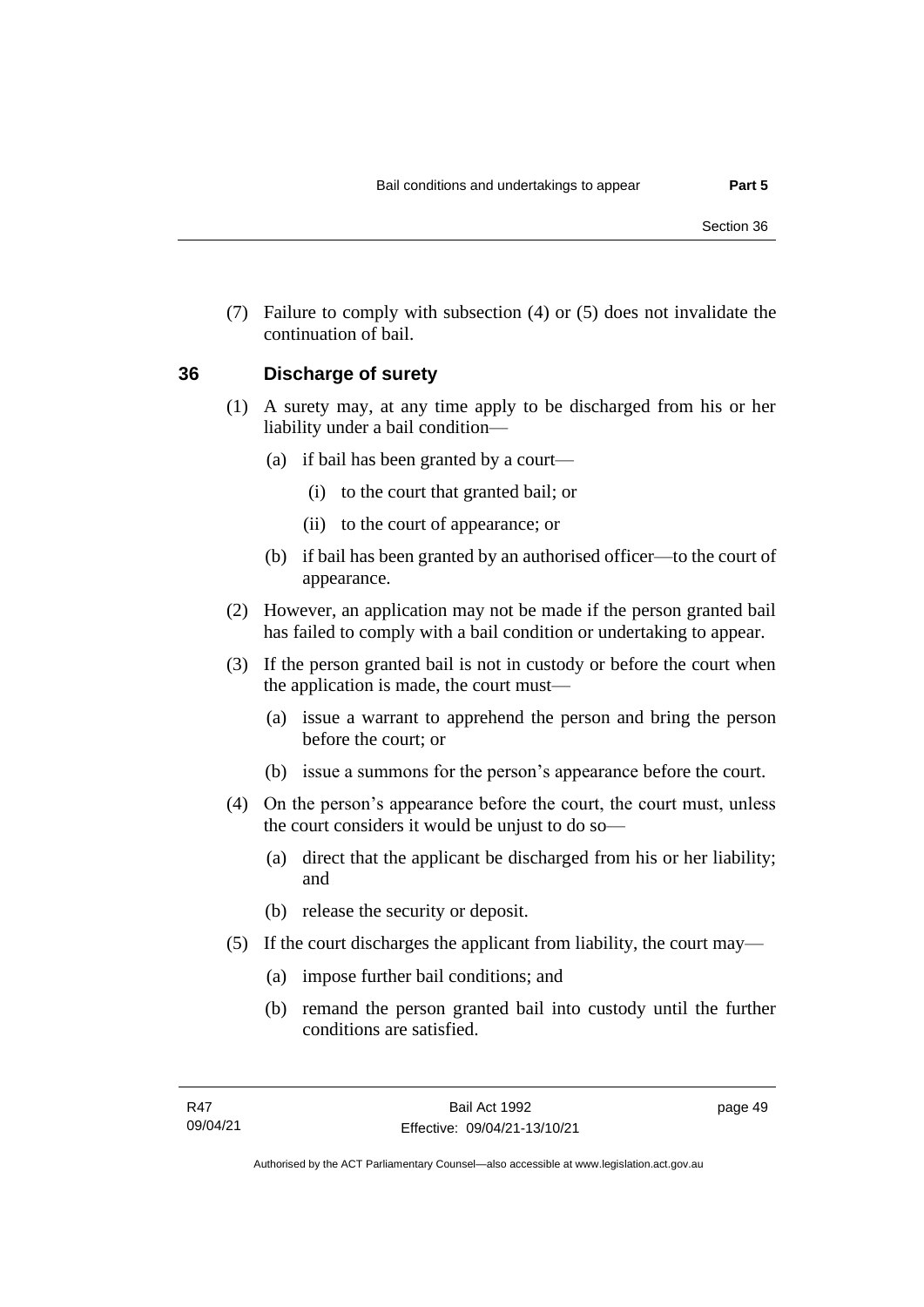Section 37

(6) In this section:

*court of appearance* means the court before which the accused person is required to appear in accordance with his or her undertaking to appear.

### **37 Payment of amounts to Territory**

- (1) This section applies if—
	- (a) a person granted bail fails to appear in court in accordance with his or her undertaking; and
	- (b) a bail condition mentioned in section 25 (1) (b) or (c) requires the person or someone else (the *person required to pay*) to pay, or forfeit, an amount to the Territory if the person fails to appear.
- (2) If the amount has been deposited in accordance with a condition mentioned in section 25 (1) (c), the amount is forfeited to the Territory.
- (3) If the amount has not been deposited, the court may order the person required to pay to pay the amount to the Territory.
- (4) Notice of the order must be given to the person required to pay as soon as practicable.

*Note* For how documents may be served, see th[e Legislation Act,](http://www.legislation.act.gov.au/a/2001-14) pt 19.5.

- (5) If, after the end of 28 days after the day the notice is given, the amount has not been paid the amount may be recovered under the *[Crimes](http://www.legislation.act.gov.au/a/2005-59)  [\(Sentence Administration\) Act 2005](http://www.legislation.act.gov.au/a/2005-59)*, chapter 6A (Court imposed fines) as if it were a fine within the meaning of that chapter.
- (6) Subsection (5) applies to an amount even if the amount exceeds \$50 000.

R47 09/04/21

Authorised by the ACT Parliamentary Counsel—also accessible at www.legislation.act.gov.au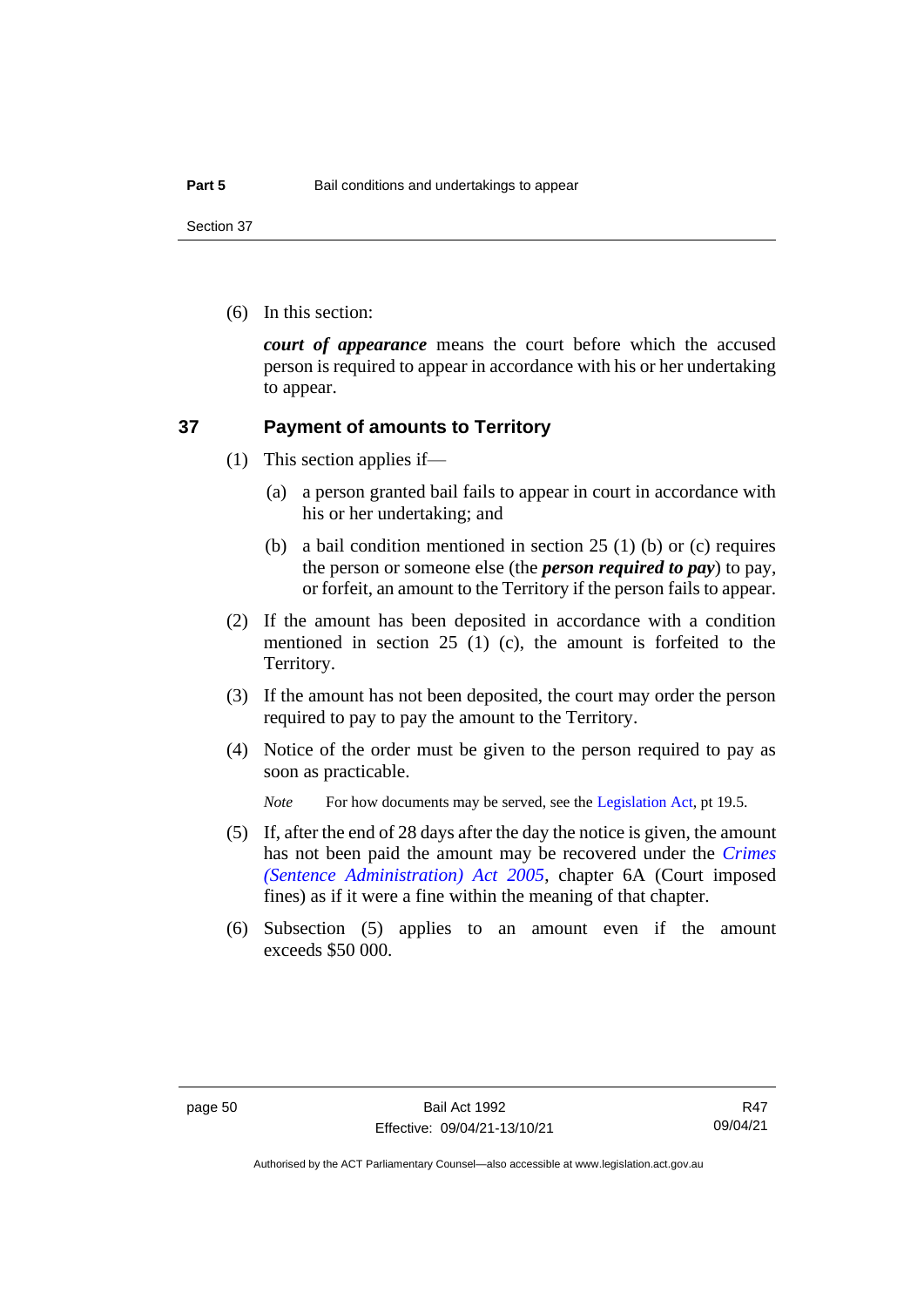# **Part 6 Review of bail decisions**

# **Division 6.1 Review of decisions by authorised officers**

# **38 Review by authorised officers**

- (1) If an authorised officer makes a decision under part 4 in relation to bail for an accused person that is—
	- (a) a decision to refuse to grant bail to the accused person; or
	- (b) a decision to grant bail to the accused person subject to 1 or more bail conditions;

the accused person may request a review of that decision by the authorised officer who made the decision or any other authorised officer.

(2) If an application for a review of a bail decision is made to an authorised officer under subsection (1), the authorised officer must as soon as possible conduct a review of the decision.

# **39 Exercise of power to review**

- (1) The power to review a decision under this division includes a power to confirm or vary a decision or to substitute another decision.
- (2) A decision as varied or substituted must be in conformity with this Act.
- (3) If, on a review of a decision under this division, the authorised officer varies the decision or substitutes another decision, section 27 applies in relation to the decision as varied or substituted as if the decision had been made by the authorised officer under part 4.
- (4) An authorised officer may refuse to entertain a request to review a decision under this division if the authorised officer is satisfied that the request is frivolous or vexatious.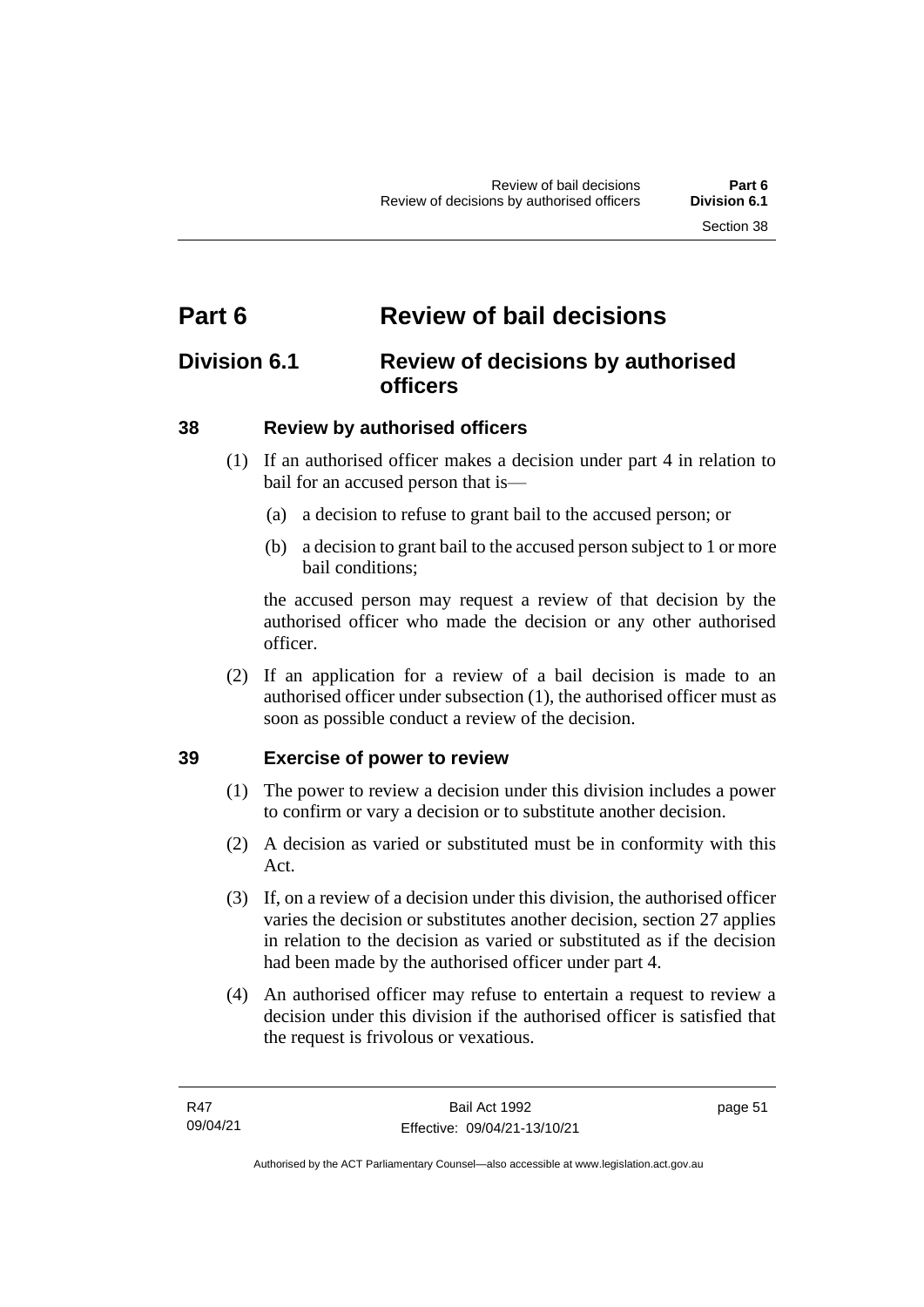- (5) A regulation may—
	- (a) prescribe the way of making a request for the review of a decision under this division; and
	- (b) prescribe procedures for the conduct of a review under this division; and
	- (c) limit the time within which, and the circumstances in which, an accused person may apply for a review of a decision under this division; and
	- (d) limit the number of applications that may be made for the review of a bail decision under this division.

### **40 Limitation on power of authorised officer to review**

An authorised officer may not, under this division—

- (a) review a decision in circumstances if, had the decision not been made, the authorised officer would be prohibited from making a decision in relation to the grant of bail; or
- (b) review a decision that has been reviewed by a court.

# **Division 6.2 Review of decisions by courts**

# **41 Right of review of bail decisions**

An accused person or the informant may apply under this division for review of any decision by a court or an authorised officer in relation to bail.

# **41A Court may review on its own initiative**

(1) A court that has made a decision in relation to bail may review the decision on its own initiative if the court considers it is in the interests of justice to do so.

Authorised by the ACT Parliamentary Counsel—also accessible at www.legislation.act.gov.au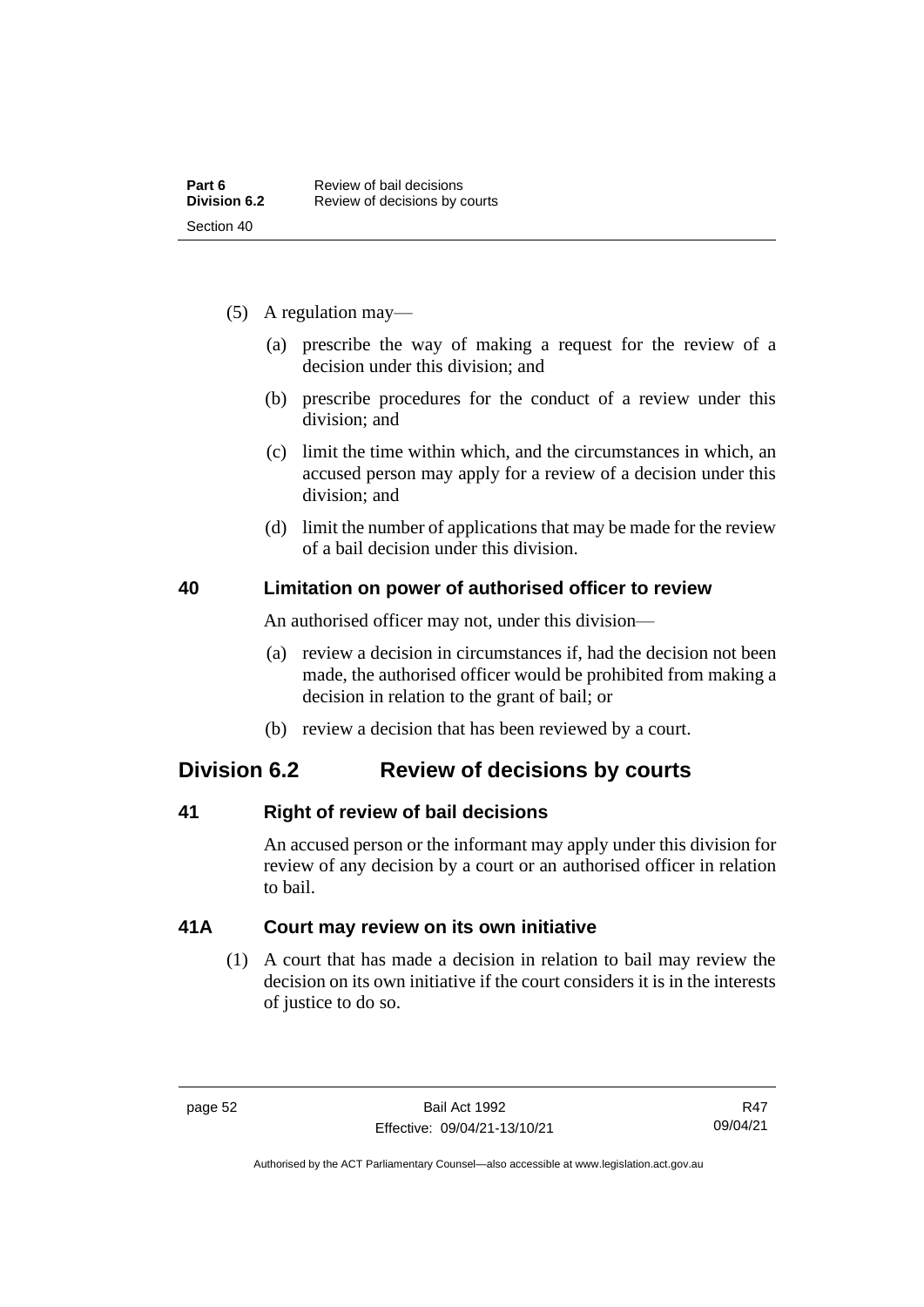(2) The court may issue a warrant for the arrest of the person and for bringing the person before the court at the time and place stated in the warrant.

# **42 Power of Magistrates Court to review—decision of authorised officer**

- (1) The Magistrates Court may, on application under this division (other than under section 44 (Right of review of bail decisions prosecution)), review any decision of an authorised officer in relation to bail for an accused person, only if—
	- (a) the court has power to make a bail order under section  $20(1)(a)$ (Power in relation to bail—Magistrates Court); and
	- (b) the court is satisfied that the applicant has shown—
		- (i) a change in circumstances relevant to the granting of bail since the authorised officer's decision; or
		- (ii) the availability of fresh evidence or information relevant to the granting of bail to the accused person that was unavailable when the authorised officer made the decision.
- (2) The power of the Magistrates Court to review a decision under this section may be exercised whether or not any power to review the decision under section 38 (Review by authorised officers) has been exercised or been sought to be exercised.

# **42A Power of Magistrates Court to review—decision of Magistrates Court**

The Magistrates Court may, on application under this division (other than under section 44 (Right of review of bail decisions prosecution)), review any decision of the court (however constituted) in relation to bail for an accused person, only if—

(a) the court has power to make a bail order under section 20 (1) (a) (Power in relation to bail—Magistrates Court); and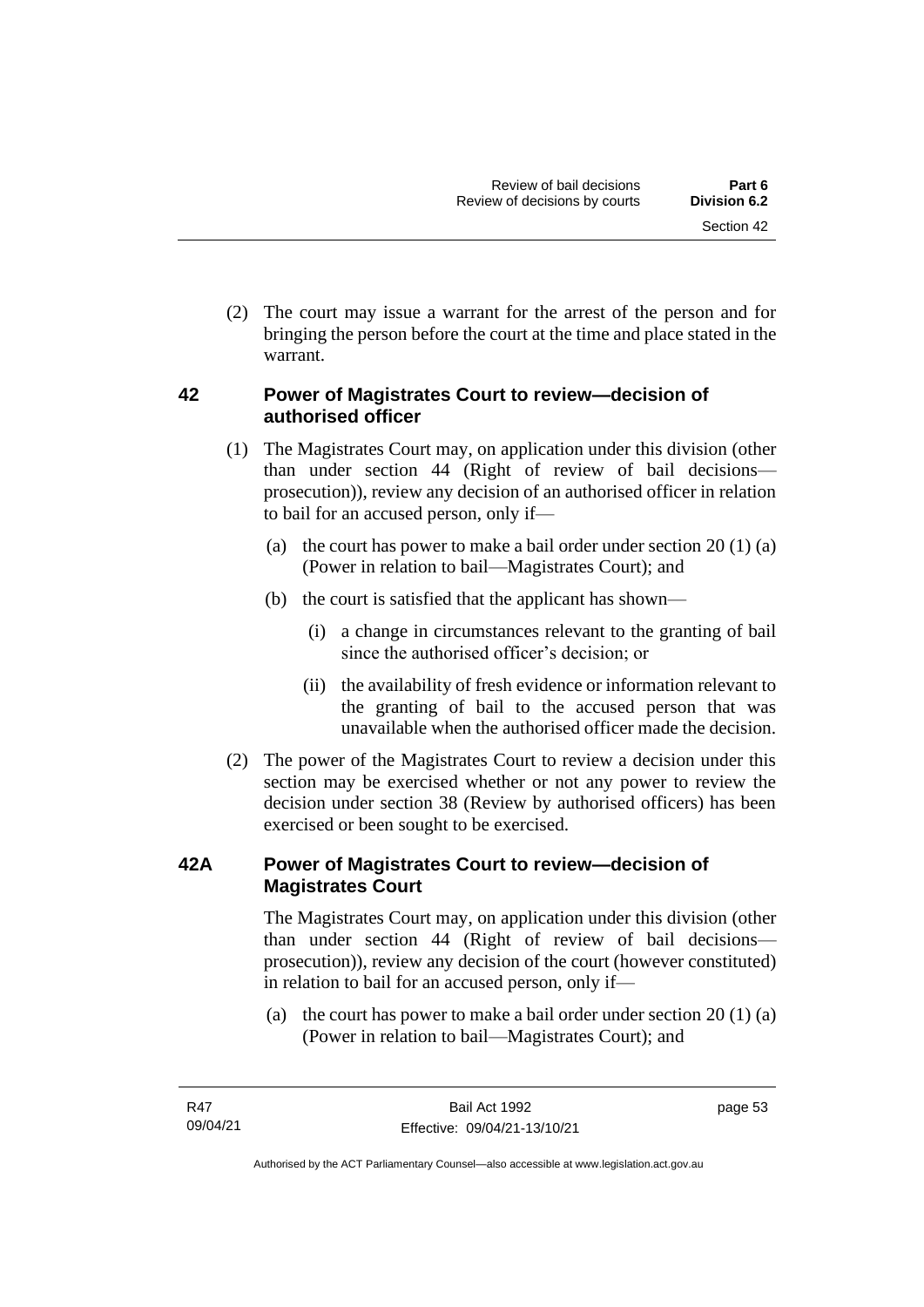- (b) the court is satisfied that the applicant has shown—
	- (i) a change in circumstances relevant to the granting of bail since the court's decision; or
	- (ii) the availability of fresh evidence or information relevant to the granting of bail to the accused person that was unavailable when the court made the decision; and
- (c) for an application made by the accused person—the person has made 2 applications for bail in the Magistrates Court in the proceeding to which the bail relates.

### **43 Power of Supreme Court to review—decision of authorised officer**

- (1) This section applies if, in relation to a decision of an authorised officer in relation to bail for an accused person, the Magistrates Court—
	- (a) does not have power to hear an application for review of the decision; or
	- (b) has heard an application for review of the decision.
- (2) The Supreme Court may, on application under this division (other than under section 44 (Right of review of bail decisions prosecution)), review the decision of the authorised officer, only if the court is satisfied that the applicant has shown—
	- (a) a change in circumstances relevant to the granting of bail since the authorised officer's decision; or
	- (b) the availability of fresh evidence or information relevant to the granting of bail to the accused person that was unavailable when the authorised officer made the decision.

Authorised by the ACT Parliamentary Counsel—also accessible at www.legislation.act.gov.au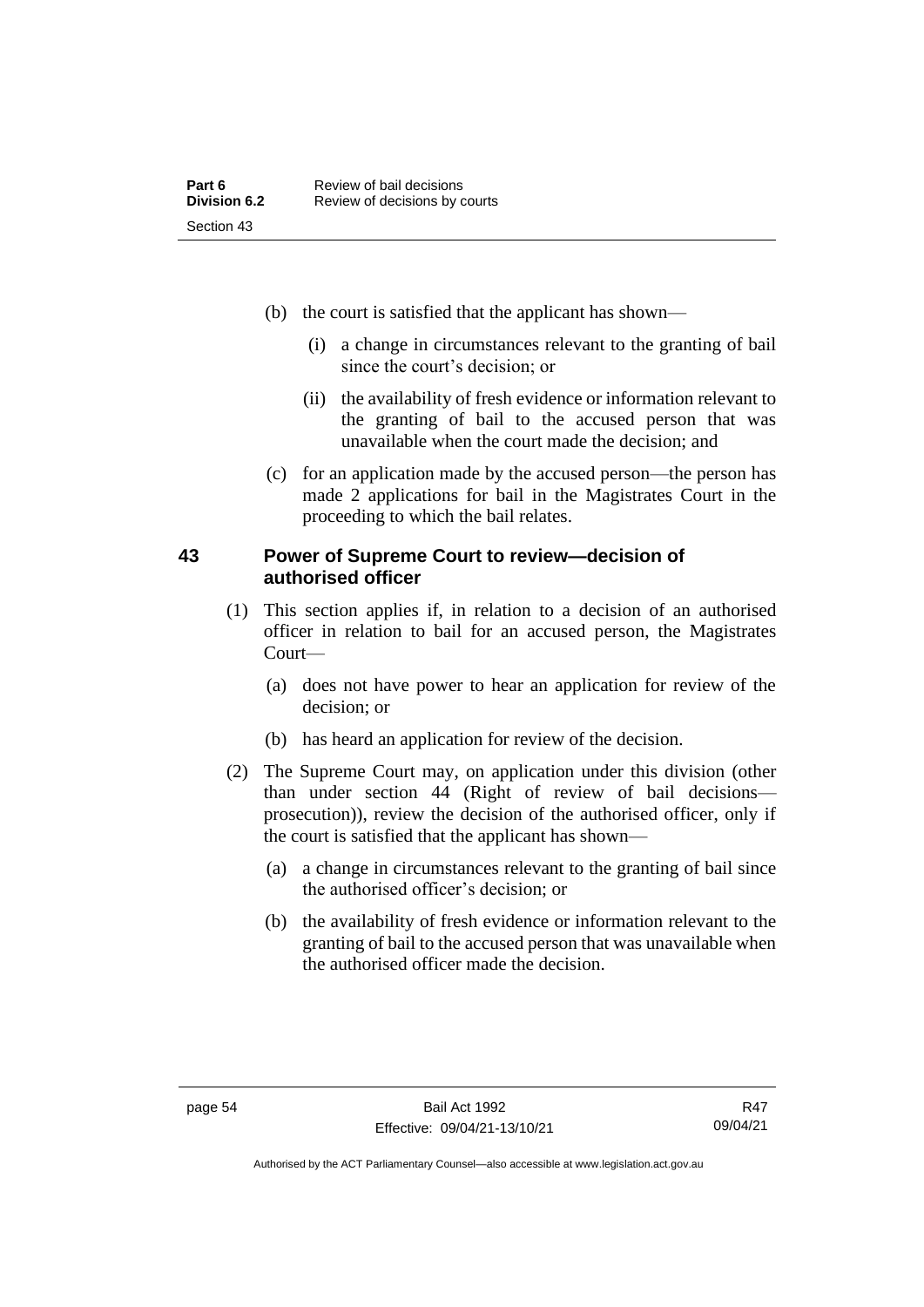(3) The power of the Supreme Court to review a decision under this section may be exercised whether or not any power to review the decision under section 38 (Review by authorised officers) has been exercised or been sought to be exercised.

# **43A Power of Supreme Court to review—decision of Magistrates Court or Supreme Court**

- (1) This section applies if a decision in relation to bail for an accused person has been made by—
	- (a) the Magistrates Court in accordance with section 42A (Power of Magistrates Court to review—decision of Magistrates Court); or
	- (b) the Supreme Court.
- (2) The Supreme Court may, on application under this division (other than under section 44 (Right of review of bail decisions prosecution)), review the decision of the court, only if the court is satisfied that the applicant has shown—
	- (a) a change in circumstances relevant to the granting of bail since the court's decision; or
	- (b) the availability of fresh evidence or information relevant to the granting of bail to the accused person that was unavailable when the court made the decision.

# **44 Right of review of bail decisions—prosecution**

- (1) This section applies to a decision by a court in relation to bail for an accused person charged with a family violence offence or a serious offence.
- (2) The director of public prosecutions may apply to the Supreme Court for review of the decision if the director of public prosecutions considers that exceptional circumstances exist and that it is in the public interest to make the application.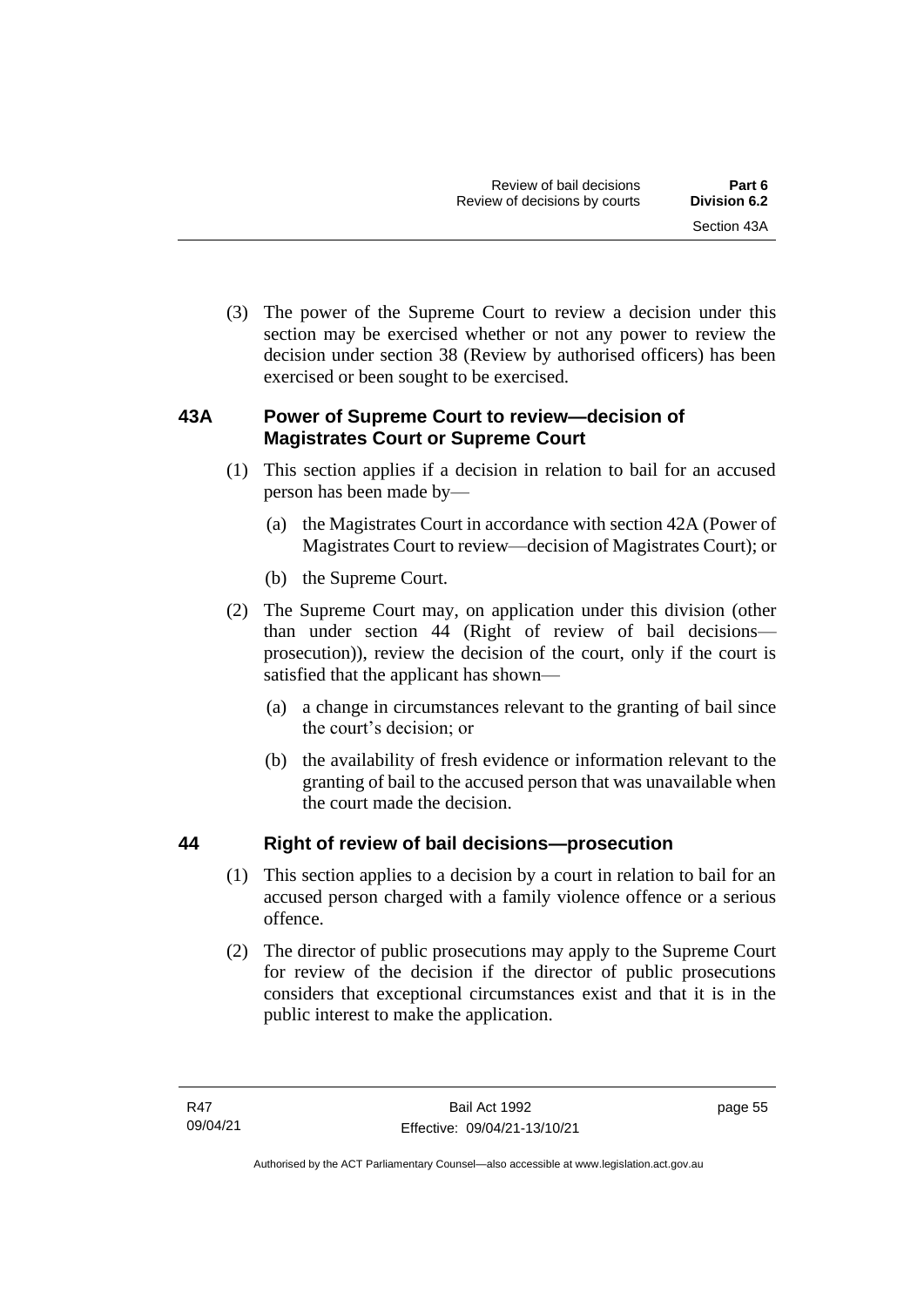- (3) An application must be made, and written notice of the application given to the accused person—
	- (a) within 2 hours after the decision is made; or
	- (b) if the decision is made between 4pm on a day and 8am the next day (*day 2*)—by 10am on day 2 (whether or not it is a working day).
- (4) However, an application may only be made if the director of public prosecutions gives the court that made the decision oral notice of the proposed application immediately after the decision is made.
- (5) On giving notice under subsection (4), the operation of the decision is stayed until the first of the following happens:
	- (a) the director of public prosecutions tells the court that made the decision that an application will not be made;
	- (b) 24 hours have passed since notice was given under subsection (4) and the director of public prosecutions has not—
		- (i) made an application; and
		- (ii) given written notice of the application to the accused person;
	- (c) the Supreme Court makes a decision on the application;
	- (d) 48 hours have passed since notice was given under subsection (4) and the Supreme Court has not made a decision on the application.

Authorised by the ACT Parliamentary Counsel—also accessible at www.legislation.act.gov.au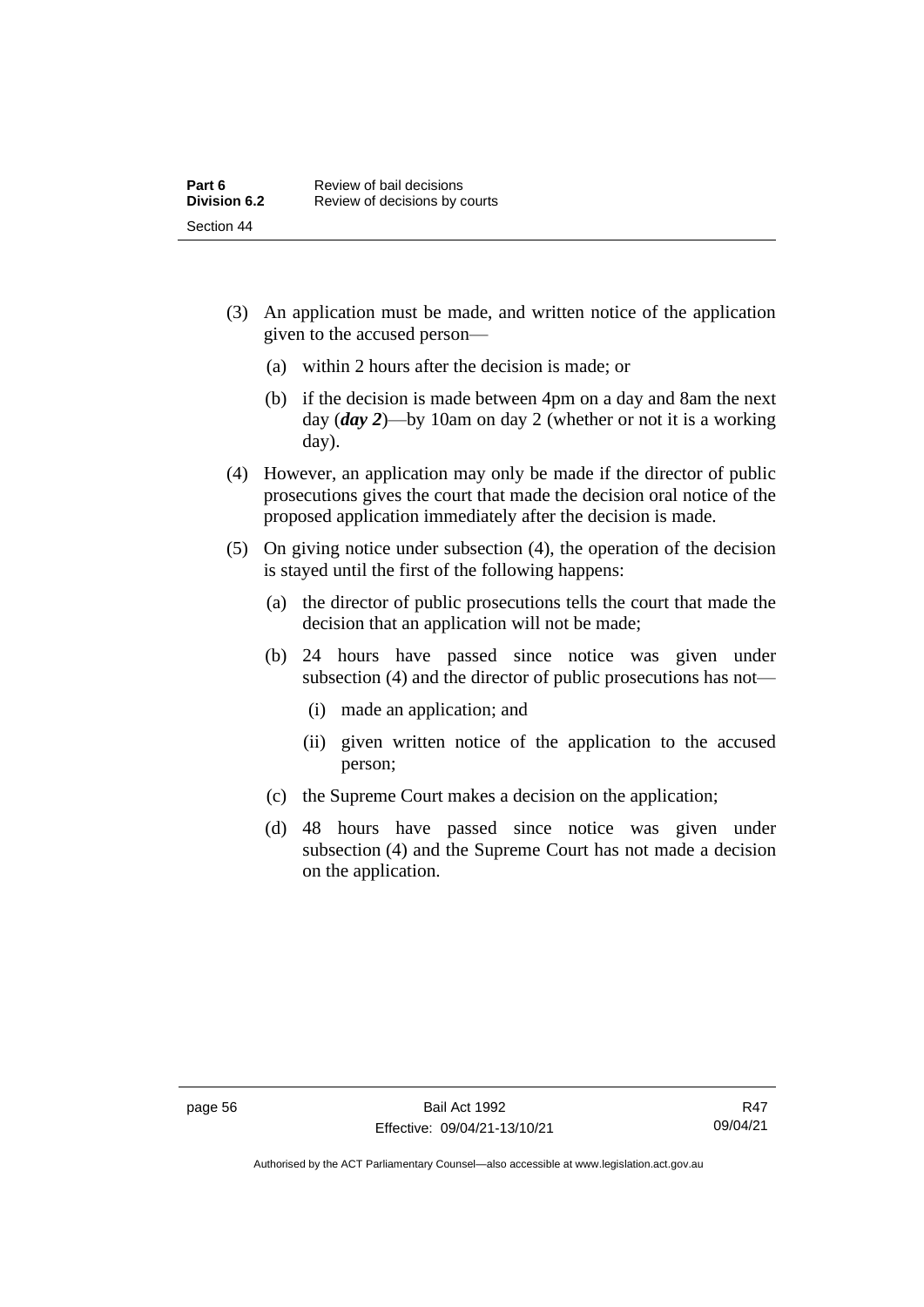(6) In this section:

*family violence offence*—see the *[Family Violence Act 2016](http://www.legislation.act.gov.au/a/2016-42)*, dictionary.

*serious offence* means—

- (a) an offence that involves causing harm, or threatening to cause harm, to anyone, punishable by imprisonment for more than 10 years; or
- (b) an offence under the [Criminal Code,](http://www.legislation.act.gov.au/a/2002-51) chapter 3 (Theft, fraud, bribery and related offences), punishable by imprisonment for more than 10 years; or
- (c) an offence under the [Criminal Code,](http://www.legislation.act.gov.au/a/2002-51) part 4.1 (Property damage offences), punishable by imprisonment for more than 14 years; or
- (d) an offence under the [Criminal Code,](http://www.legislation.act.gov.au/a/2002-51) chapter 6 (Serious drug offences), punishable by imprisonment for more than 10 years.

# **45 Exercise of power to review**

- (1) The power to review a decision under this division includes a power to confirm or vary the decision or to substitute another decision.
- (2) A decision as varied or substituted must be in conformity with this Act.
- (3) The review of a decision must be by way of rehearing and evidence or information in addition to, or in substitution for, the evidence or information given or obtained on the making of the decision may be given or obtained on the review.
- (4) If, on a review of a decision under this division the court varies the decision or substitutes another decision, section 27 applies in relation to the decision as varied or substituted as if that decision had been given by the court in relation to an application for bail.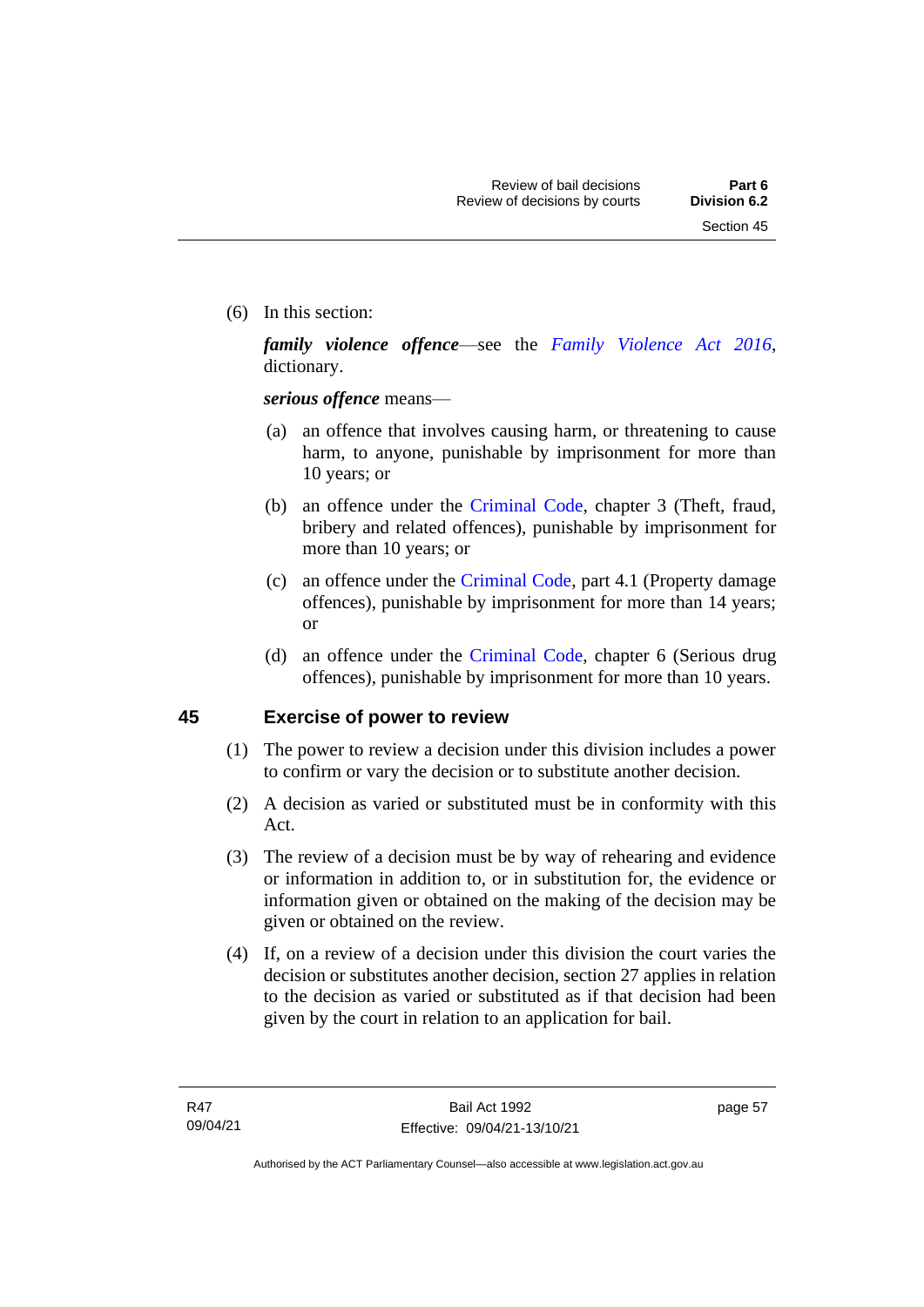- (5) If, on a review of a decision under this division, bail for an accused person is revoked, the court may, by warrant, commit the person into custody.
- (6) If, on a review of a decision under this division—
	- (a) bail is granted without any condition being imposed but the accused person has not given an undertaking to appear; or
	- (b) bail is granted subject to a condition;

the court may by warrant commit the person into custody until the person gives the undertaking to appear or satisfies the condition.

- (7) A court may refuse to entertain a request to review a decision under this division if the court is satisfied that the request is frivolous or vexatious.
- (8) A regulation may make provision in relation to—
	- (a) the way of making a request for the review of a decision under this division; and
	- (b) the giving or sending to people of notices relating to the proposed exercise of power to review a decision under this division.

### **46 Review limited to bail conditions**

- (1) If an accused person has remained in custody after being granted bail by a court because any condition of the bail has not been complied with, the decision in relation to bail may be reviewed by the court that granted bail—
	- (a) at the request of the accused person; or
	- (b) at the request of a police officer; or
	- (c) on the court's own initiative.
- (2) A review under this section of a decision in relation to bail is limited to a review of the conditions on which bail has been granted.

R47 09/04/21

Authorised by the ACT Parliamentary Counsel—also accessible at www.legislation.act.gov.au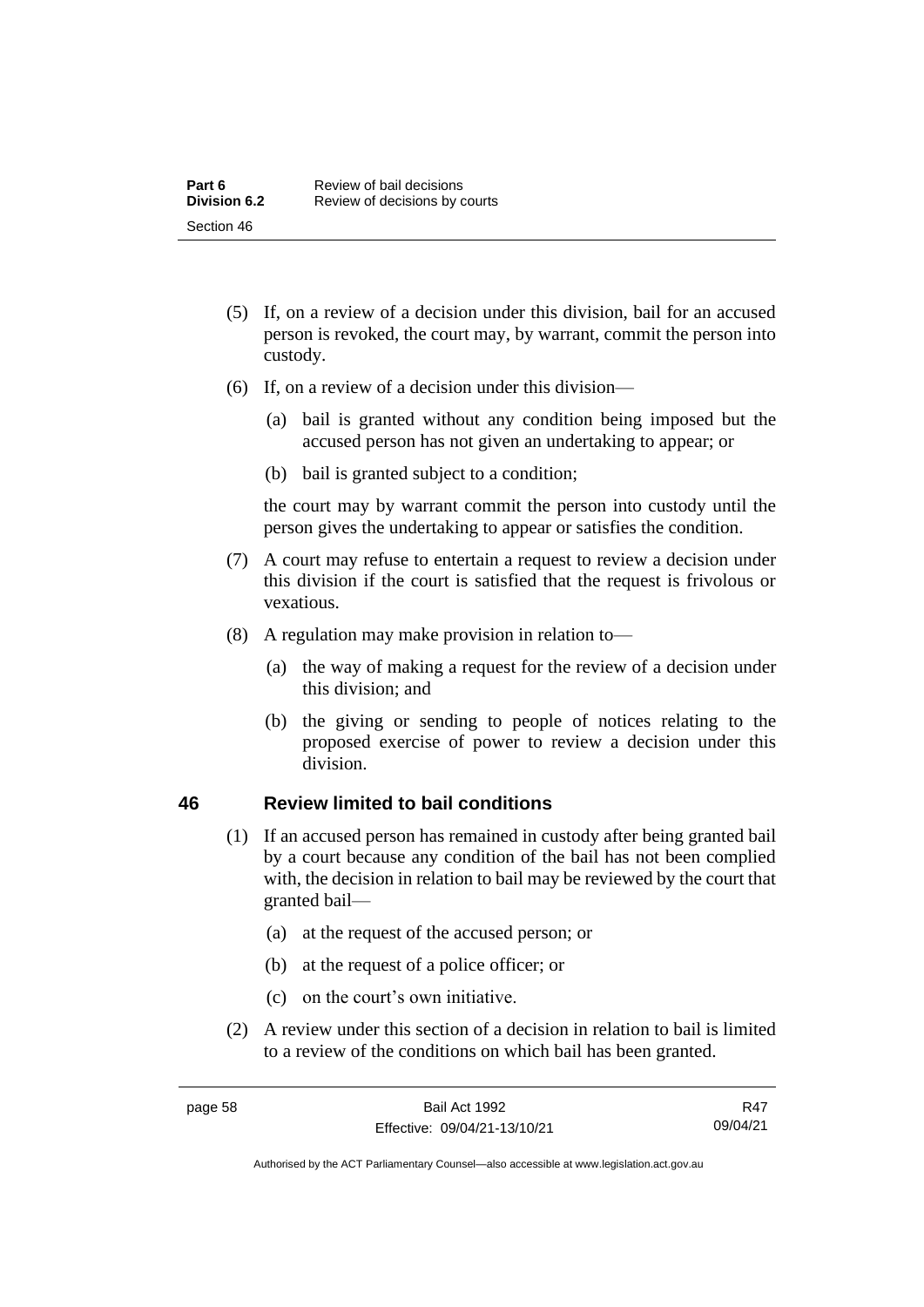- (3) A review requested under this section by a police officer must not be conducted unless the court is satisfied that the request was made—
	- (a) for the purpose of benefiting the accused person; and
	- (b) with the consent of the accused person.
- (4) On a review of a bail decision under this section, a court may—
	- (a) confirm the decision about the conditions of bail; or
	- (b) vary the decision by removing or imposing bail conditions; or
	- (c) grant bail without imposing any bail condition.
- (5) Notwithstanding section 43, section 43A or section 44, the Supreme Court is empowered to conduct a review of a bail decision under this section only in relation to bail granted by the Supreme Court (however constituted).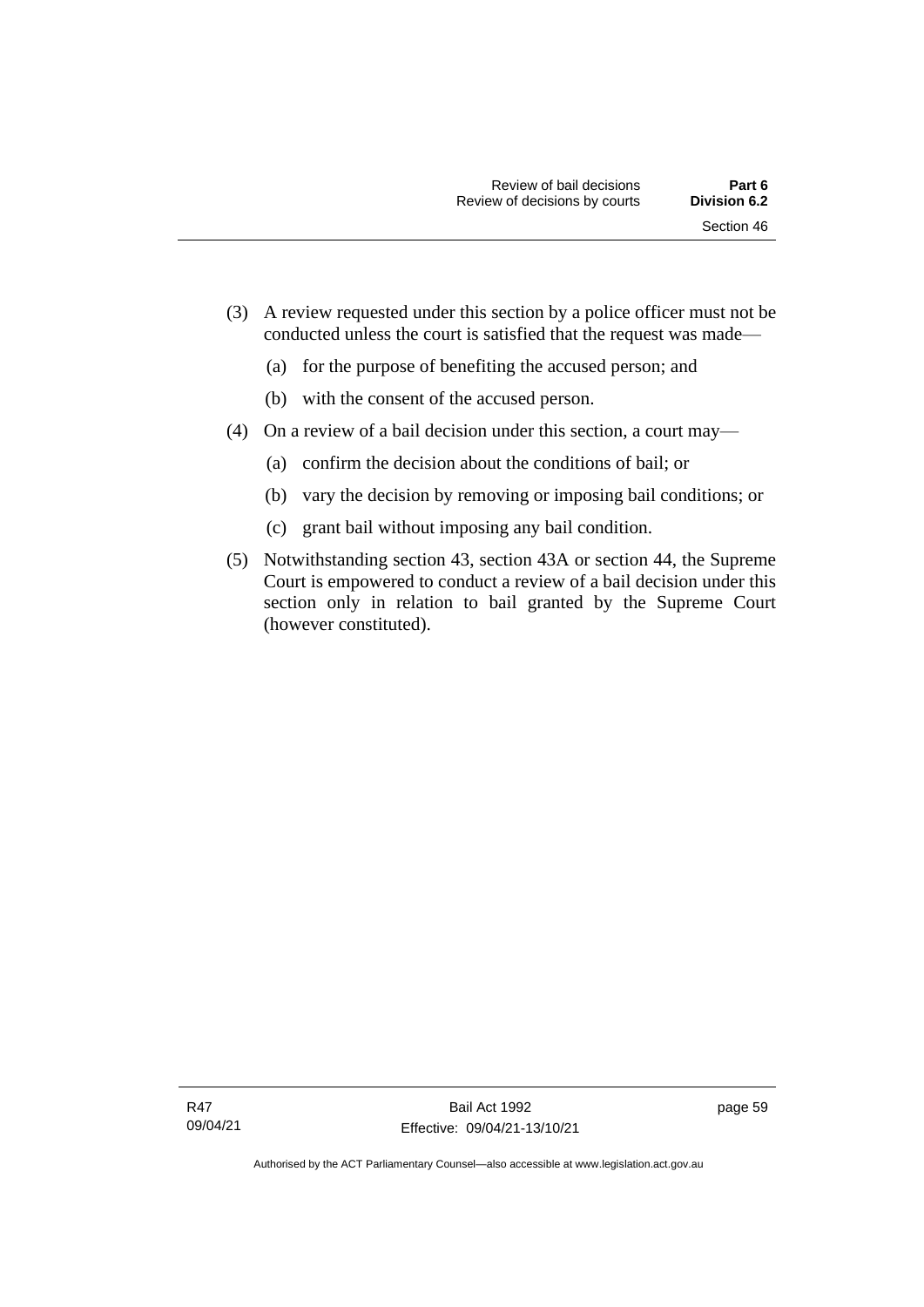#### **Part 7** Miscellaneous

Section 47

# **Part 7 Miscellaneous**

### **47 Giving information relating to bail**

(1) If a person is charged by a police officer with an offence and the person charged is being held in custody in relation to the offence, the police officer must, as soon as is reasonably practicable after the person is charged, give to the person, by written notice, information relating to his or her entitlement to, or eligibility for, bail and to his or her entitlement to the review of decisions under this Act.

(2) If an accused person is being held in custody in relation to an offence at the time of his or her first appearance in court in relation to that offence, the court must, during that appearance, or as soon as is reasonably practicable, give to the person, by written notice, information relating to his or her entitlement to, or eligibility for, bail.

### **47A Notice to victim of bail decisions**

- (1) This section applies if—
	- (a) a court or authorised officer makes a decision about a grant of bail, or reviews a bail decision, in relation to a person; and
	- (b) the informant is aware that a victim has expressed concern about the need for protection from violence or harassment by the person.
- (2) The informant must tell a police officer assigned to liaise with victims of crime (a *victim liaison officer*) that the victim has expressed the concern.
- (3) If a victim liaison officer is told about a victim's concern, the victim liaison officer must take all reasonable steps to tell the victim (or, if the victim is a child, a person who has parental responsibility for the child) about the bail decision as soon as practicable.

R47 09/04/21

*Note* If a form is approved under s 58 for a notice under this section, the form must be used.

Authorised by the ACT Parliamentary Counsel—also accessible at www.legislation.act.gov.au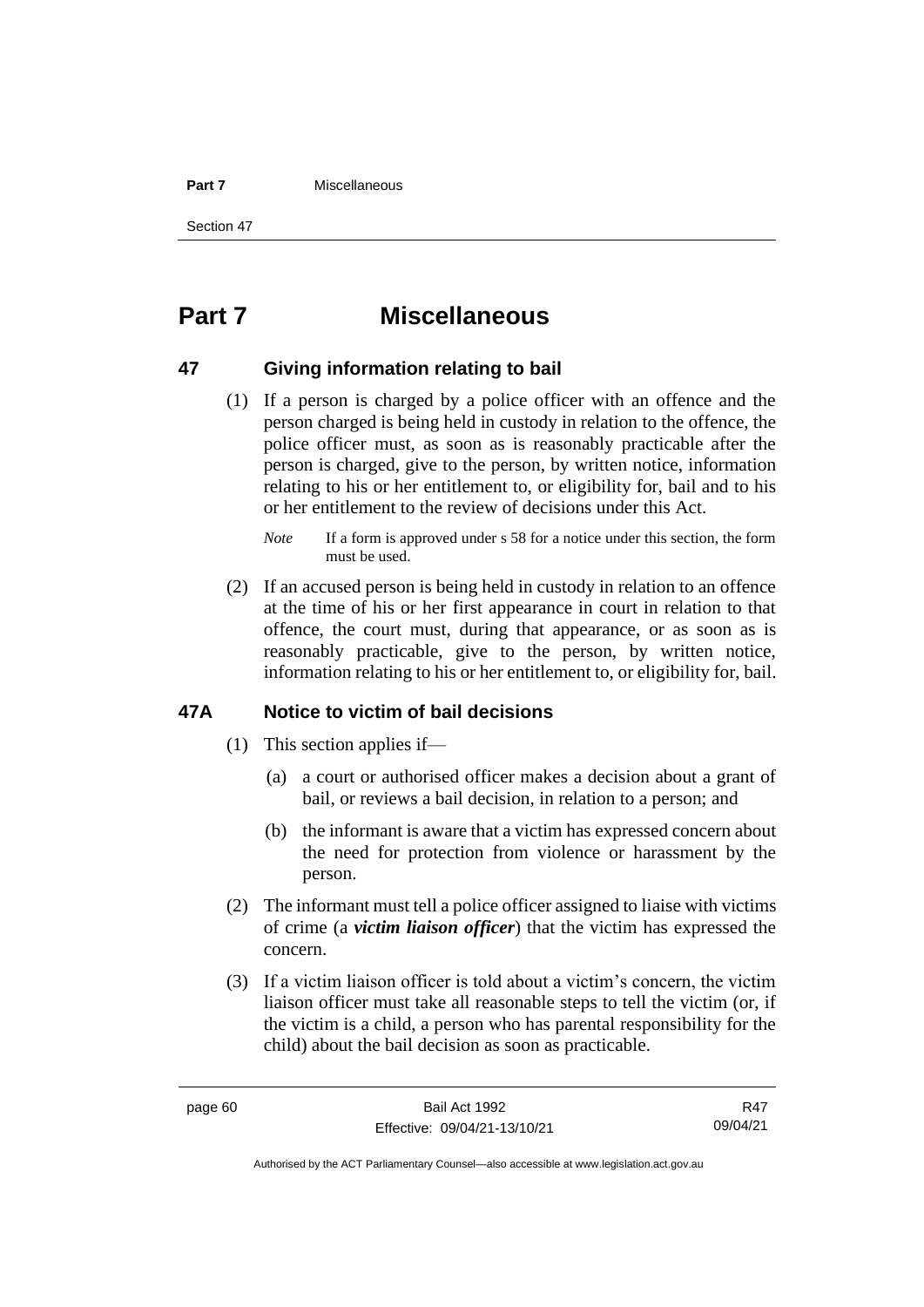### **48 Notification to court that bail condition not satisfied**

- (1) This section applies to a person who has been granted bail by a court but who has remained in custody since bail was granted because a condition of the bail has not been complied with.
- (2) The person in charge of the correctional centre or other place where the person is in custody must give the court written notice that the person remains in custody because of the failure to comply with a bail condition.

*Note* If a form is approved under s 58 for a notice, the form must be used.

- (3) The notice must be given to the court not later than 7 days after the day the person is received into custody.
- (4) To remove any doubt, the court to which a notice is given under subsection (2) may, on its own initiative, conduct a review under section 46 of the condition on which bail was granted.
- (5) A notice under this section is required to be given only once in relation to any particular grant of bail.
- (6) A regulation may prescribe information that is to be given to a court with a notice under this section.

### **49 Failure to answer bail**

- (1) A person commits an offence if the person—
	- (a) gives an undertaking to appear before a court; and
	- (b) fails to carry out the undertaking.

Maximum penalty: 200 penalty units, imprisonment for 2 years or both.

- (2) The court may issue a warrant to arrest the person and to bring the person before the court.
- (3) Subsection (1) does not apply if the person has a reasonable excuse for failing to carry out the undertaking.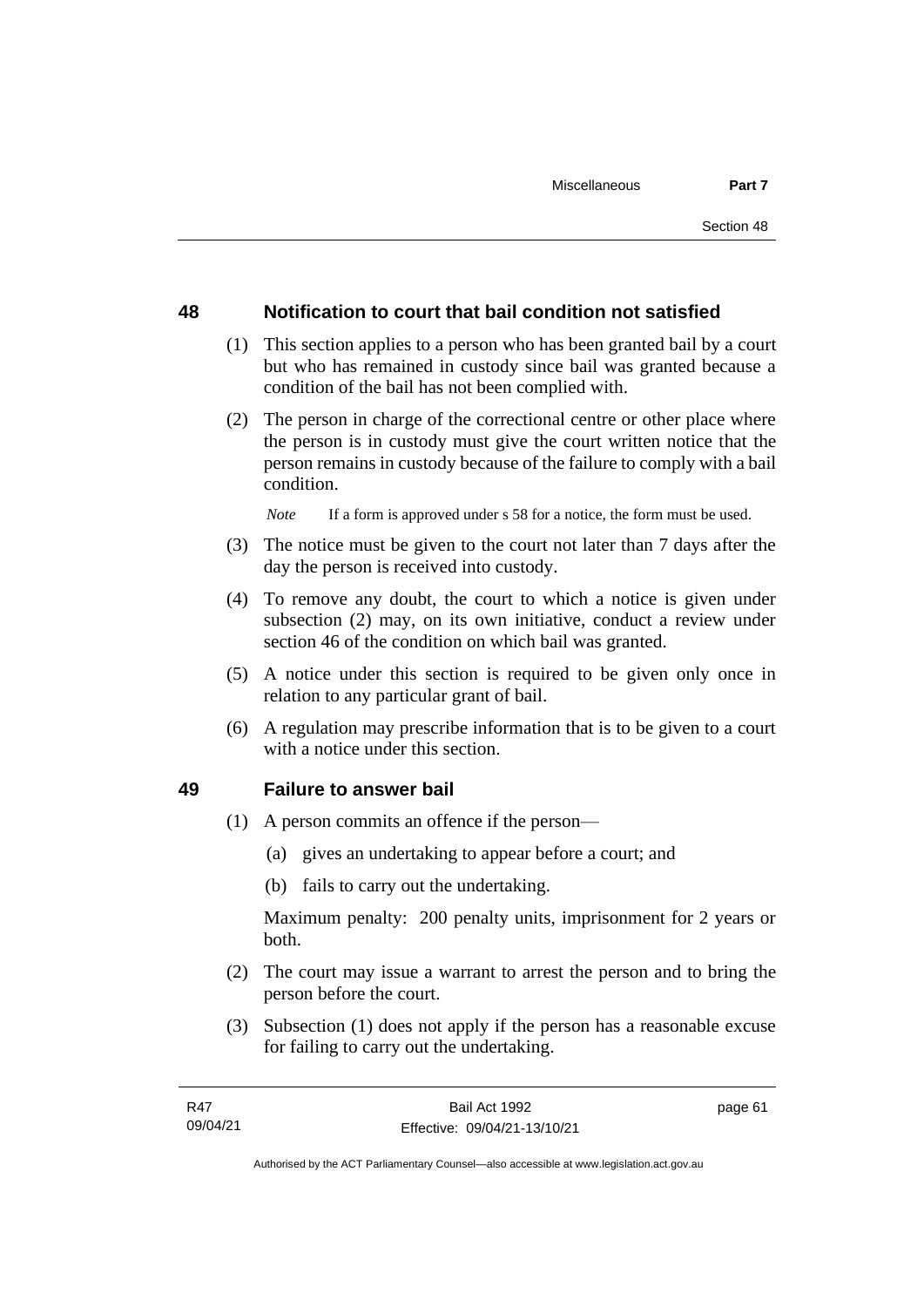#### **Part 7** Miscellaneous

Section 51

### **51 Indemnification of sureties**

(1) A person commits an offence if the person indemnifies, or agrees to indemnify, anyone else against a liability the other person incurs or may incur as surety for an accused person.

Maximum penalty: 200 penalty units, imprisonment for 2 years or both.

(2) A person commits an offence if the person is indemnified, or agrees to be indemnified, by someone else against a liability the person incurs or may incur as surety for an accused person.

Maximum penalty: 200 penalty units, imprisonment for 2 years or both.

- (3) For this section, it does not matter whether—
	- (a) the agreement is for compensation in money or anything else; or
	- (b) the agreement is made before or after the person indemnified, or agreed to be indemnified, becomes a surety; or
	- (c) the person indemnified, or agreed to be indemnified, becomes a surety.

### **52 Contravention of Act by police officers**

- (1) If a police officer contravenes a provision of this Act that is applicable to him or her as a police officer or as an authorised officer, the contravention is not punishable as an offence unless a penalty is expressly provided by this Act in relation to the contravention.
- (2) Subsection (1) does not apply to prevent a contravention of a provision of this Act by a police officer from—
	- (a) being dealt with under the—
		- (i) *[Australian Federal Police Act 1979](http://www.comlaw.gov.au/Series/C2004A02068)* (Cwlth), part 5; or
		- (ii) *[Law Enforcement Integrity Commissioner Act 2006](http://www.comlaw.gov.au/Series/C2006A00085)* (Cwlth); or

R47 09/04/21

Authorised by the ACT Parliamentary Counsel—also accessible at www.legislation.act.gov.au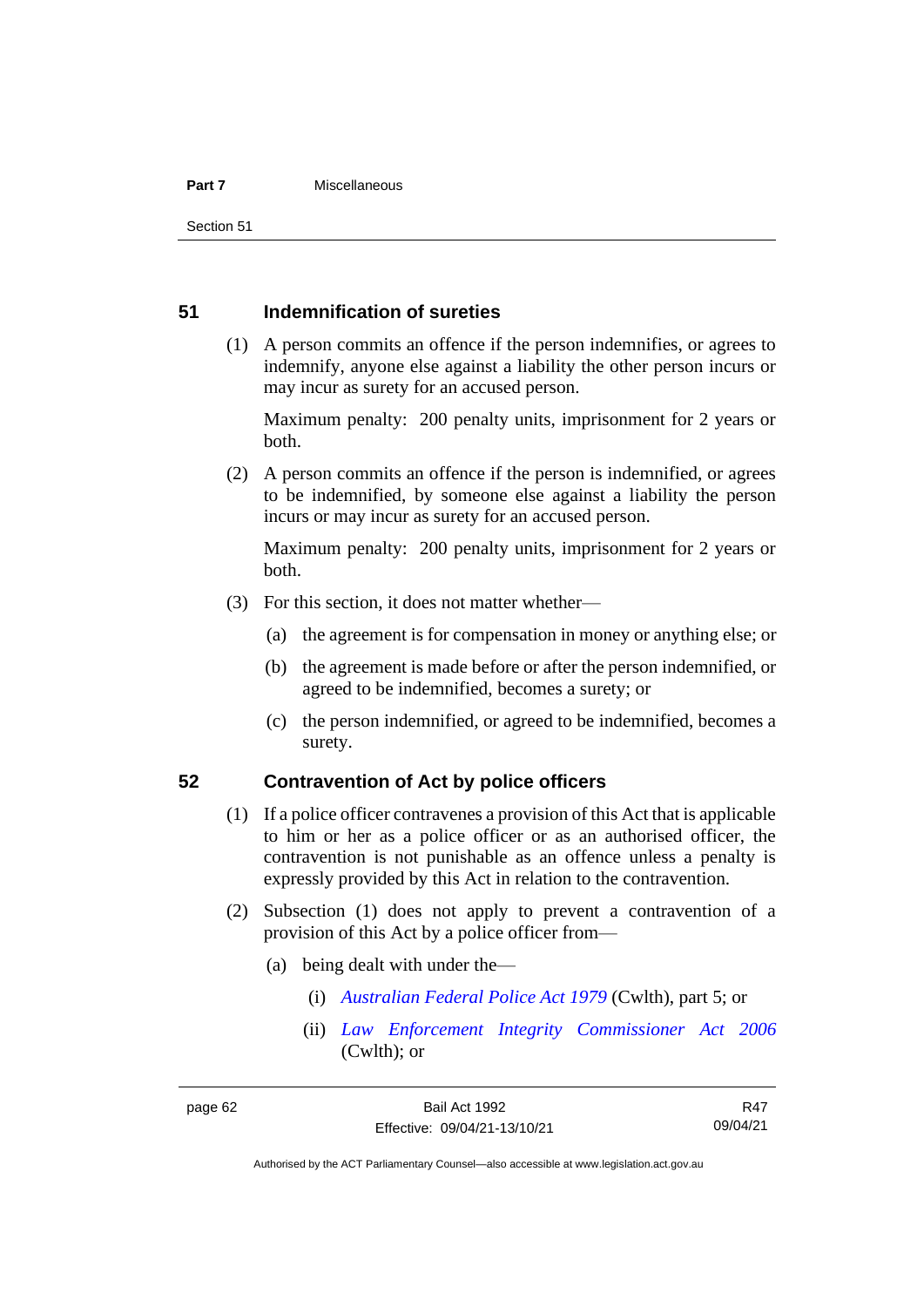- (iii) *[Ombudsman Act 1976](http://www.comlaw.gov.au/Series/C2004A01611)* (Cwlth); or
- (b) constituting grounds for the institution of civil proceedings.

### **55 Civil standard of proof to apply for certain purposes**

If a court or an authorised officer, in making a decision in relation to bail (other than a decision in proceedings for an offence committed in relation to bail), is to be, or may be, satisfied as to any matter, it is sufficient if the court or authorised officer is satisfied on the balance of probabilities.

### **56 No right of surety to arrest**

A surety for an accused person does not have the right to arrest the accused person because the surety is a surety for the accused person.

### **56A Arrest for failure to comply with bail condition**

- (1) This section applies if—
	- (a) a person has been granted bail in the ACT or a State; and
		- *Note State* includes the Northern Territory (see [Legislation Act,](http://www.legislation.act.gov.au/a/2001-14) dict, pt 1).
	- (b) a police officer believes on reasonable grounds that the person—
		- (i) has failed to comply with a bail condition; or
		- (ii) will not comply with a bail condition.
- (2) A police officer may, without a warrant, arrest the person.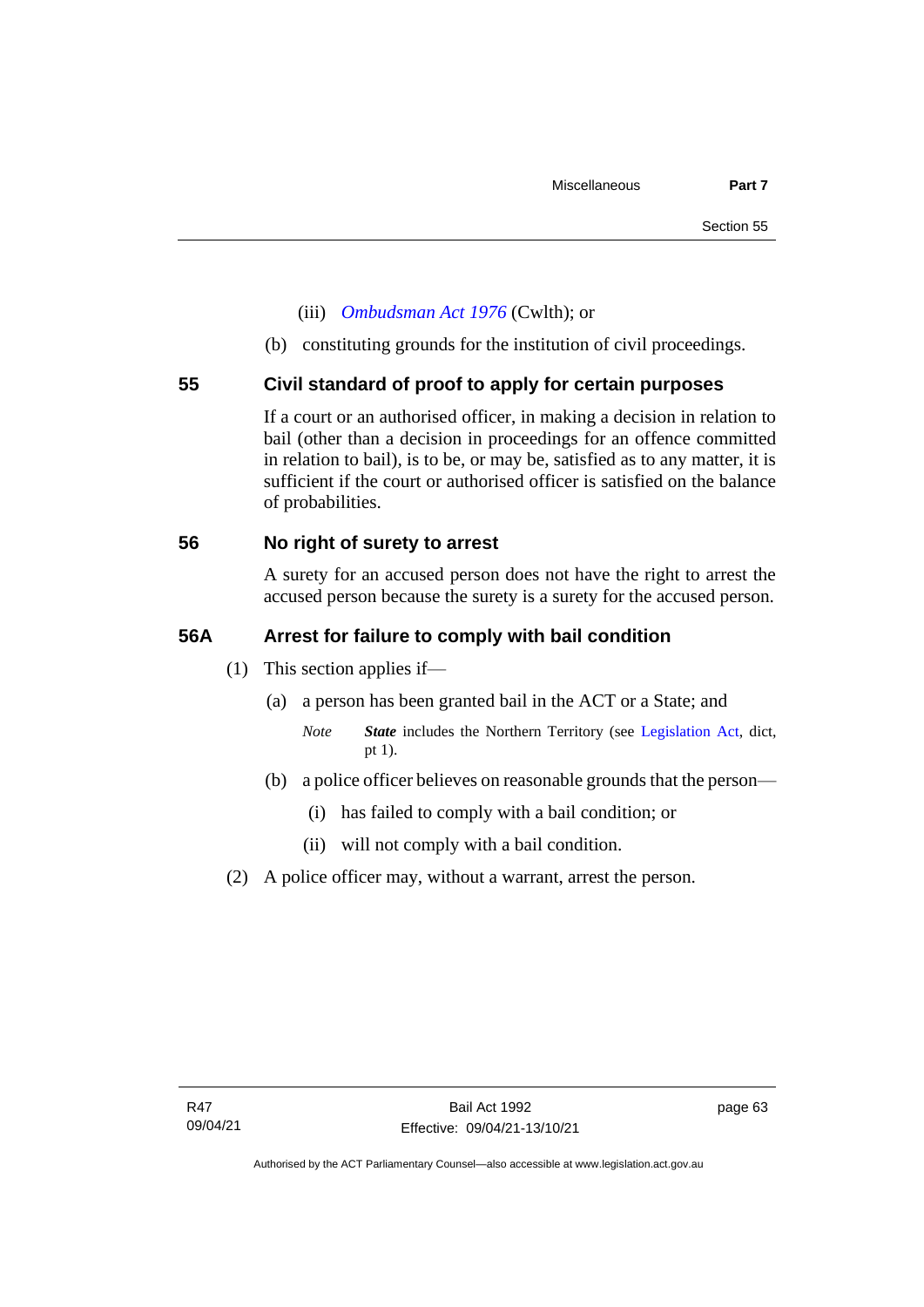#### **Part 7** Miscellaneous

Section 56AA

### **56AA Police power to enter premises to arrest**

- (1) This section applies if—
	- (a) a police officer has power under section 56A to arrest a person without a warrant; and
	- (b) the offence for which the person has been granted bail is a relevant offence; and
	- (c) the police officer believes on reasonable grounds that the person is on premises that are not a public place.
- (2) The police officer may enter the premises to search the premises for the person or to arrest the person, using the force that is necessary and reasonable in the circumstances.
- (3) However, the police officer must not enter a dwelling house under this section unless the police officer believes on reasonable grounds that—
	- (a) it is necessary having regard to the circumstances of the person's failure to comply, or expected failure to comply, with the bail condition; and
	- (b) it would not be reasonable to arrest the person somewhere else; and
	- (c) for entry before 6 am or after 9 pm on any day—
		- (i) it is necessary to do so to prevent the concealment, loss or destruction of evidence of a matter relating to whether the person has failed to comply, or will not comply, with a bail condition; or
		- (ii) it would not be practicable to arrest the person at another time.

Authorised by the ACT Parliamentary Counsel—also accessible at www.legislation.act.gov.au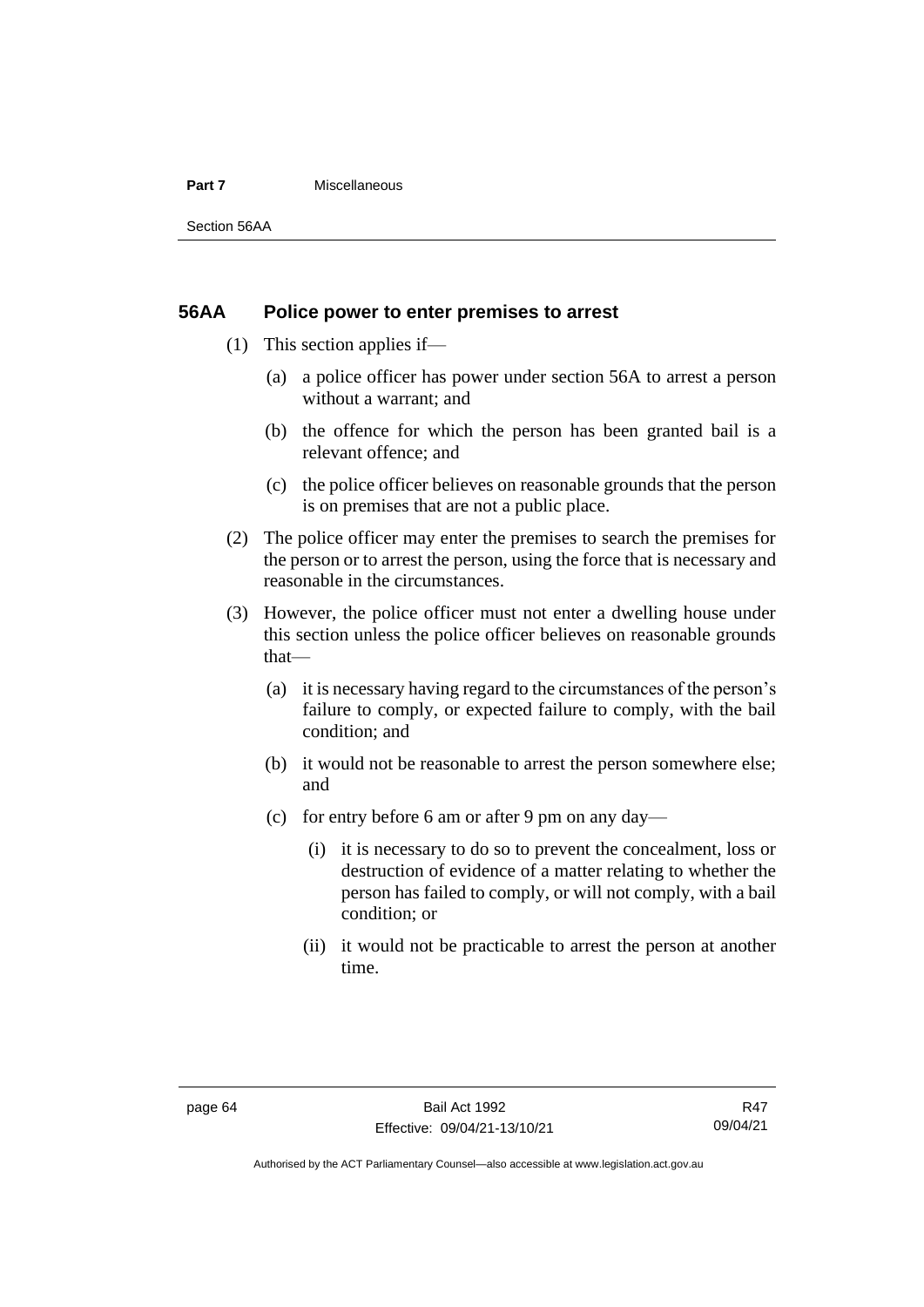(4) In this section:

*dwelling house*—see the *[Crimes Act](http://www.legislation.act.gov.au/a/1900-40) 1900*, section 220 (4). *premises*—see the *[Crimes Act](http://www.legislation.act.gov.au/a/1900-40) 1900*, section 185. *public place*—see the *[Crimes Act](http://www.legislation.act.gov.au/a/1900-40) 1900*, section 174. *relevant offence*—see the *[Crimes Act 1900](http://www.legislation.act.gov.au/a/1900-40)*, section 220 (4).

# **56AB Police officer must announce entry before entering**

- (1) A police officer must, before entering premises under section 56AA (2)-
	- (a) announce that the police officer is authorised to enter the premises; and
	- (b) give any person at the premises an opportunity to allow entry to the premises.
- (2) A police officer is not required to comply with subsection (1) if they believe on reasonable grounds that immediate entry to the premises is required to ensure—
	- (a) the safety of a person (including a police officer); or
	- (b) that the arrest is not frustrated.

# **56AC Police powers on arrest for failure to comply with bail condition**

The following sections of the *[Crimes Act](http://www.legislation.act.gov.au/a/1900-40) 1900* apply in relation to the arrest of a person under section 56A as if the person were arrested for an offence:

- (a) section 221 (Use of force in making arrest);
- (b) section 222 (Persons to be informed of grounds of arrest);
- (c) section 223 (Power to conduct frisk search of arrested person);

page 65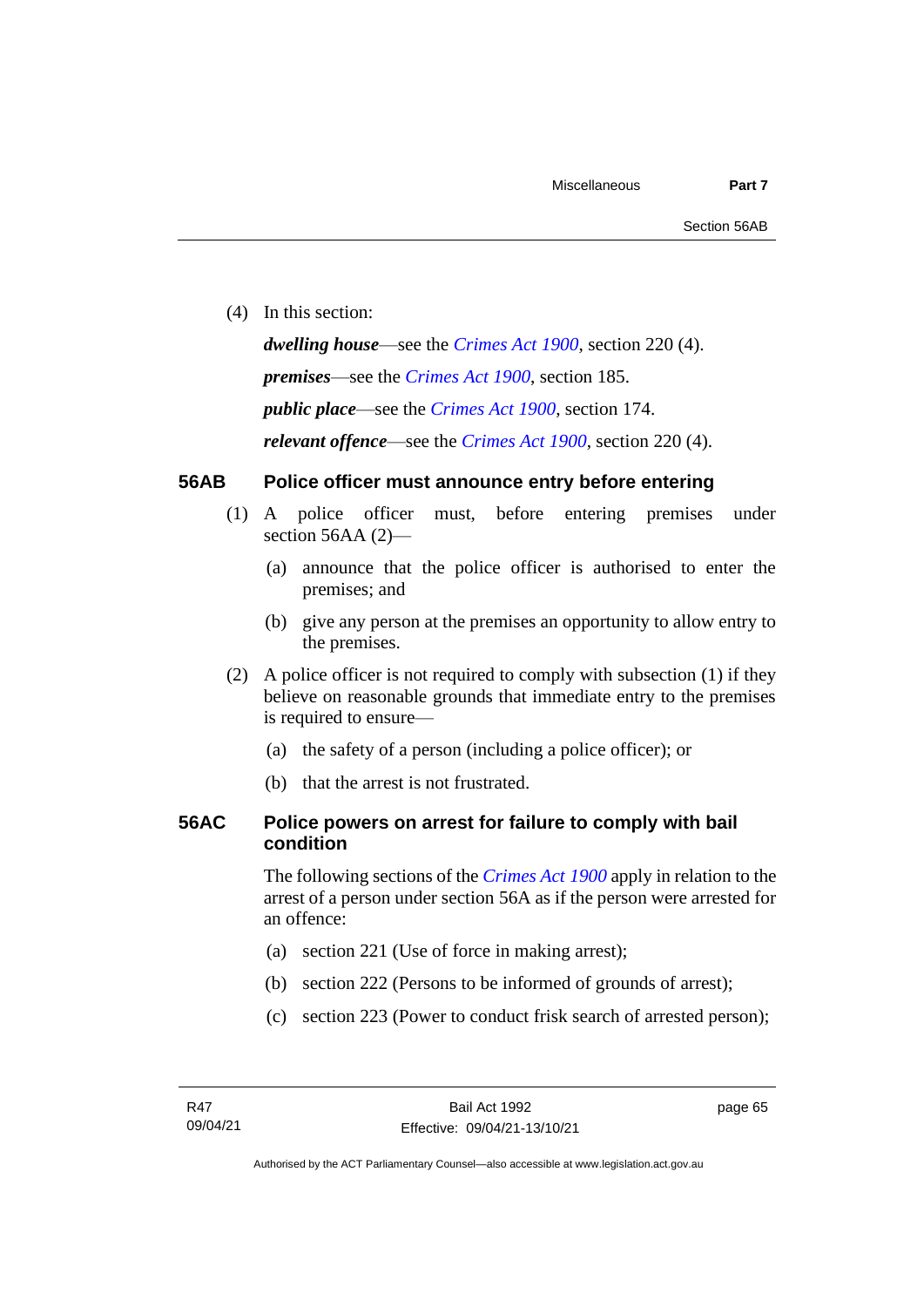#### **Part 7** Miscellaneous

Section 56AD

- (d) section 224 (Power to conduct ordinary search of arrested person);
- (e) section 225 (Power to conduct search of arrested person's premises);
- (f) section 226 (Power to conduct search at police station);
- (g) section 227 (Power to conduct strip search);
- (h) section 228 (Rules for conduct of strip search);
- (i) section 229 (Safekeeping of things seized).

# **56AD Arrested person to be brought before court**

- (1) If a police officer arrests a person under section 56A, the police officer must bring the person before a court as soon as practicable.
- (2) The court may—
	- (a) for a person granted bail in the ACT—exercise the same powers in relation to bail as it has in relation to any other accused person in custody; or
	- (b) for a person granted bail in a State—
		- (i) release the person unconditionally; or
		- (ii) grant the person bail subject to the conditions that the court considers appropriate; or
		- (iii) remand the person in custody for a reasonable time while a warrant for the person's arrest is obtained from the State.
- (3) A release mentioned in subsection (2) (b) (i) does not affect the grant of bail in the State.

*Note State* includes the Northern Territory (see [Legislation Act,](http://www.legislation.act.gov.au/a/2001-14) dict, pt 1).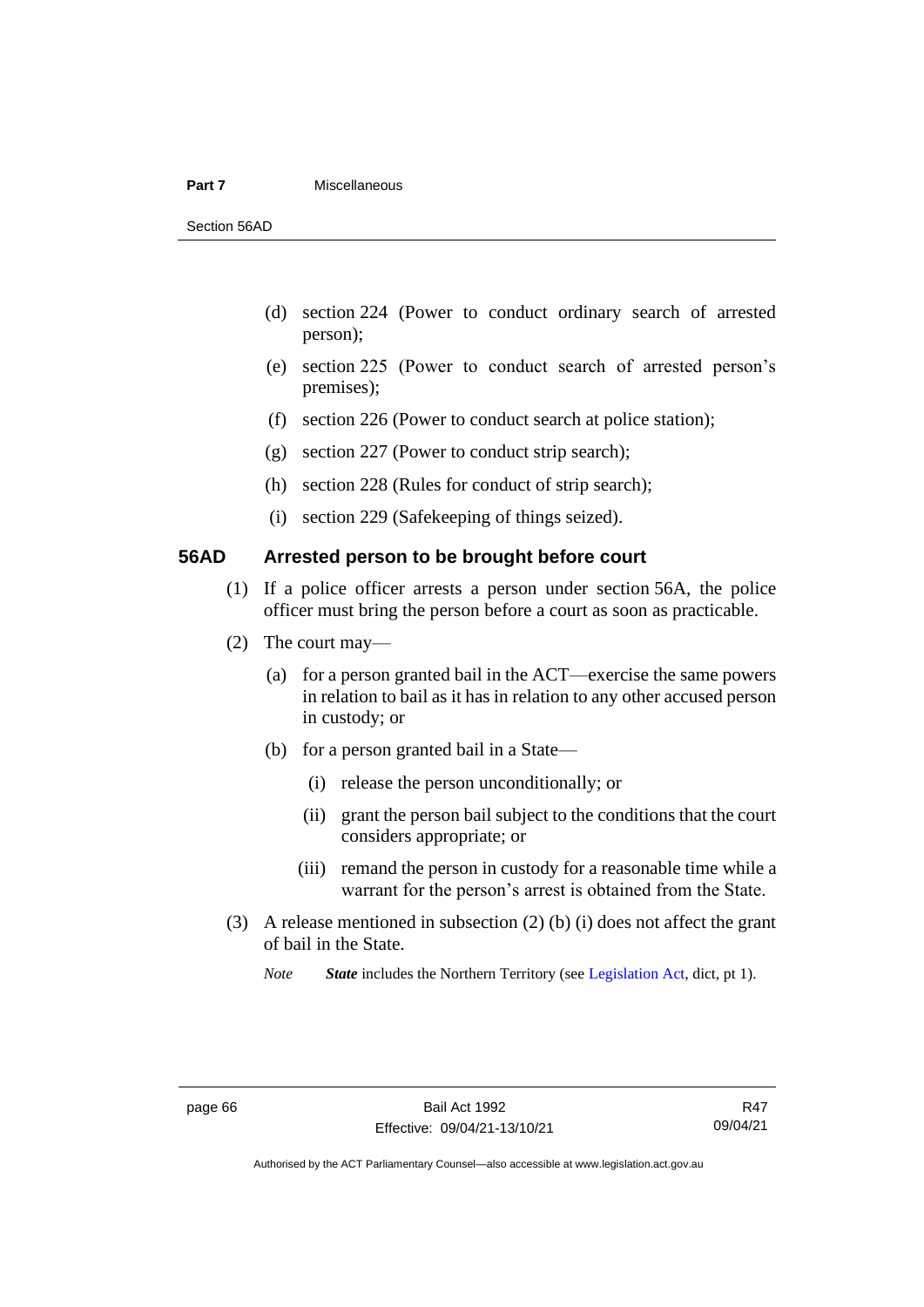# **56B Arrest for breach of condition by person outside ACT**

- (1) This section applies if a police officer reasonably believes that—
	- (a) a person who has been granted bail in the ACT has failed to comply with a bail condition; and
	- (b) the person is in a State or another Territory.
- (2) An issuing officer may, on the information of a police officer—
	- (a) issue a warrant to arrest the person in the State or other Territory and bring the person before a court; or
	- (b) issue a summons for the person's appearance before a court.
- (3) In this section

*issuing officer*, for a warrant, means—

- (a) a judge, the registrar or a deputy registrar of the Supreme Court; or
- (b) a magistrate; or
- (c) if authorised by the Chief Magistrate to issue a warrant—the registrar or deputy registrar of the Magistrates Court.

# **57 Act to prevail**

- (1) Except if otherwise expressly provided by this Act, this Act applies in relation to the grant of bail to accused people to the exclusion of any other law in force immediately before the commencement of this Act so far as any other such law makes provision for or in relation to bail for accused people.
- (2) This Act does not affect the *[Bill of Rights 1688](http://www.legislation.act.gov.au/a/db_1792/default.asp)* 1 Will and Mary sess 2 c 2.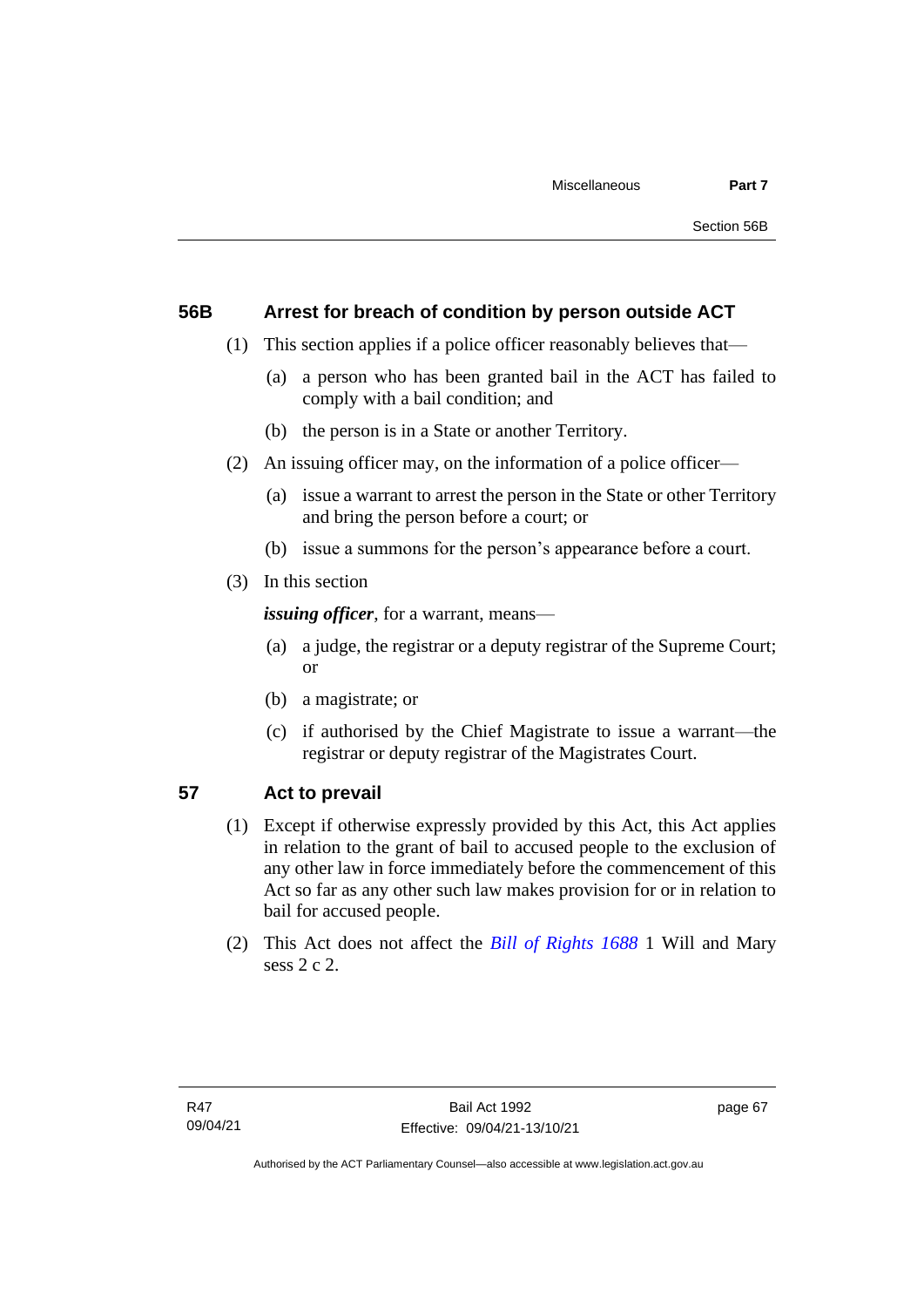### **Part 7** Miscellaneous

Section 57AA

# **57AA Abolition of inherent power of bail**

Any inherent power of the Supreme Court to grant bail is abolished.

# **58 Approved forms**

- (1) The Minister may approve forms for this Act.
- (2) If the Minister approves a form for a particular purpose, the approved form must be used for that purpose.
- (3) A form approved for section 28 (1), 30 (4), 34, 47 or 48 (2) is a disallowable instrument.

(4) Any other approved form is a notifiable instrument.

*Note* A notifiable instrument must be notified under the [Legislation Act.](http://www.legislation.act.gov.au/a/2001-14)

(5) If there is no approved form for an instrument under this Act, the instrument must be in a form acceptable to the registrar.

# **59 Regulation-making power**

- (1) The Executive may make regulations for this Act.
	- *Note* A regulation must be notified, and presented to the Legislative Assembly, under the [Legislation Act.](http://www.legislation.act.gov.au/a/2001-14)
- (2) Without limiting subsection (1), a regulation may make provision in relation to the management (including the investment) of an amount deposited in accordance with a condition mentioned in section 25 (1) (c).

*Note* A disallowable instrument must be notified, and presented to the Legislative Assembly, under the [Legislation Act.](http://www.legislation.act.gov.au/a/2001-14)

Authorised by the ACT Parliamentary Counsel—also accessible at www.legislation.act.gov.au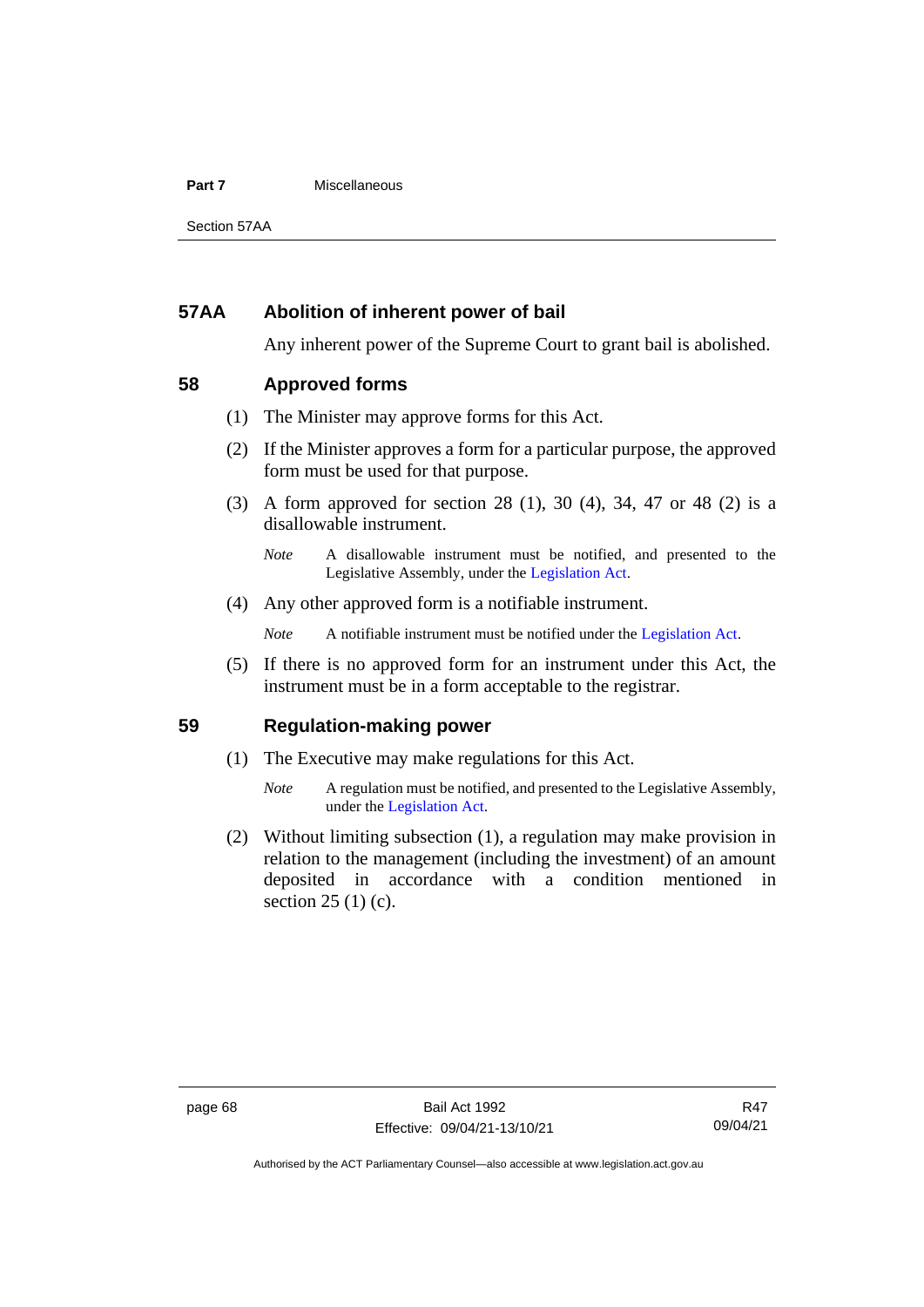# **Schedule 1 Offences to which presumption of bail does not apply**

(see s 9B (a))

# **Part 1.1 Offences against Crimes Act 1900**

| column 1<br>item | column 2<br>provision | column 3<br>description of offence                         |  |
|------------------|-----------------------|------------------------------------------------------------|--|
|                  | 15                    | manslaughter                                               |  |
| 2                | 19                    | intentionally inflicting grievous bodily harm              |  |
| 3                | 49C                   | industrial manslaughter (employer offence)                 |  |
| 4                | 49D                   | industrial manslaughter (senior officer offence)           |  |
| 5                | 51                    | sexual assault in the first degree                         |  |
| 6                | 52                    | sexual assault in the second degree                        |  |
|                  | 54                    | sexual intercourse without consent                         |  |
| 8                | 55(1)                 | sexual intercourse with young person under<br>10 years old |  |

page 69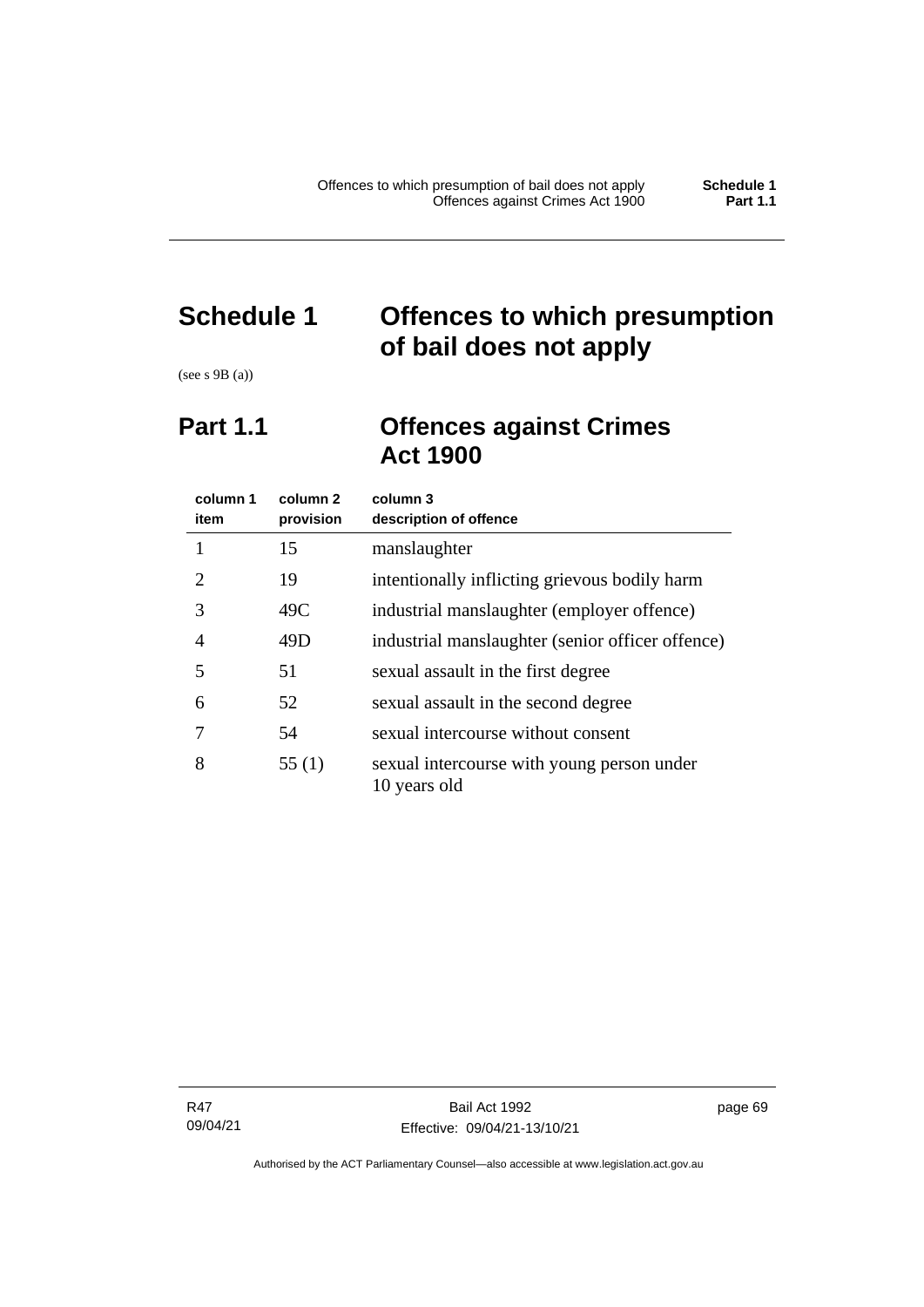# **Part 1.2 Offences against Criminal Code**

| column 1<br>item | column <sub>2</sub><br>provision | column 3<br>description of offence                                                                       |
|------------------|----------------------------------|----------------------------------------------------------------------------------------------------------|
| $\mathbf{1}$     | 310                              | aggravated robbery                                                                                       |
| $\overline{2}$   | 312                              | aggravated burglary                                                                                      |
| 3                | 603(3)                           | trafficking in commercial quantity of<br>controlled drug                                                 |
| 4                | 603(5)                           | trafficking in trafficable quantity of cannabis                                                          |
| 5                | 603(7)                           | trafficking in controlled drug other than<br>cannabis                                                    |
| 6                | 607(3)                           | manufacturing commercial quantity of<br>controlled drug for selling                                      |
| 7                | 607(5)                           | manufacturing controlled drug for selling                                                                |
| 8                | 610(1)                           | selling large commercial quantity of controlled<br>precursor for manufacture of controlled drug          |
| 9                | 610(3)                           | selling commercial quantity of controlled<br>precursor for manufacture of controlled drug                |
| 10               | 611(1)                           | manufacturing large commercial quantity of<br>controlled precursor for manufacture of<br>controlled drug |
| 11               | 611(3)                           | manufacturing large commercial quantity of<br>controlled precursor for selling                           |
| 12               | 611(5)                           | manufacturing commercial quantity of<br>controlled precursor for manufacture of<br>controlled drug       |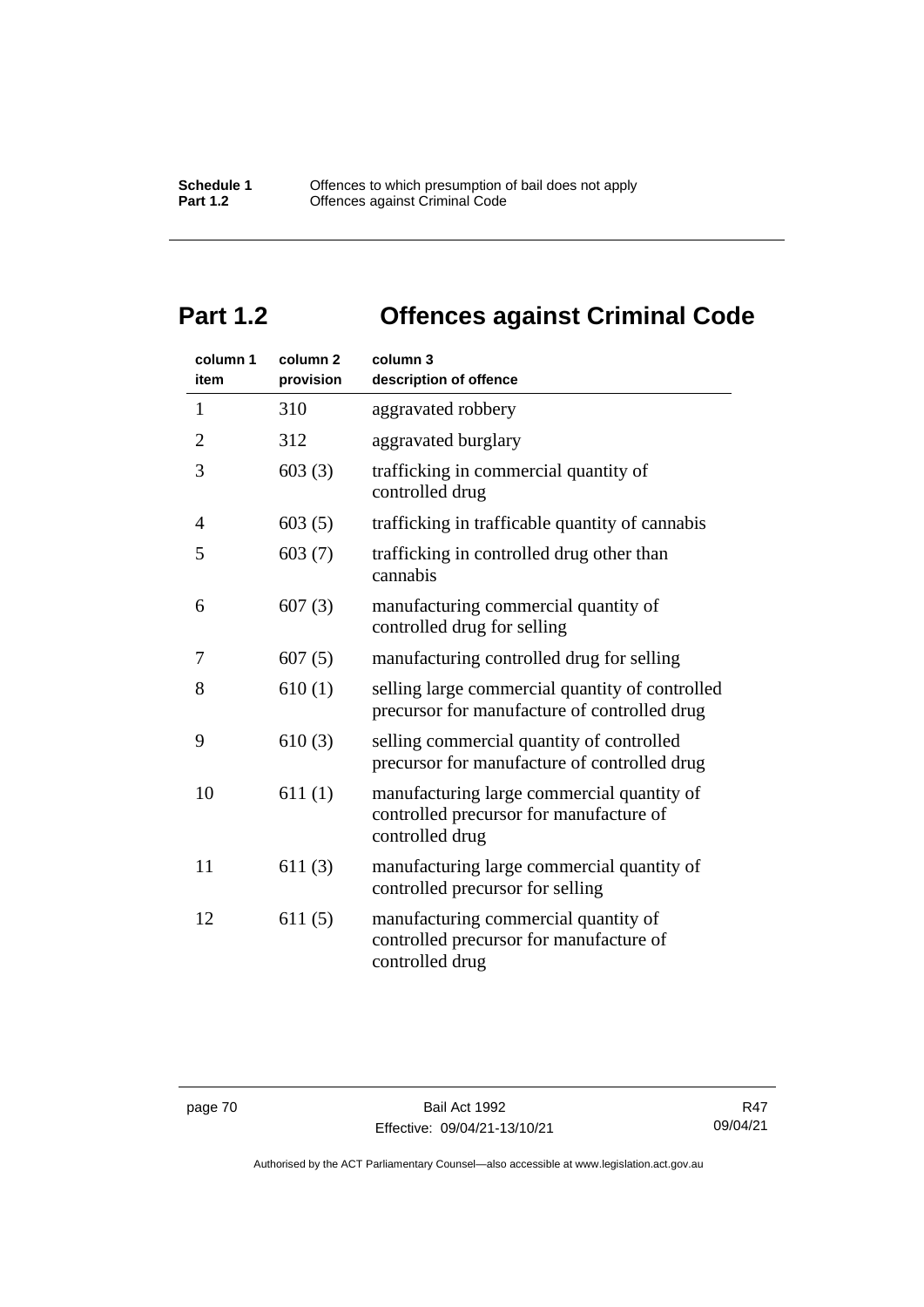| column 1<br>item | column <sub>2</sub><br>provision | column 3<br>description of offence                                       |
|------------------|----------------------------------|--------------------------------------------------------------------------|
| 13               | 611(7)                           | manufacturing commercial quantity of<br>controlled precursor for selling |
| 14               | 612(1)                           | possessing large commercial quantity of<br>controlled precursor          |
| 15               | 612(3)                           | possessing commercial quantity of controlled<br>precursor                |
| 16               | 616(3)                           | cultivating commercial quantity of controlled<br>plant                   |
| 17               | 619(3)                           | selling commercial quantity of controlled plant                          |
| 18               | 622(3)                           | supplying etc controlled drug to child for<br>selling                    |
| 19               | 624(4)                           | procuring child to traffic in controlled drug                            |
| 20               | 625(1)                           | supplying etc controlled drug (other than<br>cannabis) to child          |
| 21               | 639                              | concealing etc property derived from drug<br>offence                     |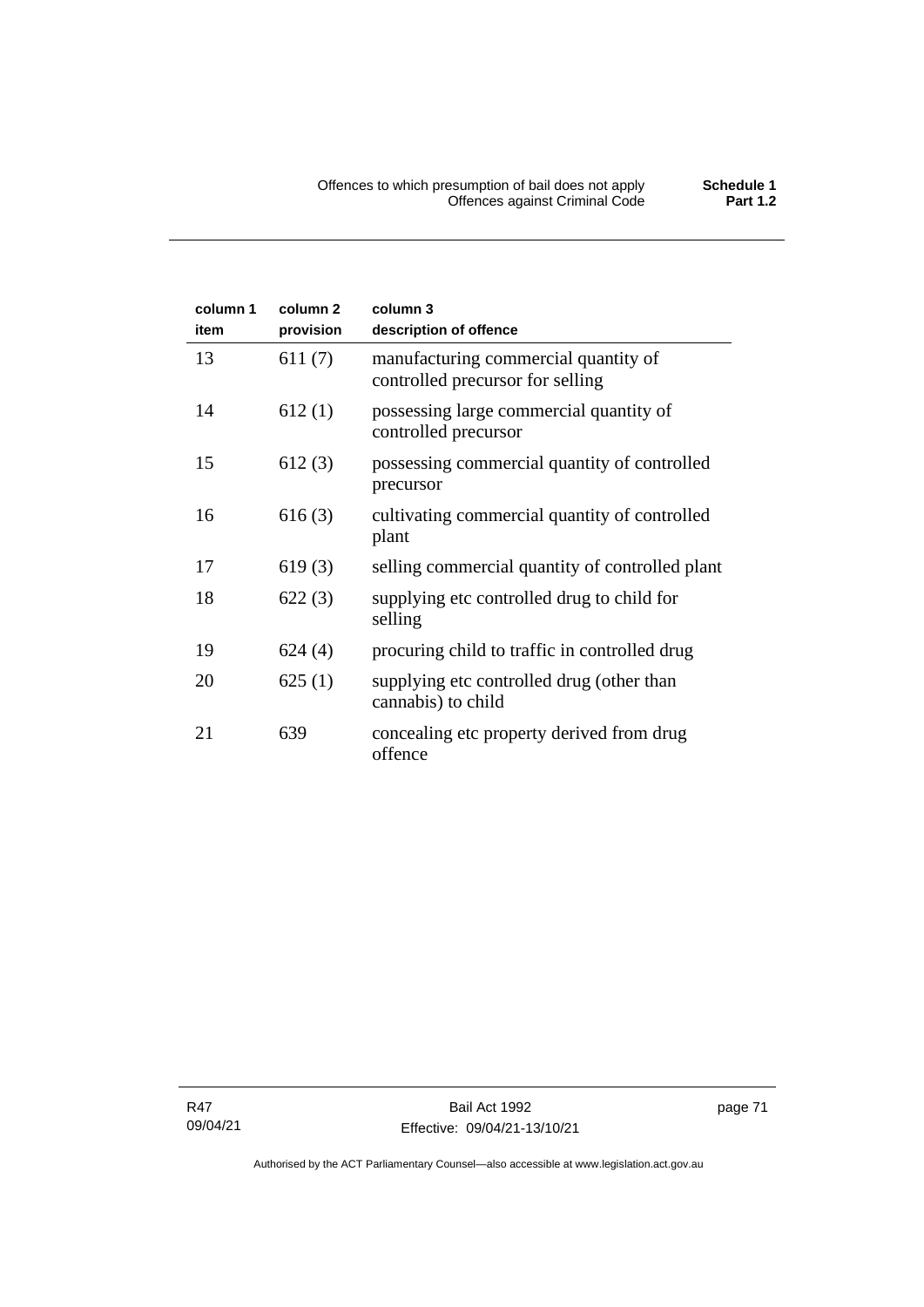# **Part 1.3 Offence against Drugs of Dependence Act 1989**

| column 1 | column 2  | column 3                                                          |
|----------|-----------|-------------------------------------------------------------------|
| item     | provision | description of offence                                            |
|          | 164       | sale, supply etc of drug of dependence or<br>prohibited substance |

page 72 Bail Act 1992 Effective: 09/04/21-13/10/21

R47 09/04/21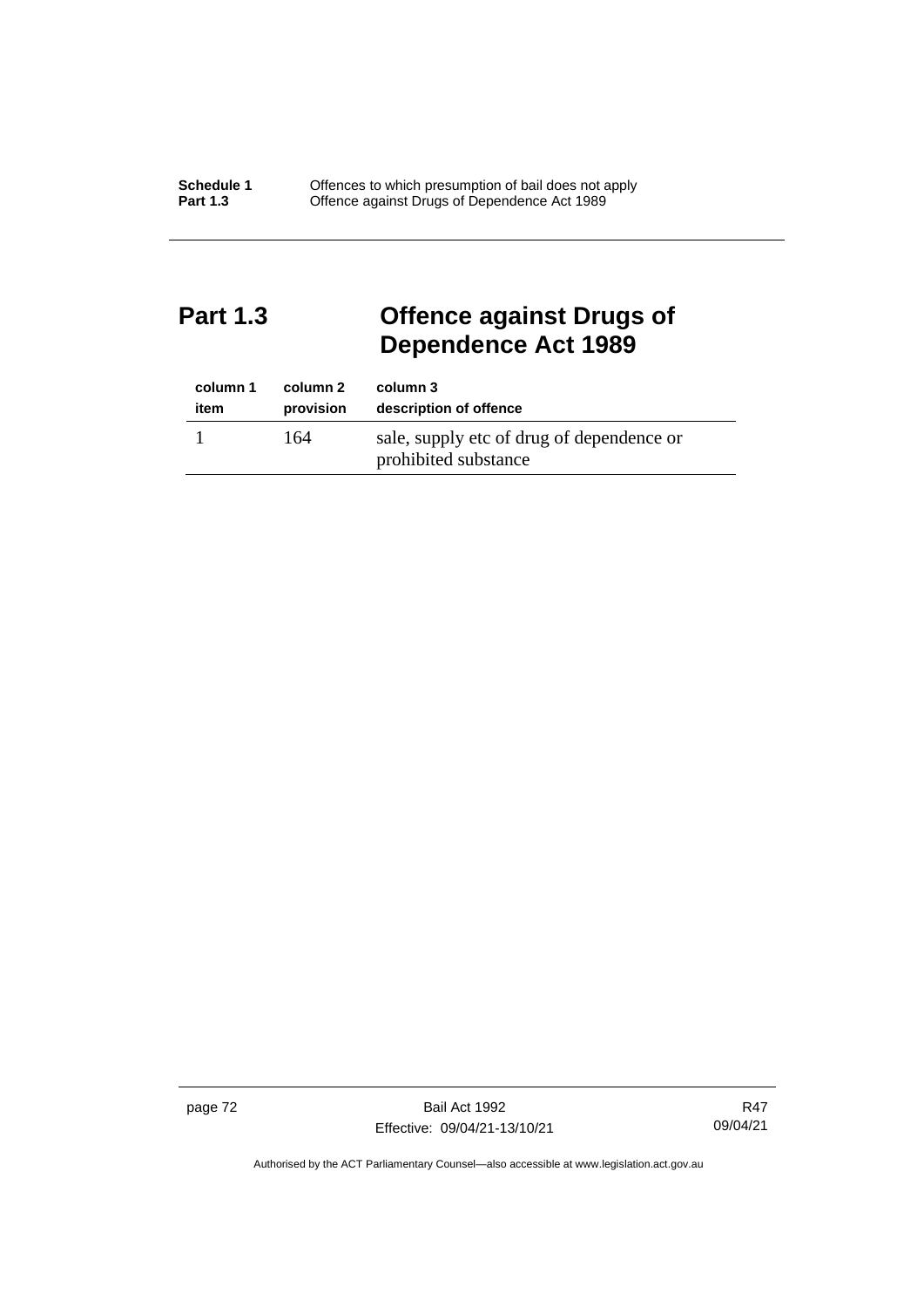# **Part 1.4 Offences against Medicines, Poisons and Therapeutic Goods Act 2008**

| column 1<br>item | column 2<br>provision | column 3<br>description of offence                            |
|------------------|-----------------------|---------------------------------------------------------------|
|                  | 26                    | supply of controlled medicine or prohibited<br>substance      |
|                  | 33                    | manufacture of controlled medicine or<br>prohibited substance |

R47 09/04/21

Bail Act 1992 Effective: 09/04/21-13/10/21 page 73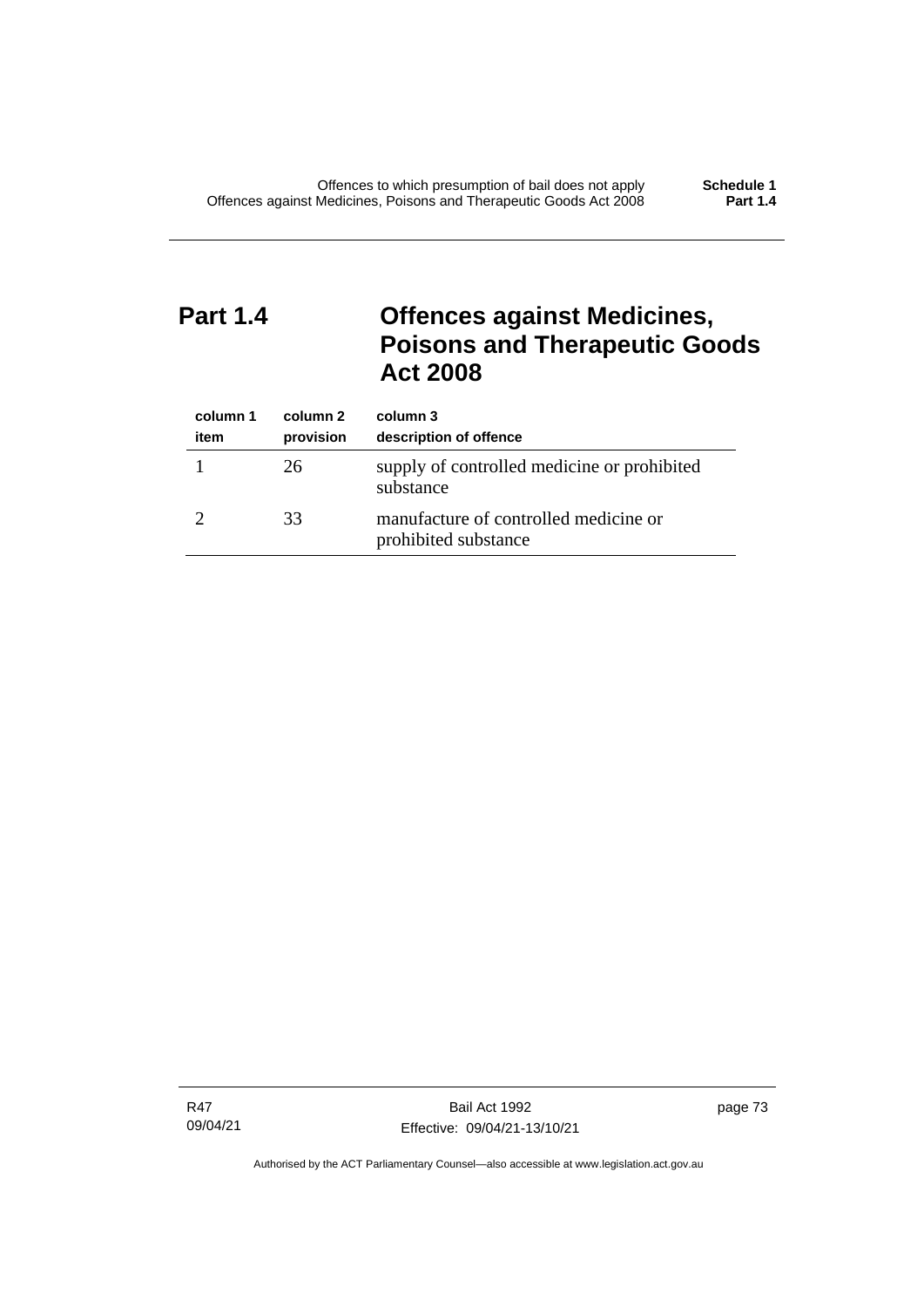# **Part 1.5 Offences against Customs Act 1901 (Cwlth)**

| column 1<br>item | column 2<br>provision | column 3<br>description of offence                               |
|------------------|-----------------------|------------------------------------------------------------------|
|                  | 231(1)                | assembly for unlawful purposes                                   |
|                  | 233AC                 | master allowing use of ship for smuggling etc.<br>narcotic goods |

page 74 Bail Act 1992 Effective: 09/04/21-13/10/21

R47 09/04/21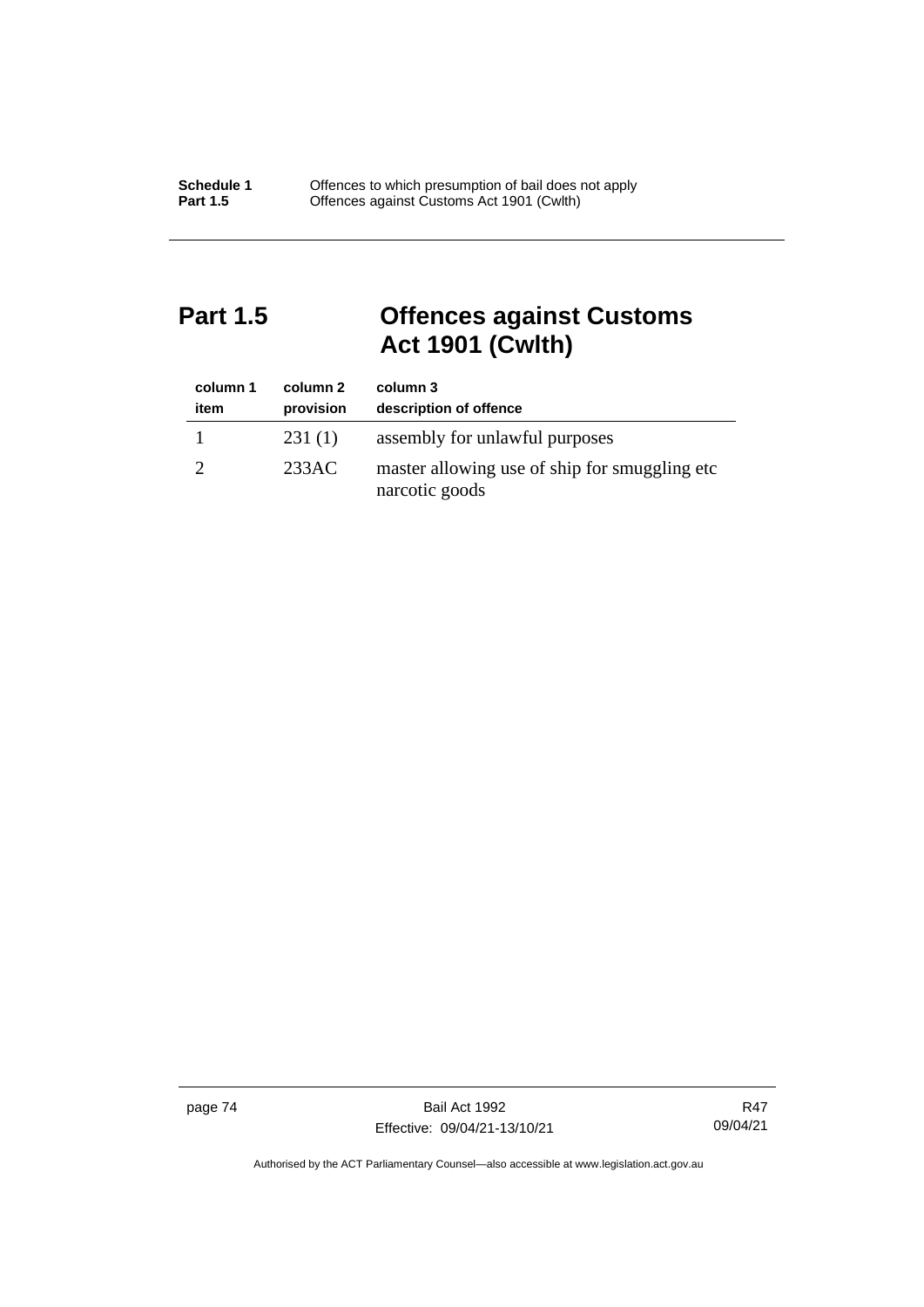# **Part 1.6 Offences against Criminal Code (Cwlth)**

| column 1<br>item | column <sub>2</sub><br>provision | column 3<br>description of offence                                                                                                                    |
|------------------|----------------------------------|-------------------------------------------------------------------------------------------------------------------------------------------------------|
| $\mathbf{1}$     | 307.1                            | importing and exporting commercial quantities of<br>border controlled drugs or border controlled plants                                               |
| 2                | 307.2                            | importing and exporting marketable quantities of<br>border controlled drugs or border controlled plants                                               |
| 3                | 307.3                            | importing and exporting border controlled drugs or<br>border controlled plants                                                                        |
| $\overline{4}$   | 307.5                            | possessing commercial quantities of unlawfully<br>imported border controlled drugs or border controlled<br>plants                                     |
| 5                | 307.6                            | possessing marketable quantities of unlawfully<br>imported border controlled drugs or border controlled<br>plants                                     |
| 6                | 307.8                            | possessing commercial quantities of border controlled<br>drugs or border controlled plants reasonably suspected<br>of having been unlawfully imported |
| 7                | 307.9                            | possessing marketable quantities of border controlled<br>drugs or border controlled plants reasonably suspected<br>of having been unlawfully imported |
| 8                | 307.11                           | importing and exporting commercial quantities of<br>border controlled precursors                                                                      |
| 9                | 307.12                           | importing and exporting marketable quantities of<br>border controlled precursors                                                                      |
| 10               | 307.13                           | importing and exporting border controlled precursors                                                                                                  |

R47 09/04/21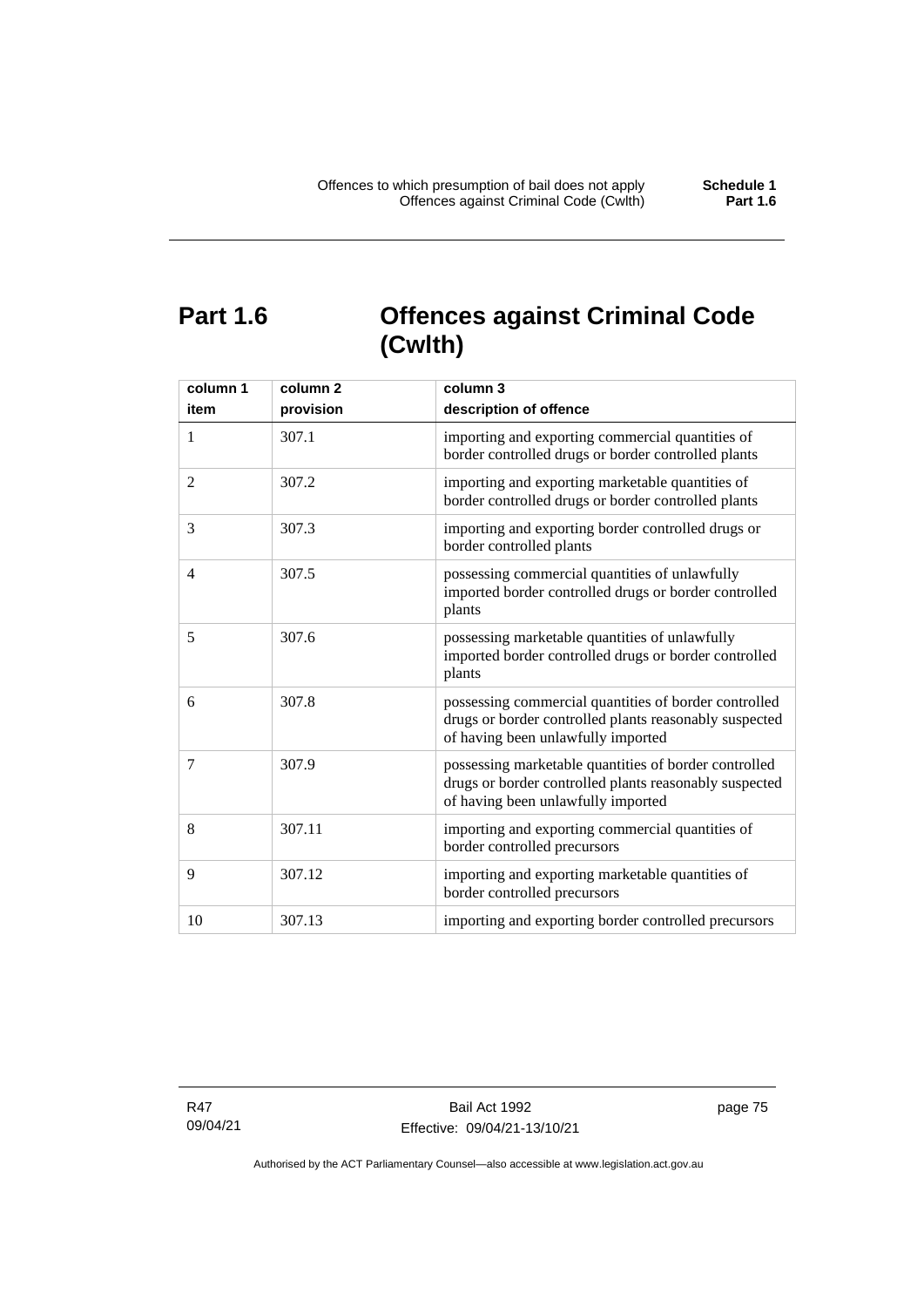**Dictionary** 

# **Dictionary**

(see s 3)

*Note 1* The [Legislation Act](http://www.legislation.act.gov.au/a/2001-14) contains definitions and other provisions relevant to this Act.

*Note 2* For example, the [Legislation Act,](http://www.legislation.act.gov.au/a/2001-14) dict, pt 1, defines the following terms:

- ACAT
- Act (see s 7)
- adult
- child
- Chief Magistrate
- chief police officer
- correctional centre
- director-general (see s 163)
- domestic partner (see s 169 (1))
- found guilty
- indictable offence (see s 190 (1))
- judge
- magistrate
- Magistrates Court
- penalty unit (see s 133)
- police officer
- **State**
- Supreme Court
- the Territory.

# *accused person* includes—

- (a) a person charged with, convicted of, or found guilty of, an offence; and
- (b) a person mentioned in section  $8(1)(c)$ , (d) or (e); and
- (c) a person whose conviction for an offence is stayed; and
- (d) a person subject to an order under the *[Crimes \(Sentencing\)](http://www.legislation.act.gov.au/a/2005-58)  Act [2005](http://www.legislation.act.gov.au/a/2005-58)*, section 17 (Non-conviction orders—general); and

| page 76 | Bail Act 1992                | R47      |
|---------|------------------------------|----------|
|         | Effective: 09/04/21-13/10/21 | 09/04/21 |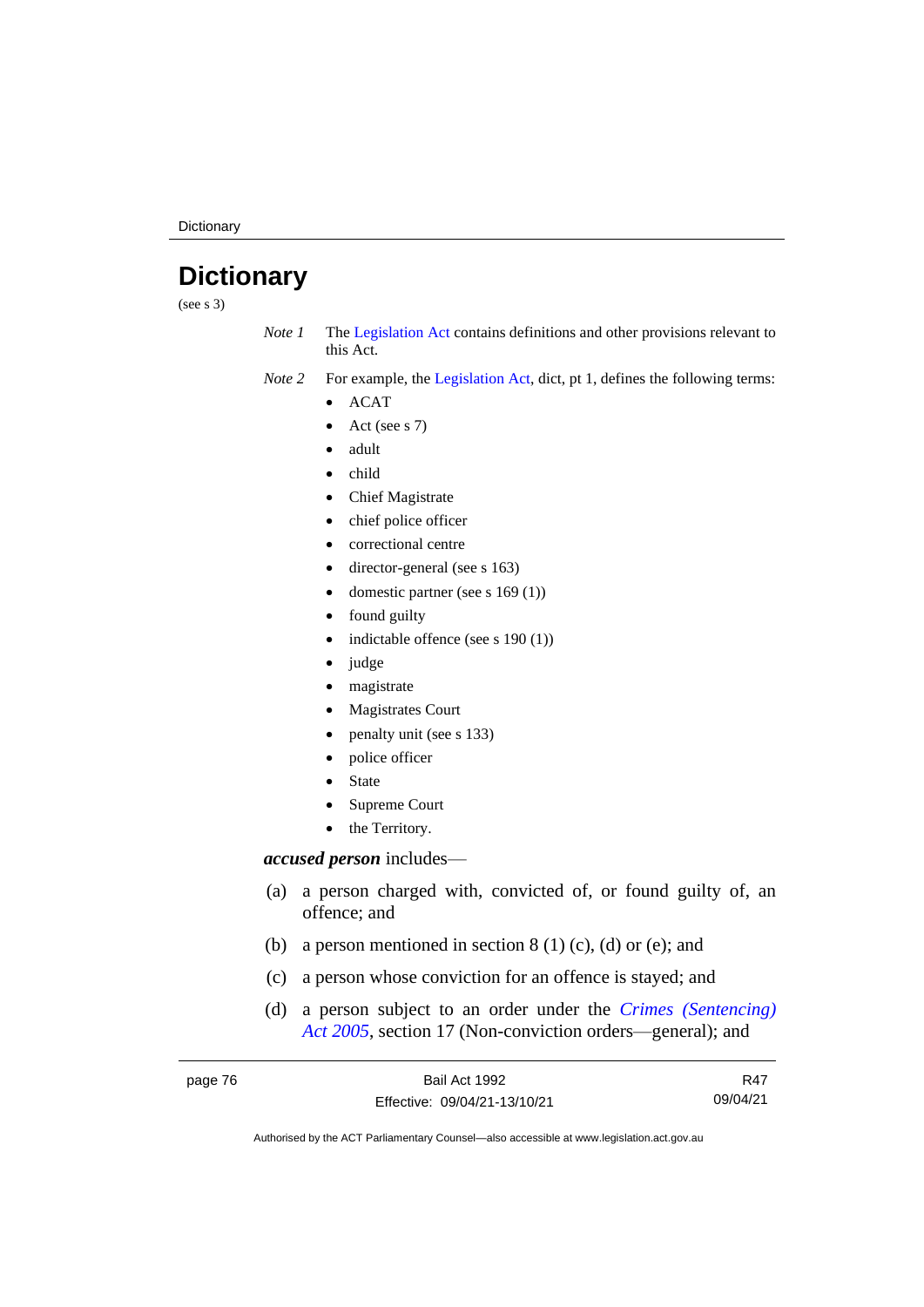- (e) a person in relation to whom an appeal relating to an offence is pending; and
- (f) a person in relation to whom a new trial has been ordered to be held for an offence.

*appeal* includes an application for leave to appeal and an appeal proceeding.

*applicable bail criteria*, for a decision about bail, means criteria under any of the following provisions applying to the decision:

- (a) section 9D (Bail for serious offence committed while charge for another is pending or outstanding);
- (b) section 9F (Family violence offence—bail by authorised officer);
- (c) section 22 (Criteria for granting bail to adults);
- (d) section 23 (Criteria for granting bail to children).

*authorised officer* means—

- (a) the chief police officer; or
- (b) a police officer exercising the functions of a superintendent or sergeant; or
- (c) another police officer authorised in writing by the chief police officer.

*bail* means an authorisation granted to a person under this Act to be at liberty.

*bail condition* means a condition on which bail is granted.

*bail order*, for part 4 (Grant of bail)—see section 19 (1).

*bail review application*, for part 4 (Grant of bail)—see section 12A.

page 77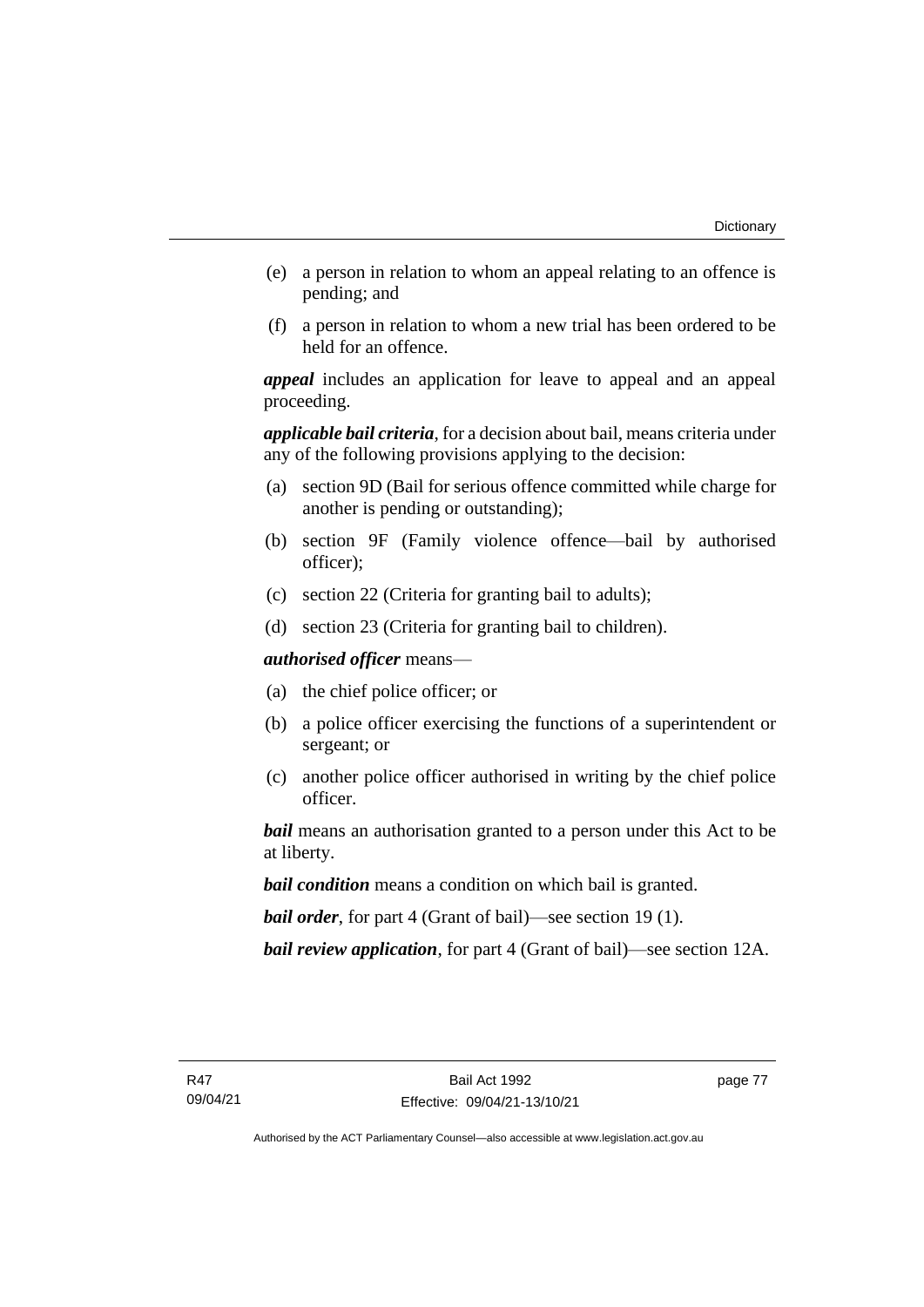*child*, of a person, includes a child—

- (a) who normally or regularly lives with the person; or
- (b) of whom the person is a guardian.

*court* means the Supreme Court or Magistrates Court.

*family violence offence*—see the *Family [Violence Act 2016](http://www.legislation.act.gov.au/a/2016-42)*, dictionary.

*grant*, in relation to bail (other than in section 22 (Criteria for granting bail to adults) or section 23 (Criteria for granting bail to children)), includes continue.

*offence* includes—

- (a) an alleged offence; and
- (b) except for section  $8(1)(a)$  and section  $9(1)$ 
	- (i) a breach of the peace or an apprehended breach of the peace; and
	- (ii) a breach of an obligation mentioned in section 8A (Entitlement to bail—breach of sentence obligations).

*parental responsibility*—a person has *parental responsibility* for a child or young person if the person has parental responsibility for the child or young person under the *[Children and Young People](http://www.legislation.act.gov.au/a/2008-19)  Act [2008](http://www.legislation.act.gov.au/a/2008-19)*.

*Note* Parental responsibility is dealt with in the *[Children and Young People Act](http://www.legislation.act.gov.au/a/2008-19)  [2008](http://www.legislation.act.gov.au/a/2008-19)*, div 1.3.2.

*surety*, in relation to an accused person, means a person other than the accused person who is subject to a liability under a bail condition mentioned in section 25 (1).

*undertaking to appear* means an undertaking given under section 28 (1).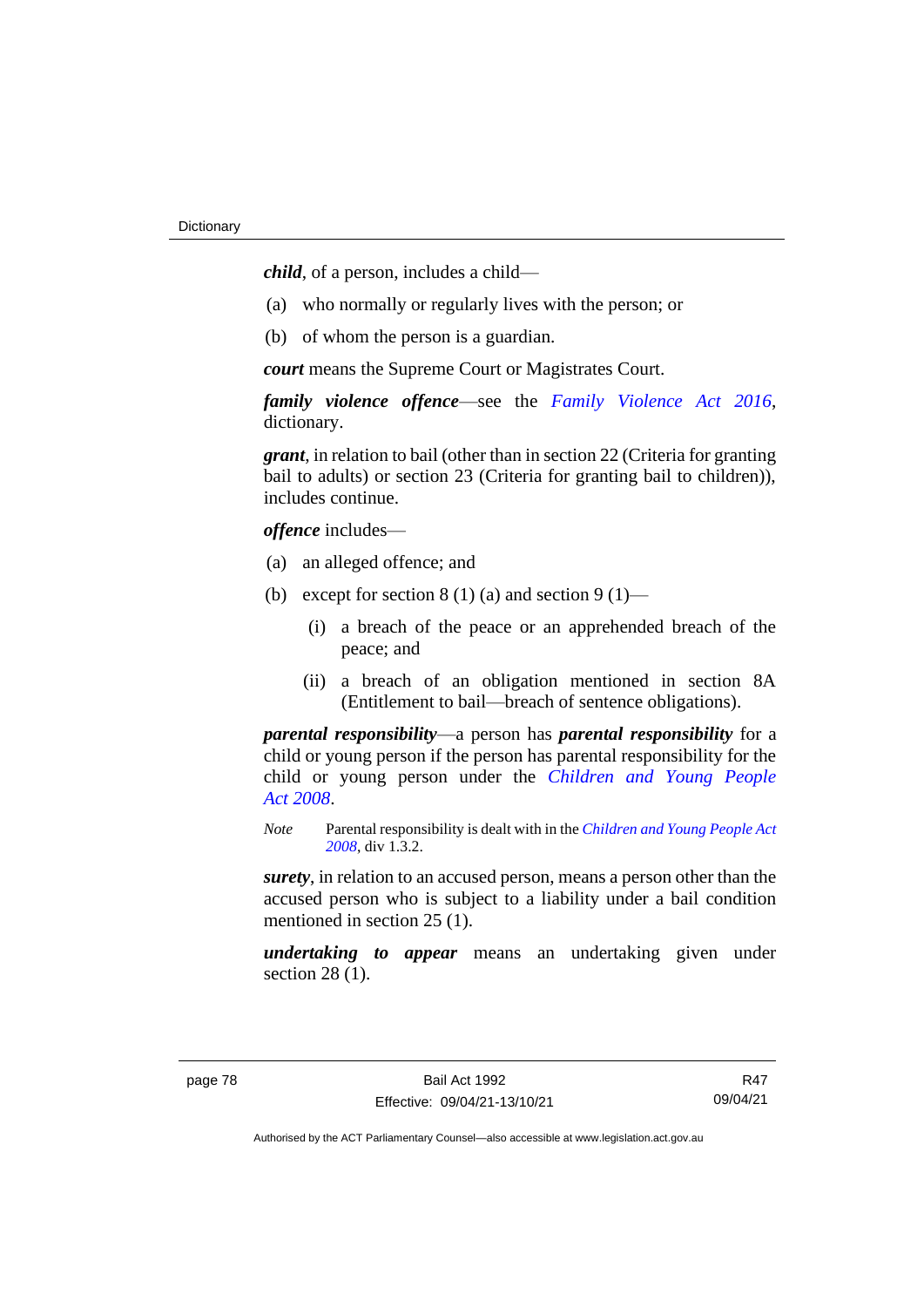*victim* in relation to an accused person, means—

- (a) a person (the *primary victim*) who suffers harm—
	- (i) in the course of, or because of, the commission of an offence of which the accused person is accused; or
	- (ii) in the course of assisting a police officer in the exercise of the officer's power to arrest the accused person or to take action to prevent the commission of an offence of which the accused person is accused; or
- (b) if a primary victim dies because of the commission of an offence of which the accused person is accused—anyone who was financially or psychologically dependent on the primary victim immediately before his or her death.

page 79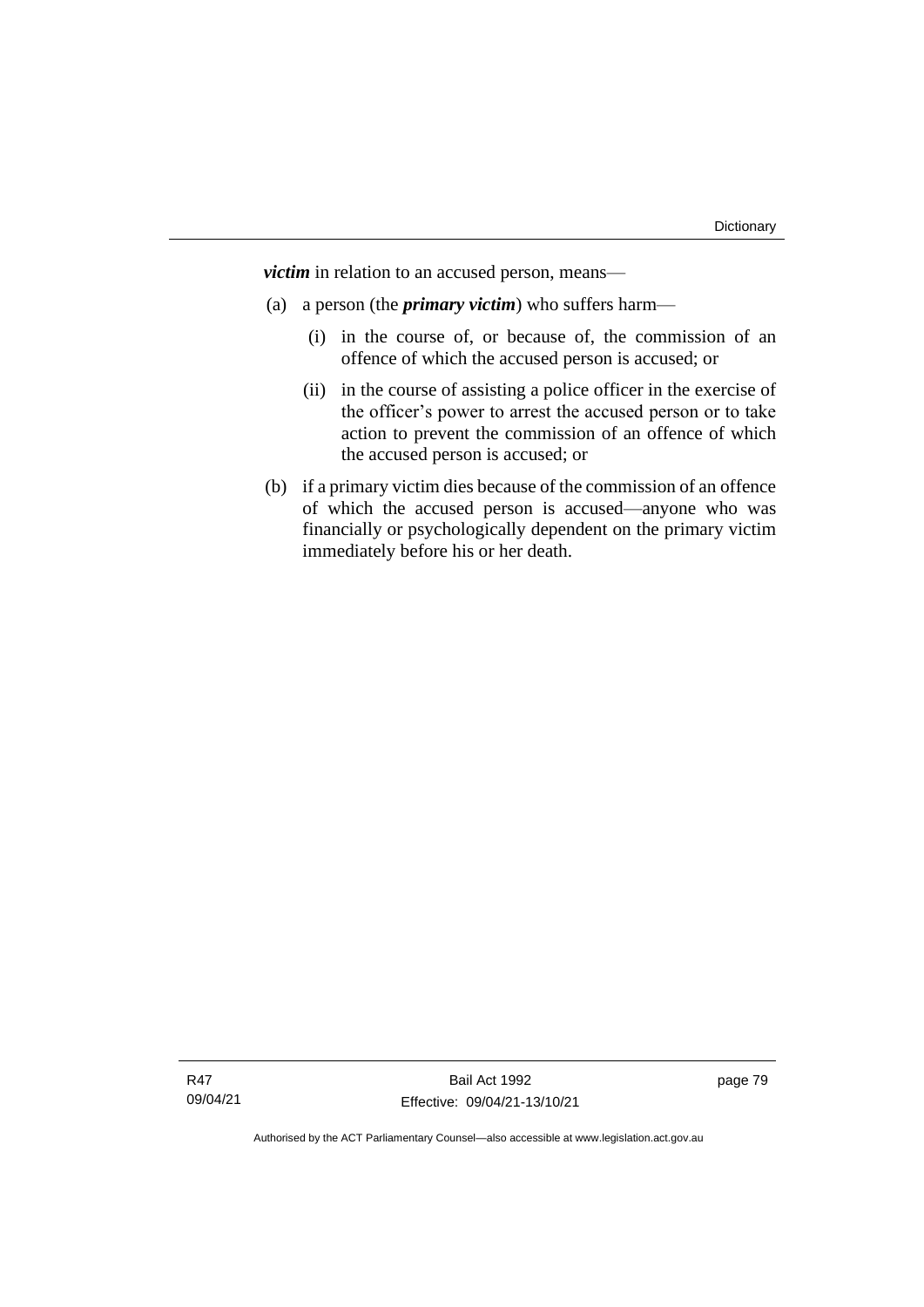1 About the endnotes

# **Endnotes**

# **1 About the endnotes**

Amending and modifying laws are annotated in the legislation history and the amendment history. Current modifications are not included in the republished law but are set out in the endnotes.

Not all editorial amendments made under the *[Legislation Act 2001](http://www.legislation.act.gov.au/a/2001-14)*, part 11.3 are annotated in the amendment history. Full details of any amendments can be obtained from the Parliamentary Counsel's Office.

Uncommenced amending laws are not included in the republished law. The details of these laws are underlined in the legislation history. Uncommenced expiries are underlined in the legislation history and amendment history.

If all the provisions of the law have been renumbered, a table of renumbered provisions gives details of previous and current numbering.

The endnotes also include a table of earlier republications.

| $A = Act$                                    | $NI =$ Notifiable instrument                |
|----------------------------------------------|---------------------------------------------|
|                                              |                                             |
| $AF =$ Approved form                         | $o = order$                                 |
| $am = amended$                               | $om = omitted/repealed$                     |
| $amdt = amendment$                           | $ord = ordinance$                           |
| $AR = Assembly resolution$                   | $orig = original$                           |
| $ch = chapter$                               | par = paragraph/subparagraph                |
| $CN =$ Commencement notice                   | $pres = present$                            |
| $def = definition$                           | $prev = previous$                           |
| $DI = Disallowable instrument$               | $(\text{prev}) = \text{previously}$         |
| $dict = dictionary$                          | $pt = part$                                 |
| $disallowed = disallowed by the Legislative$ | $r = rule/subrule$                          |
| Assembly                                     | $reloc = relocated$                         |
| $div = division$                             | $renum = renumbered$                        |
| $exp = expires/expired$                      | $R[X]$ = Republication No                   |
| $Gaz = gazette$                              | $RI = reissue$                              |
| $h dq =$ heading                             | $s = section/subsection$                    |
| $IA = Interpretation Act 1967$               | $sch = schedule$                            |
| ins = inserted/added                         | $sdiv = subdivision$                        |
| $LA =$ Legislation Act 2001                  | $SL = Subordinate$ law                      |
| $LR =$ legislation register                  | $sub =$ substituted                         |
| $LRA =$ Legislation (Republication) Act 1996 | $underlining = whole or part not commenced$ |
| $mod = modified/modification$                | or to be expired                            |
|                                              |                                             |

# **2 Abbreviation key**

page 80 Bail Act 1992 Effective: 09/04/21-13/10/21

R47 09/04/21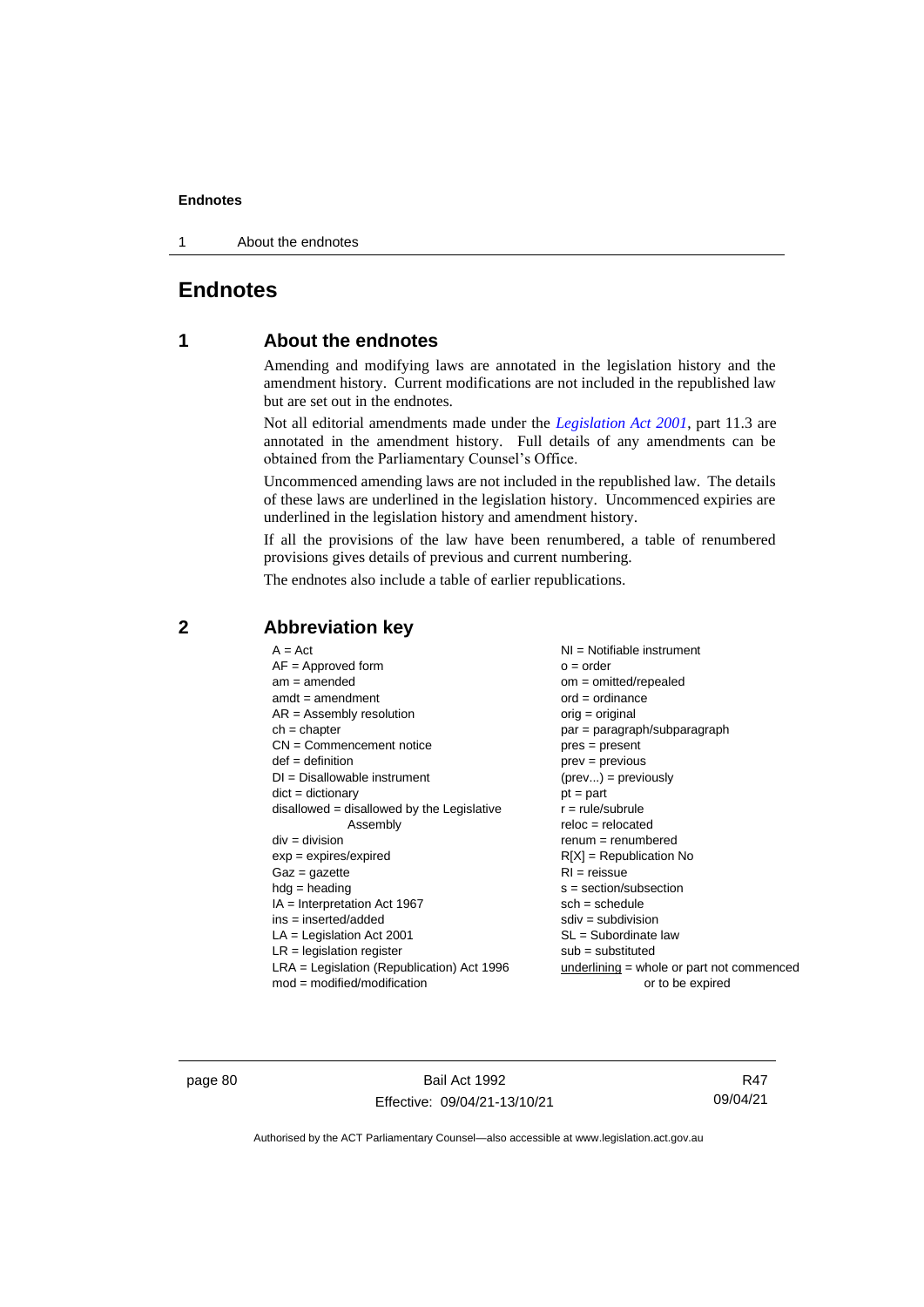# **3 Legislation history**

### **Bail Act 1992 A1992-8**

notified 28 May 1992 (Gaz 1992 No S59) s 1, s 2 commenced 28 May 1992 (s 2 (1)) remainder commenced 28 November 1992 (s 2(3))

as amended by

### **[Bail \(Amendment\) Act 1992](http://www.legislation.act.gov.au/a/1992-75) A1992-75**

notified 18 December 1992 (Gaz 1992 No S233) commenced 18 December 1992 (s 2)

#### **[Bail \(Amendment\) Act 1994](http://www.legislation.act.gov.au/a/1994-73) A1994-73**

notified 1 November 1994 (Gaz 1994 No S229) ss 1-3 commenced 1 November 1994 (s 2 (1)) remainder commenced 1 May 1995 (s 2 (3))

#### **[Crimes \(Amendment\) Act \(No 2\) 1994](http://www.legislation.act.gov.au/a/1994-75) A1994-75 sch 3**

notified 23 November 1994 (Gaz 1994 No S247) ss 1-3 commenced 23 November 1994 (s 2 (1)) sch 3 commenced 1 December 1994 (Gaz 1994 No S270)

### **[Statute Law Revision \(Penalties\) Act 1994](http://www.legislation.act.gov.au/a/1994-81) A1994-81 sch**

notified 29 November 1994 (Gaz 1994 No S253) s 1, s 2 commenced 29 November 1994 (s 2 (1)) sch commenced 29 November 1994 (Gaz 1994 No S269)

### **[Acts Revision \(Victims of Crime\) Act 1994](http://www.legislation.act.gov.au/a/1994-84) A1994-84 pt 2**

notified 15 December 1994 (Gaz 1994 No S280) s 1, s 2 commenced 15 December 1994 (s 2 (1)) pt 2 commenced 15 June 1995 (s 2 (3))

### **[Remand Centres \(Amendment\) Act \(No 2\) 1996](http://www.legislation.act.gov.au/a/1996-81) A1996-81 s 7**

notified 20 December 1996 (Gaz 1996 No S328) ss 1-3 commenced 20 December 1996 (s 2 (1)) s 7 commenced 1 January 1997 (s 2 (2) and Gaz 1996 No S353)

# **[Bail \(Amendment\) Act 1997](http://www.legislation.act.gov.au/a/1997-22) A1997-22**

notified 29 May 1997 (Gaz 1997 No S136) ss 1-3 commenced 29 May 1997 (s 2 (1)) remainder commenced 30 May 1997 (s 2 (2) and Gaz 1997 No S149)

| R47      | Bail Act 1992                | page 81 |
|----------|------------------------------|---------|
| 09/04/21 | Effective: 09/04/21-13/10/21 |         |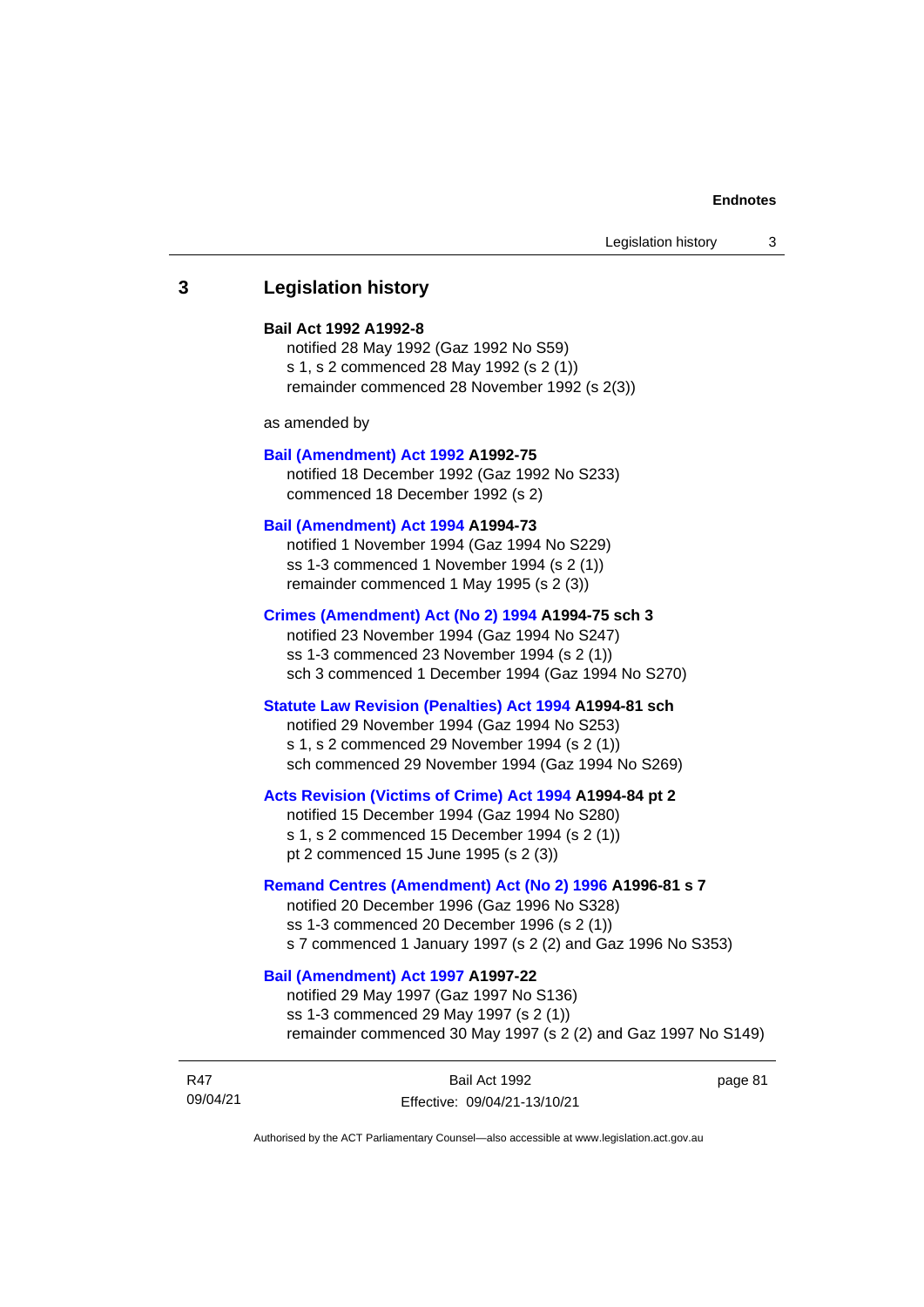| Legislation history<br>-3 |  |
|---------------------------|--|
|---------------------------|--|

## **[Legal Practitioners \(Consequential Amendments\) Act 1997](http://www.legislation.act.gov.au/a/1997-96) A1997-96 sch 1**

notified 1 December 1997 (Gaz 1997 No S380) s 1, s 2 commenced 1 December 1997 (s 2 (1)) sch 1 commenced 1 June 1998 (s 2 (2))

# **[Bail \(Amendment\) Act 1998](http://www.legislation.act.gov.au/a/1998-39) A1998-39**

notified 14 October 1998 (Gaz 1998 No 41) ss 1-3 commenced 14 October 1998 (s 2 (1)) remainder commenced 19 October 1998 (Gaz 1998 No 41)

# **[Children and Young People \(Consequential Amendments\) Act 1999](http://www.legislation.act.gov.au/a/1999-64)**

# **A1999-64 sch 2**

notified 10 November 1999 (Gaz 1999 No 45) s 1, s 2 commenced 10 November 1999 (s 2 (1)) remainder commenced 10 May 2000 (s 2 (2))

### **[Road Transport Legislation Amendment Act 1999](http://www.legislation.act.gov.au/a/1999-79) A1999-79**

notified 1 March 2000 (Gaz 1999 No S65) commenced 1 March 2000 (s 2 and Gaz 2000 No S5)

# **[Bail Amendment Act 2001](http://www.legislation.act.gov.au/a/2001-25) A2001-25 pt 2**

notified 24 May 2001 (Gaz 2001 No 21) commenced 24 May 2001 (s 2)

# **[Legislation \(Consequential Amendments\) Act 2001](http://www.legislation.act.gov.au/a/2001-44) A2001-44 pt 30**

notified 26 July 2001 (Gaz 2001 No 30) s 1, s 2 commenced 26 July 2001 (IA s 10B) pt 30 commenced 12 September 2001 (s 2 and see Gaz 2001 No S65)

## **[Supreme Court Amendment Act 2001 \(No 2\)](http://www.legislation.act.gov.au/a/2001-54) A2001-54 sch 2 pt 2.2**

notified 15 August 2001 (Gaz 2001 No S57) commenced 15 August 2001 (s 2 (1))

## **[Bail Amendment Act 2001 \(No 2\)](http://www.legislation.act.gov.au/a/2001-60) A2001-60**

notified 10 September 2001 (Gaz 2001 No S66) s 1, s 2 commenced 10 September 2001 (IA s 10B) remainder commenced 24 September 2001 (s 2)

page 82 Bail Act 1992 Effective: 09/04/21-13/10/21

R47 09/04/21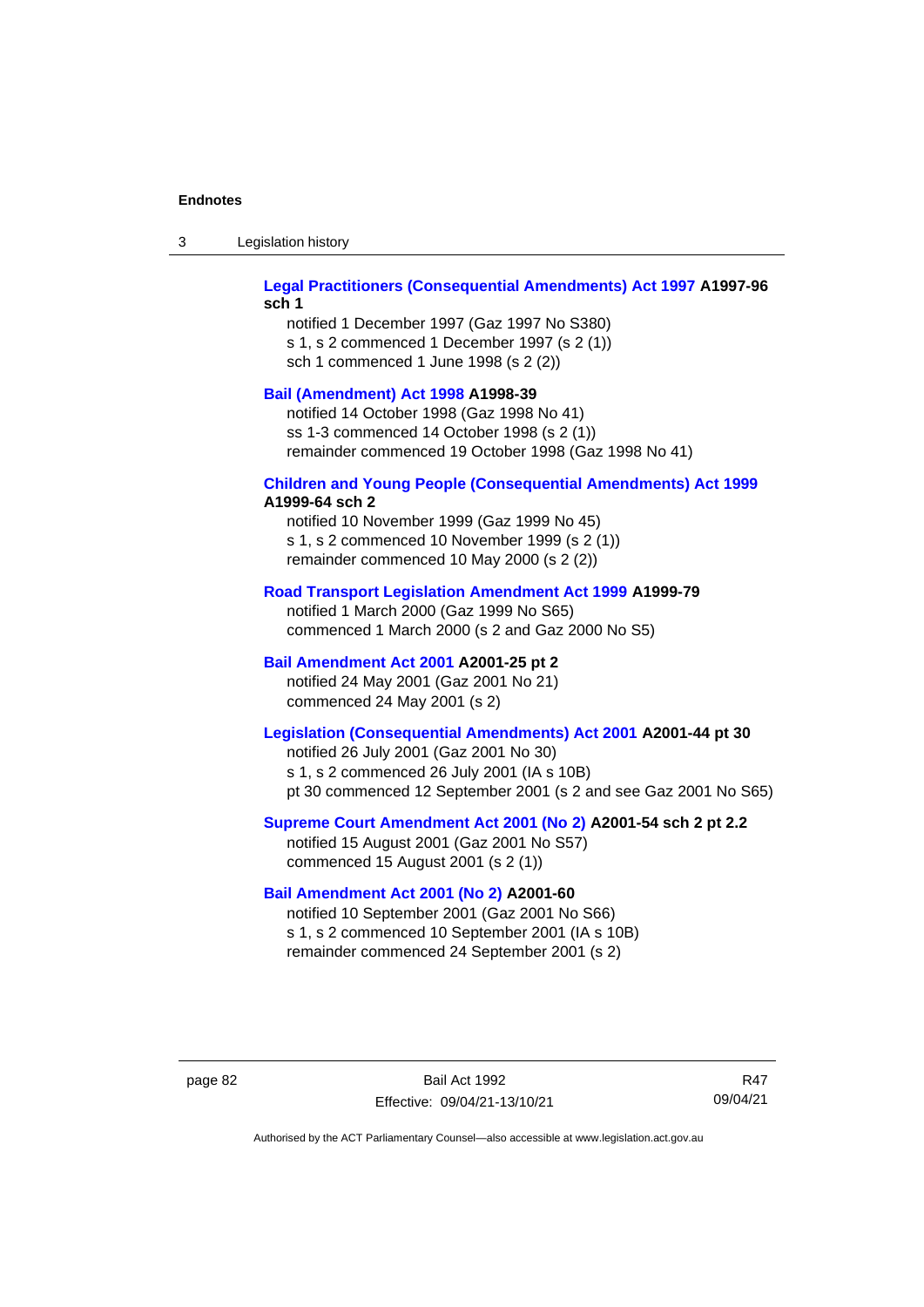# **[Protection Orders \(Consequential Amendments\) Act 2001](http://www.legislation.act.gov.au/a/2001-90) A2001-90 sch 1 pt 1**

notified LR 27 September 2001

s 1, s 2 commenced 27 September 2001 (LA s 75)

sch 1 pt 1 commenced 27 March 2002 (s 2 and see the Protection [Orders Act 2001,](http://www.legislation.act.gov.au/a/2001-89) s 3 and LA s 79)

#### **[Legislation Amendment Act 2002](http://www.legislation.act.gov.au/a/2002-11) A2002-11 amdt 2.5, amdt 2.6**

notified LR 27 May 2002 s 1, s 2 commenced 27 May 2002 (LA s 75) amdt 2.5, amdt 2.6 commenced 28 May 2002 (s 2 (2))

# **[Criminal Code 2002](http://www.legislation.act.gov.au/a/2002-51) A2002-51 pt 1.1**

notified LR 20 December 2002 s 1, s 2 commenced 20 December 2002 (LA s 75) pt 1.1 commenced 1 January 2003 (s 2 (1))

#### **[Legislation \(Gay, Lesbian and Transgender\) Amendment Act 2003](http://www.legislation.act.gov.au/a/2003-14) A2003-14 sch 1 pt 1.2**

notified LR 27 March 2003 s 1, s 2 commenced 27 March 2003 (LA s 75) sch 1 pt 1.1 commenced 28 March 2003 (s 2)

### **[Bail Amendment Act 2004](http://www.legislation.act.gov.au/a/2004-14) A2004-14**

notified LR 26 March 2004 s 1, s 2 commenced 26 March 2004 (LA s 75 (1)) s 44 commenced 26 June 2004 (s 2 (2) (a)) remainder commenced 26 June 2004 (s 2 (1))

### **[Criminal Code \(Theft, Fraud, Bribery and Related Offences\)](http://www.legislation.act.gov.au/a/2004-15)  [Amendment Act 2004](http://www.legislation.act.gov.au/a/2004-15) A2004-15 sch 3 pt 3.1**

notified LR 26 March 2004 s 1, s 2 commenced 26 March 2004 (LA s 75 (1)) sch 3 pt 3.1 commenced 26 June 2004 (s 2 (2) and see [Bail](http://www.legislation.act.gov.au/a/2004-14)  [Amendment Act 2004](http://www.legislation.act.gov.au/a/2004-14) A2004-14 s 2)

### **[Criminal Code \(Serious Drug Offences\) Amendment Act 2004](http://www.legislation.act.gov.au/a/2004-56) A2004-56 sch 1 pt 1.1**

notified LR 6 September 2004 s 1, s 2 commenced 6 September 2004 (LA s 75 (1)) sch 1 pt 1.1 commenced 6 March 2005 (s 2 and LA s 79)

R47 09/04/21

Bail Act 1992 Effective: 09/04/21-13/10/21 page 83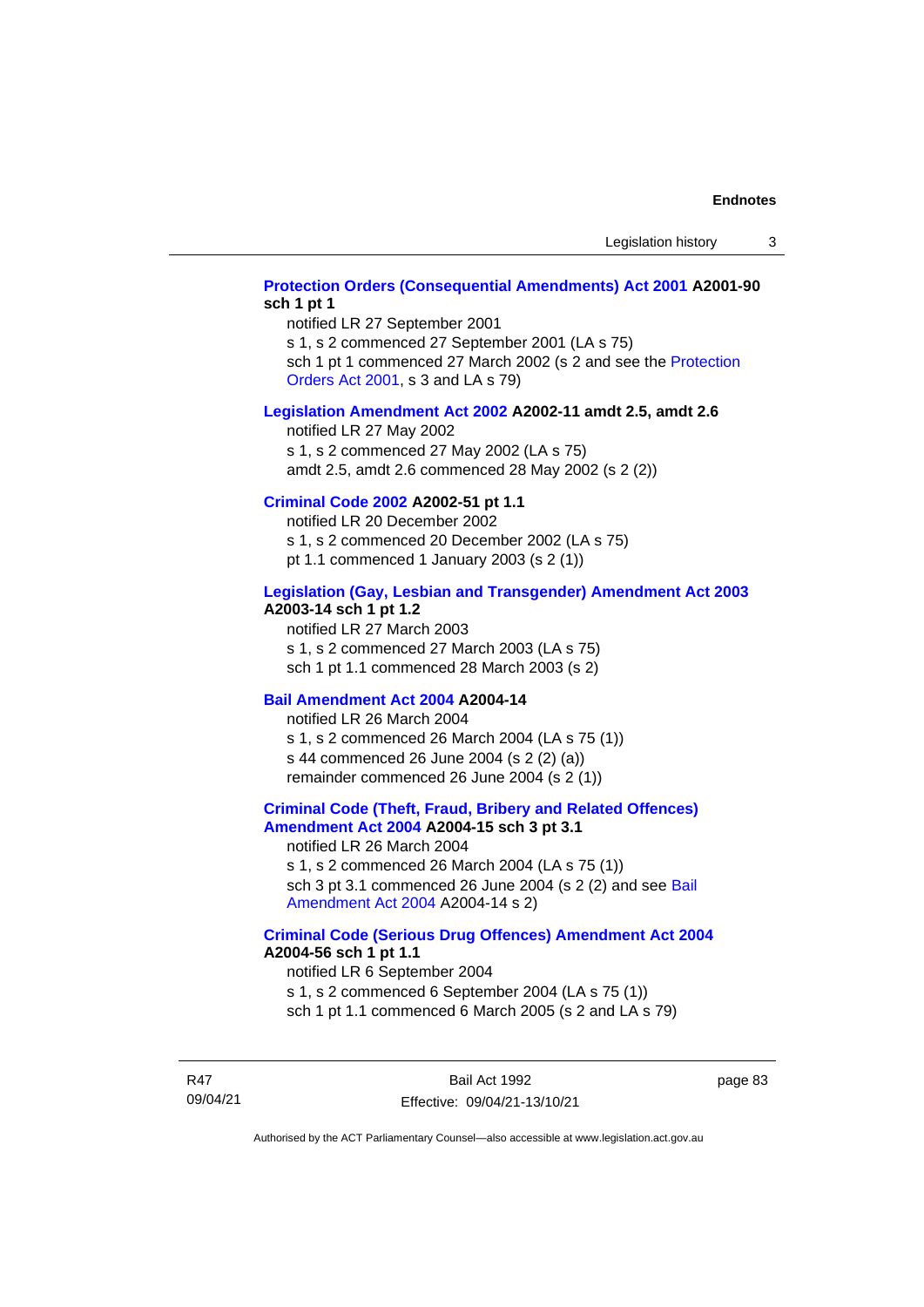3 Legislation history

## **[Court Procedures \(Consequential Amendments\) Act 2004](http://www.legislation.act.gov.au/a/2004-60) A2004-60 sch 1 pt 1.5**

notified LR 2 September 2004

s 1, s 2 commenced 2 September 2004 (LA s 75 (1)) sch 1 pt 1.5 commenced 10 January 2005 (s 2 and see [Court](http://www.legislation.act.gov.au/a/2004-59)  [Procedures Act](http://www.legislation.act.gov.au/a/2004-59) 2004 A2004-59, s 2 and [CN2004-29\)](http://www.legislation.act.gov.au/cn/2004-29/default.asp)

### **[Justice and Community Safety Legislation Amendment Act 2005](http://www.legislation.act.gov.au/a/2005-5) A2005-5 pt 3**

notified LR 23 February 2005 s 1, s 2 commenced 23 February 2005 (LA s 75 (1)) pt 3 commenced 24 February 2005 (s 2 (2))

#### **[Domestic Violence and Protection Orders Amendment Act 2005](http://www.legislation.act.gov.au/a/2005-13) A2005-13 sch 1 pt 1.1**

notified LR 24 March 2005 s 1, s 2 commenced 24 March 2005 (LA s 75 (1)) sch 1 pt 1.1 commenced 25 March 2005 (s 2)

# **[Statute Law Amendment Act 2005](http://www.legislation.act.gov.au/a/2005-20) A2005-20 sch 3 pt 3.4**

notified LR 12 May 2005

s 1, s 2 taken to have commenced 8 March 2005 (LA s 75 (2)) sch 3 pt 3.4 commenced 2 June 2005 (s 2 (1))

### **[Criminal Code Harmonisation Act 2005](http://www.legislation.act.gov.au/a/2005-54) A2005-54 sch 1 pt 1.7**

notified LR 27 October 2005 s 1, s 2 commenced 27 October 2005 (LA s 75 (1)) sch 1 pt 1.7 commenced 24 November 2005 (s 2)

# **[Sentencing Legislation Amendment](http://www.legislation.act.gov.au/a/2006-23) Act 2006 A2006-23 sch 1 pt 1.2**

notified LR 18 May 2006 s 1, s 2 commenced 18 May 2006 (LA s 75 (1)) sch 1 pt 1.2 commenced 2 June 2006 (s 2 (1) and see [Crimes](http://www.legislation.act.gov.au/a/2005-59)  [\(Sentence Administration\) Act 2005](http://www.legislation.act.gov.au/a/2005-59) A2005-59 s 2, [Crimes](http://www.legislation.act.gov.au/a/2005-58)  [\(Sentencing\) Act 2005](http://www.legislation.act.gov.au/a/2005-58) A2005-58, s 2 and LA s 79)

### **[Justice and Community Safety Legislation Amendment Act](http://www.legislation.act.gov.au/a/2006-40) 2006 A2006-40 sch 2 pt 2.6**

notified LR 28 September 2006 s 1, s 2 commenced 28 September 2006 (LA s 75 (1)) sch 2 pt 2.6 commenced 29 September 2006 (s 2 (1))

page 84 Bail Act 1992 Effective: 09/04/21-13/10/21

R47 09/04/21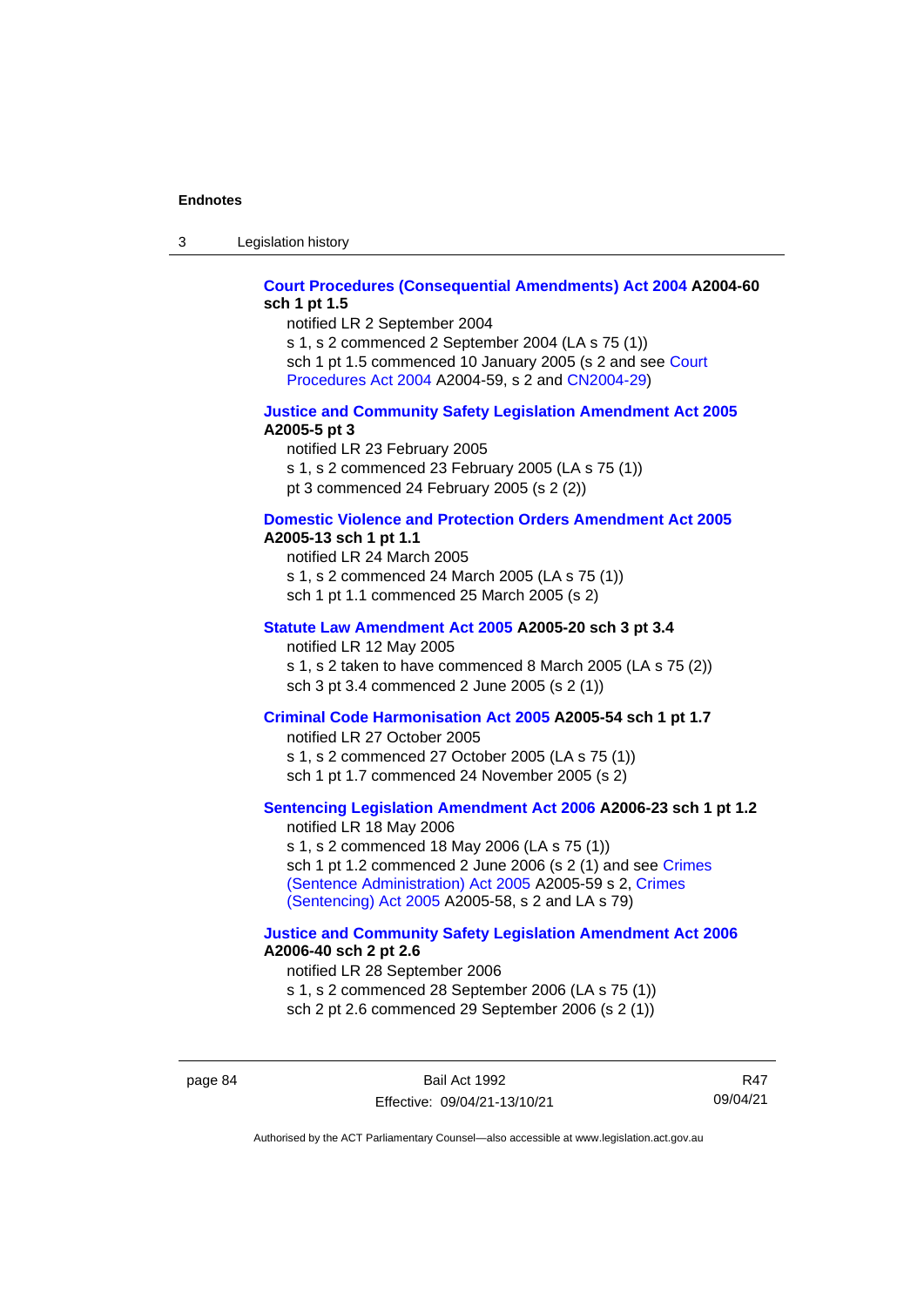# **[Justice and Community Safety Legislation Amendment Act 2008](http://www.legislation.act.gov.au/a/2008-7) A2008-7 sch 1 pt 1.3**

notified LR 16 April 2008

s 1, s 2 commenced 16 April 2008 (LA s 75 (1))

sch 1 pt 1.3 commenced 7 May 2008 (s 2)

### **Children and [Young People \(Consequential Amendments\) Act 2008](http://www.legislation.act.gov.au/a/2008-20) A2008-20 sch 2 pt 2.1, sch 3 pt 3.2, sch 4 pt 4.1**

notified LR 17 July 2008

s 1, s 2 commenced 17 July 2008 (LA s 75 (1))

s 3 commenced 18 July 2008 (s 2 (1))

sch 2 pt 2.1 commenced 9 September 2008 (s 2 (3) and see Children [and Young People Act 2008](http://www.legislation.act.gov.au/a/2008-19) A2008-19, s 2 and [CN2008-13\)](http://www.legislation.act.gov.au/cn/2008-13/default.asp) sch 3 pt 3.2 commenced 27 October 2008 (s 2 (4) and see Children [and Young People Act 2008](http://www.legislation.act.gov.au/a/2008-19) A2008-19, s 2 and [CN2008-13\)](http://www.legislation.act.gov.au/cn/2008-13/default.asp) sch 4 pt 4.1 commenced 27 February 2009 (s 2 (5) and see [Children](http://www.legislation.act.gov.au/a/2008-19)  [and Young People Act 2008](http://www.legislation.act.gov.au/a/2008-19) A2008-19, s 2 and [CN2008-17 \(](http://www.legislation.act.gov.au/cn/2008-17/default.asp)and see [CN2008-13\)](http://www.legislation.act.gov.au/cn/2008-13/default.asp))

## **[Medicines, Poisons and Therapeutic Goods Act](http://www.legislation.act.gov.au/a/2008-26#history) 2008 A2008-26 sch 2 pt 2.2**

notified LR 14 August 2008 s 1, s 2 commenced 14 August 2008 (LA s 75 (1)) sch 2 pt 2.2 commenced 14 February 2009 (s 2 and LA s 79)

#### **[ACT Civil and Administrative Tribunal Legislation Amendment](http://www.legislation.act.gov.au/a/2008-36)  Act [2008](http://www.legislation.act.gov.au/a/2008-36) A2008-36 sch 1 pt 1.6**

notified LR 4 September 2008

s 1, s 2 commenced 4 September 2008 (LA s 75 (1)) sch 1 pt 1.6 commenced 2 February 2009 (s 2 (1) and see [ACT Civil](http://www.legislation.act.gov.au/a/2008-35)  [and Administrative Tribunal Act 2008](http://www.legislation.act.gov.au/a/2008-35) A2008-35, s 2 (1) and [CN2009-2\)](http://www.legislation.act.gov.au/cn/2009-2/default.asp)

## **[Domestic Violence and Protection Orders Act 2008](http://www.legislation.act.gov.au/a/2008-46#history) A2008-46 sch 3 pt 3.1**

notified LR 10 September 2008

s 1, s 2 commenced 10 September 2008 (LA s 75 (1))

sch 3 pt 3.1 commenced 30 March 2009 (s 2)

page 85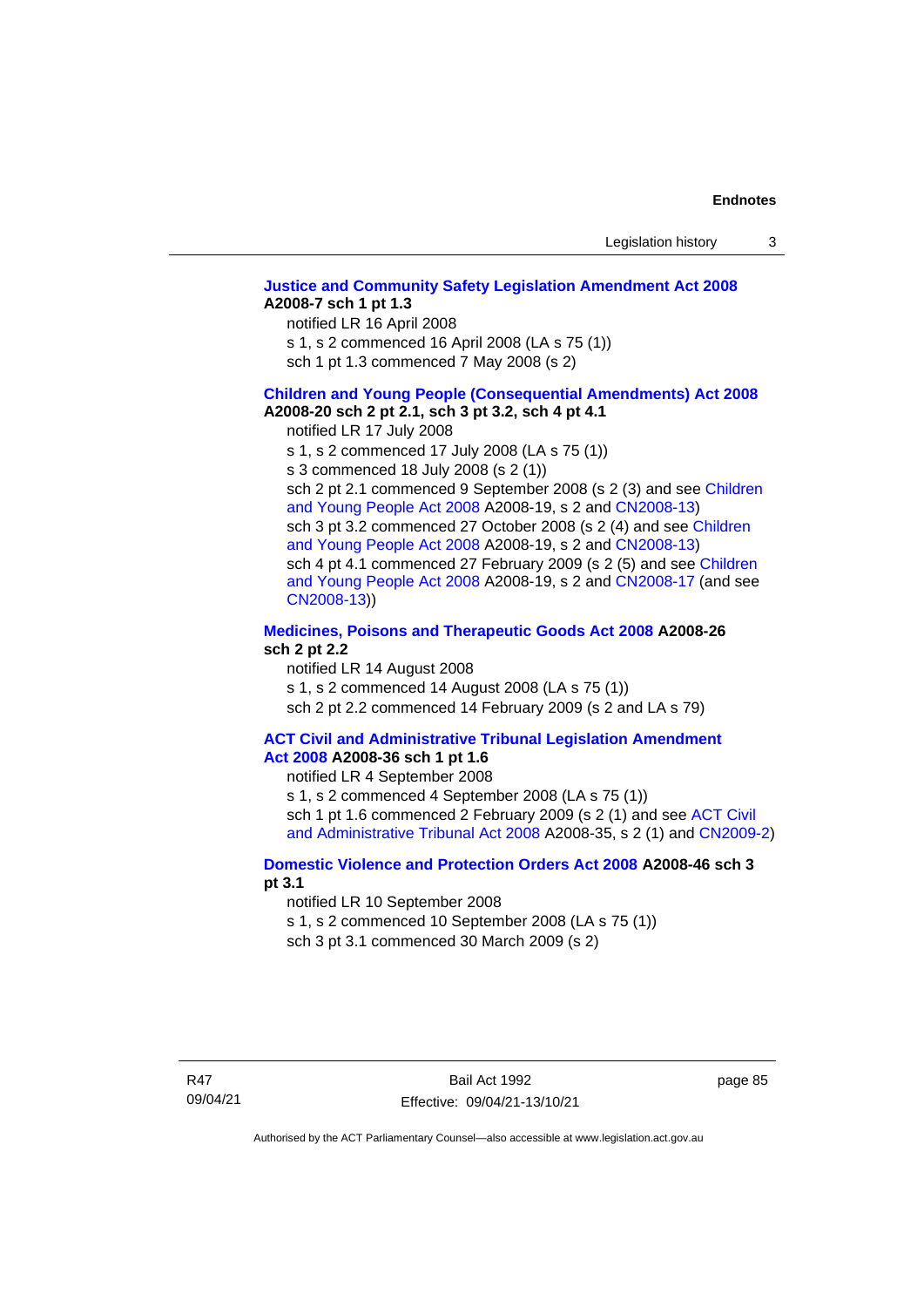3 Legislation history

# **[Justice and Community Safety Legislation Amendment](http://www.legislation.act.gov.au/a/2009-7)  Act [2009](http://www.legislation.act.gov.au/a/2009-7) A2009-7 sch 1 pt 1.1**

notified LR 5 March 2009

s 1, s 2 commenced 5 March 2009 (LA s 75 (1)) sch 1 pt 1.1 commenced 30 March 2009 (s 2 (2) and see [Domestic](http://www.legislation.act.gov.au/a/2008-46)  [Violence and Protection Orders Act 2008](http://www.legislation.act.gov.au/a/2008-46) A2008-46 s 2)

### **[Crimes Legislation Amendment Act 2009](http://www.legislation.act.gov.au/a/2009-24) A2009-24 sch 1 pt 1.1**

notified LR 3 September 2009

s 1, s 2 commenced 3 September 2009 (LA s 75 (1))

sch 1 pt 1.1 commenced 4 September 2009 (s 2)

# **[Crimes \(Sentence Administration\) Amendment Act 2010](http://www.legislation.act.gov.au/a/2010-21) A2010-21**

**sch 1 pt 1.1**

notified LR 30 June 2010 s 1, s 2 commenced 30 June 2010 (LA s 75 (1)) sch 1 pt 1.1 commenced 1 July 2010 (s 2)

### **[Bail Amendment Act 2011](http://www.legislation.act.gov.au/a/2011-2) A2011-2**

notified LR 22 February 2011 s 1, s 2 commenced 22 February 2011 (LA s 75 (1)) remainder commenced 16 May 2011 (s 2 and [CN2011-6\)](http://www.legislation.act.gov.au/cn/2011-6/default.asp)

### **[Statute Law Amendment Act 2011](http://www.legislation.act.gov.au/a/2011-3) A2011-3 sch 3 pt 3.3**

notified LR 22 February 2011 s 1, s 2 commenced 22 February 2011 (LA s 75 (1)) sch 3 pt 3.3 commenced 1 March 2011 (s 2)

## **[Courts Legislation Amendment Act 2011](http://www.legislation.act.gov.au/a/2011-13) A2011-13 sch 1 pt 1.1**

notified LR 11 May 2011 s 1, s 2 commenced 11 May 2011 (LA s 75 (1)) sch 1 pt 1.1 commenced 25 July 2011 (s 2 and [CN2011-8\)](http://www.legislation.act.gov.au/cn/2011-8/default.asp)

### **[Administrative \(One ACT Public Service Miscellaneous Amendments\)](http://www.legislation.act.gov.au/a/2011-22)  Act [2011](http://www.legislation.act.gov.au/a/2011-22) A2011-22 sch 1 pt 1.16**

notified LR 30 June 2011 s 1, s 2 commenced 30 June 2011 (LA s 75 (1)) sch 1 pt 1.16 commenced 1 July 2011 (s 2 (1))

R47 09/04/21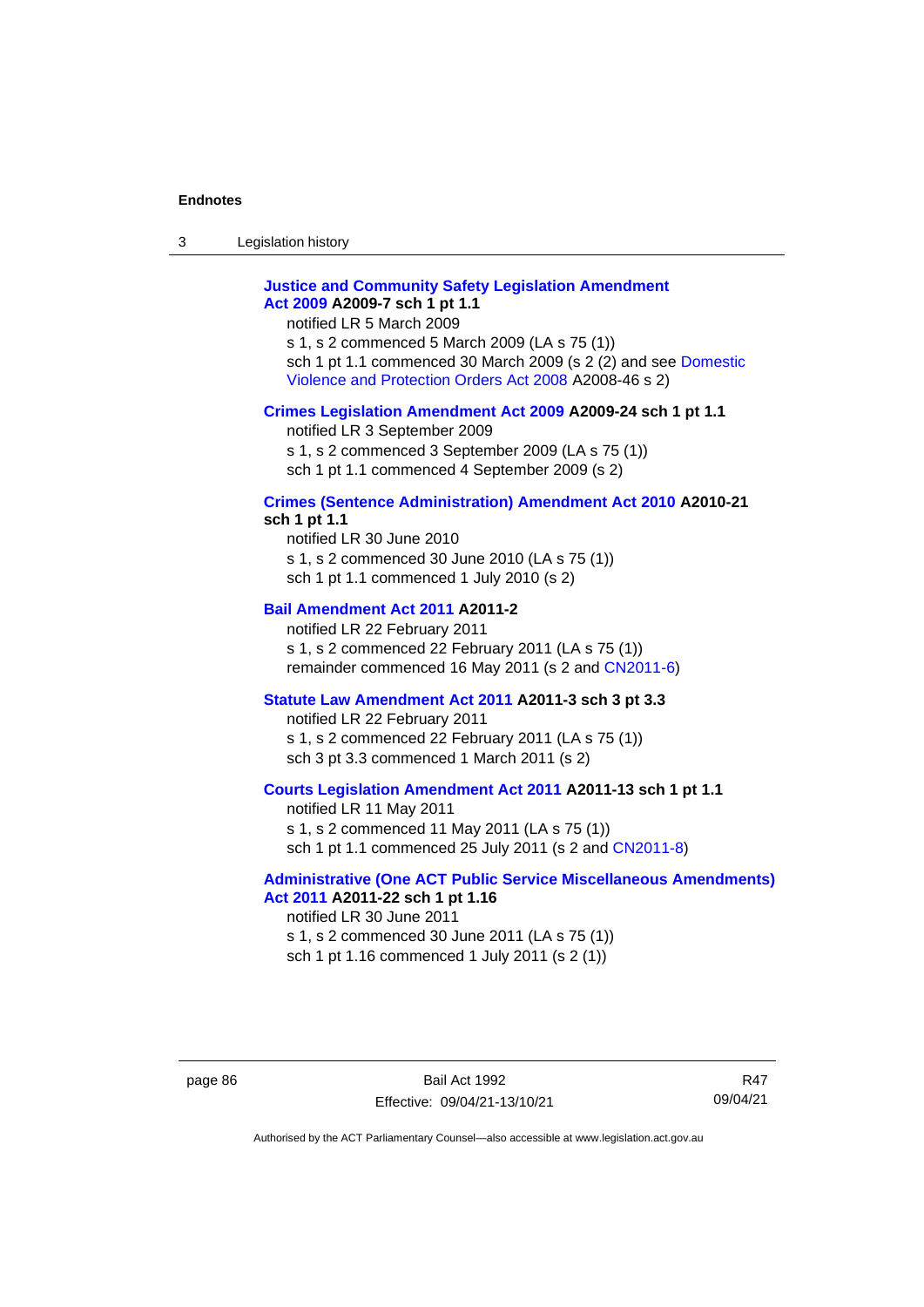# **[Crimes Legislation Amendment Act 2013 \(No 2\)](http://www.legislation.act.gov.au/a/2013-50) A2013-50 pt 2**

notified LR 9 December 2013

s 1, s 2 commenced 9 December 2013 (LA s 75)

pt 2 commenced 10 December 2013 (s 2 (2))

## **[Crimes Legislation Amendment Act 2015 \(No 2\)](http://www.legislation.act.gov.au/a/2015-36) A2015-36 pt 2**

notified LR 1 October 2015

s 1, s 2 commenced 1 October 2015 (LA s 75)

pt 2 commenced 2 October 2015 (s 2)

## **[Mental Health Act 2015](http://www.legislation.act.gov.au/a/2015-38#history) A2015-38 sch 2 pt 2.4 div 2.4.1**

notified LR 7 October 2015 s 1, s 2 commenced 7 October 2015 (LA s 75 (1)) sch 2 pt 2.4 div 2.4.1 commenced 1 March 2016 (s 2 (1) and see [Mental Health \(Treatment and Care\) Amendment Act 2014](http://www.legislation.act.gov.au/a/2014-51/default.asp) A2014-51, s 2 (as am by [A2015-38](http://www.legislation.act.gov.au/a/2015-38) amdt 2.54))

# **[Crimes \(Sentencing and Restorative Justice\) Amendment Act 2016](http://www.legislation.act.gov.au/a/2016-4/default.asp) A2016-4 sch 1 pt 1.2**

notified LR 24 February 2016 s 1, s 2 commenced 24 February 2016 (LA s 75 (1)) sch 1 pt 1.2 commenced 2 March 2016 (s 2 (1))

### **[Protection of Rights \(Services\) Legislation Amendment Act 2016](http://www.legislation.act.gov.au/a/2016-13)  [\(No](http://www.legislation.act.gov.au/a/2016-13) 2) A2016-13 sch 1 pt 1.4**

notified LR 16 March 2016

s 1, s 2 commenced 16 March 2016 (LA s 75 (1)) sch 1 pt 1.4 commenced 1 April 2016 (s 2 and see [Protection of Rights](http://www.legislation.act.gov.au/a/2016-1/default.asp)  [\(Services\) Legislation Amendment Act 2016](http://www.legislation.act.gov.au/a/2016-1/default.asp) A2016-1 s 2)

# **[Family Violence Act 2016](http://www.legislation.act.gov.au/a/2016-42#history) A2016-42 sch 2 pt 2.1, sch 3 pt 3.1 (as am by [A2017-10](http://www.legislation.act.gov.au/a/2017-10/default.asp) s 7)**

notified LR 18 August 2016 s 1, s 2 commenced 18 August 2016 (LA s 75 (1)) sch 2 pt 2.1, sch 3 pt 3.1 commenced 1 May 2017 (s 2 (2) as am by [A2017-10](http://www.legislation.act.gov.au/a/2017-10/default.asp) s 7)

page 87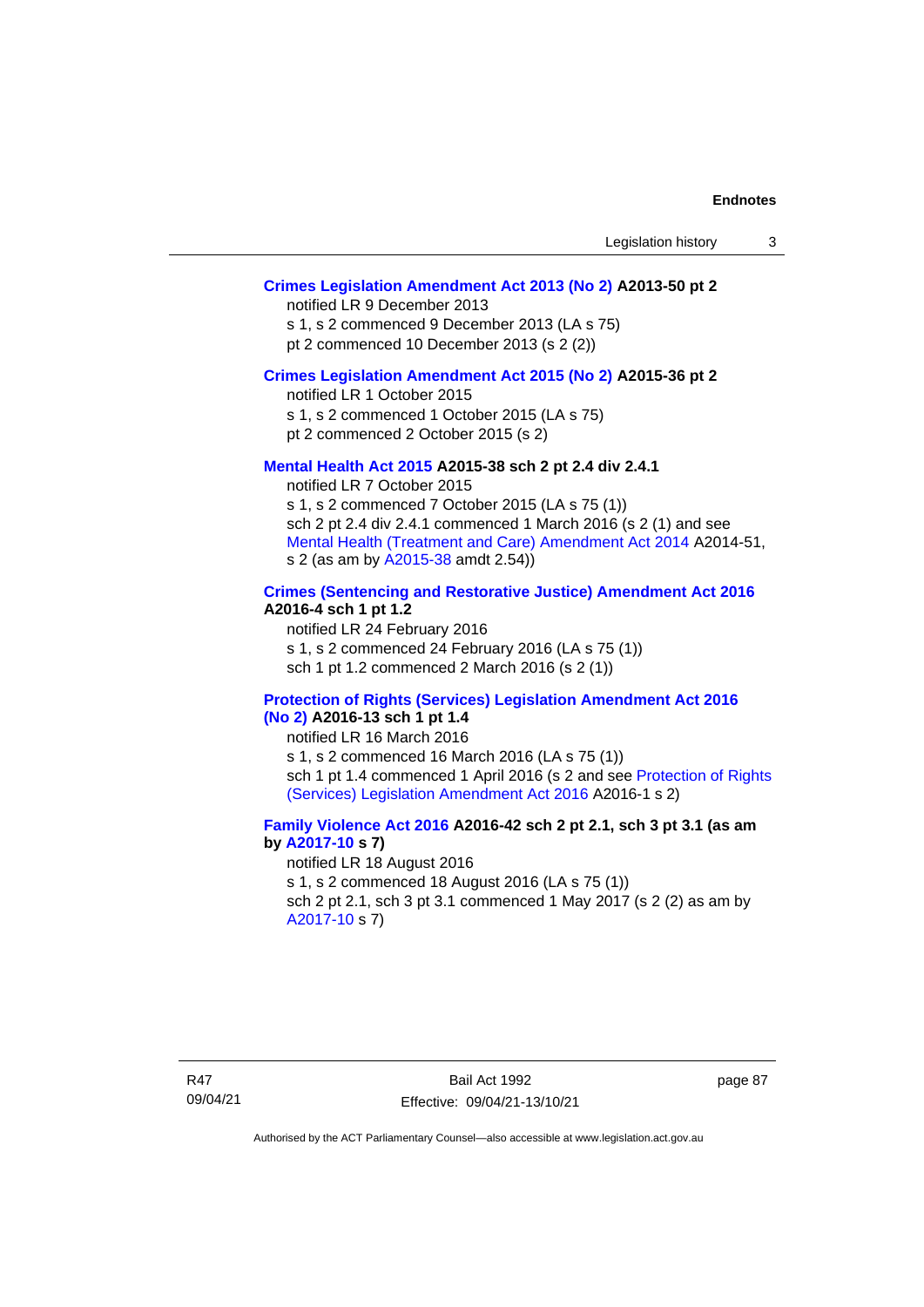3 Legislation history

# **[Crimes \(Serious and Organised Crime\) Legislation Amendment](http://www.legislation.act.gov.au/a/2016-48/default.asp)  Act [2016](http://www.legislation.act.gov.au/a/2016-48/default.asp) A2016-48 pt 2**

notified LR 23 August 2016

- s 1, s 2 commenced 23 August 2016 (LA s 75 (1))
- s 8, s 9 commenced 1 May 2017 (s 2 (3))
- pt 2 remainder commenced 1 May 2017 (s 2 (2))

### **[Family and Personal Violence Legislation Amendment Act 2017](http://www.legislation.act.gov.au/a/2017-10/default.asp) A2017-10 s 7**

- notified LR 6 April 2017
- s 1, s 2 commenced 6 April 2017 (LA s 75 (1))
- s 7 commenced 30 April 2017 (s 2 (1))
- *Note* This Act only amends the Family Violence Act 2016 [A2016-42.](http://www.legislation.act.gov.au/a/2016-42/default.asp)

## **[Crimes Legislation Amendment Act 2019](http://www.legislation.act.gov.au/a/2019-23) A2019-23 pt 2**

- notified LR 8 August 2019
- s 1, s 2 commenced 8 August 2019 (LA s 75 (1))
- pt 2 commenced 8 November 2019 (s 2 (3))

### **[Sentencing \(Drug and Alcohol Treatment Orders\) Legislation](http://www.legislation.act.gov.au/a/2019-31)  [Amendment Act 2019](http://www.legislation.act.gov.au/a/2019-31) A2019-31 pt 2**

notified LR 9 October 2019 s 1, s 2 commenced 9 October 2019 (LA s 75 (1)) pt 2 commenced 3 December 2019 (s 2 (1) and [CN2019-19\)](https://www.legislation.act.gov.au/cn/2019-19/)

# **[COVID-19 Emergency Response Legislation Amendment Act 2020](http://www.legislation.act.gov.au/a/2020-14/)**

# **A2020-14 sch 1 pt 1.2**

notified LR 13 May 2020

s 1, s 2 taken to have commenced 30 March 2020 (LA s 75 (2)) amdt 1.6 commenced 8 April 2021 (s 2 (2) and see [A2020-11](https://www.legislation.act.gov.au/a/2020-11/) s 2 (1)) sch 1 pt 1.2 remainder commenced 14 May 2020 (s 2 (1))

## **[COVID-19 Emergency Response Legislation Amendment Act 2021](http://www.legislation.act.gov.au/a/2021-1/) A2021-1 sch 1 pt 1.2**

notified LR 19 February 2021\*

s 1, s 2 commenced 19 February 2021 (LA s 75 (1))

sch 1 pt 1.2 commenced 20 February 2021 (s 2 (1))

page 88 Bail Act 1992 Effective: 09/04/21-13/10/21

R47 09/04/21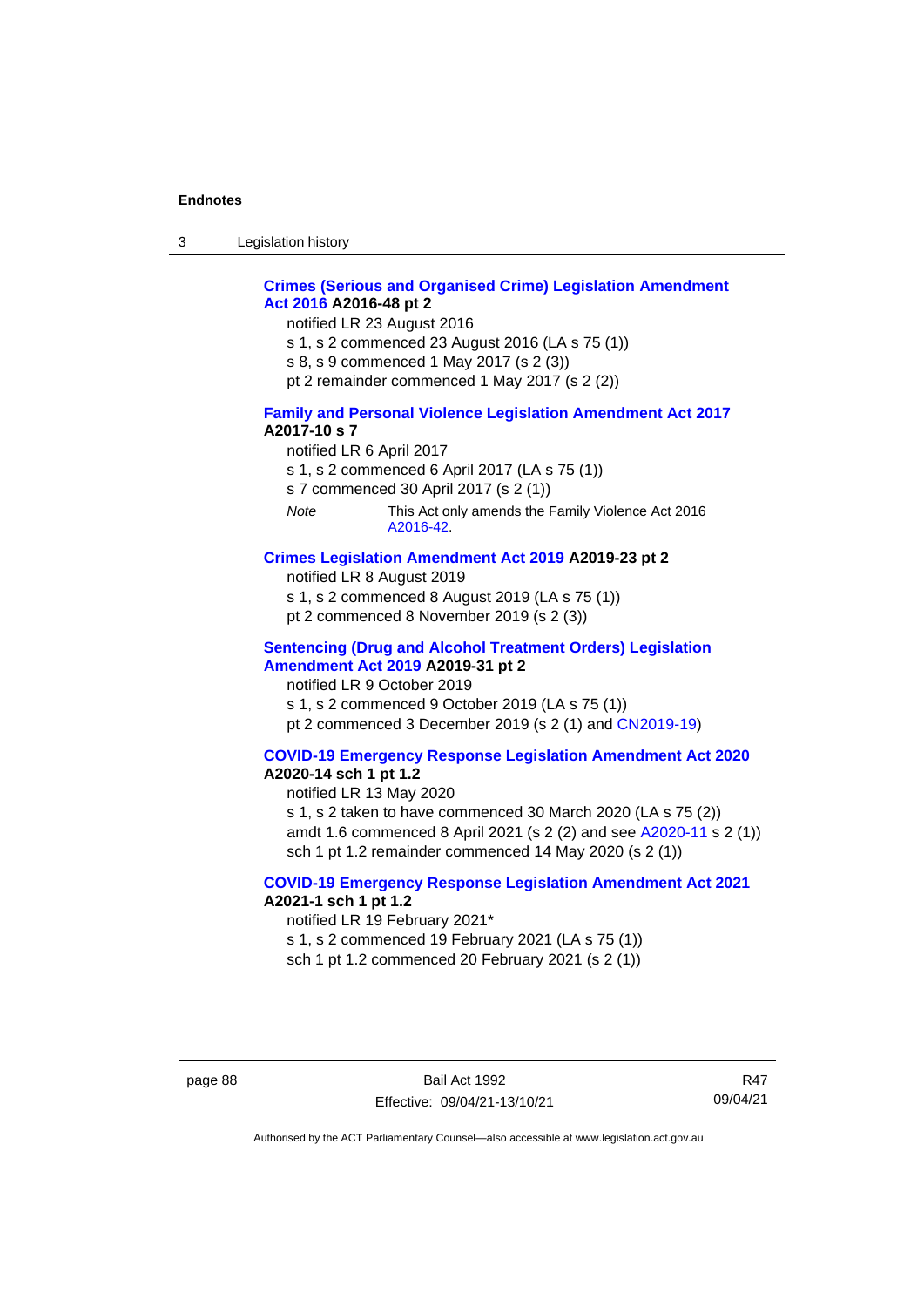Legislation history 3

# **[Crimes Legislation Amendment Act 2021](http://www.legislation.act.gov.au/a/2021-6/) A2021-6 pt 2**

notified LR 8 April 2021 s 1, s 2 commenced 8 April 2021 (LA s 75 (1)) pt 2 commenced 9 April 2021 (s 2)

Bail Act 1992 Effective: 09/04/21-13/10/21 page 89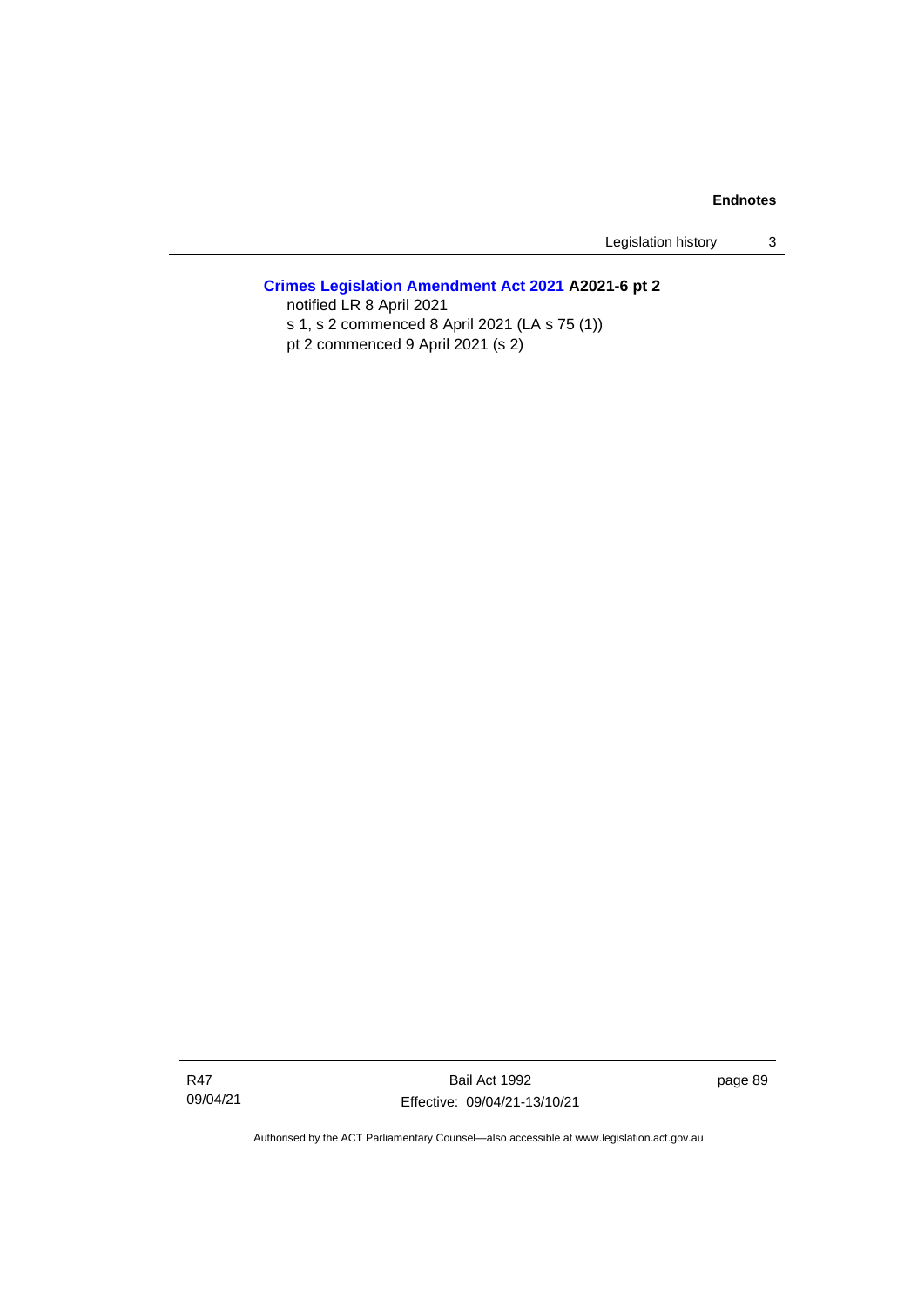| 4 | Amendment history |
|---|-------------------|
|---|-------------------|

# **4 Amendment history**

| Name of Act<br>s 1 | sub A2004-14 amdt 1.1                                               |
|--------------------|---------------------------------------------------------------------|
| <b>Dictionary</b>  |                                                                     |
| s 2                | om A2001-44 amdt 1.316                                              |
|                    | ins A2004-14 amdt 1.1                                               |
|                    | am A2005-13 amdt 1.1; A2006-23 amdt 1.4; A2015-38<br>amdt 2.56      |
| <b>Notes</b>       |                                                                     |
| s 3                | (prev s 3) am A1994-73 s 4; s (2) pars renum R6 LA;<br>A2004-14 s 4 |
|                    | def <b>appeal</b> om A2004-14 amdt 1.1                              |
|                    | def applicable bail criteria ins A2001-25 s 4                       |
|                    | am A2001-60 s 4                                                     |
|                    | om A2004-14 amdt 1.1                                                |
|                    | def <i>authorised officer</i> sub A2001-25 s 5                      |
|                    | om A2004-14 amdt 1.1<br>def <i>bail</i> om A2004-14 amdt 1.1        |
|                    | def bail condition om A2004-14 amdt 1.1                             |
|                    | def bail undertaking om A1994-73 s 4                                |
|                    | def <i>child</i> sub A1997-22 s 4                                   |
|                    | om A2004-14 amdt 1.1                                                |
|                    | def <i>clerk</i> om A2004-14 amdt 1.1                               |
|                    | def <i>court</i> om A2004-14 amdt 1.1                               |
|                    | def <i>Crimes Act</i> om R3 LRA                                     |
|                    | def de facto spouse ins A1997-22 s 4                                |
|                    | om A2003-14 amdt 1.4                                                |
|                    | def domestic violence offence sub A1997-22 s 4; A1998-39            |
|                    | s 4<br>am A1999-79 sch 3                                            |
|                    | sub A2001-90 amdt 1.1                                               |
|                    | par (e) exp 27 March 2002 (see s 60)                                |
|                    | am A2002-11 amdt 2.5; pars renum R7 LA (see A2002-11                |
|                    | amdt 2.6); A2002-51 amdt 1.1                                        |
|                    | om A2004-14 amdt 1.1                                                |
|                    | def <i>harm</i> ins A1994-84 s 4                                    |
|                    | om A2004-14 amdt 1.1                                                |
|                    | def <i>household member</i> ins A1997-22 s 4                        |
|                    | om A2001-90 amdt 1.2                                                |
|                    | def judge om A2004-14 amdt 1.1                                      |
|                    | def offence sub A1994-73 s 4                                        |
|                    | om A2004-14 amdt 1.1                                                |
|                    | def outstanding ins A2001-60 s 5<br>om A2004-14 amdt 1.1            |
|                    |                                                                     |

page 90 Bail Act 1992 Effective: 09/04/21-13/10/21

R47 09/04/21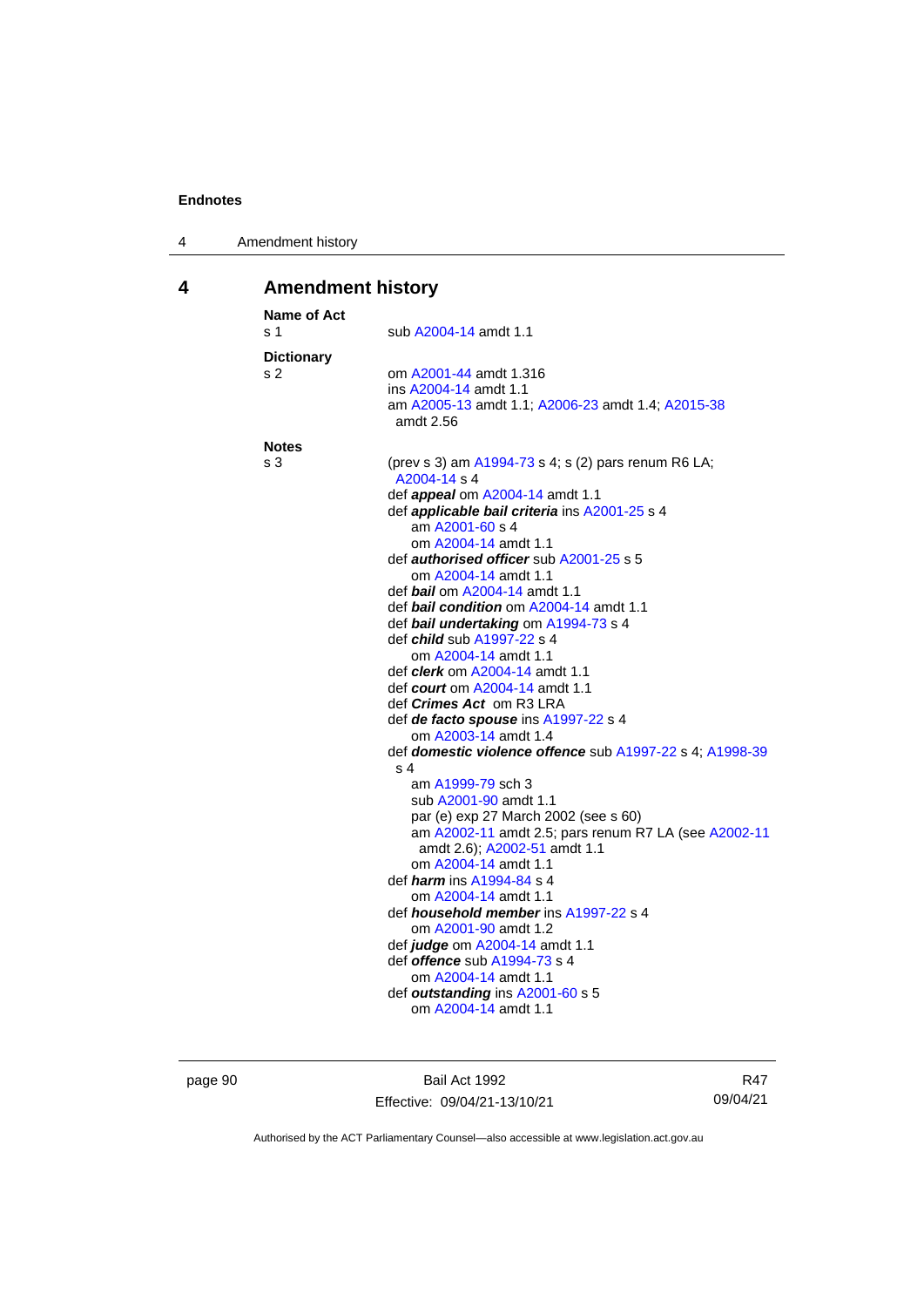def *pending* in[s A2001-60](http://www.legislation.act.gov.au/a/2001-60) s 5 om [A2004-14](http://www.legislation.act.gov.au/a/2004-14) amdt 1.1 def *relative* ins [A1997-22](http://www.legislation.act.gov.au/a/1997-22) s 4 sub [A2001-90](http://www.legislation.act.gov.au/a/2001-90) amdt 1.3 am [A2003-14](http://www.legislation.act.gov.au/a/2003-14) amdt 1.5 om [A2004-14](http://www.legislation.act.gov.au/a/2004-14) amdt 1.1 def *relevant person* in[s A2001-90](http://www.legislation.act.gov.au/a/2001-90) amdt 1.4 am [A2003-14](http://www.legislation.act.gov.au/a/2003-14) amdt 1.6, amdt 1.7 om [A2004-14](http://www.legislation.act.gov.au/a/2004-14) amdt 1.1 def *remand centre* o[m A2004-14](http://www.legislation.act.gov.au/a/2004-14) amdt 1.1 def *serious offence* ins [A2001-25](http://www.legislation.act.gov.au/a/2001-25) s 6 sub [A2001-60](http://www.legislation.act.gov.au/a/2001-60) s 6 om [A2004-14](http://www.legislation.act.gov.au/a/2004-14) amdt 1.1 def *spouse* ins [A1997-22](http://www.legislation.act.gov.au/a/1997-22) s 4 (b) om [A2003-14](http://www.legislation.act.gov.au/a/2003-14) amdt 1.8 def *undertaking to appear* om [A2004-14](http://www.legislation.act.gov.au/a/2004-14) amdt 1.1 def *victim* in[s A1994-84](http://www.legislation.act.gov.au/a/1994-84) s 4 om [A2004-14](http://www.legislation.act.gov.au/a/2004-14) amdt 1.1 pres s 3 su[b A2004-14](http://www.legislation.act.gov.au/a/2004-14) amdt 1.1 **Offences against Act—application of Criminal Code etc** s 3A **ins [A2005-54](http://www.legislation.act.gov.au/a/2005-54)** amdt 1.44 **Act applies to children** s 4 am R3 LRA sub [A2004-14](http://www.legislation.act.gov.au/a/2004-14) amdt 1.2 **Availability of bail** sub [A2004-14](http://www.legislation.act.gov.au/a/2004-14) s 5 **When bail may be granted and rights following** div 2.1 hdg ins  $A2004-14 s 5$ **When may bail be granted?** s 5 am [A2001-25](http://www.legislation.act.gov.au/a/2001-25) s 7 sub [A2004-14](http://www.legislation.act.gov.au/a/2004-14) s 5 **Rights following grant of bail** s 6 sub [A2004-14](http://www.legislation.act.gov.au/a/2004-14) s 5 am [A2019-23](http://www.legislation.act.gov.au/a/2019-23/default.asp) s 4 **Presumption for bail**<br>div 2.2 hdg ins ins [A2004-14](http://www.legislation.act.gov.au/a/2004-14) s 5 **Div 2.2 subject to div 2.3 and div 2.4** s 7 am [A1992-75](http://www.legislation.act.gov.au/a/1992-75) s 4[; A1994-73](http://www.legislation.act.gov.au/a/1994-73) s 5; [A1997-22](http://www.legislation.act.gov.au/a/1997-22) s 5[; A1998-39](http://www.legislation.act.gov.au/a/1998-39) s 5; [A2001-90](http://www.legislation.act.gov.au/a/2001-90) amdt 1.5 sub [A2004-14](http://www.legislation.act.gov.au/a/2004-14) s 5

R47 09/04/21

Bail Act 1992 Effective: 09/04/21-13/10/21 page 91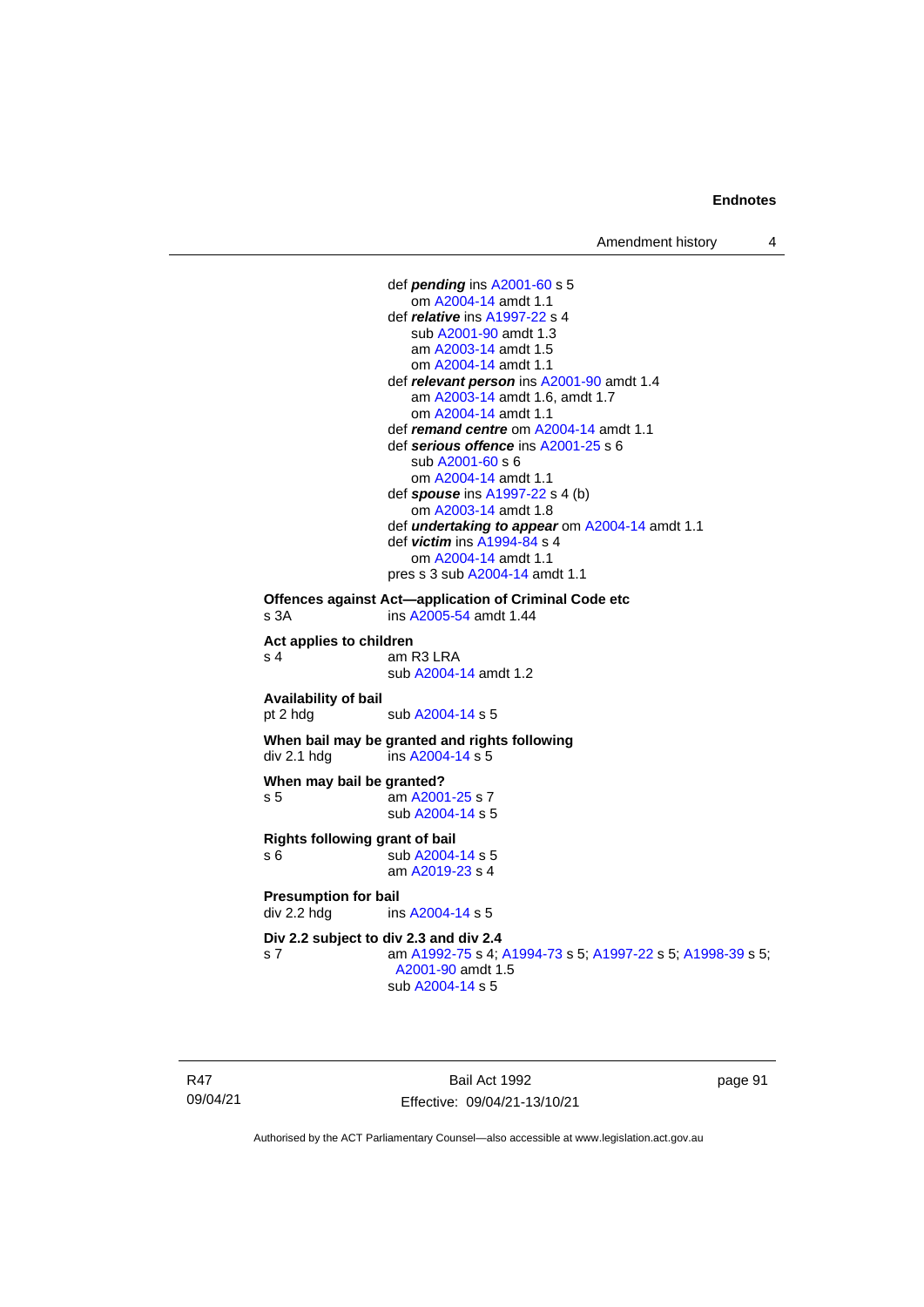4 Amendment history

# **Bail following arrest for breach of peace** s 7A ins [A1994-73](http://www.legislation.act.gov.au/a/1994-73) s 6 sub [A2001-90](http://www.legislation.act.gov.au/a/2001-90) amdt 1.6 om [A2004-14](http://www.legislation.act.gov.au/a/2004-14) s 5 **Entitlement to bail—certain minor offences etc** s 8 sub [A1994-73](http://www.legislation.act.gov.au/a/1994-73) s 6 am [A1997-22](http://www.legislation.act.gov.au/a/1997-22) s 6[; A2001-25](http://www.legislation.act.gov.au/a/2001-25) s 8, s 9; [A2001-60](http://www.legislation.act.gov.au/a/2001-60) s 7 sub [A2001-90](http://www.legislation.act.gov.au/a/2001-90) amdt 1.6[; A2004-14](http://www.legislation.act.gov.au/a/2004-14) s 5 am [A2006-40](http://www.legislation.act.gov.au/a/2006-40) amdt 2.59 **Entitlement to bail—breach of sentence obligations** s 8A ins [A1997-22](http://www.legislation.act.gov.au/a/1997-22) s 7 am [A1998-39](http://www.legislation.act.gov.au/a/1998-39) s 6[; A2001-25](http://www.legislation.act.gov.au/a/2001-25) s 1 sub [A2001-90](http://www.legislation.act.gov.au/a/2001-90) amdt 1.6[; A2004-14](http://www.legislation.act.gov.au/a/2004-14) s 5; [A2006-23](http://www.legislation.act.gov.au/a/2006-23) amdt 1.5 (3)-(5) exp 2 June 2009 (s 8A (5) (LA s 88 declaration applies)); [A2016-4](http://www.legislation.act.gov.au/a/2016-4/default.asp) amdts 1.4-1.6; am [A2019-31](http://www.legislation.act.gov.au/a/2019-31/) s 4; pars renum R42 LA **Entitlement to bail—custody relating to sentence administration board hearings** ins [A2006-23](http://www.legislation.act.gov.au/a/2006-23) amdt 1.5 **Limitations on entitlement to bail** s 9 hdg sub [A2001-25](http://www.legislation.act.gov.au/a/2001-25) s 11 s 9 sub [A2001-54](http://www.legislation.act.gov.au/a/2001-54) amdt 2.2[; A2004-14](http://www.legislation.act.gov.au/a/2004-14) s 5 **Entitlement to bail—offences other than minor offences** s 9A hdg sub [A2001-60](http://www.legislation.act.gov.au/a/2001-60) s 8<br>s 9A ins A2001-25 s 12 ins [A2001-25](http://www.legislation.act.gov.au/a/2001-25) s 12 am [A2001-60](http://www.legislation.act.gov.au/a/2001-60) s 9, s 10 (7), (8) exp 24 September 2003 (s 9A (8)) sub [A2004-14](http://www.legislation.act.gov.au/a/2004-14) s 5 **No presumption for bail**<br>div 2.3 hdg ins A2 ins [A2004-14](http://www.legislation.act.gov.au/a/2004-14) s 5 **Div 2.2 not to apply to certain offences** s 9B ins [A2004-14](http://www.legislation.act.gov.au/a/2004-14) s 5 am [A2005-13](http://www.legislation.act.gov.au/a/2005-13) amdt 1.2[; A2008-46](http://www.legislation.act.gov.au/a/2008-46) amdt 3.1; [A2016-42](http://www.legislation.act.gov.au/a/2016-42/default.asp) amdt 3.1 **Presumption against bail** div 2.4 hdg ins [A2004-14](http://www.legislation.act.gov.au/a/2004-14) s 5 **Bail for murder and certain serious drug offences**<br>s 9C hdq sub A2004-56 amdt 1.1 sub [A2004-56](http://www.legislation.act.gov.au/a/2004-56) amdt 1.1 s 9C ins [A2004-14](http://www.legislation.act.gov.au/a/2004-14) s 5 am [A2004-56](http://www.legislation.act.gov.au/a/2004-56) amdt 1.2

page 92 Bail Act 1992 Effective: 09/04/21-13/10/21

R47 09/04/21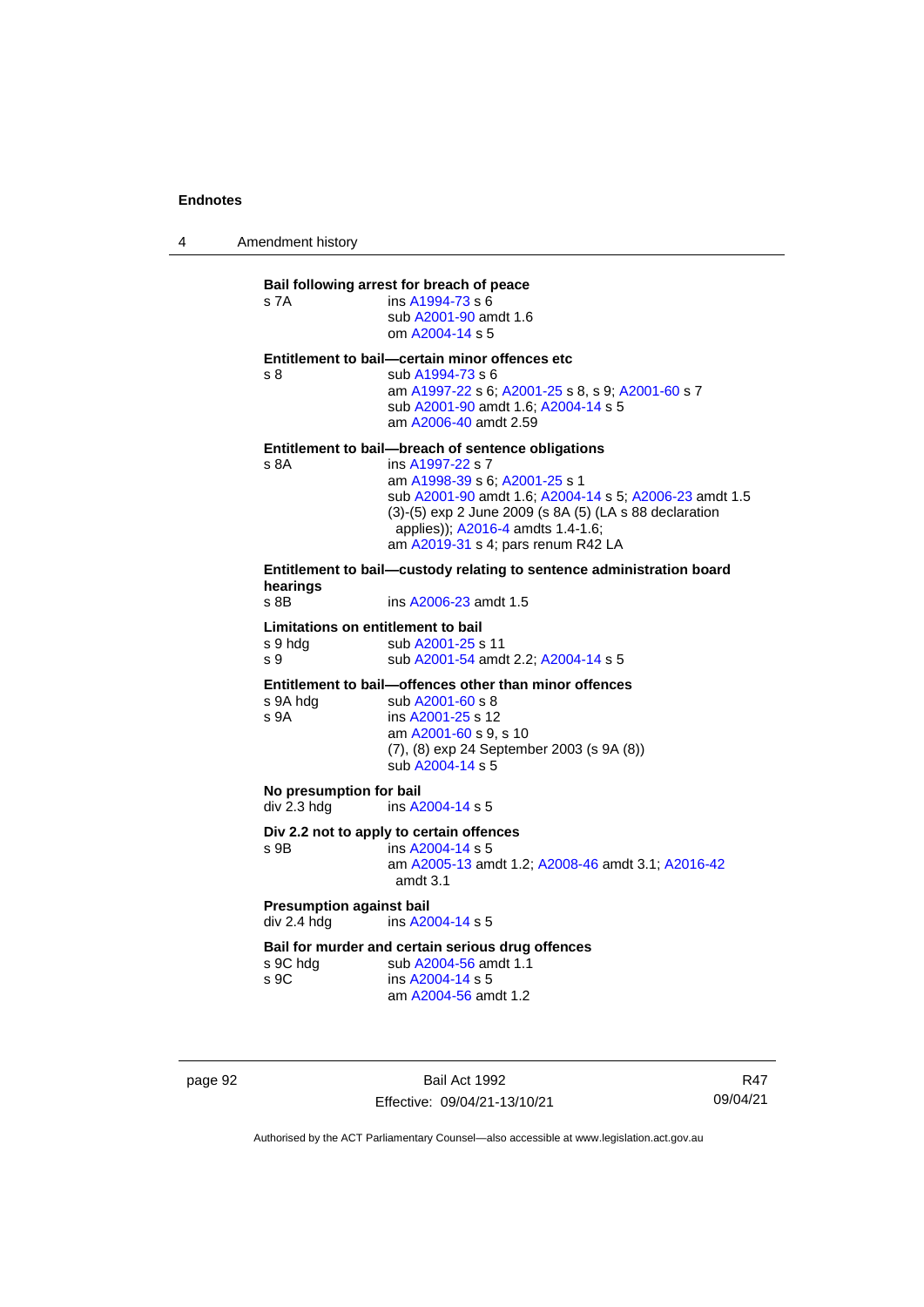**Bail for serious offence committed while charge for another pending or outstanding** s 9D ins [A2004-14](http://www.legislation.act.gov.au/a/2004-14) s 5 am [A2004-15](http://www.legislation.act.gov.au/a/2004-15) amdt 3.1[; A2006-23](http://www.legislation.act.gov.au/a/2006-23) amdt 1.6; [A2008-20](http://www.legislation.act.gov.au/a/2008-20) amdt 4.1; [A2011-13](http://www.legislation.act.gov.au/a/2011-13) amdt 1.1[; A2016-42](http://www.legislation.act.gov.au/a/2016-42/default.asp) amdt 3.2, amdt 3.3 **Bail for person sentenced to imprisonment** s 9E ins [A2004-14](http://www.legislation.act.gov.au/a/2004-14) s 5 **Family violence offence—bail by authorised officer**<br>s 9F hdg sub A2016-42 amdt 3.4 sub [A2016-42](http://www.legislation.act.gov.au/a/2016-42/default.asp) amdt 3.4 s 9F ins [A2004-14](http://www.legislation.act.gov.au/a/2004-14) s 5 am [A2005-13](http://www.legislation.act.gov.au/a/2005-13) amdt 1.3[; A2008-46](http://www.legislation.act.gov.au/a/2008-46) amdt 3.2; [A2009-7](http://www.legislation.act.gov.au/a/2009-7) amdt 1.1; [A2016-42](http://www.legislation.act.gov.au/a/2016-42/default.asp) amdt 3.5, amdt 3.6 **Special or exceptional circumstances** s 9G ins [A2004-14](http://www.legislation.act.gov.au/a/2004-14) s 5 am [A2004-15](http://www.legislation.act.gov.au/a/2004-15) amdt 3.2 **Dispensing with bail** s 10 am [A1994-73](http://www.legislation.act.gov.au/a/1994-73) s 7[; A2001-25](http://www.legislation.act.gov.au/a/2001-25) s 13; [A2001-60](http://www.legislation.act.gov.au/a/2001-60) s 11[; A2004-14](http://www.legislation.act.gov.au/a/2004-14) s 6 **Meaning of** *bail order* **and** *bail review application***—pt 4** ins [A2011-2](http://www.legislation.act.gov.au/a/2011-2) s 4 **When is a proceeding** *before the Supreme Court***?—pt 4** s 12B ins [A2011-2](http://www.legislation.act.gov.au/a/2011-2) s 4 **Applications for bail—repeat application provisions** ins [A2011-2](http://www.legislation.act.gov.au/a/2011-2) s 4 exp 16 May 2014 (s 12C (2)) **Deciding bail after charge laid** s 13 am [A1994-73](http://www.legislation.act.gov.au/a/1994-73) s 8[; A1997-22](http://www.legislation.act.gov.au/a/1997-22) s 8; [A2001-25](http://www.legislation.act.gov.au/a/2001-25) s 14[; A2005-20](http://www.legislation.act.gov.au/a/2005-20) amdt 3.14; [A2011-3](http://www.legislation.act.gov.au/a/2011-3) amdts 3.25-3.34 **Grant of bail by authorised officers** s 14 am [A2004-14](http://www.legislation.act.gov.au/a/2004-14) s 7[; A2016-42](http://www.legislation.act.gov.au/a/2016-42/default.asp) amdt 3.7 **Deciding of questions of bail by authorised officers** s 15 am [A1997-22](http://www.legislation.act.gov.au/a/1997-22) s 9[; A2001-25](http://www.legislation.act.gov.au/a/2001-25) s 15; [A2004-14](http://www.legislation.act.gov.au/a/2004-14) s 8[; A2011-3](http://www.legislation.act.gov.au/a/2011-3) amdt 3.35 **Notification of decision of authorised officer**<br>s 16 am A1994-73 s 9: A1997-22 am [A1994-73](http://www.legislation.act.gov.au/a/1994-73) s 9[; A1997-22](http://www.legislation.act.gov.au/a/1997-22) s 10; [A2001-90](http://www.legislation.act.gov.au/a/2001-90) amdt 1.7; ss renum R6 LA (see also [A2001-90](http://www.legislation.act.gov.au/a/2001-90) amdt 1.8)[; A2005-13](http://www.legislation.act.gov.au/a/2005-13) amdt 1.4; [A2011-3](http://www.legislation.act.gov.au/a/2011-3) amdts 3.35-3.37[; A2016-42](http://www.legislation.act.gov.au/a/2016-42/default.asp) amdt 2.1, amdt 3.8 **Charged people in custody to be brought before court** s 17 am [A2011-3](http://www.legislation.act.gov.au/a/2011-3) amdt 3.38

R47 09/04/21

Bail Act 1992 Effective: 09/04/21-13/10/21 page 93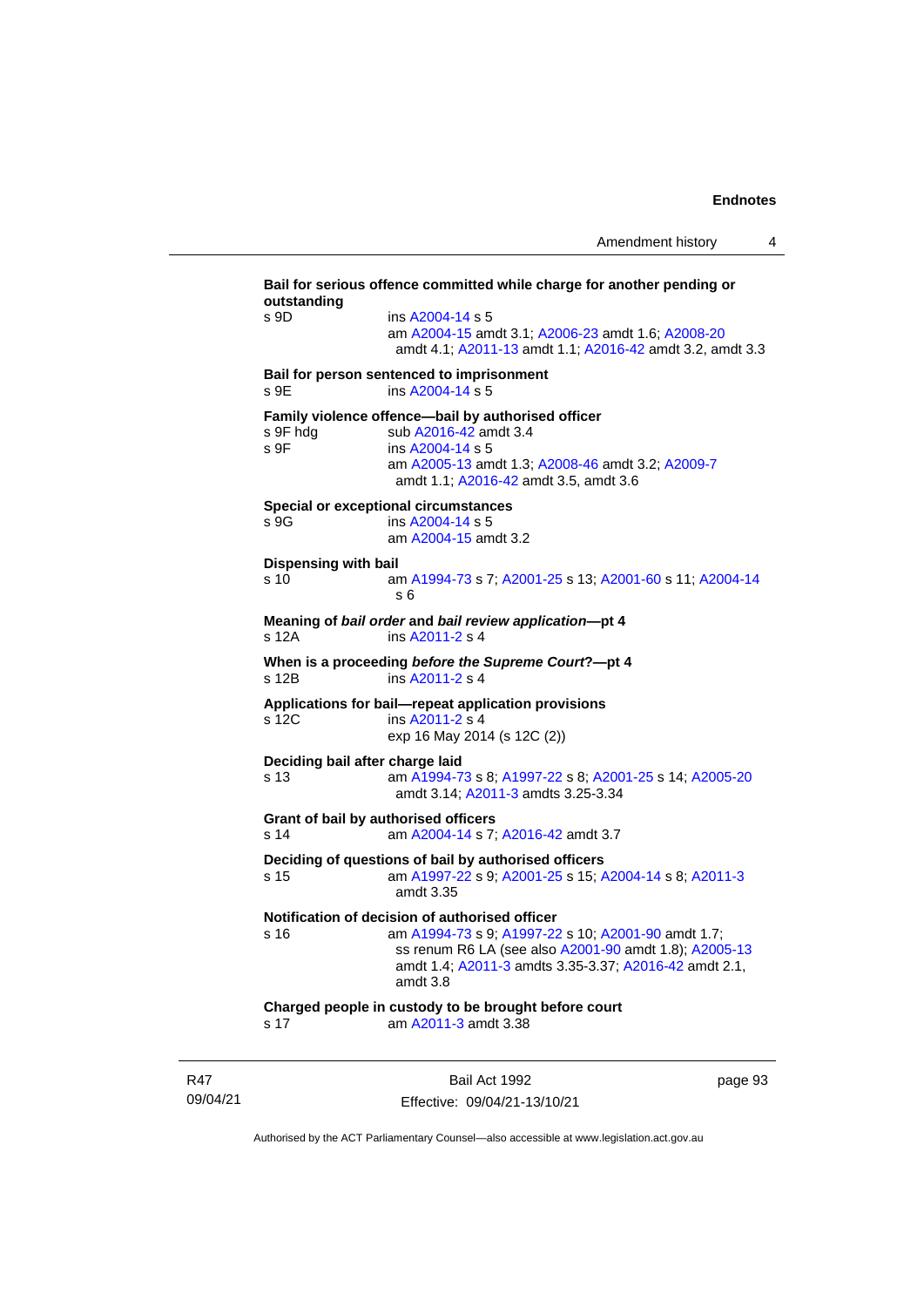4 Amendment history

```
Facilities to be provided to accused people
s 18 am A2011-3 amdt 3.39
Court bail—general
s 19 am A1997-22 sch 2; am A1997-96 sch 1; A2004-14 s 9; 
                 A2011-3 amdt 3.40
                sub A2011-2 s 5
Power in relation to bail—Magistrates Court
s 20 sub A2004-14 s 10; A2011-2 s 5
                am A2019-23 s 5
Repeat application for bail—Magistrates Court
s 20A ins A2011-2 s 5
Power in relation to bail—Supreme Court
s 20B ins A2011-2 s 5
Repeat application for bail—Supreme Court
s 20C ins A2011-2 s 5
Bail in relation to several offences
s 21 am A1997-22 s 11 and sch 2; A2011-3 amdt 3.41, amdt 3.42
Criteria for granting bail to adults
s 22 am A1994-84 s 5; A1997-22 s 11
                sub A2004-14 s 11
Criteria for granting bail to children
s 23 am A1997-22 s 12; A1999-64 sch 2
                sub A2004-14 s 11
                am A2008-20 amdt 2.1, amdt 4.2
Victim's concern about need for protection
s 23A ins A1994-84 s 6
                am A1997-22 s 13
                sub A2004-14 s 11
                am A2016-42 amdt 3.9
Bail conditions and undertakings to appear
pt 5 hdg sub A1994-73 s 10
Conditions on which bail may be granted to adults
s 25 am A1994-73 s 11; am A1994-84 s 7; A2001-44 amdt 1.317; 
                 A2001-90 amdt 1.9; ss renum R6 LA; A2004-14 s 12, s 13, 
                 s 15, s 16; pars renum R11 LA (see A2004-14 s 14); ss 
                 renum R11 LA (see A2004-14 s 17); A2006-23 amdt 1.7; 
                 A2008-36 amdt 1.58; A2009-24 amdt 1.1; A2011-3
                 amdt 3.43; A2011-22 amdt 1.58, amdt 1.61; A2016-42
                 amdt 3.10, amdt 3.11
```
page 94 Bail Act 1992 Effective: 09/04/21-13/10/21

R47 09/04/21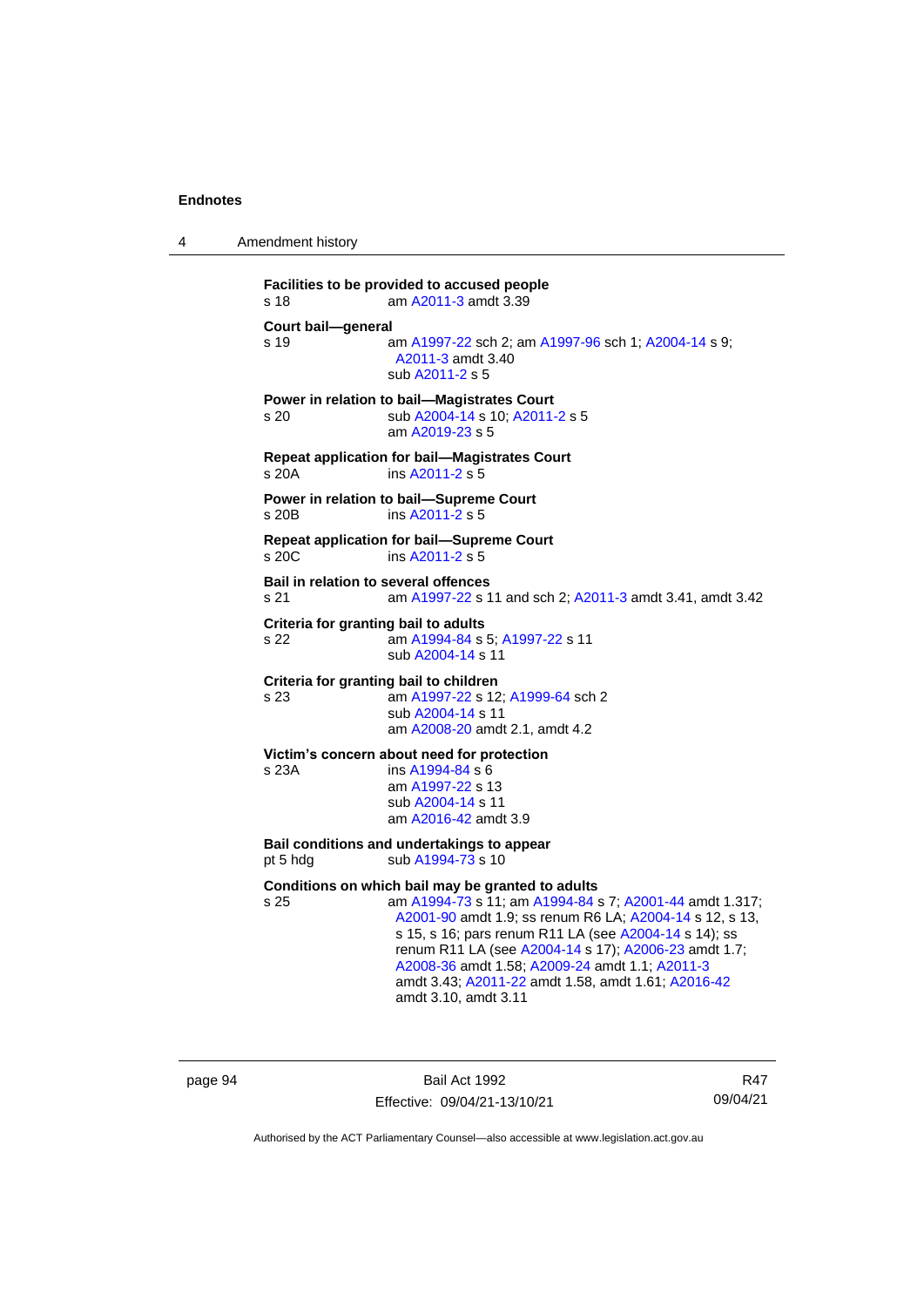Amendment history 4

| s 25A                                                                               | Supervision condition when offence committed as young person<br>ins $A2008-20$ amdt 4.3<br>am A2009-24 amdt 1.2; A2011-22 amdt 1.61                                                                                                           |  |
|-------------------------------------------------------------------------------------|-----------------------------------------------------------------------------------------------------------------------------------------------------------------------------------------------------------------------------------------------|--|
| s 26                                                                                | Conditions on which bail may be granted to children<br>am A1999-64 sch 2; A2004-14 s 18, s 19; ss renum R11 LA<br>(see A2004-14 s 20); A2008-20 amdt 2.2, amdt 2.3,<br>amdt 4.4; A2008-36 amdt 1.58; A2011-3 amdt 3.43;<br>A2011-22 amdt 1.61 |  |
| Recording of certain bail decisions<br>am A1997-22 sch 2; A2011-3 amdt 3.43<br>s 27 |                                                                                                                                                                                                                                               |  |
| Notice to victim of bail decisions<br>s 27A                                         | ins A1994-84 s 8<br>om A2004-14 s 21                                                                                                                                                                                                          |  |

#### **Undertakings to appear**

| s 28 | am A2001-44 amdt 1.318                                       |
|------|--------------------------------------------------------------|
|      | sub A2004-14 s 22                                            |
|      | am A2020-14 amdt 1.3, amdt 1.4; A2021-1 amdt 1.3             |
|      | $(2A)$ , $(6)$ , $(7)$ exp on the day the COVID-19 Emergency |
|      | Response Act 2020 expires (s 28 (7))                         |
|      |                                                              |

**Undertakings in respect of more than 1 offence** s 29 om [A1994-73](http://www.legislation.act.gov.au/a/1994-73) s 12

#### **Accused person may be excused from attendance before court**

s 30 am [A1997-96](http://www.legislation.act.gov.au/a/1997-96) sch 1; [A2001-44](http://www.legislation.act.gov.au/a/2001-44) amdt 1.319[; A2004-14](http://www.legislation.act.gov.au/a/2004-14) amdt 1.3, amdt 1.4; ss renum R11 LA (see [A2004-14](http://www.legislation.act.gov.au/a/2004-14) amdt 1.5); [A2011-3](http://www.legislation.act.gov.au/a/2011-3) amdt 3.43, amdt 3.44

#### **Bail requirements**

s 31 am [A1994-73](http://www.legislation.act.gov.au/a/1994-73) s 13 sub [A2004-14](http://www.legislation.act.gov.au/a/2004-14) s 23

am [A2006-23](http://www.legislation.act.gov.au/a/2006-23) amdt 1.8[; A2008-7](http://www.legislation.act.gov.au/a/2008-7) amdt 1.21

**Acceptable people and security for bail**

am  $A1994-73$  s 14; ss renum R6 LA sub [A2004-14](http://www.legislation.act.gov.au/a/2004-14) s 23

#### **Continuation of bail and undertakings**

s 33 am [A1994-73](http://www.legislation.act.gov.au/a/1994-73) s 15[; A1997-22](http://www.legislation.act.gov.au/a/1997-22) sch 2; ss renum R6 LA; [A2004-14](http://www.legislation.act.gov.au/a/2004-14) s 24, s 25

### **Written notice of conditions of bail** s 34 am [A1997-22](http://www.legislation.act.gov.au/a/1997-22) sch 2; [A2001-44](http://www.legislation.act.gov.au/a/2001-44) amdt 1.320[; A2011-3](http://www.legislation.act.gov.au/a/2011-3) amdt 3.45, amdt 3.46; [A2021-6](http://www.legislation.act.gov.au/a/2021-6/) s 4

#### **Warning to person making acknowledgment** s 35 om [A2004-14](http://www.legislation.act.gov.au/a/2004-14) s 26

R47 09/04/21

Bail Act 1992 Effective: 09/04/21-13/10/21 page 95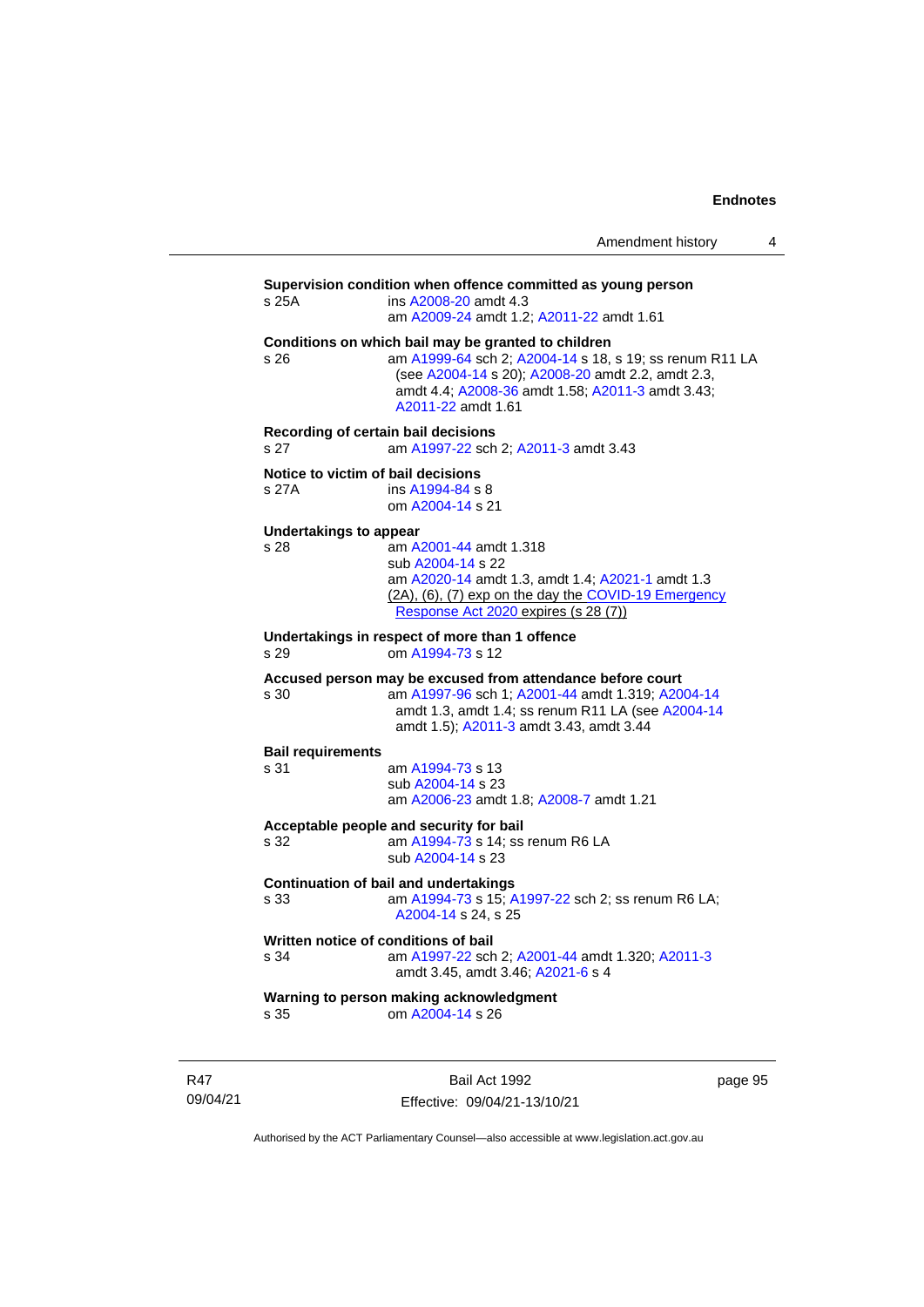4 Amendment history **Discharge of surety** s 36 am [A1994-73](http://www.legislation.act.gov.au/a/1994-73) s 16 sub [A2004-14](http://www.legislation.act.gov.au/a/2004-14) s 27 **Payment of amounts to Territory** s 37 sub [A2004-14](http://www.legislation.act.gov.au/a/2004-14) s 28 am [A2004-60](http://www.legislation.act.gov.au/a/2004-60) amdt 1.16[; A2010-21](http://www.legislation.act.gov.au/a/2010-21) amdt 1.1, amdt 1.2 **Review of decisions by authorised officers** div 6.1 hdg (prev pt 6 div 1 hdg) renum R4 **Review by authorised officers** s 38 am [A1997-22](http://www.legislation.act.gov.au/a/1997-22) sch 2; [A2011-3](http://www.legislation.act.gov.au/a/2011-3) amdt 3.47 **Review of decisions by courts** div 6.2 hdg (prev pt 6 div 2 hdg) renum R4 LA **Court may review on its own initiative** s 41A **ins [A2004-14](http://www.legislation.act.gov.au/a/2004-14) s 29 Power of Magistrates Court to review—decision of authorised officer** s 42 sub [A2004-14](http://www.legislation.act.gov.au/a/2004-14) s 30[; A2005-5](http://www.legislation.act.gov.au/a/2005-5) s 6; [A2011-2](http://www.legislation.act.gov.au/a/2011-2) s 6 am [A2016-48](http://www.legislation.act.gov.au/a/2016-48/default.asp) s 5 **Power of Magistrates Court to review—decision of Magistrates Court** s 42A ins [A2011-2](http://www.legislation.act.gov.au/a/2011-2) s 6 am [A2016-48](http://www.legislation.act.gov.au/a/2016-48/default.asp) s 5 **Power of Supreme Court to review—decision of authorised officer** s 43 am [A2004-14](http://www.legislation.act.gov.au/a/2004-14) s 31, s 32; ss renum R11 LA; [A2005-5](http://www.legislation.act.gov.au/a/2005-5) s 8 (and see s 7) sub [A2011-2](http://www.legislation.act.gov.au/a/2011-2) s 6 am [A2016-48](http://www.legislation.act.gov.au/a/2016-48/default.asp) s 5 **Power of Supreme Court to review—decision of Magistrates Court or Supreme Court** s 43A ins [A2011-2](http://www.legislation.act.gov.au/a/2011-2) s 6 am [A2016-48](http://www.legislation.act.gov.au/a/2016-48/default.asp) s 5 **Right of review of bail decisions—prosecution** om  $A2004 - 14$  s  $33$ ins [A2016-48](http://www.legislation.act.gov.au/a/2016-48/default.asp) s 6 am [A2016-48](http://www.legislation.act.gov.au/a/2016-48/default.asp) s 8, s 9 **Review of s 44** ins [A2016-48](http://www.legislation.act.gov.au/a/2016-48/default.asp) s 7 exp 1 May 2020 (s 44A (3)) **Exercise of power to review** s 45 am [A2011-3](http://www.legislation.act.gov.au/a/2011-3) amdt 3.47

page 96 Bail Act 1992 Effective: 09/04/21-13/10/21

R47 09/04/21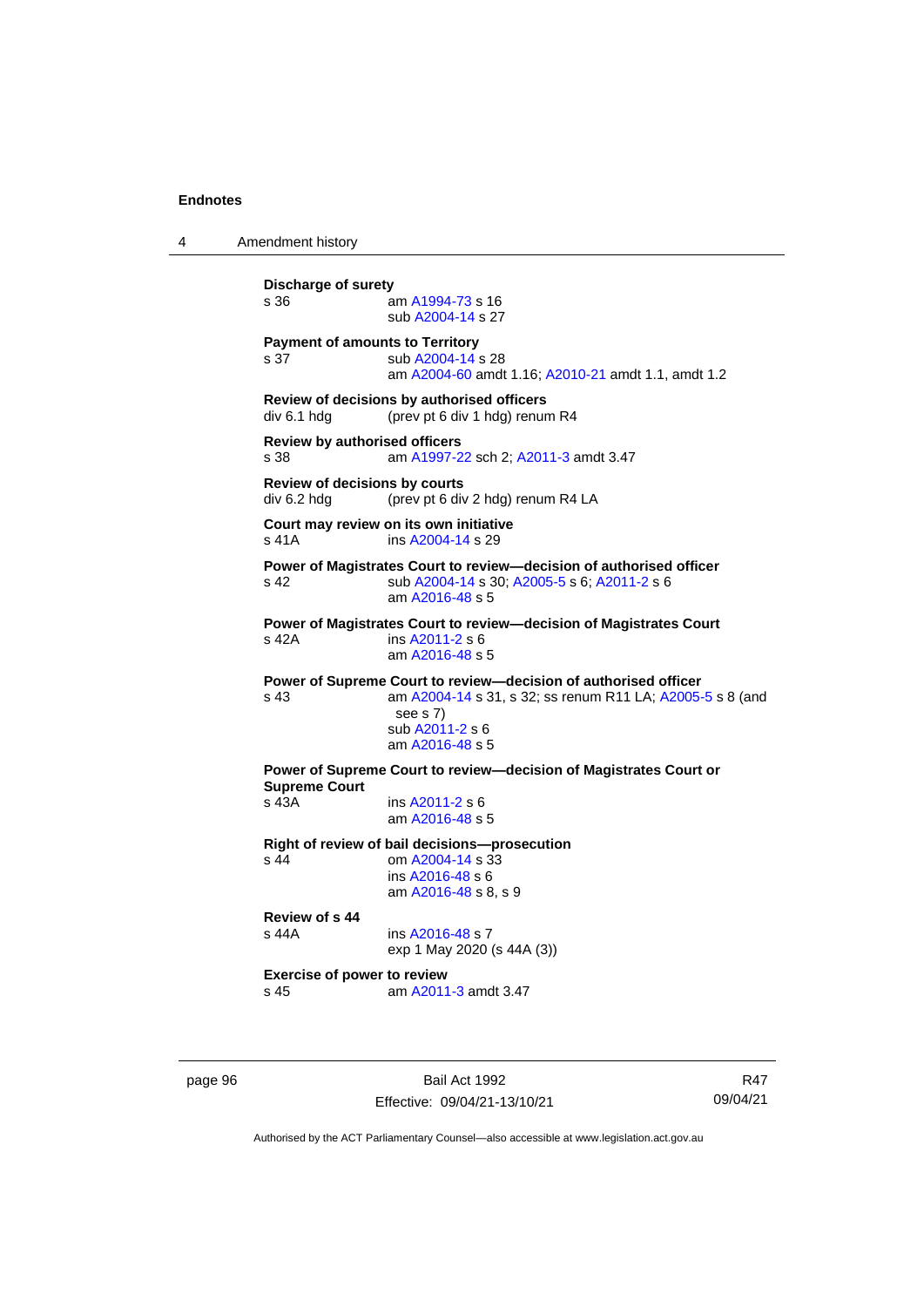Amendment history 4

**Miscellaneous** orig pt 6 div 3 hdg ins  $A1994-84$  s 9 (prev pt 6 div 3 hdg) renum R4 LA om [A2004-14](http://www.legislation.act.gov.au/a/2004-14) s 34 **Review limited to bail conditions** s 46 am [A2011-3](http://www.legislation.act.gov.au/a/2011-3) amdt 3.47[; A2011-2](http://www.legislation.act.gov.au/a/2011-2) s 7; [A2016-48](http://www.legislation.act.gov.au/a/2016-48/default.asp) s 10 **Notice to victim of bail decisions** s 46A **ins [A1994-84](http://www.legislation.act.gov.au/a/1994-84) s 9** om [A2004-14](http://www.legislation.act.gov.au/a/2004-14) s 34 **Giving information relating to bail** s 47 am [A1994-73](http://www.legislation.act.gov.au/a/1994-73) s 17[; A2001-44](http://www.legislation.act.gov.au/a/2001-44) amdt 1.321; [A2011-3](http://www.legislation.act.gov.au/a/2011-3) amdt 3.47 **Notice to victim of bail decisions** s 47A ins [A2004-14](http://www.legislation.act.gov.au/a/2004-14) s 35; ss renum R11 LA am [A2005-13](http://www.legislation.act.gov.au/a/2005-13) amdt 1.5 **Notification to court that bail condition not satisfied** s 48 am [A1994-73](http://www.legislation.act.gov.au/a/1994-73) s 18[; A2001-44](http://www.legislation.act.gov.au/a/2001-44) amdt 1.322; [A2006-23](http://www.legislation.act.gov.au/a/2006-23) amdt 1.9 **Failure to answer bail** s 49 am [A1994-73](http://www.legislation.act.gov.au/a/1994-73) s 19[; A1994-81](http://www.legislation.act.gov.au/a/1994-81) sch sub [A2001-25](http://www.legislation.act.gov.au/a/2001-25) s 16[; A2005-54](http://www.legislation.act.gov.au/a/2005-54) amdt 1.45 **False statements in acknowledgments**<br>s 50 am A1994-81 sch am  $A1994-81$  sch om [A2004-14](http://www.legislation.act.gov.au/a/2004-14) s 36 **Indemnification of sureties** s 51 am [A1994-81](http://www.legislation.act.gov.au/a/1994-81) sch sub [A2005-54](http://www.legislation.act.gov.au/a/2005-54) amdt 1.46 **Contravention of Act by police officers** s 52 am [A2013-50](http://www.legislation.act.gov.au/a/2013-50) s 4 **Apprehension of person admitted to bail** s 53 om [A1994-75](http://www.legislation.act.gov.au/a/1994-75) sch 3 **Power of court where person apprehended** s 54 om [A1994-75](http://www.legislation.act.gov.au/a/1994-75) sch 3 **No right of surety to arrest**<br>s 56 am A199 am [A1994-73](http://www.legislation.act.gov.au/a/1994-73) s 20 sub [A2004-14](http://www.legislation.act.gov.au/a/2004-14) s 37 **Arrest for failure to comply with bail condition** s 56A ins [A2004-14](http://www.legislation.act.gov.au/a/2004-14) s 28 sub [A2019-23](http://www.legislation.act.gov.au/a/2019-23/default.asp) s 6 **Police power to enter premises to arrest** 56AA ins [A2019-23](http://www.legislation.act.gov.au/a/2019-23/default.asp) s 6

R47 09/04/21

Bail Act 1992 Effective: 09/04/21-13/10/21 page 97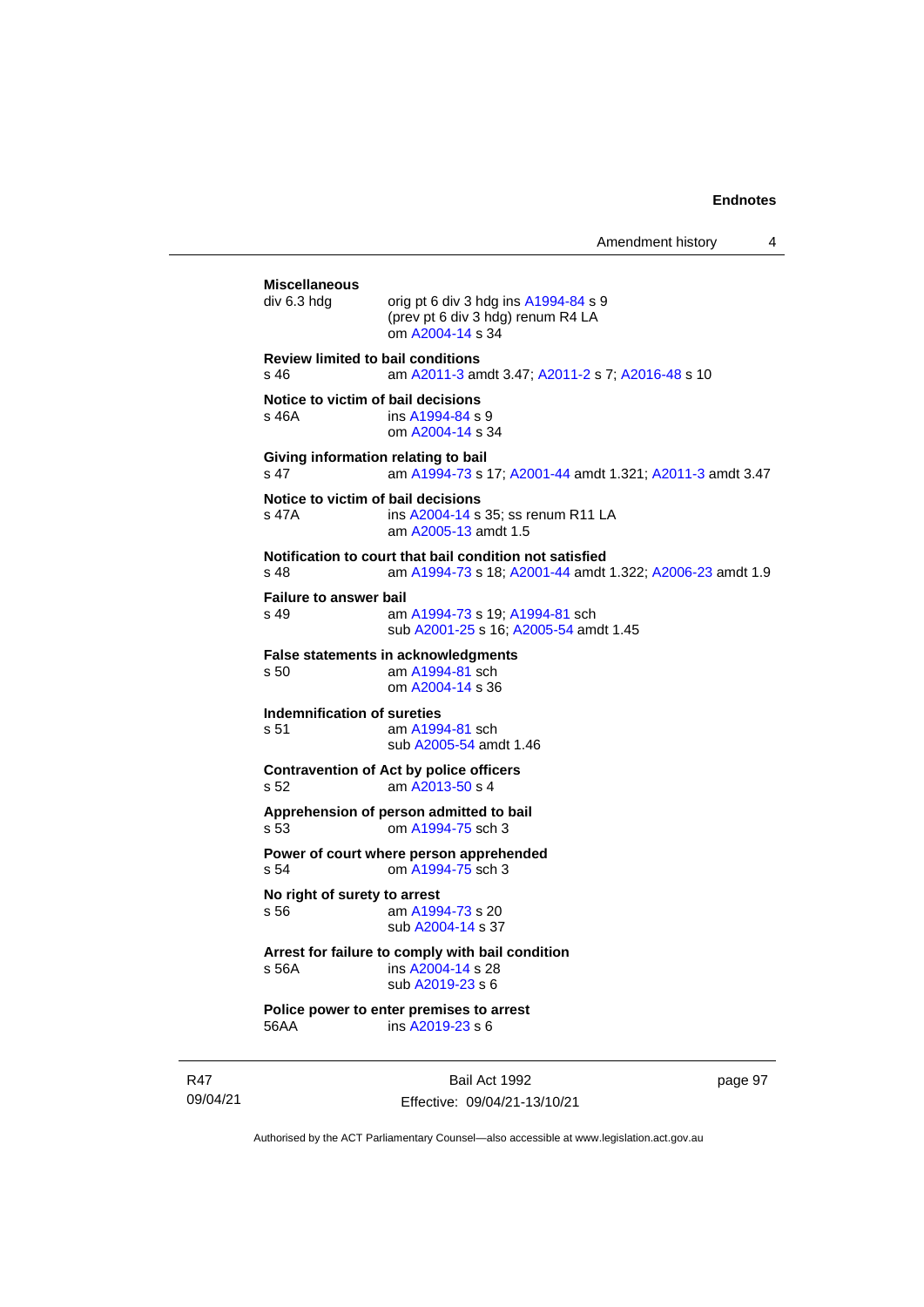| 4 | Amendment history                                                                                                                                                            |  |  |
|---|------------------------------------------------------------------------------------------------------------------------------------------------------------------------------|--|--|
|   | Police officer must announce entry before entering<br>ins A2019-23 s 6<br>56AB                                                                                               |  |  |
|   | Police powers on arrest for failure to comply with bail condition<br>56AC<br>ins $A$ 2019-23 s 6                                                                             |  |  |
|   | Arrested person to be brought before court<br>ins A2019-23 s 6<br>56AD                                                                                                       |  |  |
|   | Arrest for breach of condition by person outside ACT<br>ins A2004-14 s 28<br>s 56B                                                                                           |  |  |
|   | Act to prevail<br>s 57<br>am A2004-14 amdt 1.6, amdt 1.7                                                                                                                     |  |  |
|   | Abolition of inherent power of bail<br>s 57AA<br>ins A1996-81 s 7                                                                                                            |  |  |
|   | Form of certain instruments<br>s 57A<br>ins A1994-73 s 21<br>om A2001-44 amdt 1.323                                                                                          |  |  |
|   | <b>Approved forms</b><br>s 58<br>sub A2001-44 amdt 1.323<br>am A2004-14 s 39; A2011-3 amdt 3.48                                                                              |  |  |
|   | <b>Regulation-making power</b><br>s 59<br>orig s 59<br>renum as s 60<br>pres s 59<br>ins A2001-44 amdt 1.323<br>am A2004-14 s 40, s 41                                       |  |  |
|   | Transitional<br>pt 8 hdg<br>ins A1999-79 sch 3<br>om R6 LA                                                                                                                   |  |  |
|   | <b>Expiry-Motor Traffic Act reference</b><br>s 60<br>(prev s 39) ins A1999-79 sch 3<br>sub A2001-90 amdt 1.10 as s 59<br>renum as s 60 R5 LA<br>exp 27 March 2002 (see s 60) |  |  |
|   |                                                                                                                                                                              |  |  |

page 98 Bail Act 1992 Effective: 09/04/21-13/10/21

R47 09/04/21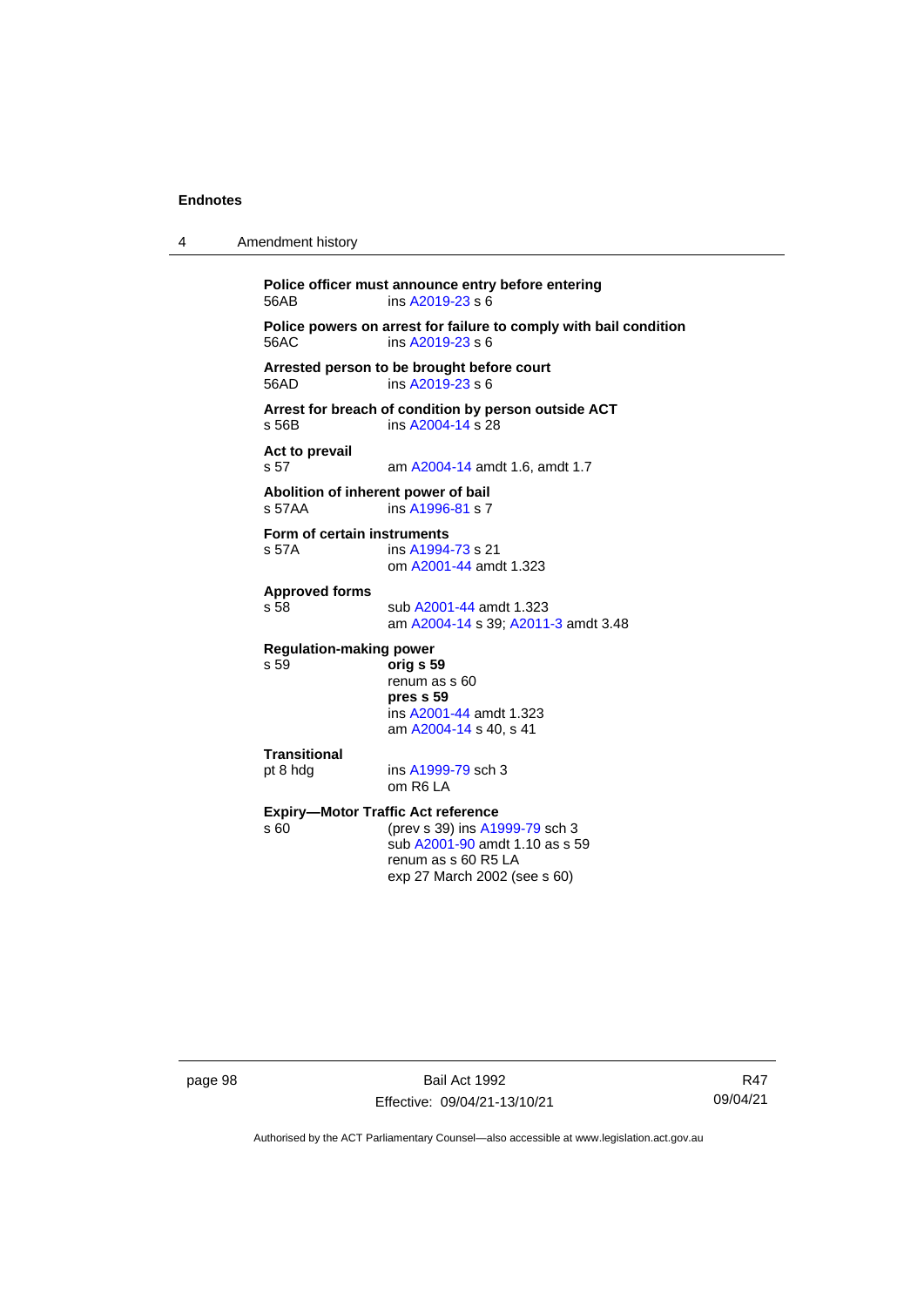### **Domestic violence offences against the** *Crimes Act 1900* sch 1 ins [A1997-22](http://www.legislation.act.gov.au/a/1997-22) s 14 am [A1998-39](http://www.legislation.act.gov.au/a/1998-39) s 7 sub [A2001-90](http://www.legislation.act.gov.au/a/2001-90) amdt 1.11 am [A2002-51](http://www.legislation.act.gov.au/a/2002-51) amdt 1.2 sub [A2004-14](http://www.legislation.act.gov.au/a/2004-14) s 43 am [A2004-14](http://www.legislation.act.gov.au/a/2004-14) s 44[; A2004-15](http://www.legislation.act.gov.au/a/2004-15) amdt 3.3, amdt 3.4; pts renum R11 LA (see [A2004-15](http://www.legislation.act.gov.au/a/2004-15) amdt 3.5); items renum R11 LA; [A2004-56](http://www.legislation.act.gov.au/a/2004-56) amdt 1.3, amdt 1.4; items renum R14 LA; [A2008-26](http://www.legislation.act.gov.au/a/2008-26) amdt 2.2; pts renum [A2008-26](http://www.legislation.act.gov.au/a/2008-26) amdt 2.3[; A2015-36](http://www.legislation.act.gov.au/a/2015-36) s 4, s 5 **Dictionary** dict ins [A2004-14](http://www.legislation.act.gov.au/a/2004-14) amdt 1.8 am [A2006-23](http://www.legislation.act.gov.au/a/2006-23) amdts 1.10-1.12[; A2008-36](http://www.legislation.act.gov.au/a/2008-36) amdt 1.59, amdt 1.60; [A2011-22](http://www.legislation.act.gov.au/a/2011-22) amdt 1.59, amdt 1.60; [A2016-13](http://www.legislation.act.gov.au/a/2016-13) amdt 1.7 def *accused person* ins [A2004-14](http://www.legislation.act.gov.au/a/2004-14) s 42 am [A2006-23](http://www.legislation.act.gov.au/a/2006-23) amdt 1.13 def *appeal* ins [A2004-14](http://www.legislation.act.gov.au/a/2004-14) amdt 1.8 def *applicable bail criteria* ins [A2004-14](http://www.legislation.act.gov.au/a/2004-14) amdt 1.8 am [A2016-42](http://www.legislation.act.gov.au/a/2016-42/default.asp) amdt 3.12 def *authorised officer* in[s A2004-14](http://www.legislation.act.gov.au/a/2004-14) amdt 1.8 def *bail* ins [A2004-14](http://www.legislation.act.gov.au/a/2004-14) amdt 1.8 def *bail condition* ins [A2004-14](http://www.legislation.act.gov.au/a/2004-14) amdt 1.8 def *bail order* in[s A2011-2](http://www.legislation.act.gov.au/a/2011-2) s 8 def *bail review application* in[s A2011-2](http://www.legislation.act.gov.au/a/2011-2) s 8 def *child* in[s A2004-14](http://www.legislation.act.gov.au/a/2004-14) amdt 1.8 def *court* ins [A2004-14](http://www.legislation.act.gov.au/a/2004-14) amdt 1.8 def *domestic violence offence* ins [A2004-14](http://www.legislation.act.gov.au/a/2004-14) amdt 1.8 sub [A2005-13](http://www.legislation.act.gov.au/a/2005-13) amdt 1.6 am [A2008-46](http://www.legislation.act.gov.au/a/2008-46) amdt 3.3 om [A2016-42](http://www.legislation.act.gov.au/a/2016-42/default.asp) amdt 3.13 def *family violence offence* in[s A2016-42](http://www.legislation.act.gov.au/a/2016-42/default.asp) amdt 3.14 def *grant* ins [A2004-14](http://www.legislation.act.gov.au/a/2004-14) amdt 1.8 def *offence* in[s A2004-14](http://www.legislation.act.gov.au/a/2004-14) amdt 1.8 am [A2006-23](http://www.legislation.act.gov.au/a/2006-23) amdt 1.14 def *parental responsibility* in[s A2005-13](http://www.legislation.act.gov.au/a/2005-13) amdt 1.7 sub [A2006-23](http://www.legislation.act.gov.au/a/2006-23) amdt 1.15[; A2008-20](http://www.legislation.act.gov.au/a/2008-20) amdt 3.3 def *relevant person* in[s A2004-14](http://www.legislation.act.gov.au/a/2004-14) amdt 1.8 om [A2005-13](http://www.legislation.act.gov.au/a/2005-13) amdt 1.8 def *surety* in[s A2004-14](http://www.legislation.act.gov.au/a/2004-14) amdt 1.8 def *undertaking to appear* ins [A2004-14](http://www.legislation.act.gov.au/a/2004-14) amdt 1.8 am [A2020-14](http://www.legislation.act.gov.au/a/2020-14/) amdt 1.5, amdt 1.6 def *victim* in[s A2004-14](http://www.legislation.act.gov.au/a/2004-14) amdt 1.8

R47 09/04/21

Bail Act 1992 Effective: 09/04/21-13/10/21 page 99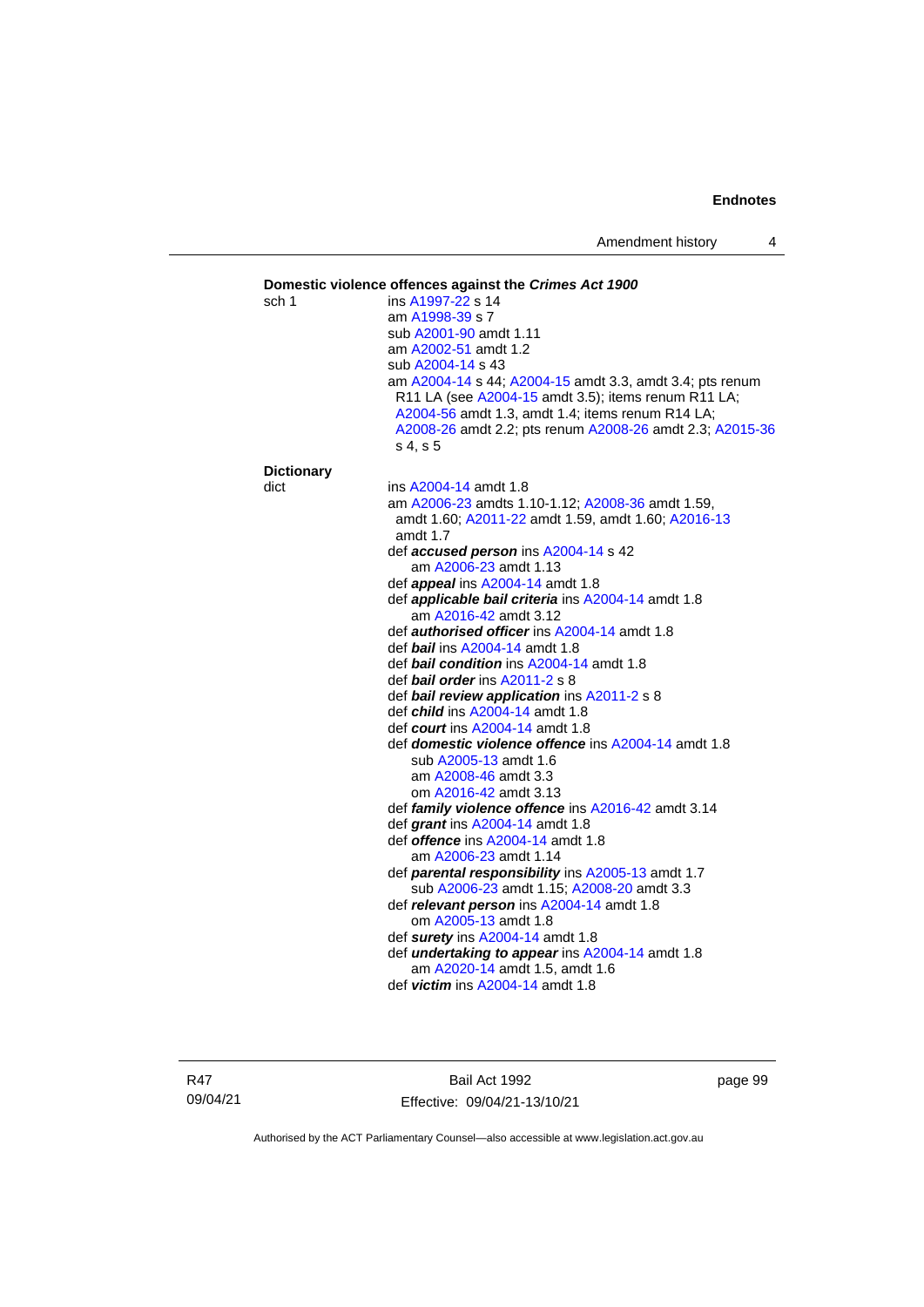5 Earlier republications

# **5 Earlier republications**

Some earlier republications were not numbered. The number in column 1 refers to the publication order.

Since 12 September 2001 every authorised republication has been published in electronic pdf format on the ACT legislation register. A selection of authorised republications have also been published in printed format. These republications are marked with an asterisk (\*) in column 1. Electronic and printed versions of an authorised republication are identical.

| <b>Republication No</b> | <b>Amendments to</b> | <b>Republication date</b> |
|-------------------------|----------------------|---------------------------|
| 1                       | A1994-84             | 29 February 1996          |
| $\overline{2}$          | A1996-81             | 1 January 1997            |
| 3                       | A1998-39             | 31 January 1999           |
| 4                       | A2001-54             | 12 September 2001         |
| 5                       | A2001-90             | 12 October 2001           |
| 6                       | A2001-90             | 27 March 2002             |
| $7^*$                   | A2002-11             | 28 May 2002               |
| 8                       | A2002-51             | 1 January 2003            |
| 9                       | A2003-14             | 28 March 2003             |
| 10                      | A2003-14             | 25 September 2003         |
| 11                      | A2004-15             | 26 June 2004              |
| 12                      | A2004-60             | 10 January 2005           |
| 13                      | A2005-5              | 24 February 2005          |
| 14                      | A2005-5              | 6 March 2005              |
| 15                      | A2005-13             | 25 March 2005             |
| $16*$                   | A2005-20             | 2 June 2005               |
| 17                      | A2005-54             | 24 November 2005          |
| 18                      | A2006-23             | 2 June 2006               |
| 19                      | A2006-40             | 29 September 2006         |
| 20                      | A2008-7              | 7 May 2008                |
| 21                      | A2008-36             | 9 September 2008          |
| 22                      | A2008-46             | 27 October 2008           |
|                         |                      |                           |

page 100 Bail Act 1992 Effective: 09/04/21-13/10/21

R47 09/04/21